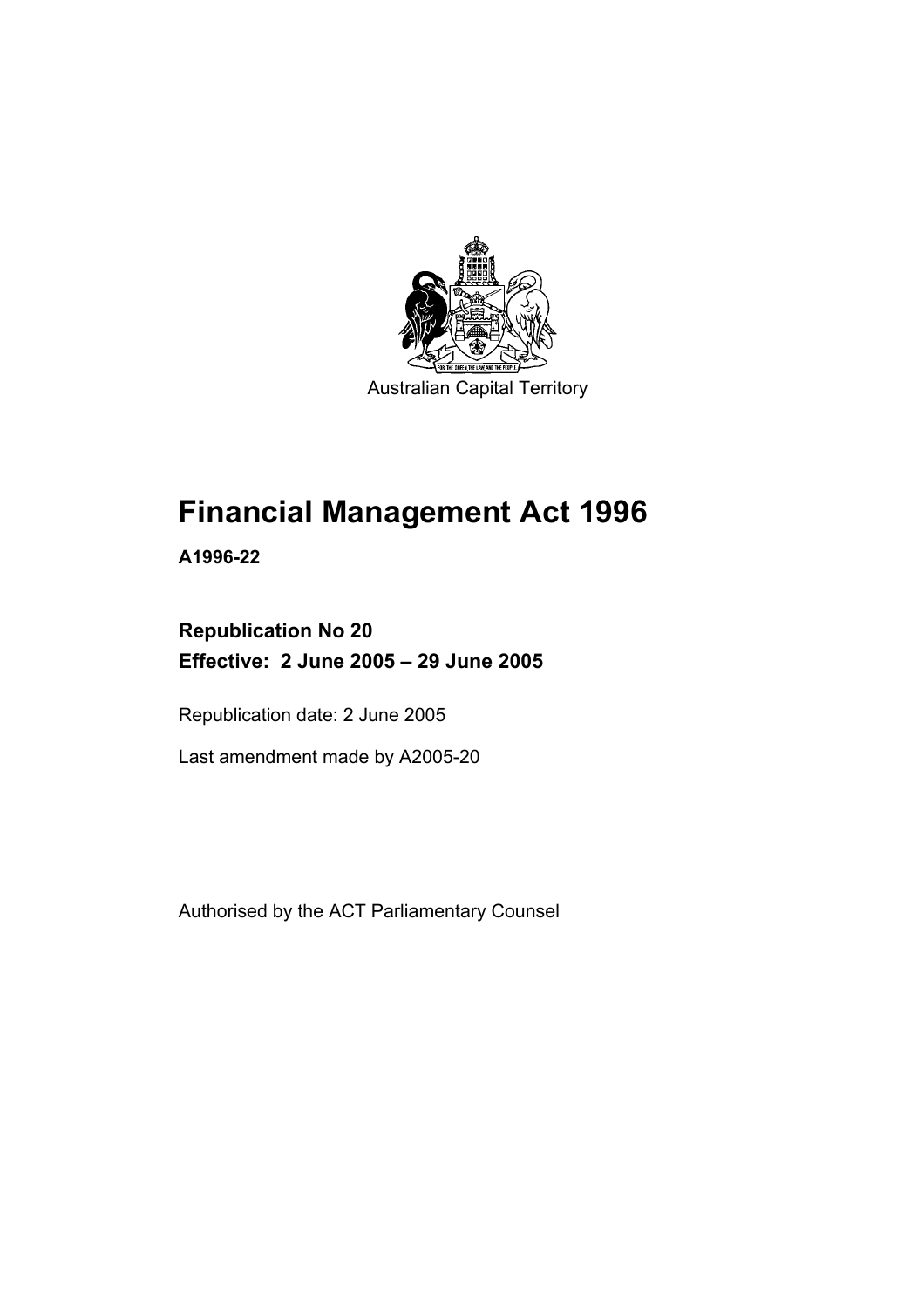#### **About this republication**

#### **The republished law**

This is a republication of the *Financial Management Act 1996* (including any amendment made under the *Legislation Act 2001*, part 11.3 (Editorial changes)) as in force on 2 June 2005*.* It also includes any amendment, repeal or expiry affecting the republished law to 2 June 2005.

The legislation history and amendment history of the republished law are set out in endnotes 3 and 4.

#### **Kinds of republications**

The Parliamentary Counsel's Office prepares 2 kinds of republications of ACT laws (see the ACT legislation register at www.legislation.act.gov.au):

- authorised republications to which the *Legislation Act 2001* applies
- unauthorised republications.

The status of this republication appears on the bottom of each page.

#### **Editorial changes**

The *Legislation Act 2001*, part 11.3 authorises the Parliamentary Counsel to make editorial amendments and other changes of a formal nature when preparing a law for republication. Editorial changes do not change the effect of the law, but have effect as if they had been made by an Act commencing on the republication date (see *Legislation Act 2001*, s 115 and s 117). The changes are made if the Parliamentary Counsel considers they are desirable to bring the law into line, or more closely into line, with current legislative drafting practice.

This republication includes amendments made under part 11.3 (see endnote 1).

#### **Uncommenced provisions and amendments**

If a provision of the republished law has not commenced or is affected by an uncommenced amendment, the symbol  $\mathbf{U}$  appears immediately before the provision heading. The text of the uncommenced provision or amendment appears only in the last endnote.

#### **Modifications**

If a provision of the republished law is affected by a current modification, the symbol  $\mathbf{M}$ appears immediately before the provision heading. The text of the modifying provision appears in the endnotes. For the legal status of modifications, see *Legislation Act 2001*, section 95.

#### **Penalties**

The value of a penalty unit for an offence against this republished law at the republication date is—

- (a) if the person charged is an individual—\$100; or
- (b) if the person charged is a corporation—\$500.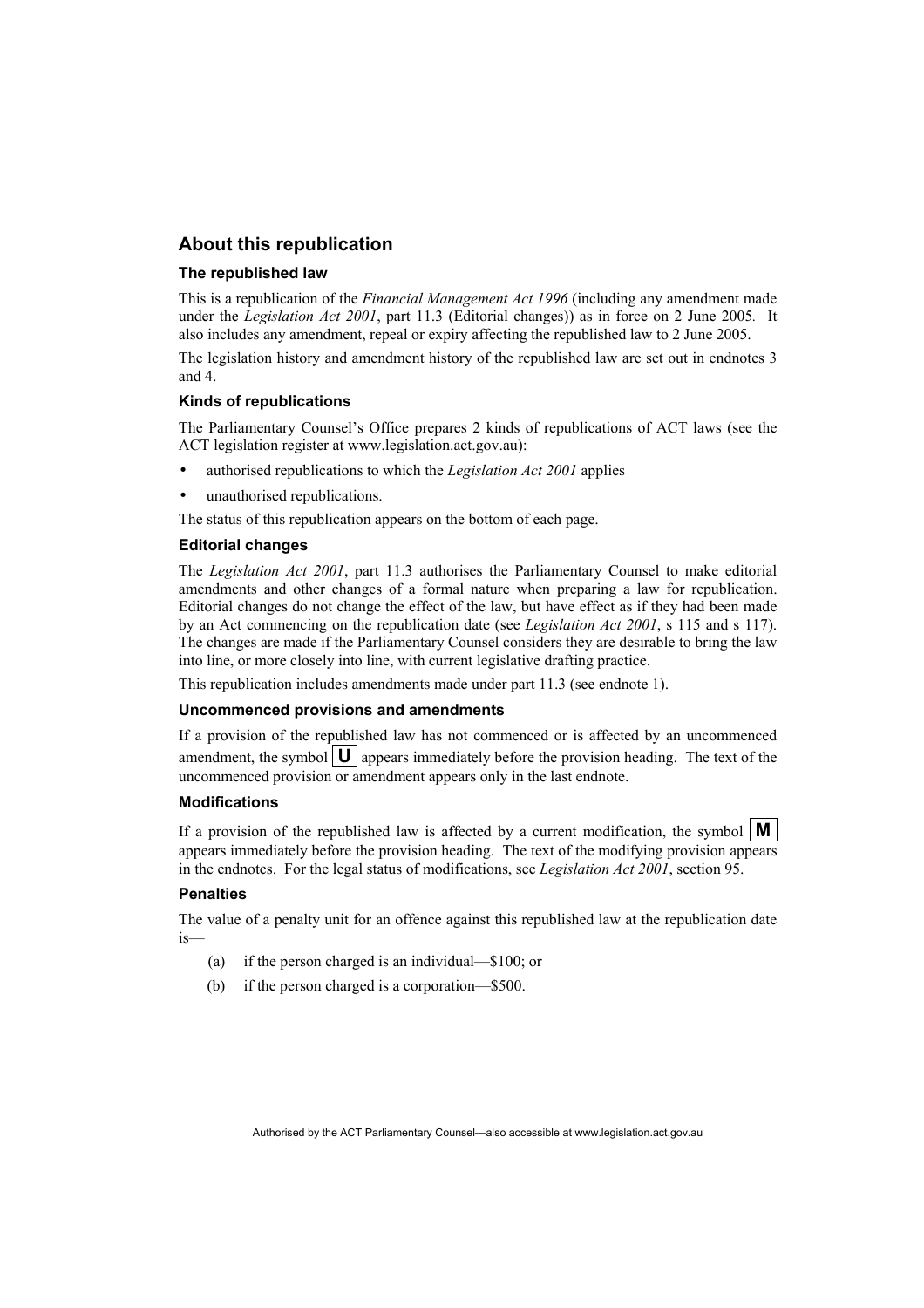

# **Financial Management Act 1996**

# **Contents**

|                     |                                                                            | Page       |
|---------------------|----------------------------------------------------------------------------|------------|
| Part 1              | <b>Preliminary</b>                                                         |            |
| 1                   | Name of Act                                                                | 2          |
| 2                   | Act subject to Territory Superannuation Provision Protection Act           | 2          |
| 3                   | Dictionary                                                                 | 2          |
| 3A                  | <b>Notes</b>                                                               | 2          |
| 3B                  | Declaration that certain authorities are not territory authorities for Act | 3          |
| 4                   | Application of pt 2, pt 3 and pt 5 to Legislative Assembly secretariat     | 3          |
| Part 2              | <b>Budget management</b>                                                   |            |
| <b>Division 2.1</b> | <b>Appropriations and budgets</b>                                          |            |
| 5                   | Timing of first Appropriation Bill for financial year                      | 4          |
| 6                   | Necessity for appropriation                                                | 4          |
| 7                   | Payments authorised on lapse of appropriation                              | 4          |
| 8                   | Form of appropriation                                                      | 5          |
| R <sub>20</sub>     | <b>Financial Management Act 1996</b>                                       | contents 1 |
| 02/06/05            | Fffective: 02/06/05-29/06/05                                               |            |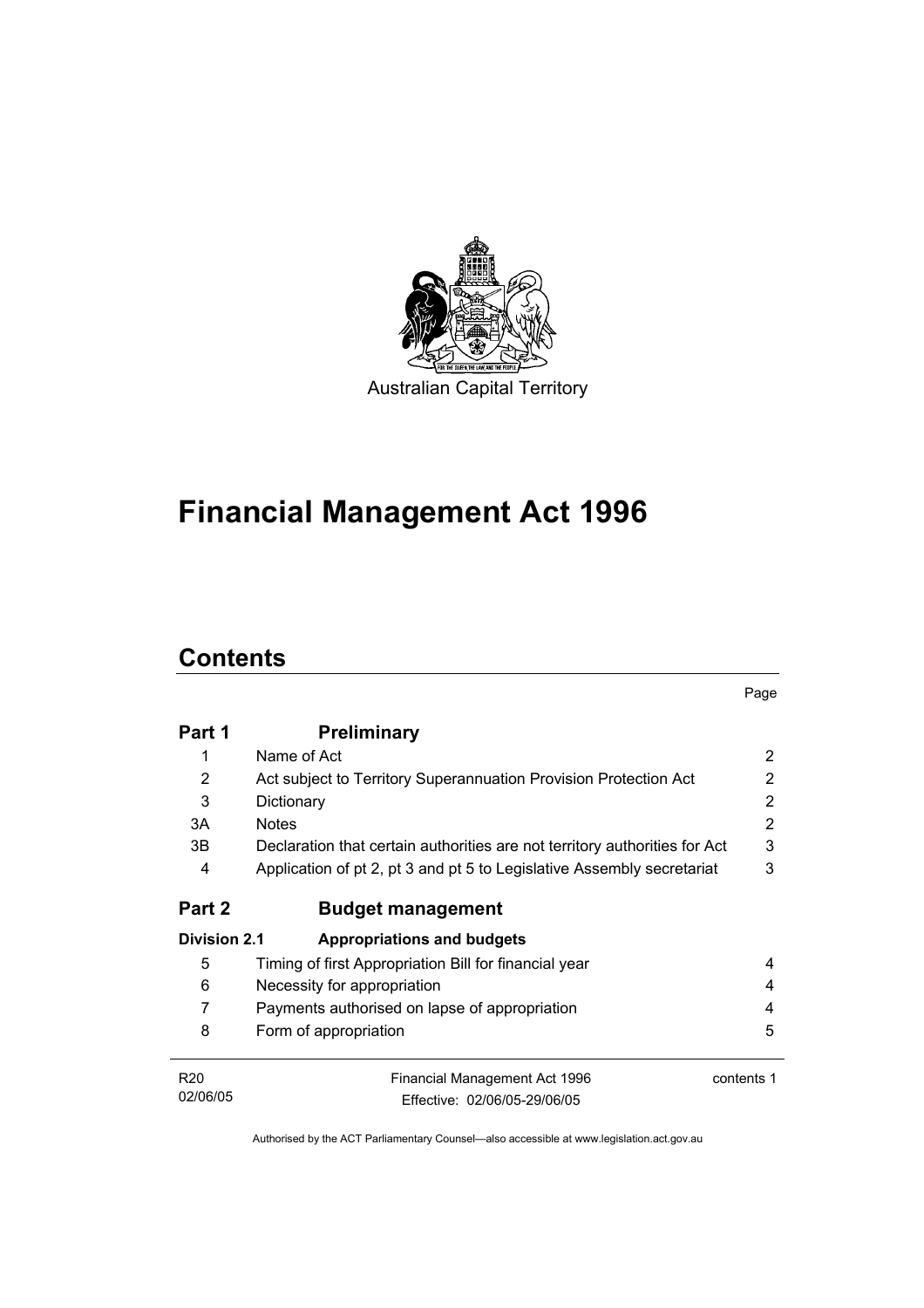#### **Contents**

|                     |                                                                                | Page           |
|---------------------|--------------------------------------------------------------------------------|----------------|
| 9                   | Net appropriations for outputs                                                 | 5.             |
| <b>9A</b>           | Net appropriations for capital injections                                      | 6              |
| 9B                  | Appropriations for payments on behalf of Territory to be net<br>appropriations | 6              |
| 10                  | <b>Budget papers</b>                                                           | 6              |
| 11                  | <b>Territory budgets</b>                                                       | $\overline{7}$ |
| <b>11A</b>          | Financial policy objectives and strategies statement                           | 10             |
| 12                  | Departmental budgets                                                           | 11             |
| 12A                 | Public trading enterprise budgets                                              | 12             |
| 13                  | Supplementary budget papers                                                    | 12             |
| 13A                 | Amendment of departmental budget for supplementary appropriation               | 13             |
| 14                  | Transfer of funds between appropriations                                       | 14             |
| 15                  | Transfer of funds within appropriations                                        | 14             |
| <b>15A</b>          | Reclassification of certain appropriations                                     | 15             |
| 16                  | Transfer of functions between departments                                      | 15             |
| 17                  | Variation of appropriations for Commonwealth grants                            | 16             |
| <b>17A</b>          | Variations of appropriations for certain payments to Commonwealth              | 17             |
| 18                  | Treasurer's advance                                                            | 17             |
| 18A                 | Assembly to be told about treasurer's advance                                  | 19             |
| 19                  | Refunds of payments made without liability                                     | 19             |
| 19A                 | Payments for Territory GST liabilities                                         | 20             |
| 19B                 | Authorisation of expenditure of certain Commonwealth grants                    | 20             |
| 19 <sub>C</sub>     | Amendment of conditions of capital injection                                   | 20             |
| 19D                 | Amendment of performance criteria                                              | 21             |
| 19E                 | Amendment of financial targets                                                 | 22             |
| 19F                 | Amendment of budgets                                                           | 22             |
| 20                  | <b>Budgets for Legislative Assembly secretariat</b>                            | 23             |
| <b>Division 2.2</b> | <b>Budget reviews and pre-election updates</b>                                 |                |
| 20A                 | <b>Budget review</b>                                                           | 24             |
| 20B                 | Purpose and contents of budget review                                          | 24             |
| 20C                 | Pre-election budget update                                                     | 25             |
| 20 <sub>D</sub>     | Purpose and contents of pre-election budget update                             | 26             |

contents 2 Financial Management Act 1996 Effective: 02/06/05-29/06/05

R20 02/06/05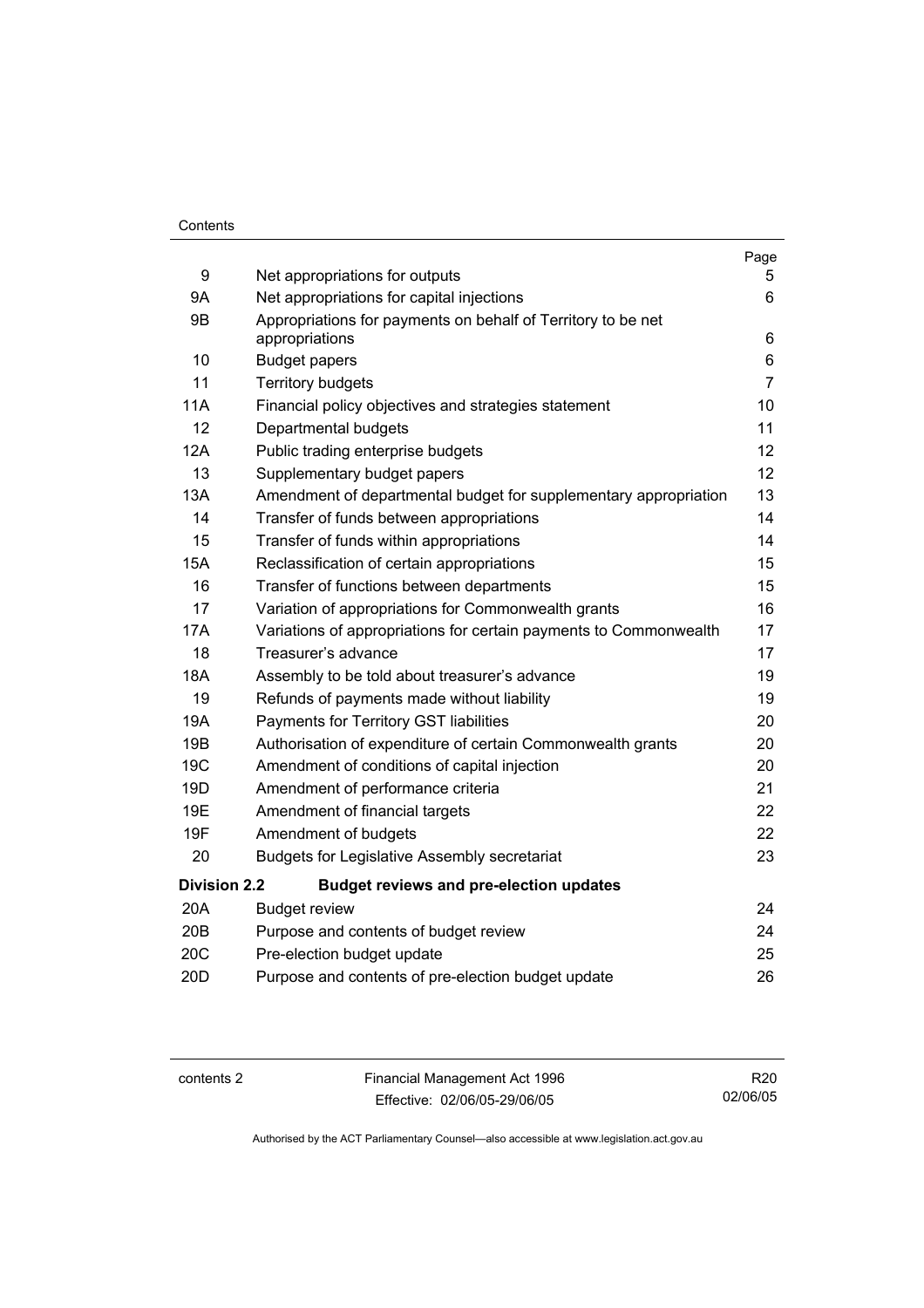#### Contents

| Part 3<br><b>Financial reports</b><br><b>Division 3.1</b><br><b>Financial reports of the Territory</b><br>21<br>Meaning of the Territory in div 3.1<br>28<br>22<br>Annual financial statements of the Territory<br>28<br>23<br>Responsibility for annual financial statements<br>28<br>Audit of annual financial statements<br>29<br>24<br>25<br>30<br>Presentation of annual financial statements to Legislative Assembly<br>26<br>Periodic financial statements<br>30<br><b>Division 3.2</b><br><b>Financial reports of departments</b><br>27<br>Annual financial statements of departments<br>31<br>28<br>Responsibility for annual financial statements<br>32<br>32<br>29<br>Audit of financial statements of departments<br>30<br>Presentation of annual financial statements<br>33<br>33<br>30A<br>Quarterly departmental performance reports<br>Part 4<br>Financial management responsibilities of chief<br>executives of departments<br>31<br>Responsibilities of chief executives of departments<br>35<br>Part 5<br><b>Banking and investment</b><br>32<br>Agreement for the conduct of banking for Territory<br>37<br>33<br>37<br>Territory banking account<br>34<br>Departmental banking accounts<br>37<br>34A<br>Transfer of departmental banking account<br>38<br>39<br>34B<br>End of year balances of departmental banking accounts<br>35<br>Payments into banking accounts<br>39<br>36<br>Transfer following change in departmental responsibilities<br>40<br>36A<br>Transfers from departmental banking accounts to territory banking<br>40<br>account<br>37<br>Payments from territory banking account<br>40<br>Investment of certain public money<br>38<br>41<br>Part 6<br><b>Borrowing and guarantees</b><br>39<br>Power of Territory to borrow<br>43<br>R20<br>Financial Management Act 1996<br>contents 3 |          | Page |
|--------------------------------------------------------------------------------------------------------------------------------------------------------------------------------------------------------------------------------------------------------------------------------------------------------------------------------------------------------------------------------------------------------------------------------------------------------------------------------------------------------------------------------------------------------------------------------------------------------------------------------------------------------------------------------------------------------------------------------------------------------------------------------------------------------------------------------------------------------------------------------------------------------------------------------------------------------------------------------------------------------------------------------------------------------------------------------------------------------------------------------------------------------------------------------------------------------------------------------------------------------------------------------------------------------------------------------------------------------------------------------------------------------------------------------------------------------------------------------------------------------------------------------------------------------------------------------------------------------------------------------------------------------------------------------------------------------------------------------------------------------------------------------------------------------------------------------|----------|------|
|                                                                                                                                                                                                                                                                                                                                                                                                                                                                                                                                                                                                                                                                                                                                                                                                                                                                                                                                                                                                                                                                                                                                                                                                                                                                                                                                                                                                                                                                                                                                                                                                                                                                                                                                                                                                                                |          |      |
|                                                                                                                                                                                                                                                                                                                                                                                                                                                                                                                                                                                                                                                                                                                                                                                                                                                                                                                                                                                                                                                                                                                                                                                                                                                                                                                                                                                                                                                                                                                                                                                                                                                                                                                                                                                                                                |          |      |
|                                                                                                                                                                                                                                                                                                                                                                                                                                                                                                                                                                                                                                                                                                                                                                                                                                                                                                                                                                                                                                                                                                                                                                                                                                                                                                                                                                                                                                                                                                                                                                                                                                                                                                                                                                                                                                |          |      |
|                                                                                                                                                                                                                                                                                                                                                                                                                                                                                                                                                                                                                                                                                                                                                                                                                                                                                                                                                                                                                                                                                                                                                                                                                                                                                                                                                                                                                                                                                                                                                                                                                                                                                                                                                                                                                                |          |      |
|                                                                                                                                                                                                                                                                                                                                                                                                                                                                                                                                                                                                                                                                                                                                                                                                                                                                                                                                                                                                                                                                                                                                                                                                                                                                                                                                                                                                                                                                                                                                                                                                                                                                                                                                                                                                                                |          |      |
|                                                                                                                                                                                                                                                                                                                                                                                                                                                                                                                                                                                                                                                                                                                                                                                                                                                                                                                                                                                                                                                                                                                                                                                                                                                                                                                                                                                                                                                                                                                                                                                                                                                                                                                                                                                                                                |          |      |
|                                                                                                                                                                                                                                                                                                                                                                                                                                                                                                                                                                                                                                                                                                                                                                                                                                                                                                                                                                                                                                                                                                                                                                                                                                                                                                                                                                                                                                                                                                                                                                                                                                                                                                                                                                                                                                |          |      |
|                                                                                                                                                                                                                                                                                                                                                                                                                                                                                                                                                                                                                                                                                                                                                                                                                                                                                                                                                                                                                                                                                                                                                                                                                                                                                                                                                                                                                                                                                                                                                                                                                                                                                                                                                                                                                                |          |      |
|                                                                                                                                                                                                                                                                                                                                                                                                                                                                                                                                                                                                                                                                                                                                                                                                                                                                                                                                                                                                                                                                                                                                                                                                                                                                                                                                                                                                                                                                                                                                                                                                                                                                                                                                                                                                                                |          |      |
|                                                                                                                                                                                                                                                                                                                                                                                                                                                                                                                                                                                                                                                                                                                                                                                                                                                                                                                                                                                                                                                                                                                                                                                                                                                                                                                                                                                                                                                                                                                                                                                                                                                                                                                                                                                                                                |          |      |
|                                                                                                                                                                                                                                                                                                                                                                                                                                                                                                                                                                                                                                                                                                                                                                                                                                                                                                                                                                                                                                                                                                                                                                                                                                                                                                                                                                                                                                                                                                                                                                                                                                                                                                                                                                                                                                |          |      |
|                                                                                                                                                                                                                                                                                                                                                                                                                                                                                                                                                                                                                                                                                                                                                                                                                                                                                                                                                                                                                                                                                                                                                                                                                                                                                                                                                                                                                                                                                                                                                                                                                                                                                                                                                                                                                                |          |      |
|                                                                                                                                                                                                                                                                                                                                                                                                                                                                                                                                                                                                                                                                                                                                                                                                                                                                                                                                                                                                                                                                                                                                                                                                                                                                                                                                                                                                                                                                                                                                                                                                                                                                                                                                                                                                                                |          |      |
|                                                                                                                                                                                                                                                                                                                                                                                                                                                                                                                                                                                                                                                                                                                                                                                                                                                                                                                                                                                                                                                                                                                                                                                                                                                                                                                                                                                                                                                                                                                                                                                                                                                                                                                                                                                                                                |          |      |
|                                                                                                                                                                                                                                                                                                                                                                                                                                                                                                                                                                                                                                                                                                                                                                                                                                                                                                                                                                                                                                                                                                                                                                                                                                                                                                                                                                                                                                                                                                                                                                                                                                                                                                                                                                                                                                |          |      |
|                                                                                                                                                                                                                                                                                                                                                                                                                                                                                                                                                                                                                                                                                                                                                                                                                                                                                                                                                                                                                                                                                                                                                                                                                                                                                                                                                                                                                                                                                                                                                                                                                                                                                                                                                                                                                                |          |      |
|                                                                                                                                                                                                                                                                                                                                                                                                                                                                                                                                                                                                                                                                                                                                                                                                                                                                                                                                                                                                                                                                                                                                                                                                                                                                                                                                                                                                                                                                                                                                                                                                                                                                                                                                                                                                                                |          |      |
|                                                                                                                                                                                                                                                                                                                                                                                                                                                                                                                                                                                                                                                                                                                                                                                                                                                                                                                                                                                                                                                                                                                                                                                                                                                                                                                                                                                                                                                                                                                                                                                                                                                                                                                                                                                                                                |          |      |
|                                                                                                                                                                                                                                                                                                                                                                                                                                                                                                                                                                                                                                                                                                                                                                                                                                                                                                                                                                                                                                                                                                                                                                                                                                                                                                                                                                                                                                                                                                                                                                                                                                                                                                                                                                                                                                |          |      |
|                                                                                                                                                                                                                                                                                                                                                                                                                                                                                                                                                                                                                                                                                                                                                                                                                                                                                                                                                                                                                                                                                                                                                                                                                                                                                                                                                                                                                                                                                                                                                                                                                                                                                                                                                                                                                                |          |      |
|                                                                                                                                                                                                                                                                                                                                                                                                                                                                                                                                                                                                                                                                                                                                                                                                                                                                                                                                                                                                                                                                                                                                                                                                                                                                                                                                                                                                                                                                                                                                                                                                                                                                                                                                                                                                                                |          |      |
|                                                                                                                                                                                                                                                                                                                                                                                                                                                                                                                                                                                                                                                                                                                                                                                                                                                                                                                                                                                                                                                                                                                                                                                                                                                                                                                                                                                                                                                                                                                                                                                                                                                                                                                                                                                                                                |          |      |
|                                                                                                                                                                                                                                                                                                                                                                                                                                                                                                                                                                                                                                                                                                                                                                                                                                                                                                                                                                                                                                                                                                                                                                                                                                                                                                                                                                                                                                                                                                                                                                                                                                                                                                                                                                                                                                |          |      |
|                                                                                                                                                                                                                                                                                                                                                                                                                                                                                                                                                                                                                                                                                                                                                                                                                                                                                                                                                                                                                                                                                                                                                                                                                                                                                                                                                                                                                                                                                                                                                                                                                                                                                                                                                                                                                                |          |      |
|                                                                                                                                                                                                                                                                                                                                                                                                                                                                                                                                                                                                                                                                                                                                                                                                                                                                                                                                                                                                                                                                                                                                                                                                                                                                                                                                                                                                                                                                                                                                                                                                                                                                                                                                                                                                                                |          |      |
|                                                                                                                                                                                                                                                                                                                                                                                                                                                                                                                                                                                                                                                                                                                                                                                                                                                                                                                                                                                                                                                                                                                                                                                                                                                                                                                                                                                                                                                                                                                                                                                                                                                                                                                                                                                                                                |          |      |
|                                                                                                                                                                                                                                                                                                                                                                                                                                                                                                                                                                                                                                                                                                                                                                                                                                                                                                                                                                                                                                                                                                                                                                                                                                                                                                                                                                                                                                                                                                                                                                                                                                                                                                                                                                                                                                |          |      |
|                                                                                                                                                                                                                                                                                                                                                                                                                                                                                                                                                                                                                                                                                                                                                                                                                                                                                                                                                                                                                                                                                                                                                                                                                                                                                                                                                                                                                                                                                                                                                                                                                                                                                                                                                                                                                                |          |      |
|                                                                                                                                                                                                                                                                                                                                                                                                                                                                                                                                                                                                                                                                                                                                                                                                                                                                                                                                                                                                                                                                                                                                                                                                                                                                                                                                                                                                                                                                                                                                                                                                                                                                                                                                                                                                                                |          |      |
|                                                                                                                                                                                                                                                                                                                                                                                                                                                                                                                                                                                                                                                                                                                                                                                                                                                                                                                                                                                                                                                                                                                                                                                                                                                                                                                                                                                                                                                                                                                                                                                                                                                                                                                                                                                                                                |          |      |
| Effective: 02/06/05-29/06/05                                                                                                                                                                                                                                                                                                                                                                                                                                                                                                                                                                                                                                                                                                                                                                                                                                                                                                                                                                                                                                                                                                                                                                                                                                                                                                                                                                                                                                                                                                                                                                                                                                                                                                                                                                                                   | 02/06/05 |      |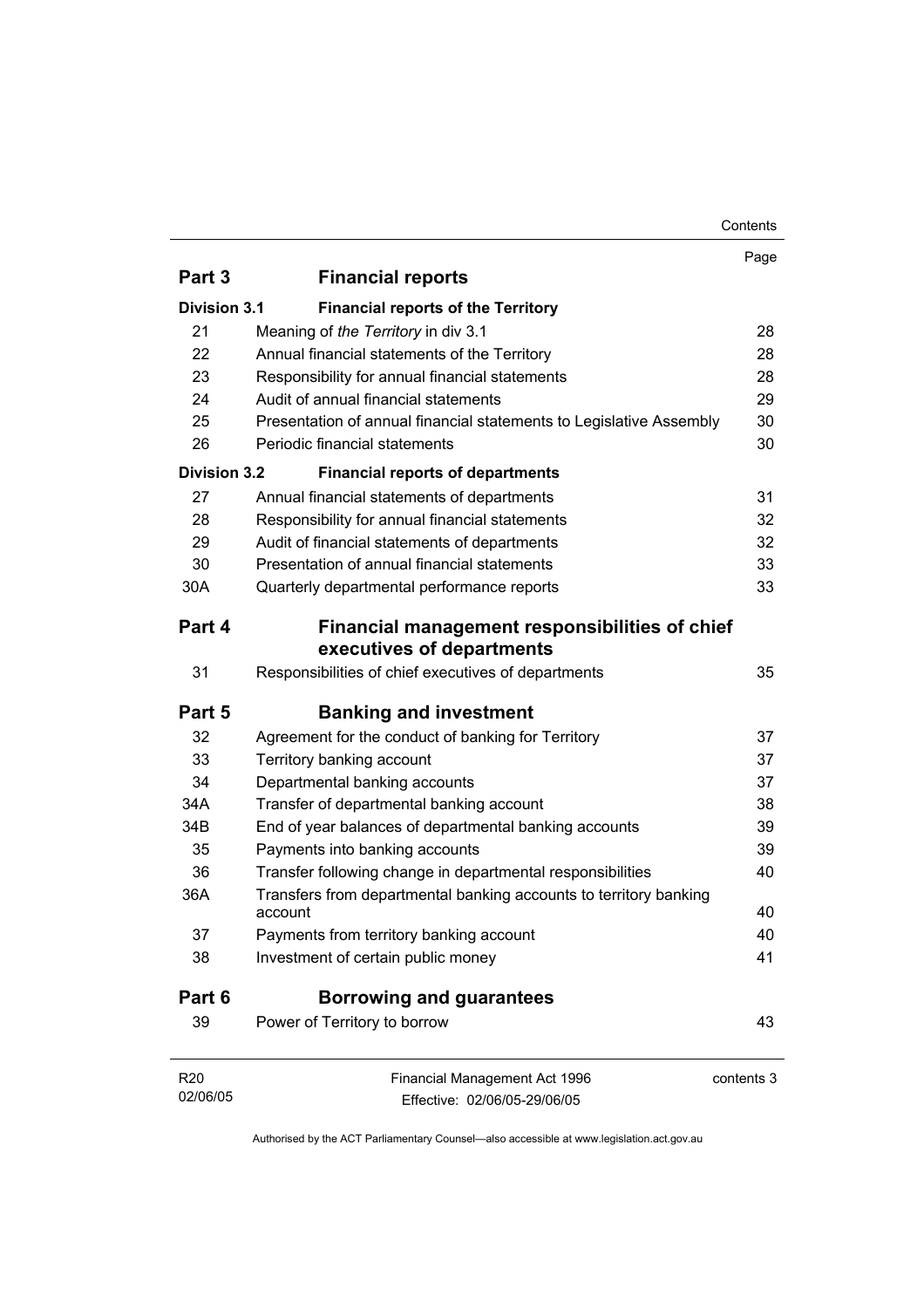#### **Contents**

|            |                                                                  | Page       |
|------------|------------------------------------------------------------------|------------|
| 40         | Treasurer may borrow on behalf of Territory                      | 43         |
| 41         | Power of territory authorities to borrow                         | 43         |
| 42         | Borrowings by territory authorities to be approved               | 43         |
| 43         | Territory authorities may give security                          | 44         |
| 44         | Power to approve borrowings not delegable                        | 44         |
| 45         | Loans to be paid into territory banking account                  | 44         |
| 46         | Payments by Treasurer                                            | 44         |
| 47         | <b>Guarantees by Territory</b>                                   | 44         |
| Part 7     | <b>Trust money</b>                                               |            |
| 49         | Identity of trust money                                          | 46         |
| 50         | Administration of trust money                                    | 46         |
| 51         | Departmental trust banking accounts                              | 46         |
| 52         | Transfers between banking accounts                               | 47         |
| 53         | Investment of trust money                                        | 47         |
| 53A        | Unclaimed trust money                                            | 47         |
| 53B        | Review of decisions                                              | 49         |
| 53C        | Notification of decisions                                        | 49         |
| Part 8     | <b>Financial provisions relating to territory</b><br>authorities |            |
| 54         | Responsibilities of chief executive officers                     | 50         |
| 55         | Banking accounts                                                 | 51         |
| 56         | Investment                                                       | 51         |
| 57         | Borrowing                                                        | 52         |
| 58         | <b>Statements of intent</b>                                      | 53         |
| 59         | Annual financial statements                                      | 53         |
| 60         | Responsibility for annual financial statements                   | 54         |
| 61         | Audit of annual financial statements                             | 55         |
| 62         | Presentation of annual financial statements                      | 55         |
| 63         | Interim financial statements                                     | 55         |
| Part 9     | <b>Miscellaneous</b>                                             |            |
| 64         | Act of grace payments                                            | 57         |
| 65         | Waiver of debts etc                                              | 58         |
| contents 4 | Financial Management Act 1996                                    | <b>R20</b> |
|            | Effective: 02/06/05-29/06/05                                     | 02/06/05   |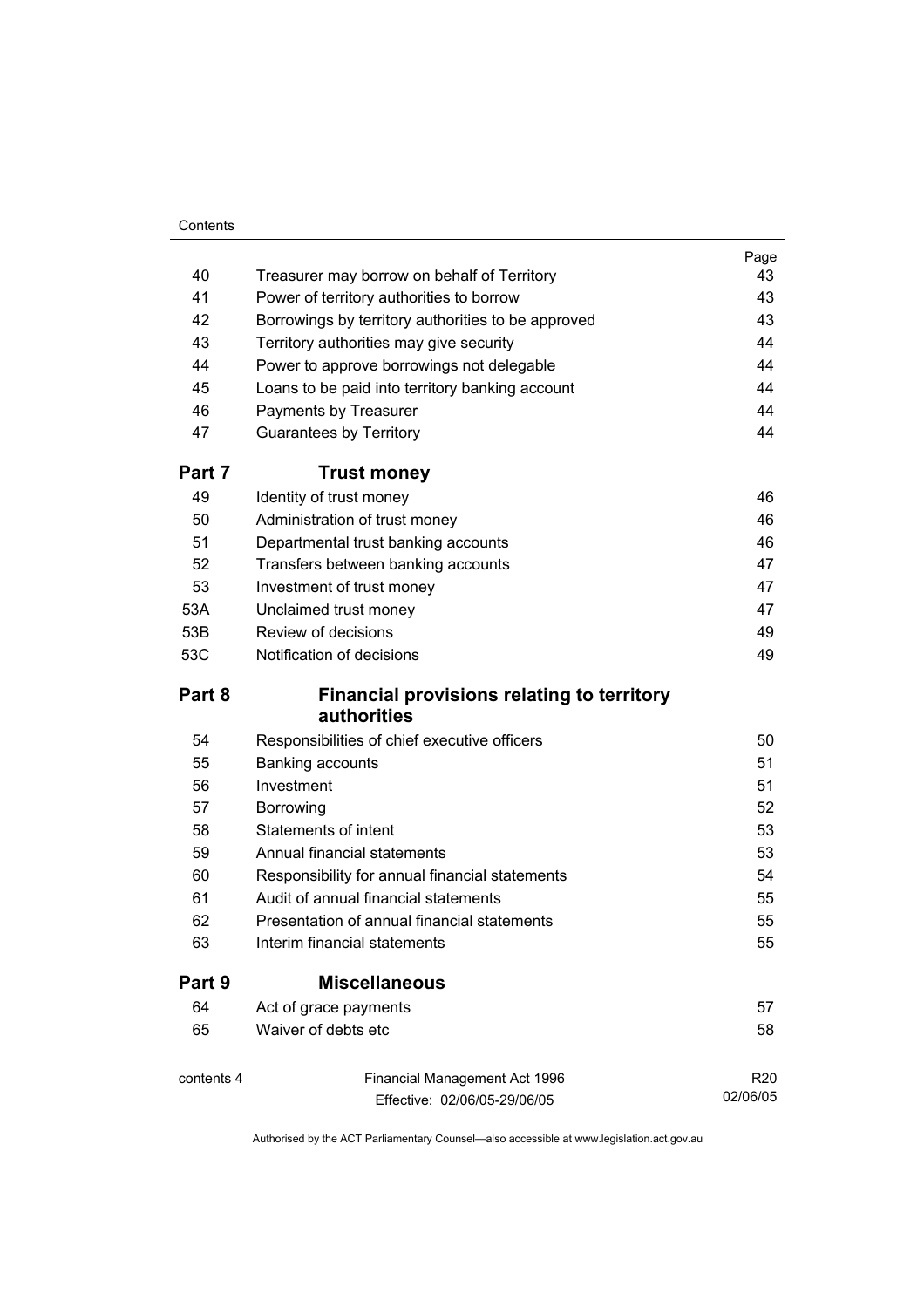|                                      |                                          | Contents   |
|--------------------------------------|------------------------------------------|------------|
| 66                                   | Payments in relation to deceased estates | Page<br>59 |
| 67                                   | Guideline-making power                   | 60         |
|                                      |                                          |            |
| 68                                   | Regulation-making power                  | 60         |
| <b>Dictionary</b><br><b>Endnotes</b> |                                          | 61         |
| 1                                    | About the endnotes                       | 67         |
| 2                                    | Abbreviation key                         | 67         |
| 3                                    | Legislation history                      | 68         |
| 4                                    | Amendment history                        | 72         |
| 5                                    | Earlier republications                   | 80         |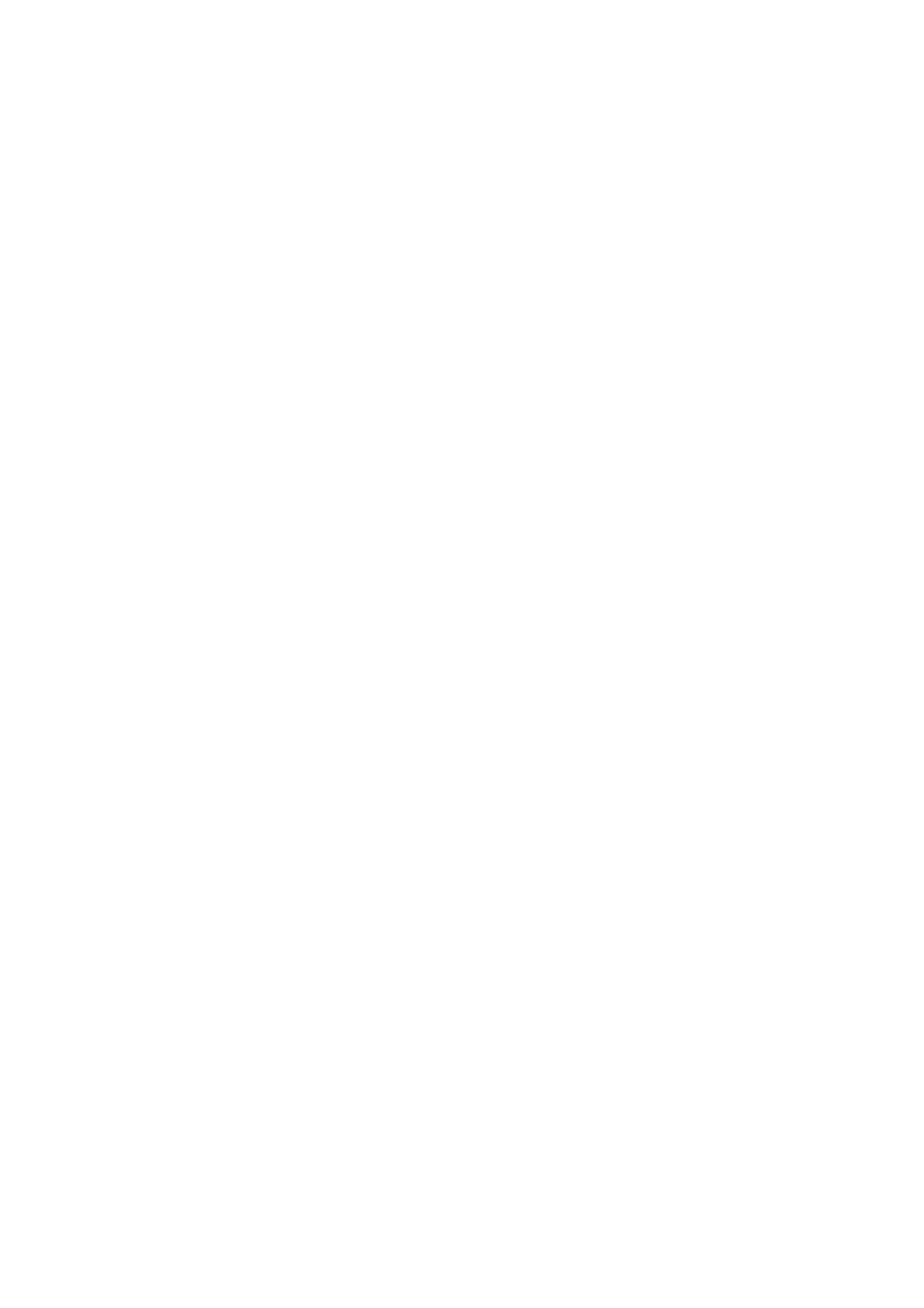

# **Financial Management Act 1996**

An Act to provide for the financial management of the government of the Territory, to provide for the scrutiny of that management by the Legislative Assembly, to specify financial reporting requirements for the government of the Territory, and for related purposes

R20 02/06/05

I

Financial Management Act 1996 Effective: 02/06/05-29/06/05

page 1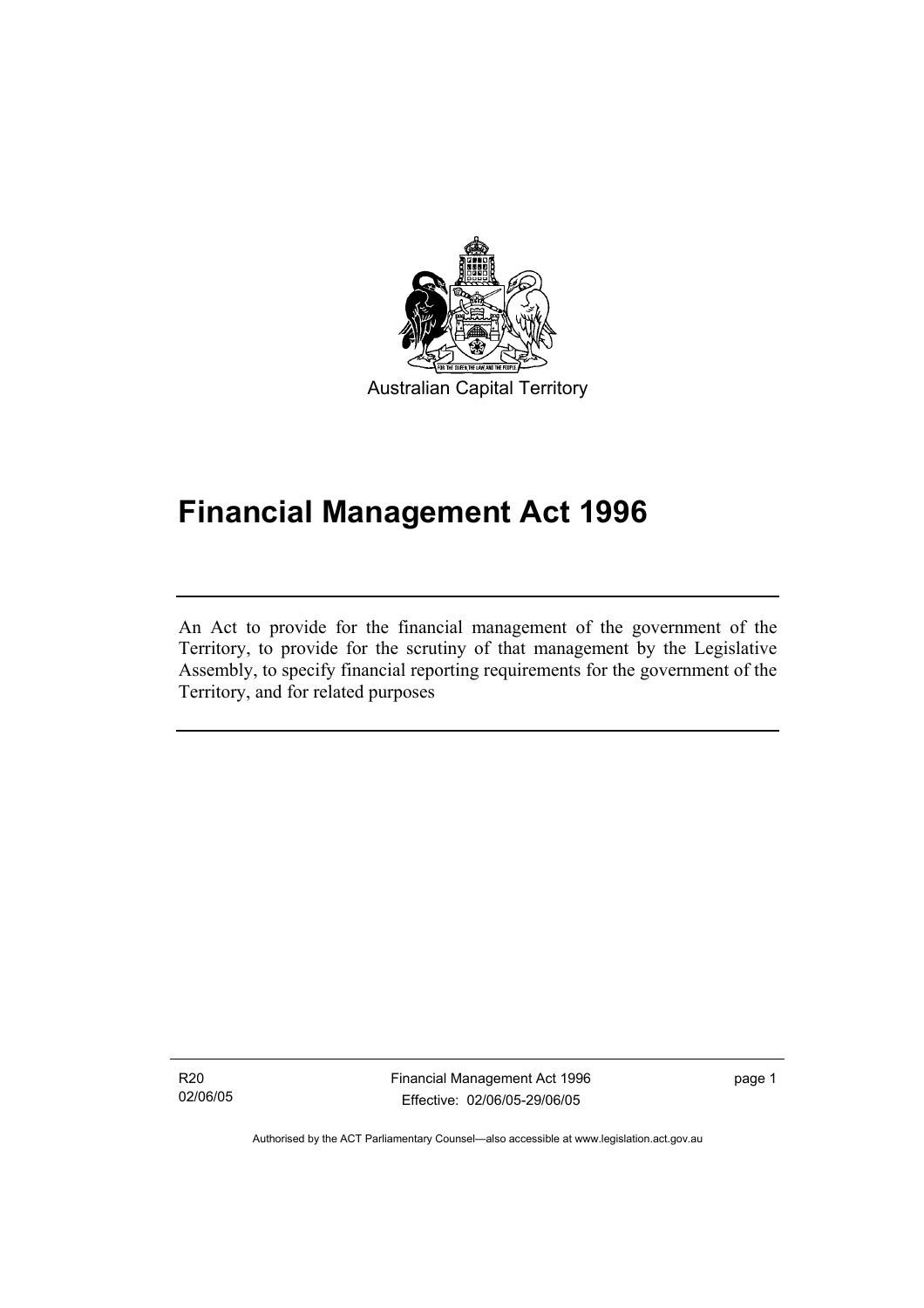#### **Part 1** Preliminary

Section 1

### **Part 1** Preliminary

#### **1 Name of Act**

This Act is the *Financial Management Act 1996*.

#### **2 Act subject to Territory Superannuation Provision Protection Act**

This Act is subject to the *Territory Superannuation Provision Protection Act 2000*.

#### **3 Dictionary**

The dictionary at the end of this Act is part of this Act.

*Note 1* The dictionary at the end of this Act defines certain words and expressions used in the Act, and includes references (*signpost definitions*) to other words and expressions defined elsewhere in this Act or in other legislation.

> For example, the signpost definition '*superannuation appropriation* see the *Territory Superannuation Provision Protection Act 2000*, dictionary.' means that the expression 'superannuation appropriation' is defined in that dictionary and the definition applies to this Act.

*Note 2* A definition in the dictionary (including a signpost definition) applies to the entire Act unless the definition, or another provision of the Act, provides otherwise or the contrary intention otherwise appears (see Legislation Act, s 155 and s 156).

#### **3A Notes**

A note included in this Act is explanatory and is not part of the Act.

*Note* See the Legislation Act, s 127 (1), (4) and (5) for the legal status of notes.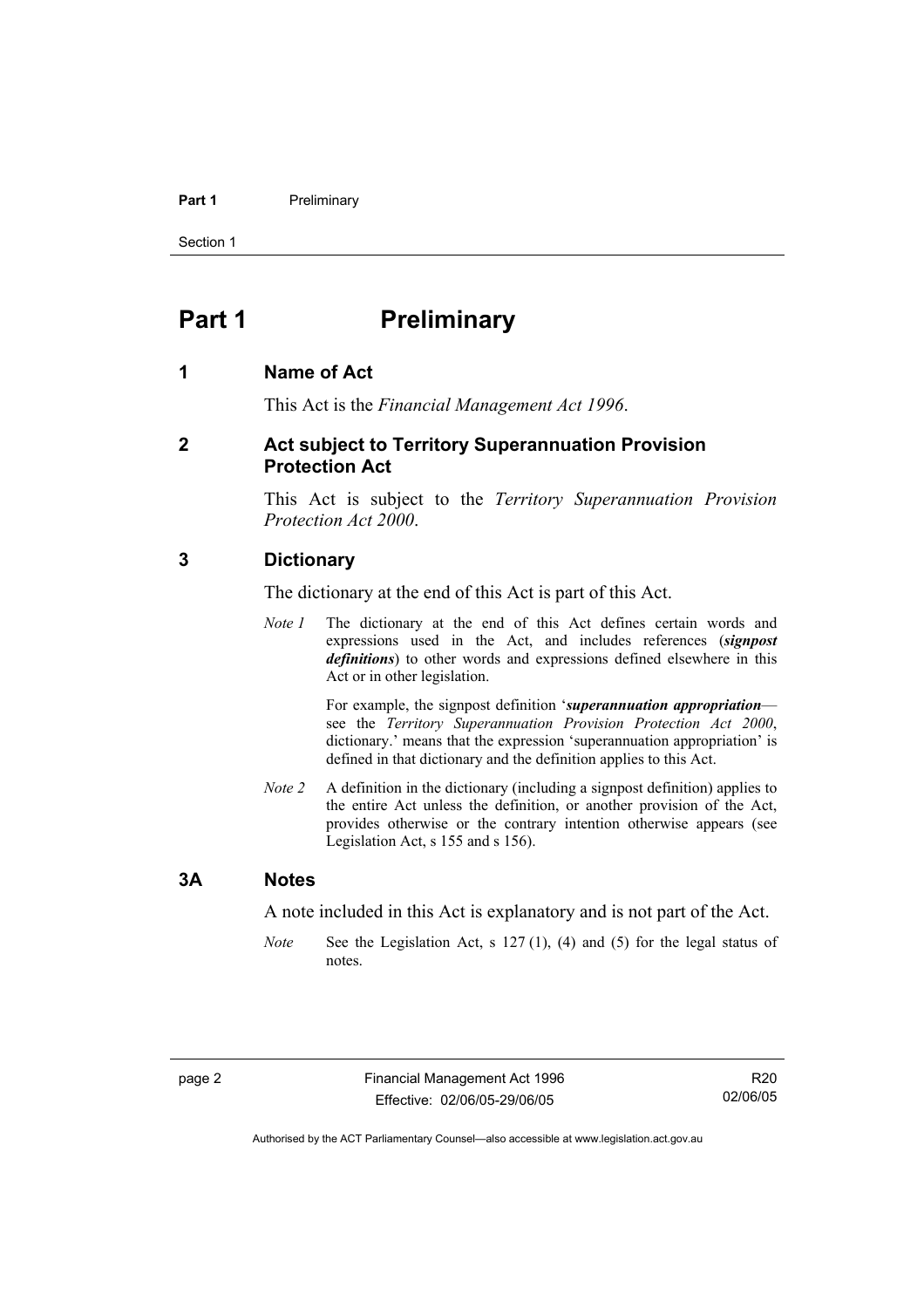#### **3B Declaration that certain authorities are not territory authorities for Act**

- (1) The Treasurer may, in writing, declare that a stated body is not a territory authority for this Act.
- (2) A declaration under subsection (1) is a notifiable instrument.

*Note* A notifiable instrument must be notified under the Legislation Act.

#### **4 Application of pt 2, pt 3 and pt 5 to Legislative Assembly secretariat**

Unless the contrary intention appears, the provisions of part 2, part 3 and part 5 apply to the Legislative Assembly secretariat as if—

- (a) a reference in those provisions to a department included a reference to the Legislative Assembly secretariat; and
- (b) a reference in those provisions to the responsible Minister of a department were a reference to the Speaker of the Legislative Assembly; and
- (c) a reference in those provisions to the responsible chief executive of a department included a reference to the clerk of the Legislative Assembly.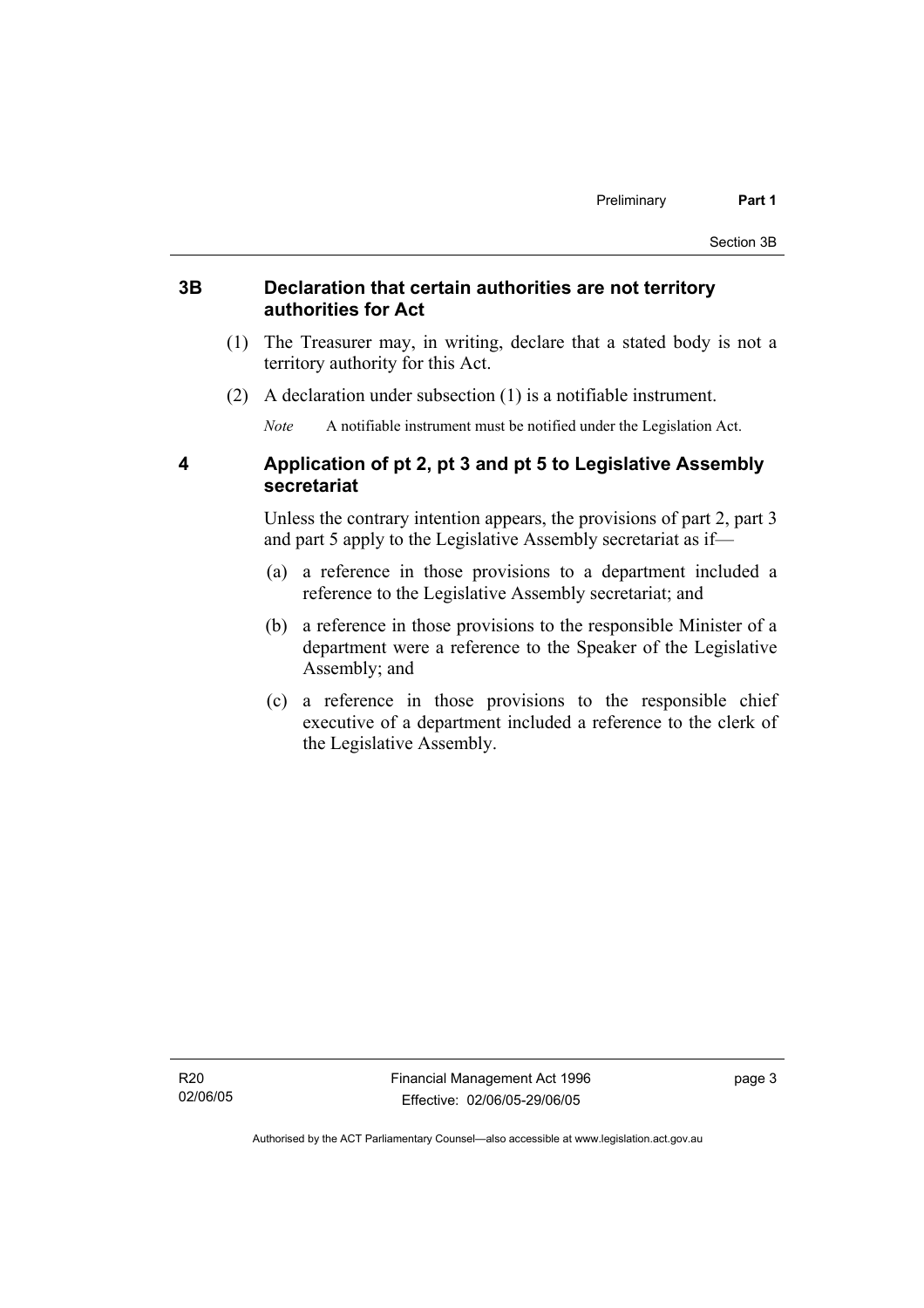**Part 2** Budget management<br>**Division 2.1** Appropriations and by **Division 2.1** Appropriations and budgets Section 5

# **Part 2 Budget management**

#### **Division 2.1 Appropriations and budgets**

#### **5 Timing of first Appropriation Bill for financial year**

Except as otherwise provided by a resolution of the Legislative Assembly, the first Appropriation Bill relating to a financial year must be introduced into the Legislative Assembly not later than 3 months after the beginning of the financial year.

#### **6 Necessity for appropriation**

No payment of public money must be made otherwise than in accordance with an appropriation.

#### **7 Payments authorised on lapse of appropriation**

If, before the end of a financial year, no Act other than this Act has been passed appropriating public money to meet the requirements of the next financial year, the Treasurer may pay the amounts necessary to meet those requirements subject to the following provisions:

- (a) the authority of the Treasurer under this section ceases on the commencement of the first Appropriation Act for the next financial year;
- (b) on that commencement all payments made under this section for the next financial year are taken for all purposes to have been paid out of money appropriated by that Act;
- (c) the payments made under this section for any purpose must not exceed, in total,  $\frac{1}{2}$  of the amount appropriated by Appropriation Acts for the immediately previous financial year for that purpose.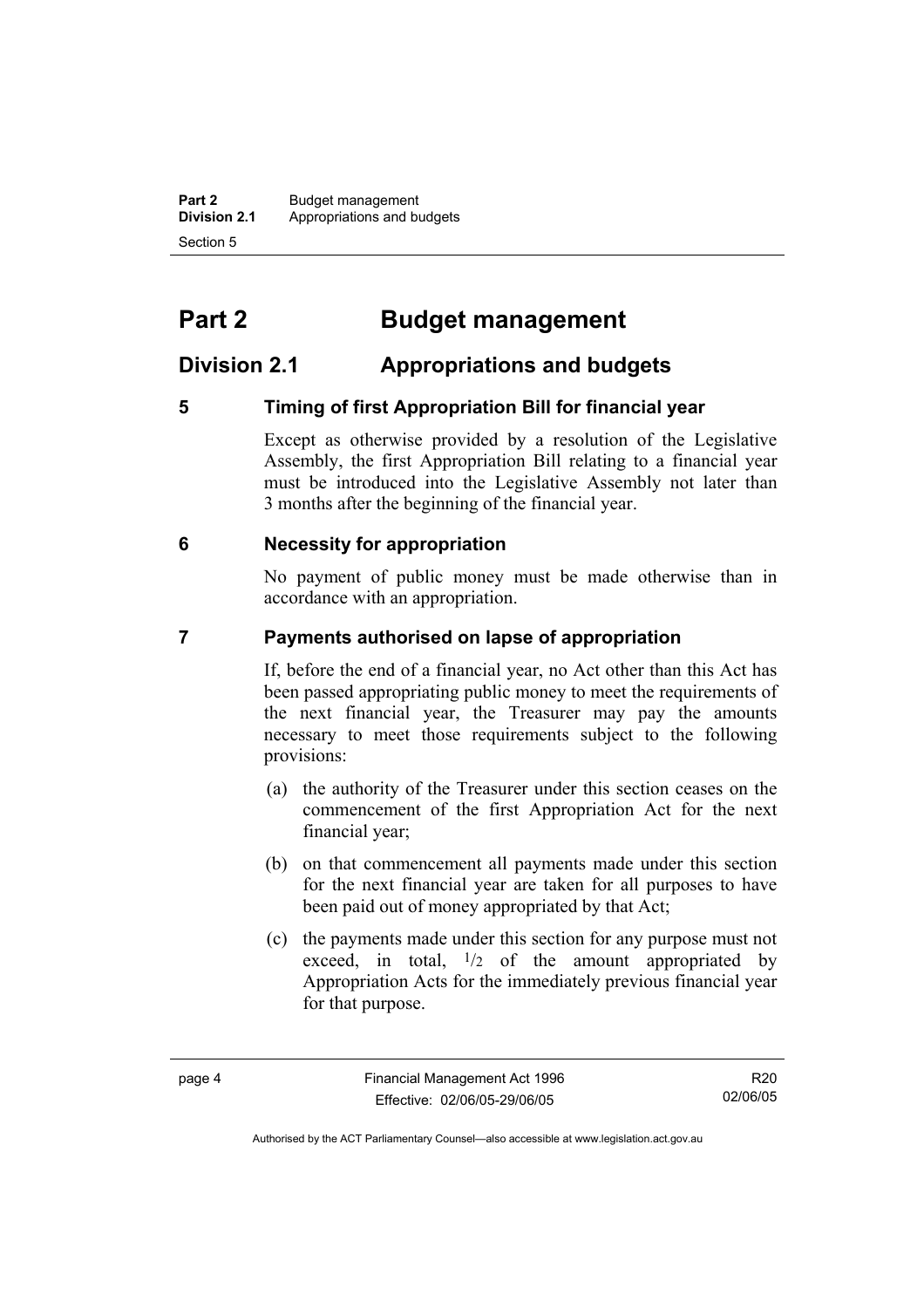#### **8 Form of appropriation**

An Appropriation Act must make separate appropriations in relation to each department for—

- (a) the provision of outputs by the department; and
- (b) any capital injection to be provided to the department; and
- (c) any payments to be made by the department on behalf of the Territory.

- **9 Net appropriations for outputs** 
	- (1) An appropriation for the provision of outputs may be expressed to be made for the net cost of providing the outputs.
	- (2) Despite section 6, if an appropriation for a department is stated to be made for the net cost of providing outputs, the department may apply the following in paying the expenses and liabilities of the department in providing the outputs:
		- (a) the payments it is entitled to receive otherwise than under an Appropriation Act for providing the outputs;
		- (b) the value of the input tax credits to which it is entitled for taxable supplies in relation to providing the outputs.
	- (3) To remove any doubt, it is declared that, if the appropriations made by an Appropriation Act for a department do not state an amount, or state an '0' appropriation, for the provision of outputs by the department, the appropriations have effect as if they included an appropriation stated to be made for the provision of outputs by the department at no net cost to the Territory.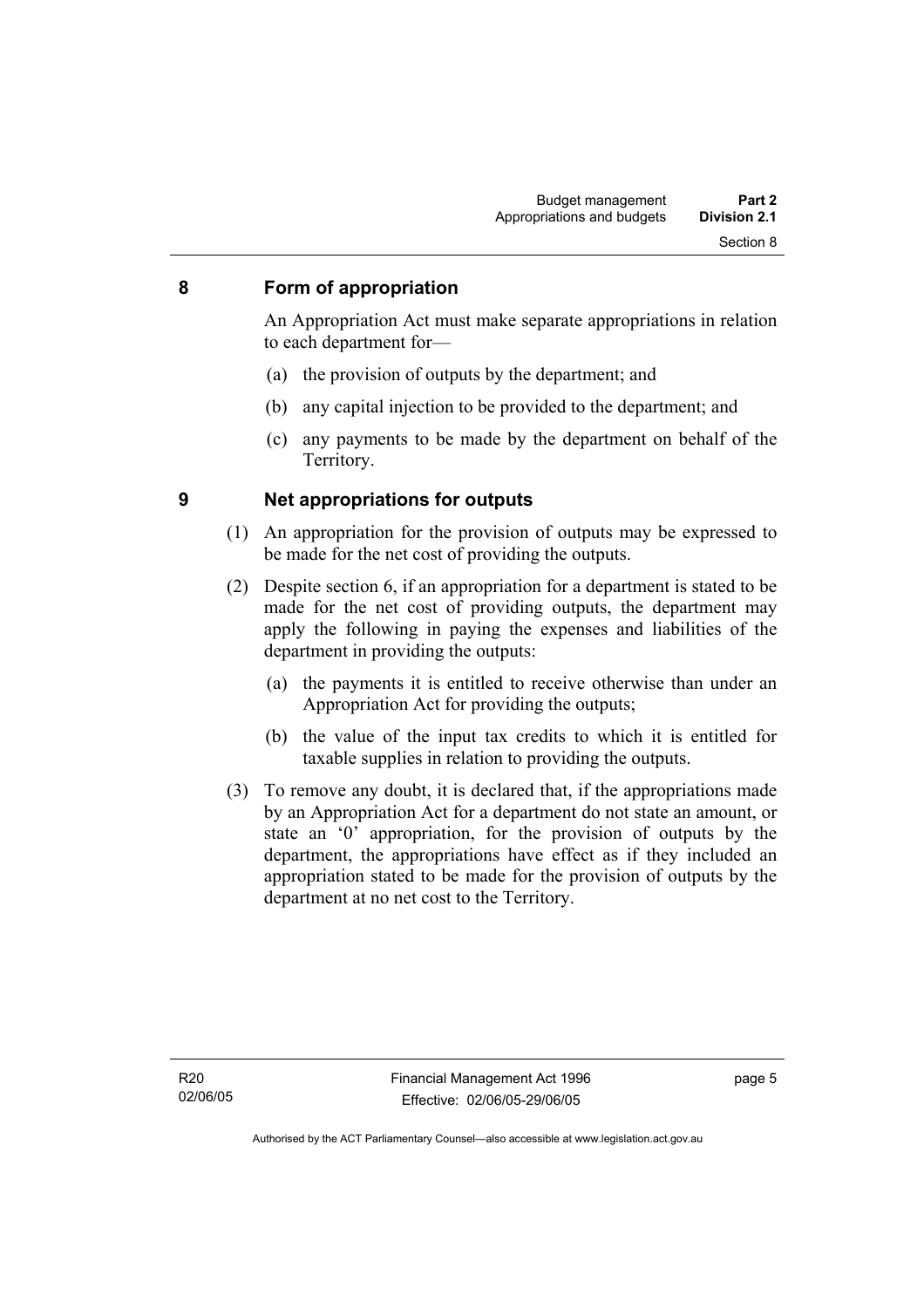#### **9A Net appropriations for capital injections**

- (1) An appropriation for a capital injection may be stated to be made for, or partly for, the net cost of purchasing or developing assets.
- (2) Despite section 6, if an appropriation is stated to be made for, or partly for, the net cost of purchasing or developing assets, the value of the input tax credits to which the relevant entity is entitled for taxable supplies in relation to purchasing or developing the assets may be applied by the entity in paying the expenses and liabilities of the entity in purchasing or developing the assets.
- (3) In this section:

*relevant entity*, in relation to an appropriation for a capital injection, means the department, authority or corporation that is to undertake the purchasing or developing of assets for which the appropriation is made.

#### **9B Appropriations for payments on behalf of Territory to be net appropriations**

Despite section 6 (Necessity for appropriations), if an appropriation for a department is made for payments to be made on behalf of the Territory, the department may apply input tax credits to which the Territory is entitled for taxable supplies for which the payments are made towards the payments under the appropriation.

#### **10 Budget papers**

The Treasurer must, for each financial year, immediately after the presentation of the bill for the first Appropriation Act relating to the year, present to the Legislative Assembly—

- (a) the proposed budget for the Territory for the year; and
- (b) the proposed budget for each department for the year; and
- (c) the proposed budget for each public trading enterprise for the year; and

R20 02/06/05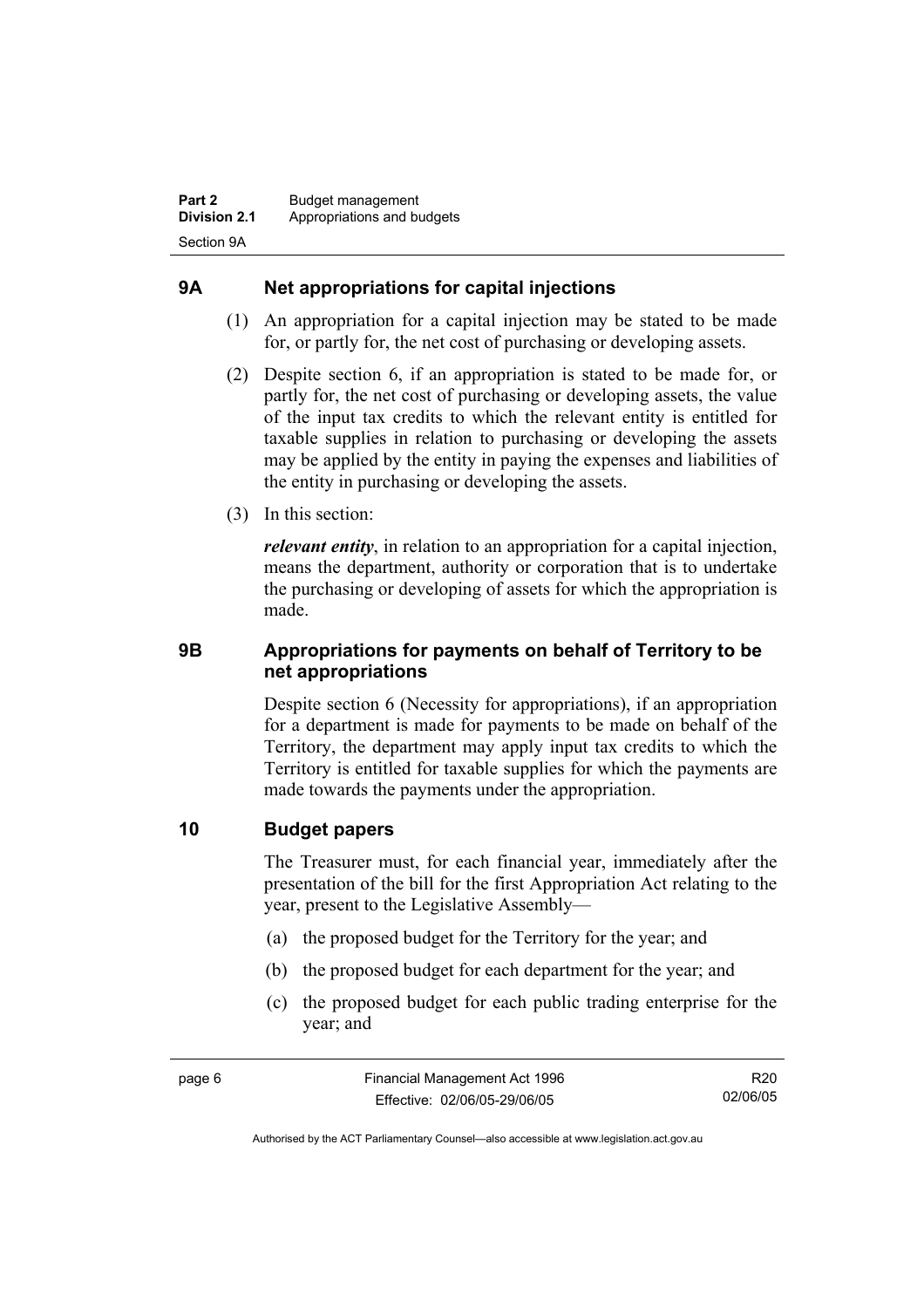- (d) a consolidated financial management statement in relation to—
	- (i) the general government sector; and
	- (ii) the public trading enterprise sector.

#### **11 Territory budgets**

- (1) The proposed budget for the Territory for a financial year presented to the Legislative Assembly under section 10 (a) must include—
	- (a) a financial policy objectives and strategies statement under section 11A for the financial year; and
	- (b) a statement of the economic or other assumptions used to make the budget estimates; and
	- (c) a statement about the sensitivity of the budget estimates to changes in the economic or other assumptions; and
	- (d) a statement of the risks, quantified if possible, that may affect the budget estimates, including contingent liabilities; and
	- (e) the financial statements required under the financial management guidelines.
- (2) The proposed budget must be prepared in a form that assists a comparison, for each appropriation unit, between the budget for the Territory for the previous financial year and the proposed budget.
- (3) The financial statements included in the proposed budget under subsection (1) (e) must include budget estimates, for each appropriation unit, for each of the next 3 financial years; and
- (4) The proposed budget must be prepared taking into account—
	- (a) the principles of responsible fiscal management;
	- (b) the object of providing a basis for sustainable social and economic services and infrastructure fairly to all ACT residents; and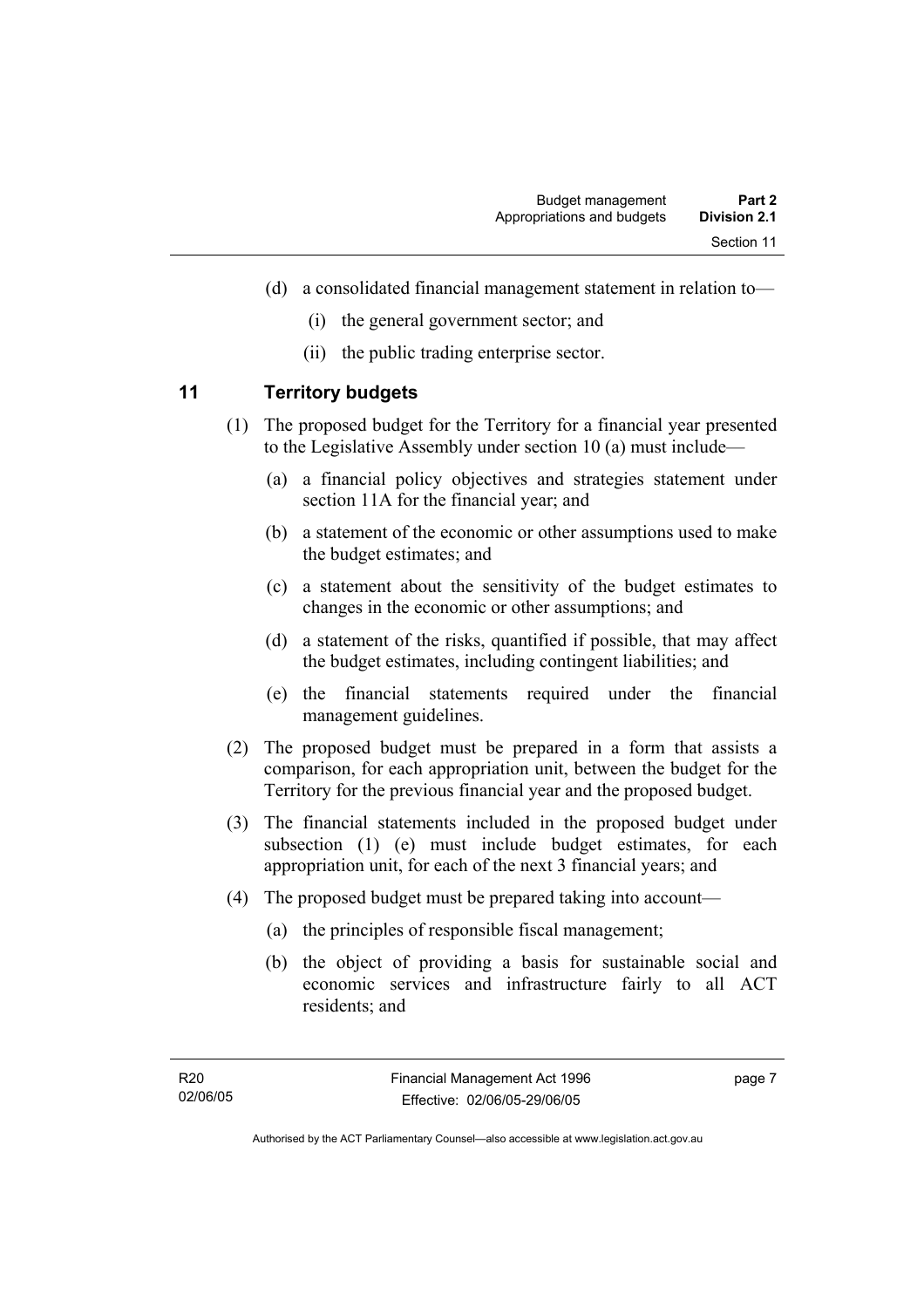- (c) the object of ecologically sustainable development.
- (5) The proposed budget may depart from the principles of responsible fiscal management, but if it does so—
	- (a) any departure must be temporary; and
	- (b) the Treasurer must present to the Legislative Assembly, when the first Appropriation Bill for the financial year is presented to the Legislative Assembly, a statement setting out—
		- (i) the reasons for the departure; and
		- (ii) the approach intended to be taken to return to the principles; and
		- (iii) when the principles are expected to be returned to.
- (6) In this section:

*ecologically sustainable development* means the effective integration of economic and environmental considerations in decision-making processes achievable through implementation of the following principles:

- (a) the precautionary principle;
- (b) the inter-generational equity principle;
- (c) conservation of biological diversity and ecological integrity;
- (d) improved valuation and pricing of environmental resources.

*fiscal risks* include the following:

- (a) risks from the level of the Territory's general government sector debt;
- (b) commercial risks from ownership of corporations and public enterprises:
- (c) risks from changes in the structure of the Territory's tax base;
- (d) risks from management of the Territory's assets and liabilities.

| page 8 | Financial Management Act 1996 | R <sub>20</sub> |
|--------|-------------------------------|-----------------|
|        | Effective: 02/06/05-29/06/05  | 02/06/05        |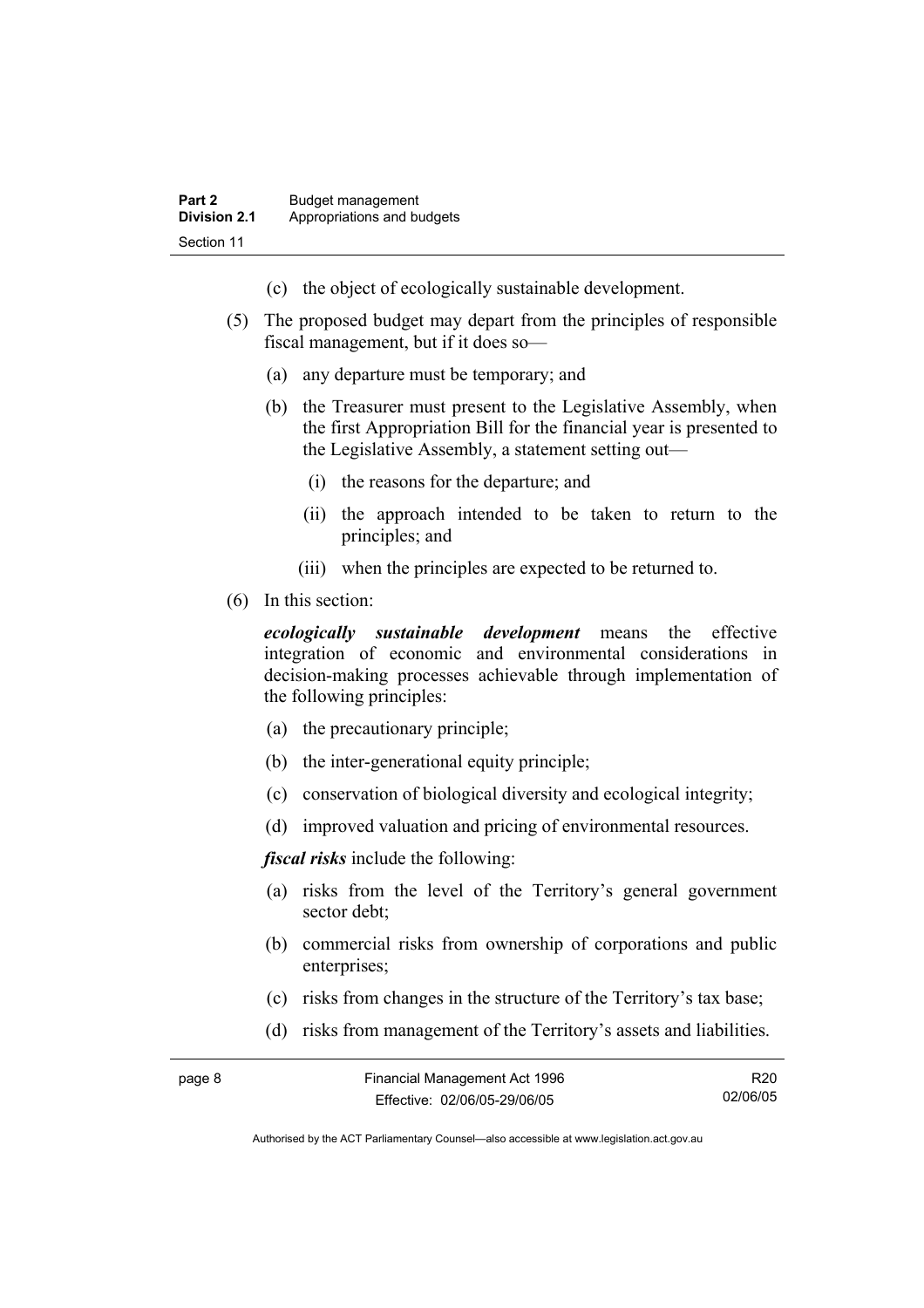*inter-generational equity principle* means that the present generation should ensure that the health, diversity and productivity of the environment is maintained or enhanced for the benefit of future generations.

*precautionary principle* means that, if there is a threat of serious or irreversible environmental damage, a lack of full scientific certainty should not be used as a reason for postponing measures to prevent environmental degradation.

*principles of responsible fiscal management* means the following principles:

- (a) ensuring that the total liabilities of the Territory are at prudent levels to provide a buffer against factors that may impact adversely on the level of total Territory liabilities in the future, and ensuring that, until prudent levels have been achieved, the total operating expenses of the Territory in each financial year are less than its operating revenue levels in the same financial year;
- (b) when prudent levels of total Territory liabilities have been achieved, maintaining the levels by ensuring that, on average, over a reasonable period of time, the total operating expenses of the Territory do not exceed its operating revenue levels;
- (c) achieving and maintaining levels of Territory net worth to provide a buffer against factors that may impact adversely on levels of Territory net worth in the future;
- (d) managing prudently the fiscal risks of the Territory;
- (e) pursuing spending and taxing policies that are consistent with a reasonable degree of stability and predictability in the level of the tax burden;
- (f) giving full, accurate and timely disclosure of financial information about the activities of the government and its agencies.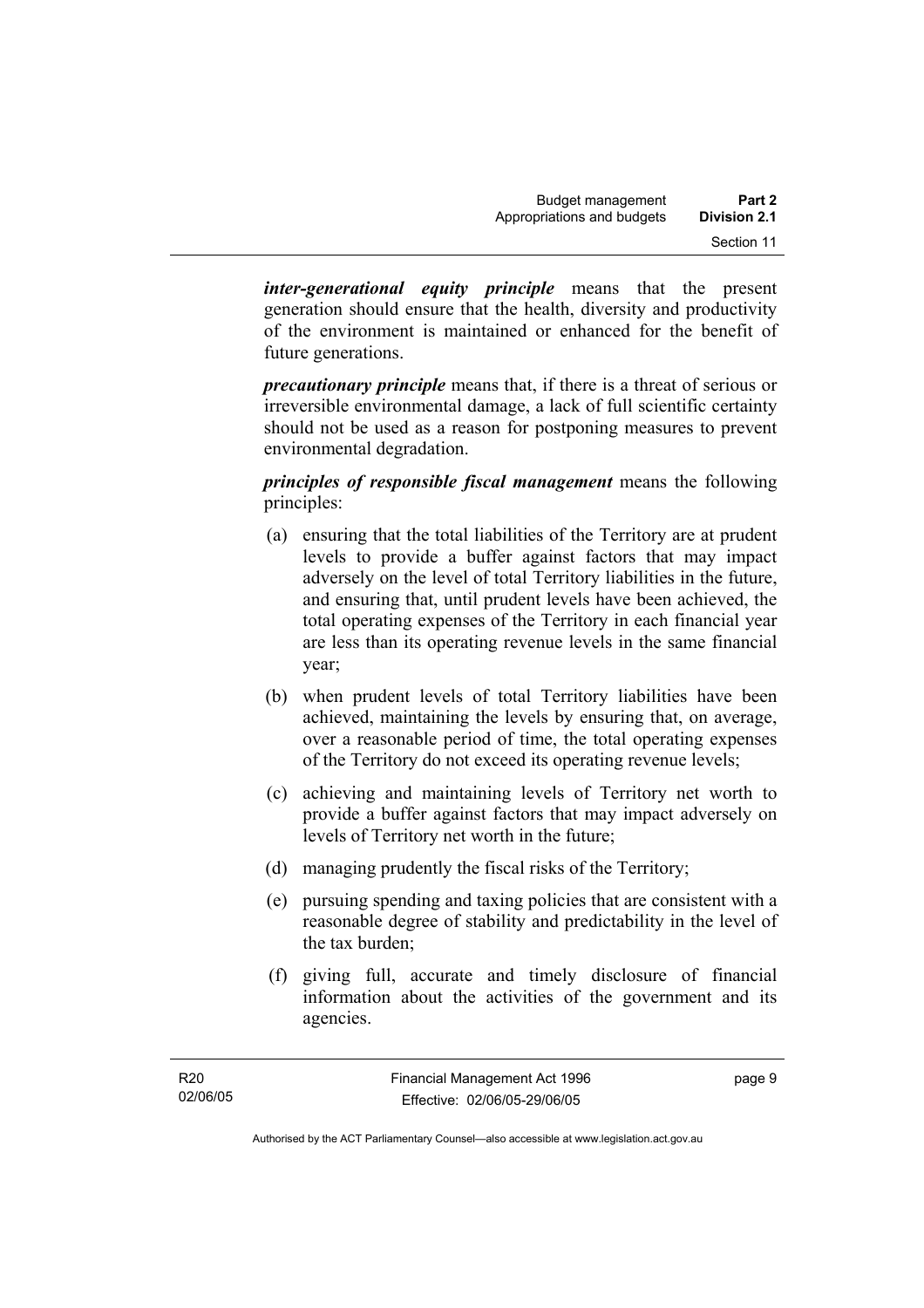#### **11A Financial policy objectives and strategies statement**

- (1) The purposes of a financial policy objectives and strategies statement included in a proposed budget under section 11 (1) (a) are—
	- (a) to make transparent the government's financial strategies; and
	- (b) to establish a benchmark for evaluating the government's conduct of financial policy.
- (2) The statement must be based on the principles of responsible fiscal management.
- (3) The statement must—
	- (a) state the government's long-term financial objectives within which financial policy for the financial year and the next 3 financial years will be framed; and
	- (b) explain the broad strategic priorities on which the budget is based; and
	- (c) state the key financial measures that the government has identified as being important and against which financial policy will be set and assessed; and
	- (d) state, for the financial year and the next 3 financial years—
		- (i) the government's short-term financial objectives; and
		- (ii) the targets for each stated key financial measure; and
	- (e) explain how the financial objectives and strategic priorities mentioned in paragraphs (a), (b) and (d) relate to the principles of responsible fiscal management; and
	- (f) state the reasons for any changes from the previous financial policy objectives and strategies statement.
- (4) In this section:

*principles of responsible fiscal management*—see section 11 (6).

| page 10 | Financial Management Act 1996 | R <sub>20</sub> |
|---------|-------------------------------|-----------------|
|         | Effective: 02/06/05-29/06/05  | 02/06/05        |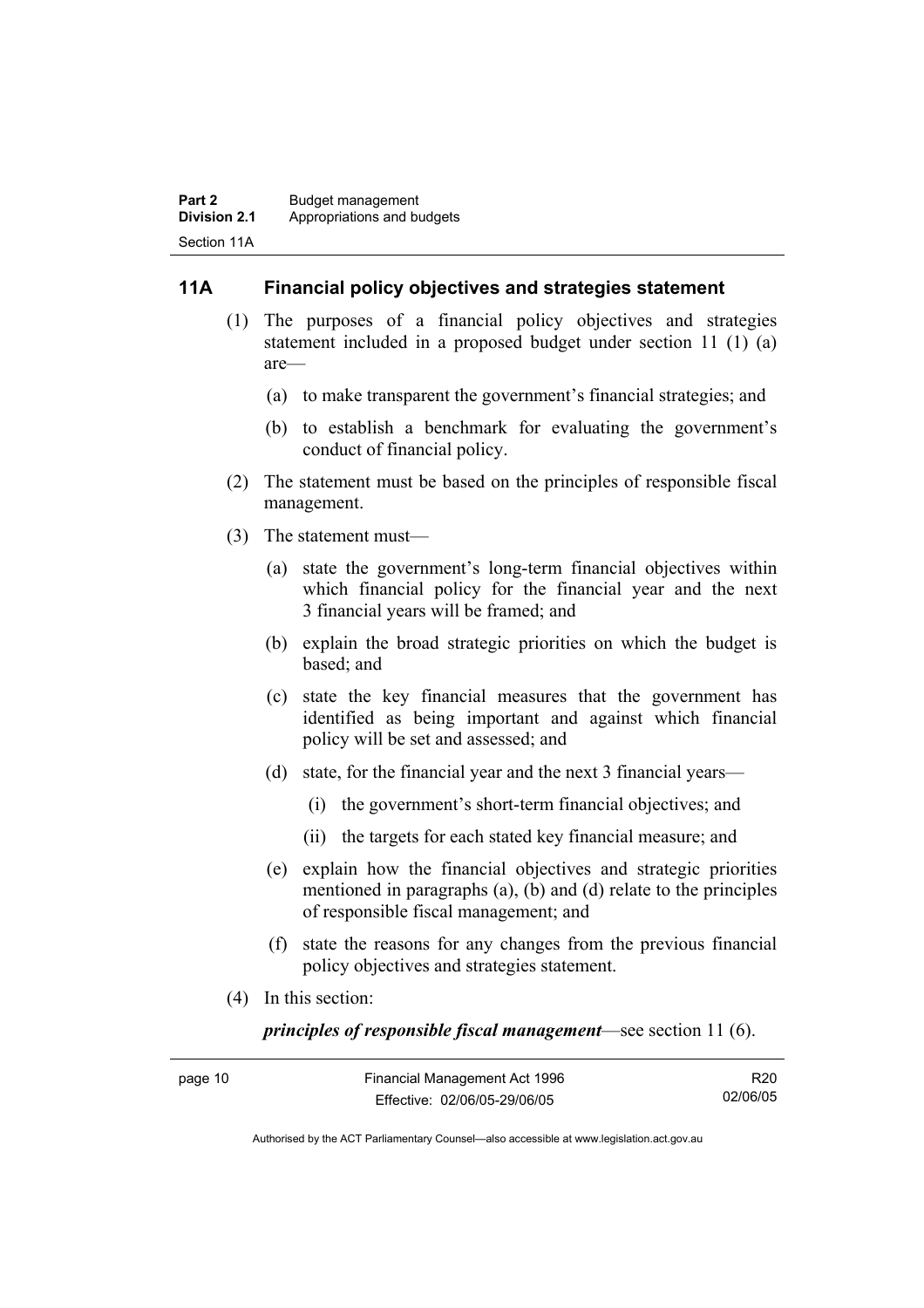#### **12 Departmental budgets**

- (1) A proposed budget for a department for a financial year presented to the Legislative Assembly under section 10 (b) must include—
	- (a) the financial statements required under the financial management guidelines; and
	- (b) a statement of the classes of outputs it is proposed the department should provide during the year and the performance criteria to be met by the department in providing the outputs; and
	- (c) if, during the year, the department is to be given a capital injection that must be repaid—a statement that—
		- (i) states that the capital injection is such an injection; and
		- (ii) sets out the conditions under which the injection is to be given, including the requirements about the time within which it must be repaid; and
	- (d) a statement of the financial targets of the department's operations during the year for which the chief executive of the department will be responsible.
- (2) Subsection (1) (b) does not apply to the Legislative Assembly secretariat.
- (3) A proposed budget is to be in a form that facilitates a comparison, in relation to outputs, between—
	- (a) the proposed budget; and
	- (b) the budget for the department for the previous financial year; and
	- (c) the expected whole of year results for the department for that previous financial year.
- (4) A proposed budget must include budget estimates in relation to outputs of the department for each of the next 3 financial years.

| R20      | Financial Management Act 1996 | page 11 |
|----------|-------------------------------|---------|
| 02/06/05 | Effective: 02/06/05-29/06/05  |         |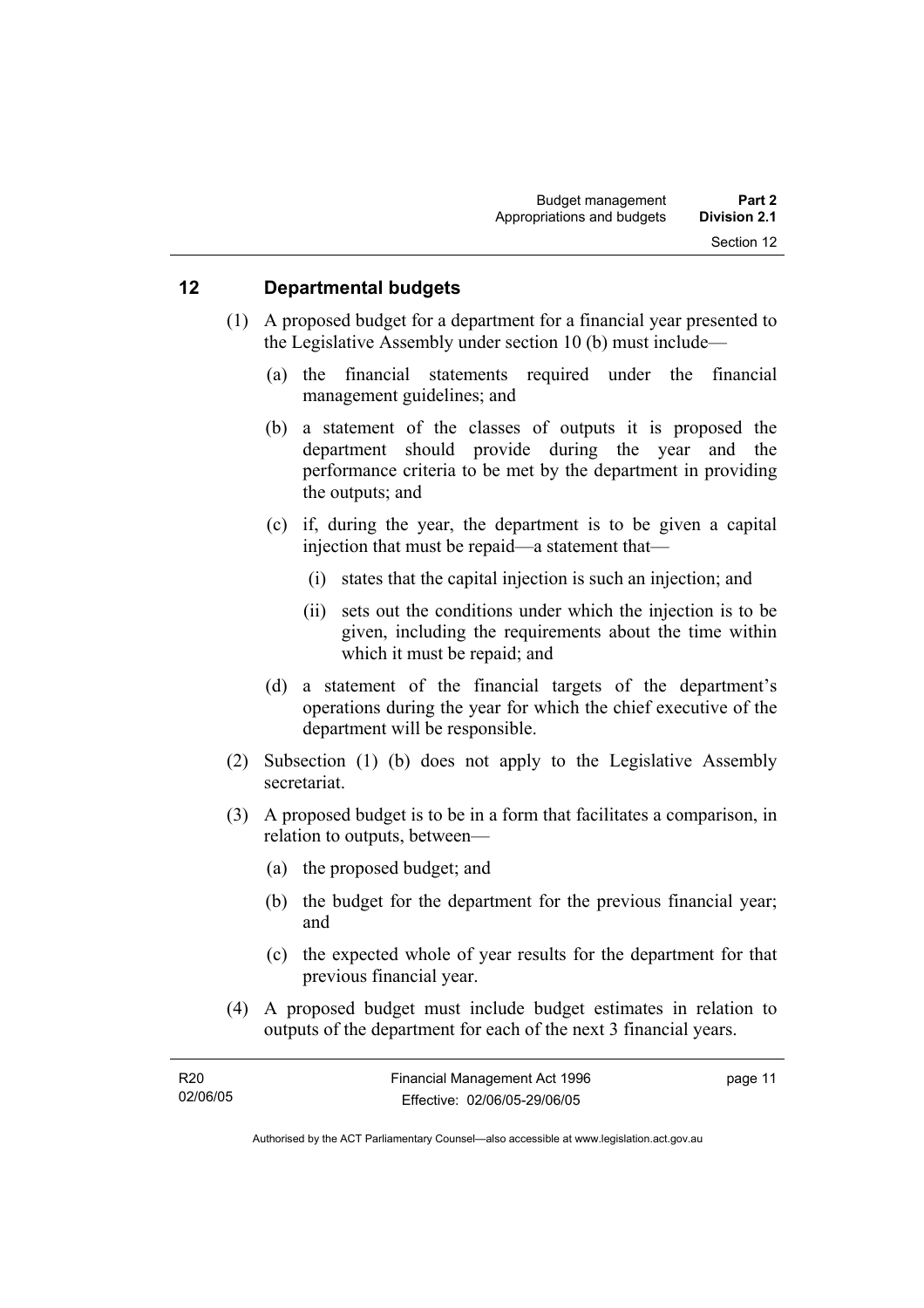#### **12A Public trading enterprise budgets**

- (1) A proposed budget presented to the Legislative Assembly under section 10 (c) must include the financial statements required under the financial management guidelines.
- (2) A proposed budget must be prepared in a form that facilitates a comparison between the budget for the public trading enterprise for the previous financial year and the proposed budget.
- (3) A proposed budget must include budget estimates for each of the next 3 financial years.

#### **13 Supplementary budget papers**

- (1) The Treasurer must, on the presentation of a bill for an Appropriation Act other than the first Appropriation Act relating to a financial year, present to the Legislative Assembly supplementary budget papers.
- (2) The supplementary budget papers must, for each department for which an appropriation is provided by the bill (an *affected department*)—
	- (a) state, for each purpose mentioned in section 8—
		- (i) the amount of the appropriation provided in the first Appropriation Act; and
		- (ii) the variations (if any) previously made to the appropriation under this Act; and
		- (iii) the amount of the appropriation provided by the bill; and
		- (iv) the total amount appropriated for the department for the financial year; and
	- (b) indicate the impact of the proposed variation.

Authorised by the ACT Parliamentary Counsel—also accessible at www.legislation.act.gov.au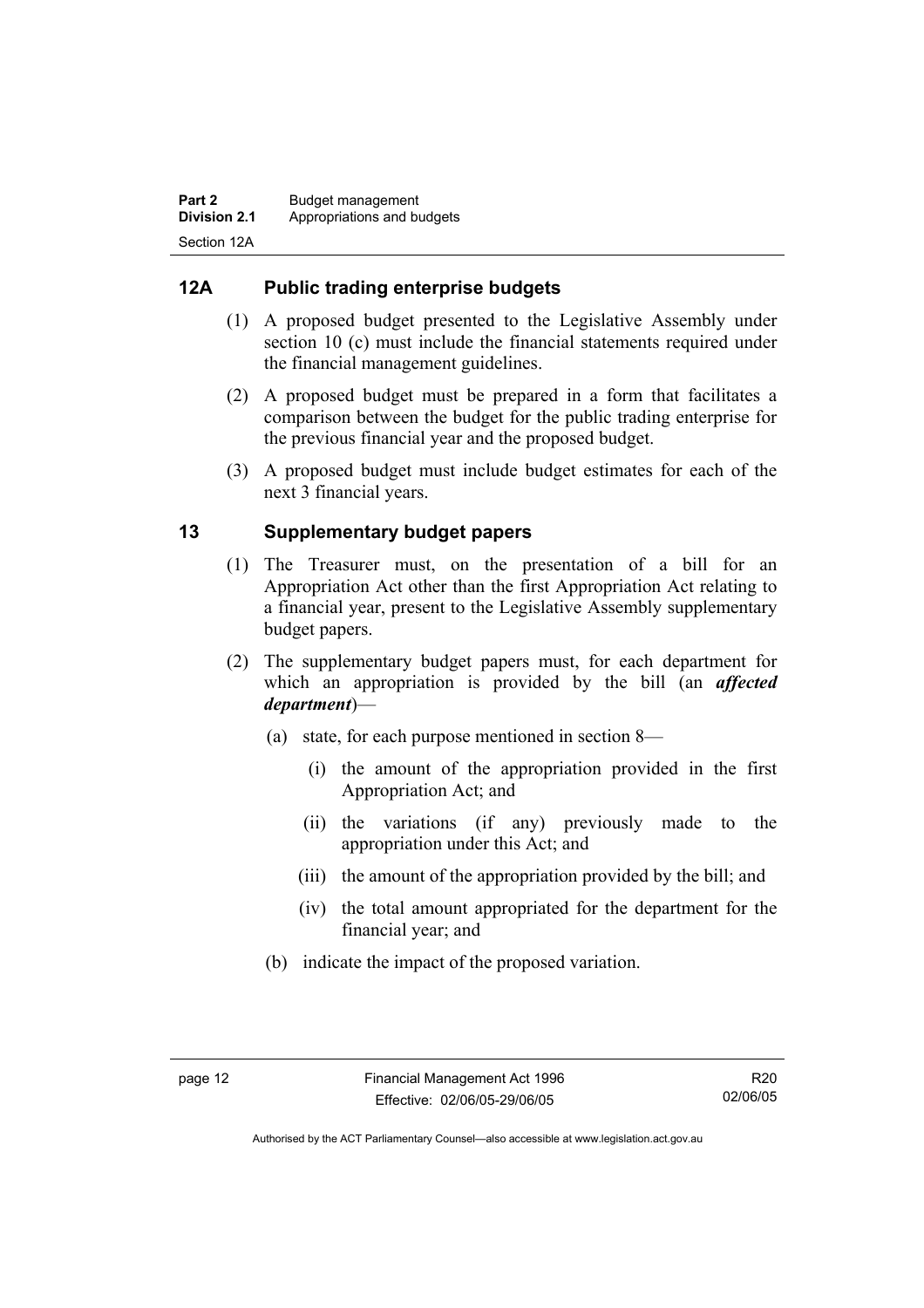- (3) For subsection (2) (b), the supplementary budget papers need not include an original or final budgeted financial statement (a *budgeted statement*) for an affected department.
- (4) If the supplementary budget papers do not include a budgeted statement for an affected department—
	- (a) the supplementary budget papers must state the reasons why the budgeted statement for the department is not included; and
	- (b) the Treasurer must present the budgeted statement for the department to the Legislative Assembly as soon as practicable after the passing of the bill.
- (5) A budgeted statement for a department—
	- (a) must include details of the impact on the budget of the department of all variations to the appropriation that happened in the financial year before the passing of the bill; and
	- (b) may show the impact of variations other than those resulting from additional appropriations.

#### **Example for par (b)**

the impact of revised economic forecasts

*Note* An example is part of the Act, is not exhaustive and may extend, but does not limit, the meaning of the provision in which it appears (see Legislation Act, s 126 and s 132).

#### **13A Amendment of departmental budget for supplementary appropriation**

- (1) If an appropriation is made for a department by an Appropriation Act other than the first Appropriation Act for a financial year, the budget for the department for the financial year is amended in accordance with—
	- (a) the supplementary budget papers presented to the Legislative Assembly under section 13 (1) in relation to the bill for the Act by which the appropriation was made; and

| R20      | Financial Management Act 1996 | page 13 |
|----------|-------------------------------|---------|
| 02/06/05 | Effective: 02/06/05-29/06/05  |         |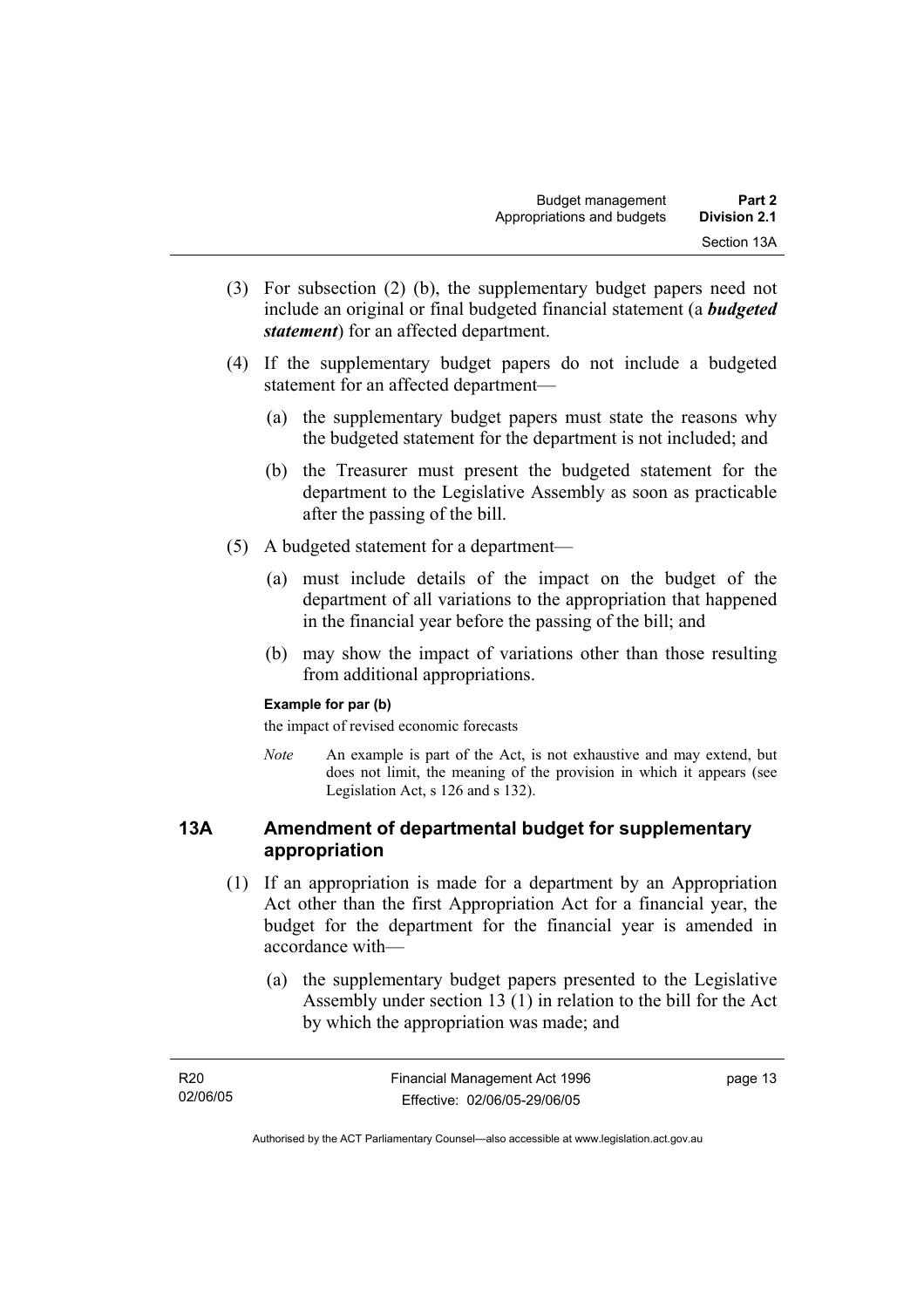| Part 2              | Budget management          |
|---------------------|----------------------------|
| <b>Division 2.1</b> | Appropriations and budgets |
| Section 14          |                            |

- (b) any statement presented to the Legislative Assembly under section 13 (4) (b) in relation to the bill.
- (2) In this section:

*budget*, for a department for a financial year, means the budget for the department for the year presented to the Legislative Assembly under section 10 (b) (Budget papers) and, if that budget has been amended under this Act, the budget as amended.

#### **14 Transfer of funds between appropriations**

- (1) Despite section 6, the Executive may, in writing, direct that appropriations made by an Appropriation Act be varied by transfers of funds between the appropriations.
- (3) A transfer of funds between appropriations under this section must not cause an appropriation from which funds are transferred to be reduced by more than 3%.
- (4) If the Executive gives a direction under subsection (1), the Treasurer must present the following to the Legislative Assembly within 3 sitting days after the direction is given:
	- (a) a copy of the direction;
	- (b) a statement of the reasons for giving it.
- (5) Subsection (1) does not apply to a superannuation appropriation.

#### **15 Transfer of funds within appropriations**

- (1) The Executive may, in writing, direct that funds within the same appropriation that are allocated for the provision of different classes of outputs be reallocated in relation to those classes of outputs.
- (2) If a reallocation of funds under subsection (1) involves an amount larger than 3% of the appropriation within which the reallocation is made or \$150 000 (whichever is the larger), the Treasurer must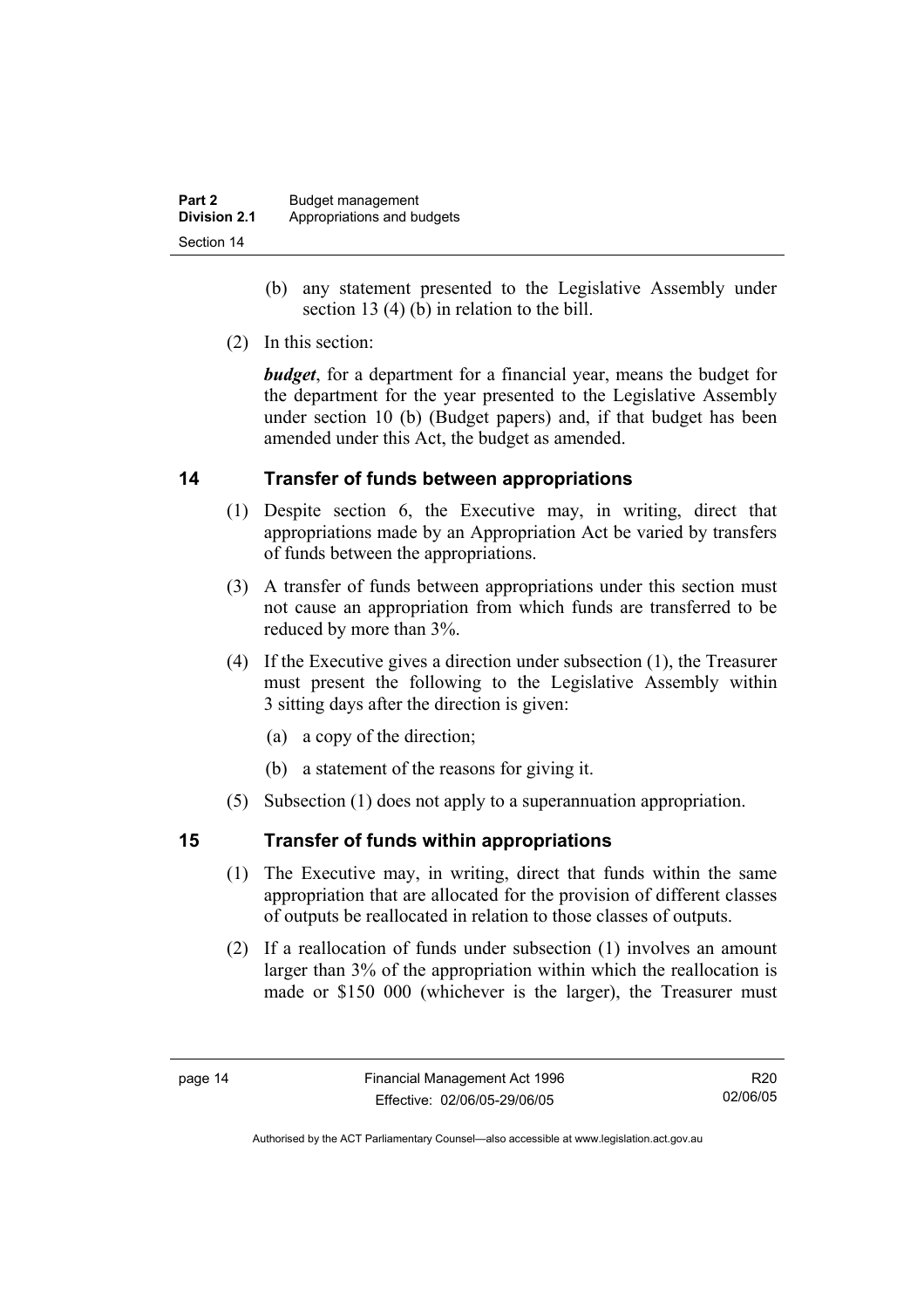present the following to the Legislative Assembly within 3 sitting days after a direction is given:

- (a) a copy of the direction;
- (b) a statement of the reasons for the reallocation.

#### **15A Reclassification of certain appropriations**

- (1) If an appropriation has been classified by the Act by which it was made as an appropriation for payments to be made by a department on behalf of the Territory, the Treasurer may, if the Treasurer is satisfied that the appropriation should be classified as an appropriation for the provision of outputs by the department, in writing, direct that the classification of the appropriation be changed accordingly.
- (2) If an appropriation has been classified by the Act by which it was made as an appropriation for the provision of outputs by a department, the Treasurer may, if the Treasurer is satisfied that the appropriation should be classified as an appropriation for payments to be made by the department on behalf of the Territory, in writing, direct that the classification of the appropriation be changed accordingly.
- (3) If the Treasurer gives a direction under subsection (1) or (2), the Treasurer must present a copy of the direction to the Legislative Assembly within 3 sitting days after the direction is given.

#### **16 Transfer of functions between departments**

 (1) If, after the passing of an Appropriation Act for a financial year, the responsibility for a service or function for which an appropriation is made in that Act is transferred from the department for which the appropriation was made to another department, the Treasurer may, in writing, direct that the appropriation does not lapse but may be issued to, or applied by, that other department, in accordance with the direction, for the service or function.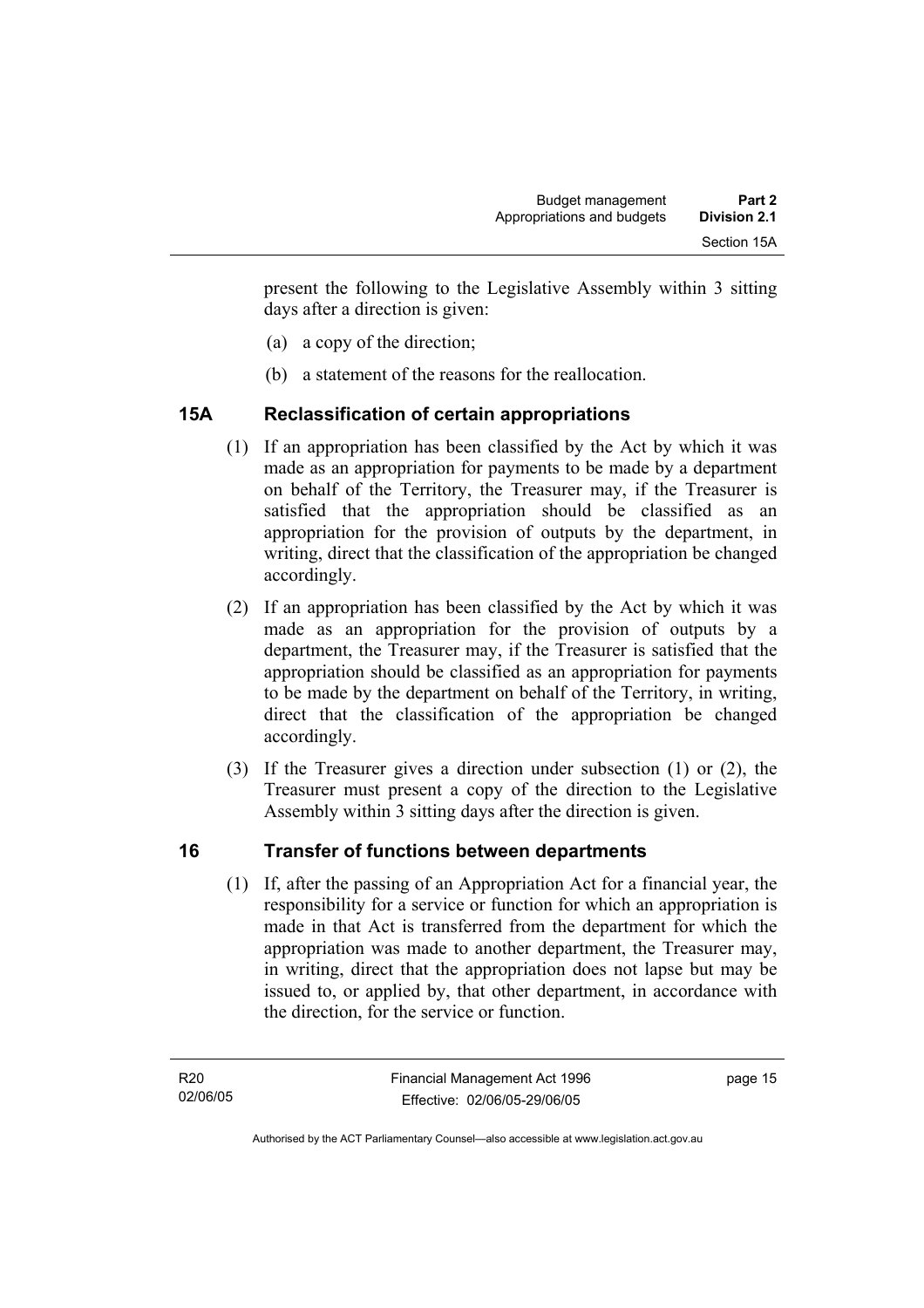| Part 2              | Budget management          |
|---------------------|----------------------------|
| <b>Division 2.1</b> | Appropriations and budgets |
| Section 17          |                            |

- (2) If the Treasurer gives a direction under subsection (1), the Treasurer must present a copy of the direction to the Legislative Assembly within 3 sitting days after it is given.
- (3) This section does not apply to a superannuation appropriation.

#### **17 Variation of appropriations for Commonwealth grants**

- (1) This section applies to an appropriation that is declared by the Act by which it is made to be an appropriation to which this section applies.
- $(2)$  If—
	- (a) an appropriation to which this section applies is to be funded in whole or in part by a payment made to the Territory by the Commonwealth for a nominated purpose; and
	- (b) an estimate of the level of the funding to be provided to the Territory by the Commonwealth for that purpose is contained in the budget papers presented to the Legislative Assembly in conjunction with the bill for the Act by which the appropriation was made; and
	- (c) the level of funding provided to the Territory by the Commonwealth for that purpose for the financial year for which the appropriation was made is greater than the level of funding specified in those budget papers;

the Treasurer may, in writing, direct that the appropriation be increased by an amount not exceeding the difference between the level of funding specified in the budget papers and the level of funding provided by the Commonwealth.

 (3) If the Treasurer gives a direction under subsection (2), the Treasurer must present a copy of the direction to the Legislative Assembly within 3 sitting days after it is given.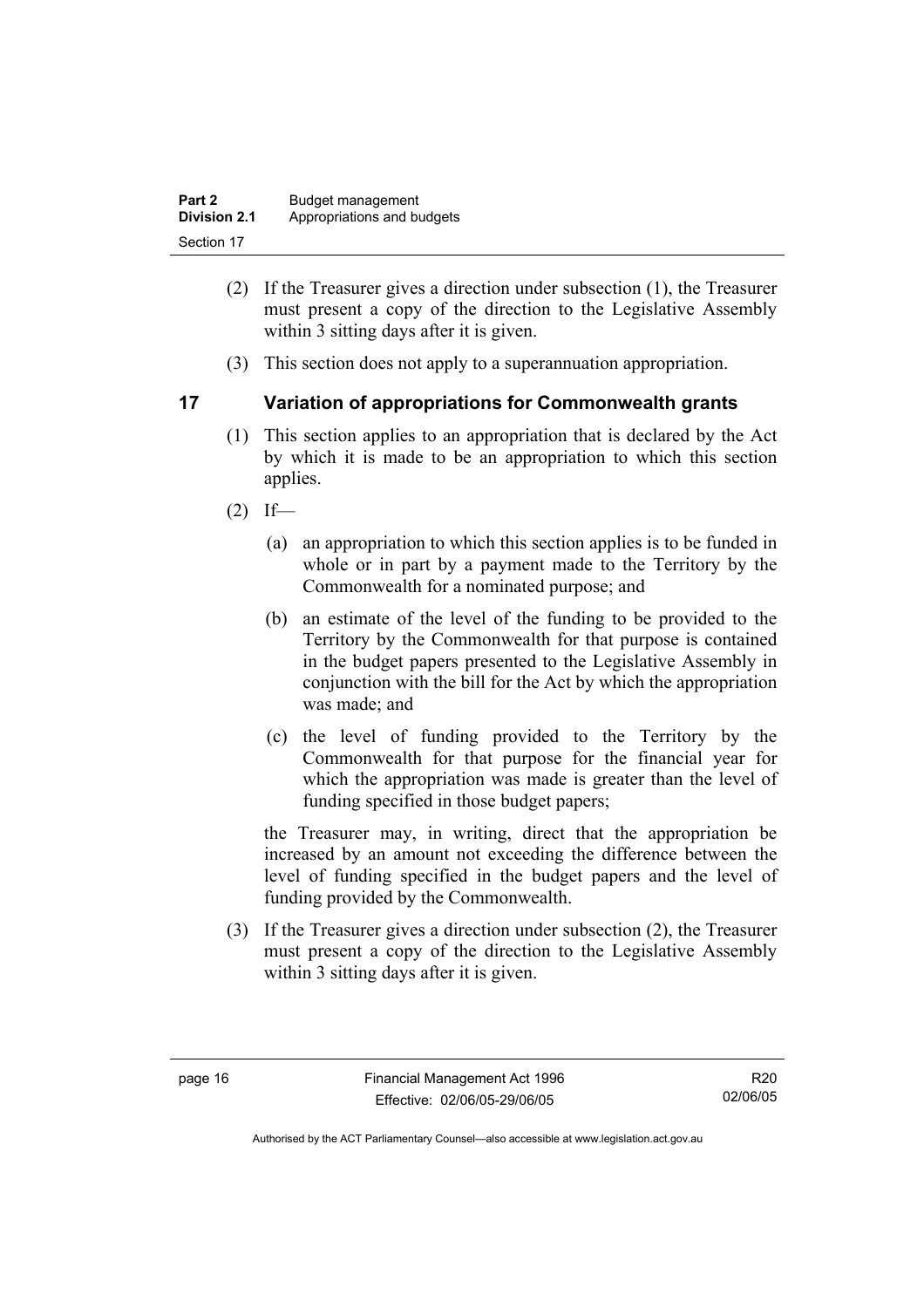#### **17A Variations of appropriations for certain payments to Commonwealth**

- (1) This section applies to an appropriation that is declared by the Act by which it is made to be an appropriation to which the section applies.
- $(2)$  If—
	- (a) an appropriation to which this section applies is made completely or partially for a payment required to be made to the Commonwealth for the provision of a service; and
	- (b) an estimate of the amount of the payment is contained in the budget papers presented to the Legislative Assembly in conjunction with the bill for the Act by which the appropriation is made; and
	- (c) the amount of the payment exceeds the amount of the estimate;

the Treasurer may, in writing, direct that the appropriation be increased by an amount not exceeding the difference between the amount of the estimate and the amount of the payment.

- (3) If the Treasurer gives a direction under subsection (2), the Treasurer must present a copy of the direction to the Legislative Assembly within 3 sitting days after it is given.
- (4) This section expires on 30 June 2005.

#### **18 Treasurer's advance**

- (1) This section applies to expenditure that is—
	- (a) in excess of the amount specifically appropriated for expenditure of that kind; or
	- (b) not provided for by an appropriation.
- (2) The Treasurer may, in writing, authorise the appropriation if—
	- (a) the Treasurer is satisfied that—

| R20      | Financial Management Act 1996 | page 17 |
|----------|-------------------------------|---------|
| 02/06/05 | Effective: 02/06/05-29/06/05  |         |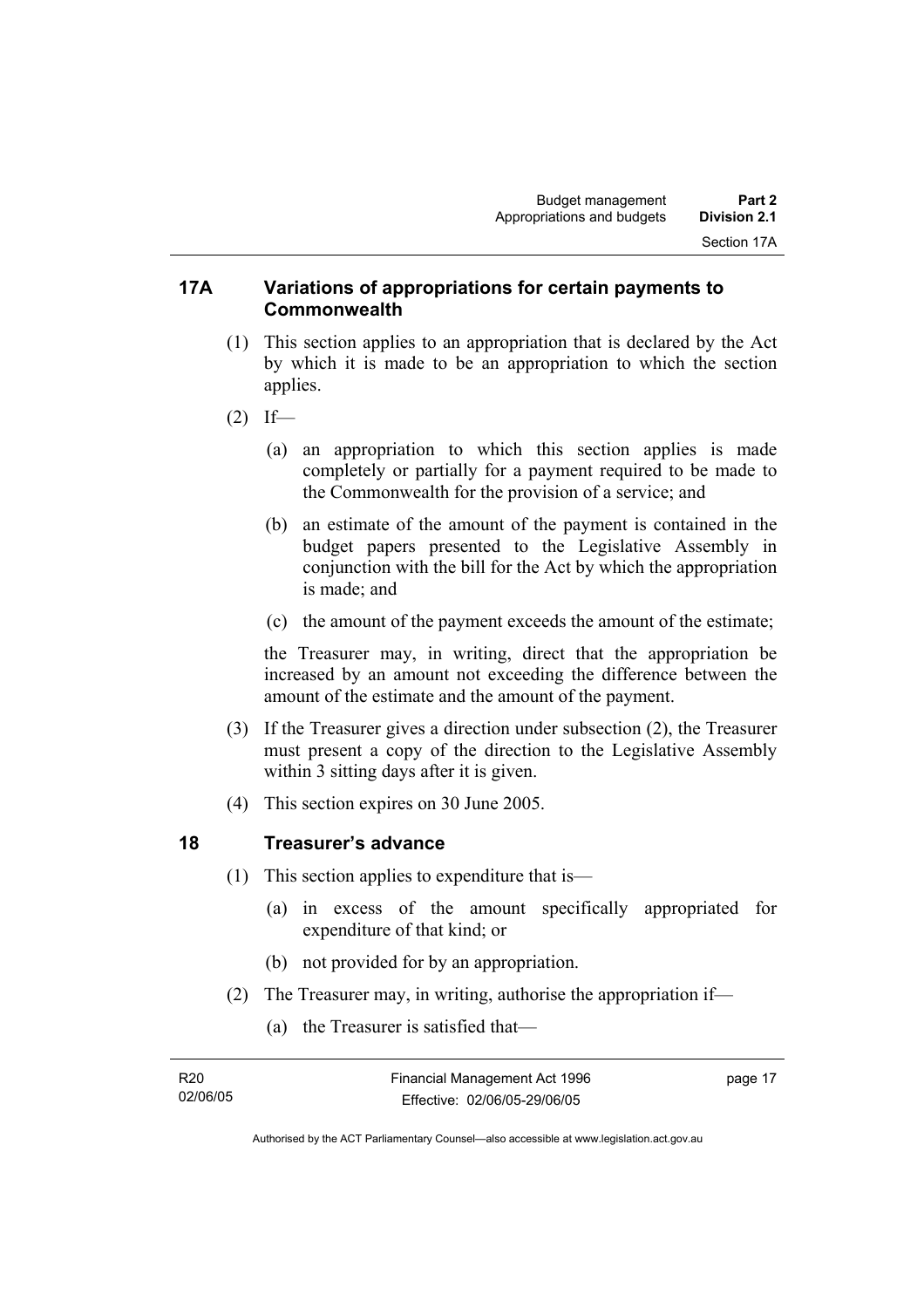- (i) there is an urgent need for the expenditure; and
- (ii) the expenditure is not provided for, or is insufficiently provided for, because of a prescribed circumstance; and
- (b) the total expenditure authorised under this subsection in any financial year does not exceed the amount appropriated for that year for this section.
- (3) The amount appropriated for this section for a financial year must not exceed 1% of the total amount appropriated by all Appropriation Acts for that year.
- (4) The financial management guidelines may prescribe when there is an *urgent need for expenditure* for subsection (2) (a) (i).
- (5) In this section:

*expenditure* means—

- (a) a payment for, or entering into a contract to make a payment for, an output delivery, including a payment for goods, services or grants; or
- (b) a payment on behalf of the Territory, or entering into a contract to make a payment on behalf of the Territory, including a payment for goods, services or grants; or
- (c) a payment from, or entering into a contract to make a payment from, a capital injection.

*prescribed circumstance*—each of the following is a *prescribed circumstance* in relation to expenditure:

- (a) there was an erroneous omission or understatement in an appropriation;
- (b) the expenditure was unforeseen until after the last day when it was practicable to provide for it in the relevant Appropriation Bill before the bill was introduced into the Legislative Assembly.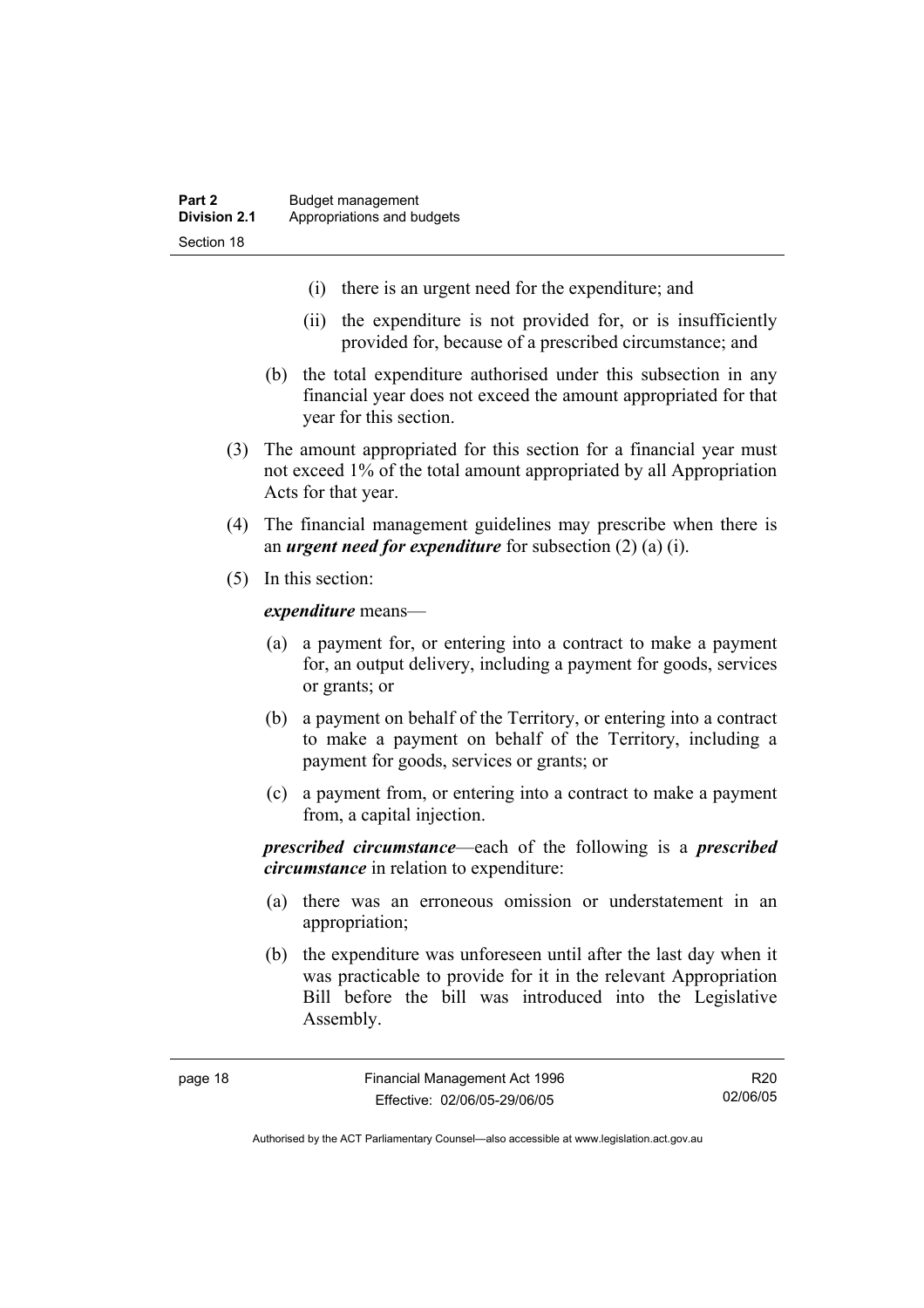*relevant Appropriation Bill*, for expenditure, means the 1st Appropriation Bill for the financial year when the expenditure is to happen.

#### **18A Assembly to be told about treasurer's advance**

- (1) This section applies if the Treasurer authorises expenditure under section 18 for a financial year.
- (2) Within 3 sitting days after the day when the authorisation is given, the Treasurer must present to the Legislative Assembly—
	- (a) a copy of the authorisation; and
	- (b) a statement of the reasons for giving it; and
	- (c) a summary of the total expenditure authorised under section 18 for the financial year to date.
- (3) Within 3 sitting days after the end of the financial year, the Treasurer must present to the Legislative Assembly a summary of the total expenditure authorised.

#### **19 Refunds of payments made without liability**

- (1) If a payment is made to the Territory in purported discharge of a liability that does not exist, the amount paid may be refunded to the person by whom the payment was made whether or not there is an appropriation available for that purpose.
- (2) If a payment made to the Territory to discharge a liability exceeds the amount of the liability, the amount by which the payment exceeds the liability may be refunded to the person by whom the payment was made whether or not there is an appropriation available for that purpose.
- $(3)$  If—
	- (a) a person has paid an amount to the Territory for tax claimed by the Territory to be due from the person; and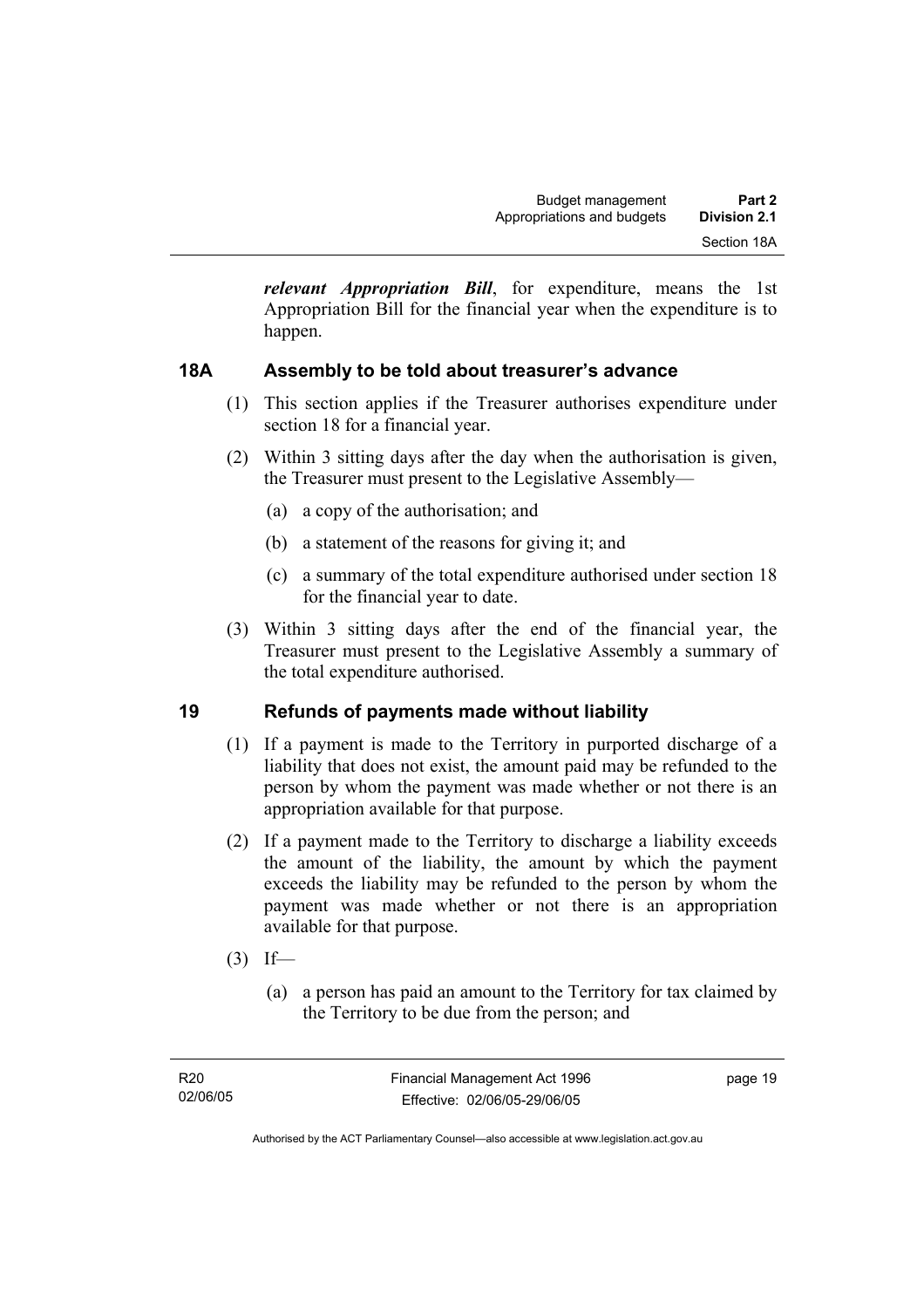| Part 2              | Budget management          |
|---------------------|----------------------------|
| <b>Division 2.1</b> | Appropriations and budgets |
| Section 19A         |                            |

 (b) a court or tribunal of competent jurisdiction subsequently finds that the person was not liable for that tax or was liable for an amount of tax less than the amount paid;

the amount paid, or the amount by which the payment exceeds the liability, as the case requires, may be refunded to the person who made the payment whether or not there is an appropriation available for that purpose.

#### **19A Payments for Territory GST liabilities**

Payments may be made to the Commonwealth for the GST liabilities of the Territory whether or not there is an appropriation for the purpose.

#### **19B Authorisation of expenditure of certain Commonwealth grants**

- (1) Despite section 6, if—
	- (a) funds have been provided to the Territory by the Commonwealth under an agreement that specifies how the funds may be applied; and
	- (b) no appropriation has been made in relation to the funds;

the Treasurer may, in writing, authorise the expenditure of the funds in accordance with the agreement.

 (2) If the Treasurer gives an authorisation under subsection (1), the Treasurer must present a copy of the authorisation to the Legislative Assembly within 3 sitting days after it is given.

#### **19C Amendment of conditions of capital injection**

 (1) If a capital injection is given under conditions set out under section 12 (1) (c) (ii) (Departmental budgets) in a statement included in a proposed budget for a department for a financial year, the Treasurer may, in writing, amend the conditions.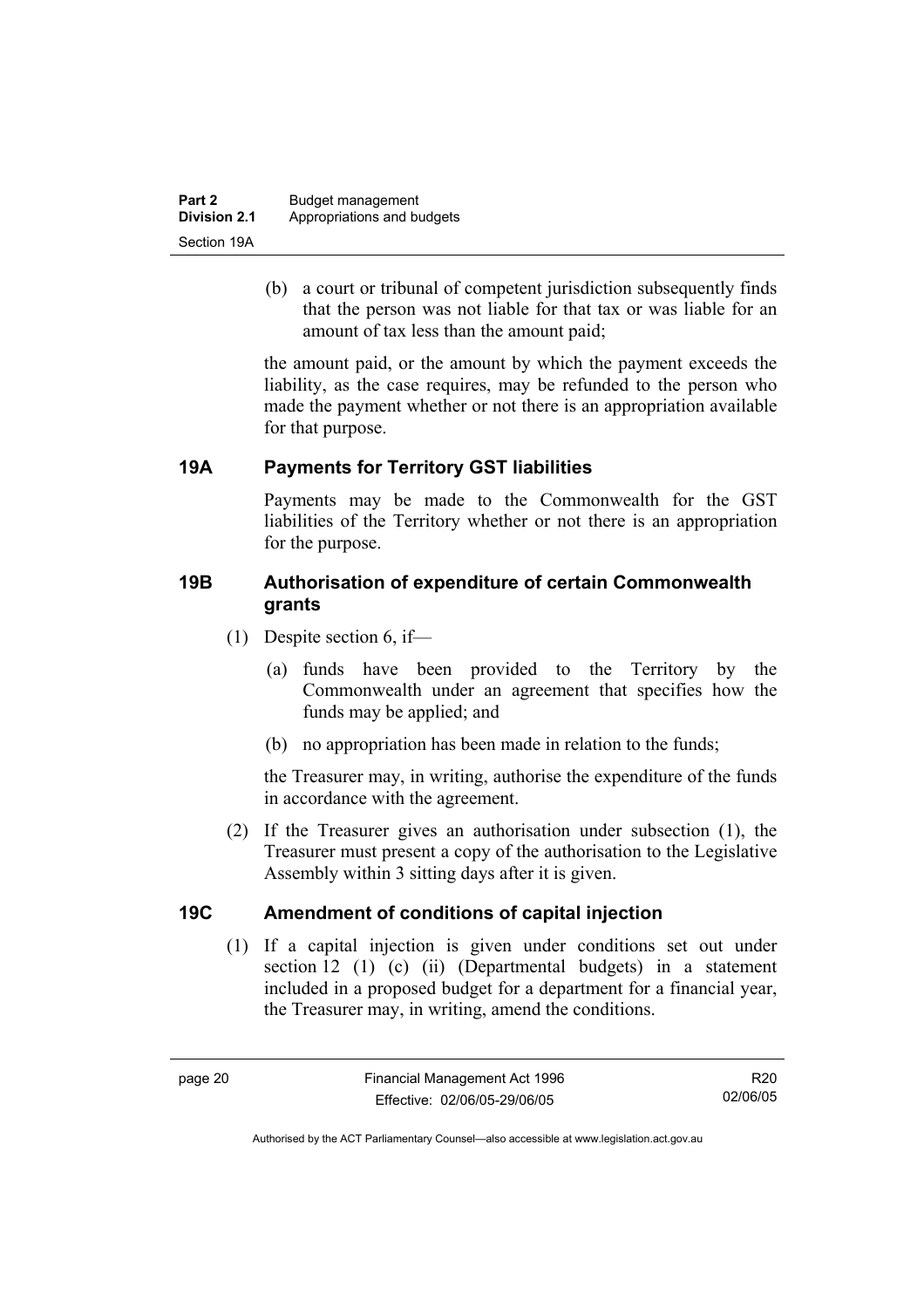- (2) An amendment of the conditions of the capital injection must state the Treasurer's reasons for the amendment.
- (3) An amendment of conditions of a capital injection is a notifiable instrument.
	- *Note* A notifiable instrument must be notified under the Legislation Act.

#### **19D Amendment of performance criteria**

- (1) The responsible Minister of a department may, in writing, amend the performance criteria set out under section 12 (1) (b) in a statement included in a proposed budget for the department for a financial year.
- (2) Without limiting subsection (1), the responsible minister may amend the performance criteria if—
	- (a) the appropriations for the department for the financial year are varied under section 14 or section 17; or
	- (b) the Executive gives a direction under section 15 (1) in relation to an appropriation made for the department; or
	- (c) funds are transferred to or from the department under section 16; or
	- (d) funds are given to the department under section 18 (Treasurer's advance); or
	- (e) funds mentioned in section 19B (Authorisation of expenditure of certain Commonwealth grants) are given to the department; or
	- (f) changes happen in the priorities of the department; or
	- (g) the Minister is satisfied that performance criteria (other than those stated in the budget) should be adopted for the provision of outputs by the department.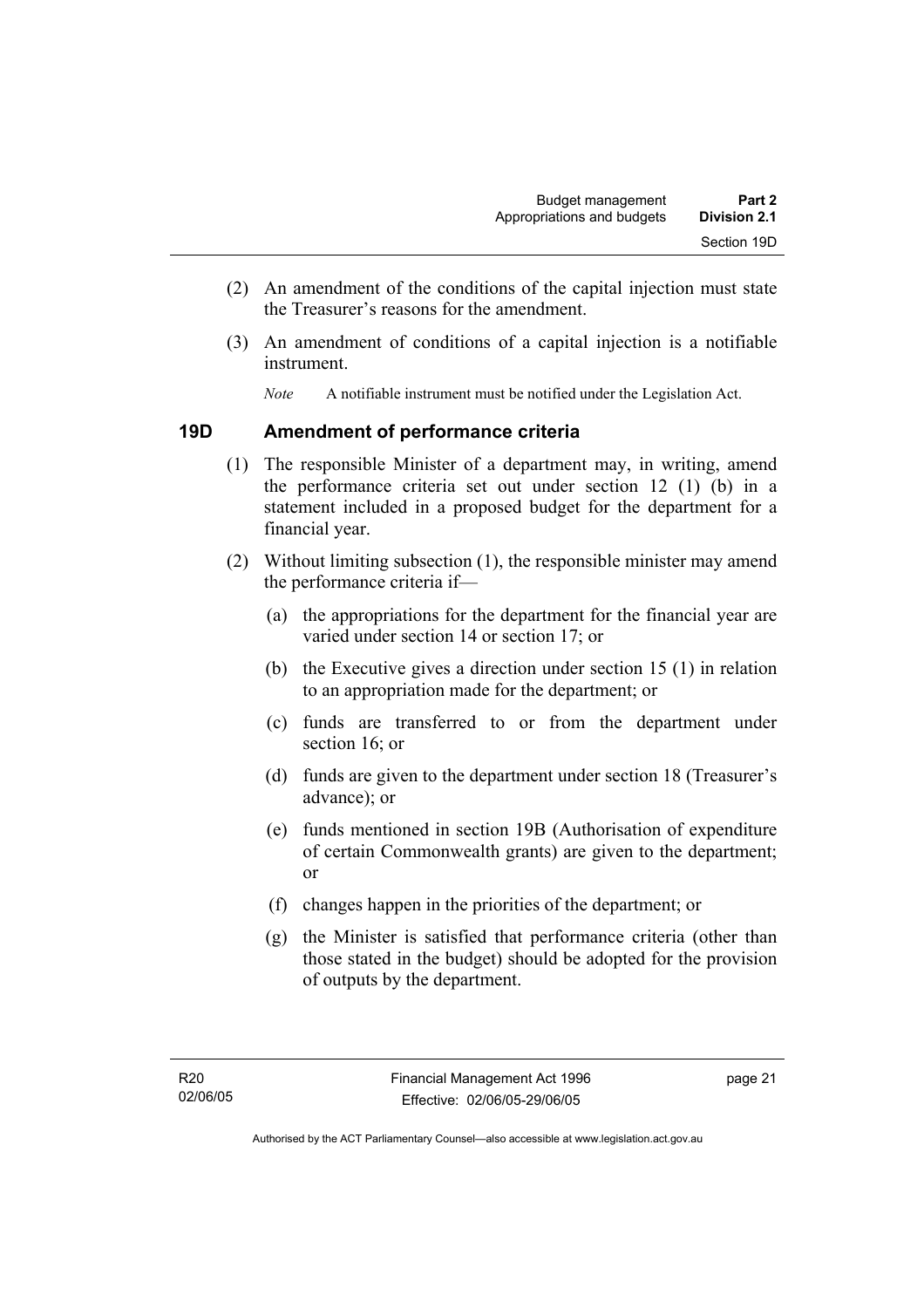| Part 2       | Budget management          |
|--------------|----------------------------|
| Division 2.1 | Appropriations and budgets |
| Section 19E  |                            |

- (3) An amendment of performance criteria must be made in such a way that the department's budget as amended will comply with section 12 (3).
- (4) An amendment of performance criteria is a notifiable instrument.

*Note* A notifiable instrument must be notified under the Legislation Act.

(5) In this section:

*budget*, for a department for a financial year, means the budget for the department for the financial year presented to the Legislative Assembly under section 10 (b) (Budget papers) and, if that budget has previously been amended under this Act, the budget as amended.

#### **19E Amendment of financial targets**

- (1) The Treasurer may, in writing, amend the financial targets set out in a statement under section 12 (1) (d) (Departmental budgets) included in a proposed budget for a department for a financial year.
- (2) An amendment of the financial targets must state the Treasurer's reasons for making the amendment.
- (3) An amendment of financial targets is a notifiable instrument.

*Note* A notifiable instrument must be notified under the Legislation Act.

#### **19F Amendment of budgets**

 (1) If a variation is made in relation to an appropriation for a department for a financial year under section 14 (1), 15 (1), 15A (1) or  $(2)$ ,  $16$ ,  $17(2)$  or  $17A(2)$ , the Treasurer must, in writing, amend the budget for the department for the financial year to show the effects of the variation.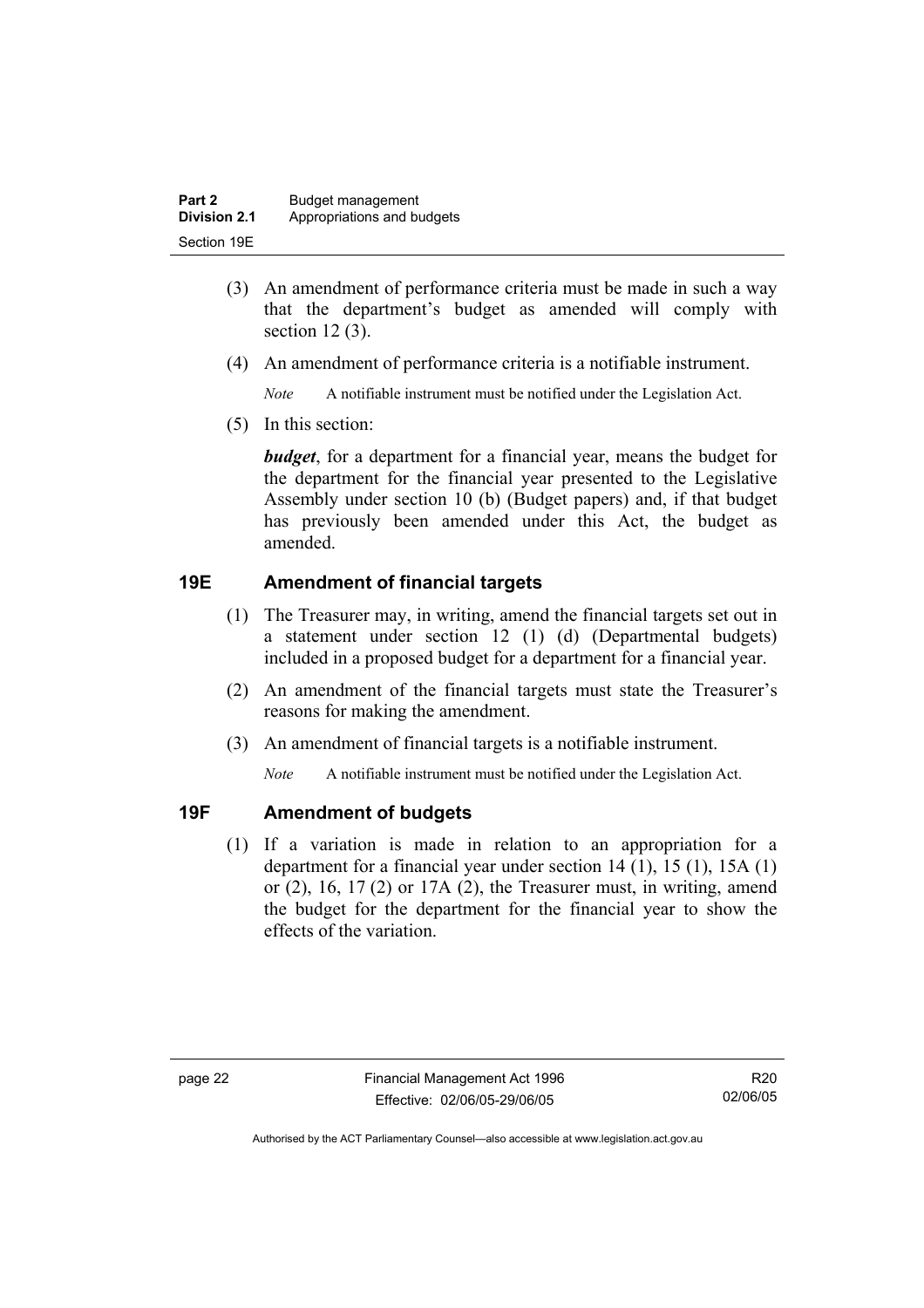(2) If funds are provided to a department for a financial year under section 18 or section 19B, the Treasurer must, in writing, amend the budget for the department for the financial year to show the effects of the provision of the funds.

*Note* A budget may also be amended under s 13A.

- (3) The budget for a department for a financial year may be amended under this section—
	- (a) at the time of the variation in relation to the appropriation or the provision of funds; or
	- (b) at a later time.
- (4) If the Treasurer amends the budget for a department for a financial year under this section, the Treasurer must, within 3 sitting days after the day the amendment is made, present to the Legislative Assembly a statement of the amendments made.
- (5) The financial management guidelines may prescribe the way in which a budget for a department may be amended under this section.
	- *Note* Amendments of a budget may be included in the same instrument as amendments of financial targets under s 19E (see Legislation Act, s 49).
- (6) In this section:

*budget*, for a department for a financial year, means the budget for the department for the year presented to the Legislative Assembly under section 10 (b) (Budget papers) or, if that budget has been amended under this Act, the budget as amended.

#### **20 Budgets for Legislative Assembly secretariat**

Before the beginning of a financial year, the Speaker of the Legislative Assembly may—

 (a) after consultation with an appropriate committee of the Legislative Assembly, advise the Treasurer of the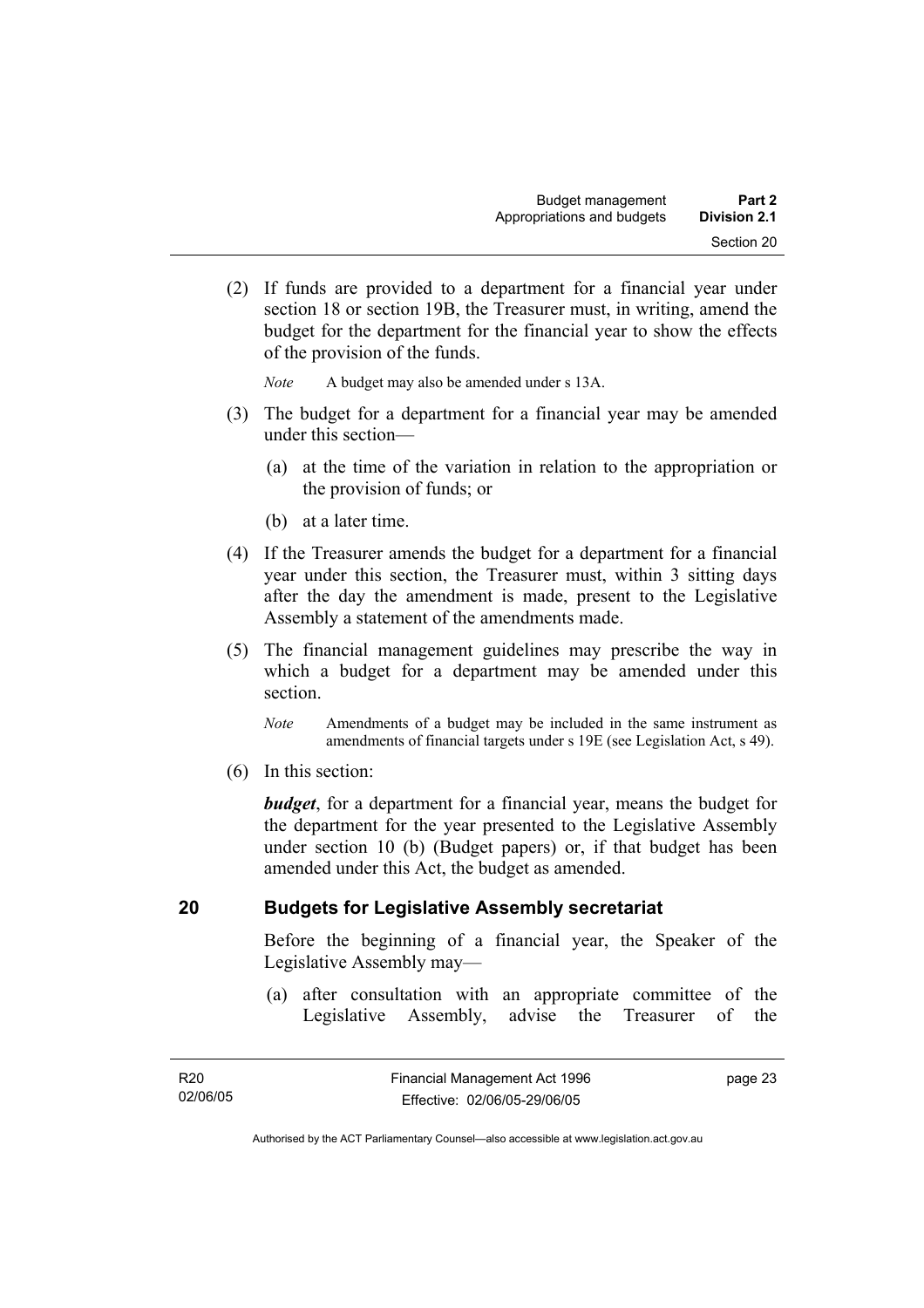appropriations that the Speaker considers should be made for the Legislative Assembly secretariat for the financial year; and

 (b) provide the Treasurer with a draft budget for the Legislative Assembly secretariat for the financial year that contains the information mentioned in section 12 other than that mentioned in subsection (1) (b).

#### **Division 2.2 Budget reviews and pre-election updates**

#### **20A Budget review**

- (1) The Treasurer must prepare a budget review for each financial year.
- (2) The Treasurer must present the budget review for a financial year to the Legislative Assembly not later than 15 February in the financial year.
	- *Note* This is the same day as financial statements for the second quarter of the financial year are required to be presented under s 26 (Periodic financial statements).
- (3) However, if a sitting day does not fall in that year on or before 15 February, the Treasurer must give copies of the budget review to each member of the Legislative Assembly on or before that day.

#### **20B Purpose and contents of budget review**

- (1) The purpose of the budget review for a financial year is to give updated information to allow the assessment of the government's financial performance against the financial policy objectives and strategies set out in the financial policy objectives and strategies statement for the Territory budget for the financial year.
- (2) The budget review for a financial year must be based on the financial policy objectives and strategies statement for the Territory budget for the financial year.
- (3) The budget review for a financial year must—

| page 24 | Financial Management Act 1996 | R20      |
|---------|-------------------------------|----------|
|         | Effective: 02/06/05-29/06/05  | 02/06/05 |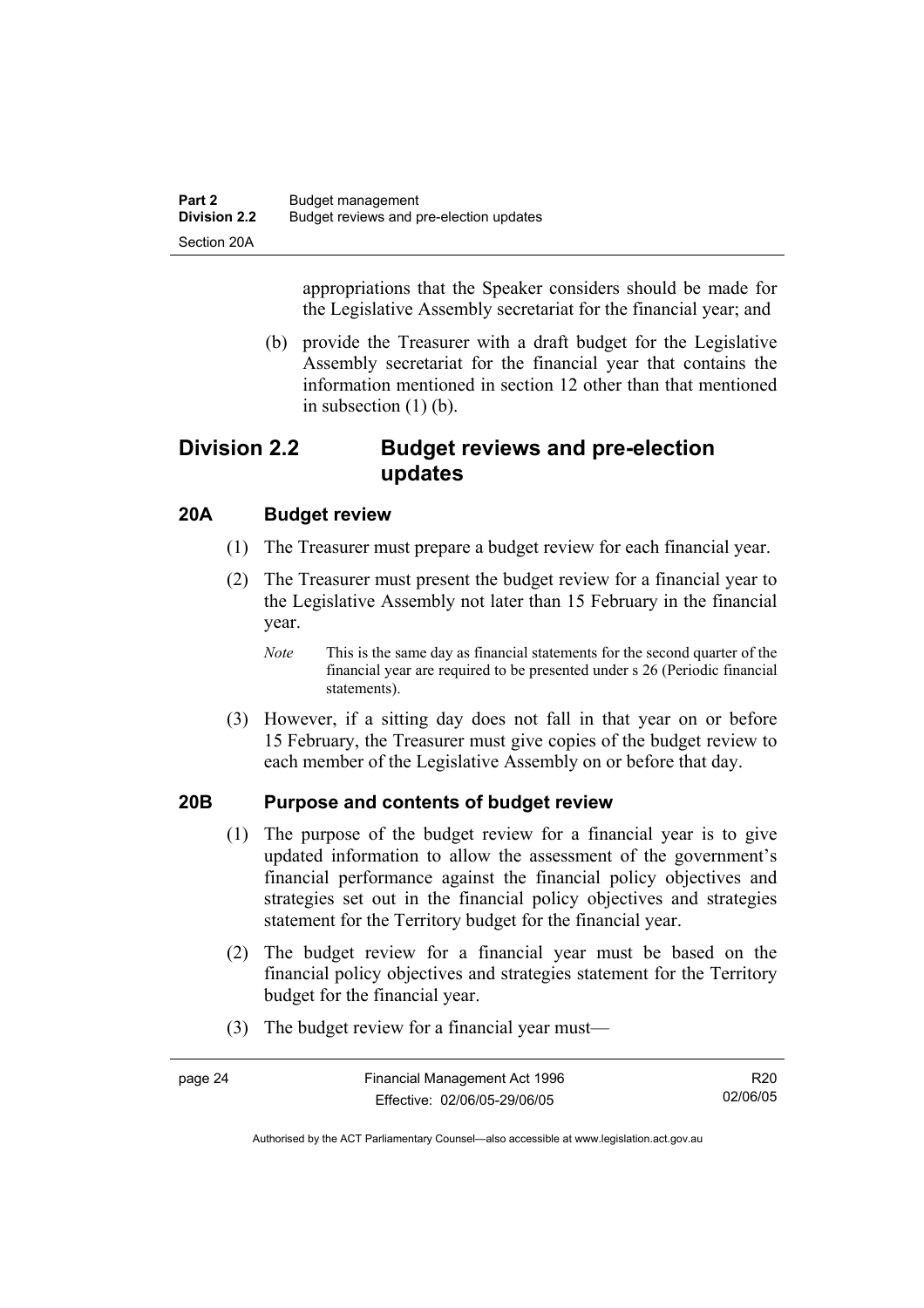- (a) include updated financial statements required under the financial management guidelines for the general government sector for the financial year; and
- (b) include whole-of-year results for the previous financial year, the budget for the financial year, the estimated financial position of the Territory at the end of the financial year and updated budget estimates for each of the next 3 financial years; and
- (c) include a review of the financial policy objectives and strategies statement included in the budget for the financial year that satisfies the requirements of section 11A (2) and (3); and
- (d) state the date as at when the review was done.
- (4) However, if particular information required to be included in the budget review is unchanged from information set out in full in the budget for the Territory under section 11 (1) for the financial year, the review may instead summarise the information and state that it is unchanged from that set out in the budget.
- (5) For subsection (3):

*budget*, for a financial year, means the budget for the year presented to the Legislative Assembly under section 10 (a) (Budget papers) and, if that budget has been amended under this Act, the budget as amended.

#### **20C Pre-election budget update**

- (1) At least 30 days before the polling day for an ordinary election, the chief executive must prepare a pre-election budget update and give it to the parliamentary counsel for notification.
- (2) At least 20 days before the polling day for an election mentioned in the Self-Government Act, section 16 (Dissolution of Assembly by Governor-General) or section 48 (Resolution of no confidence in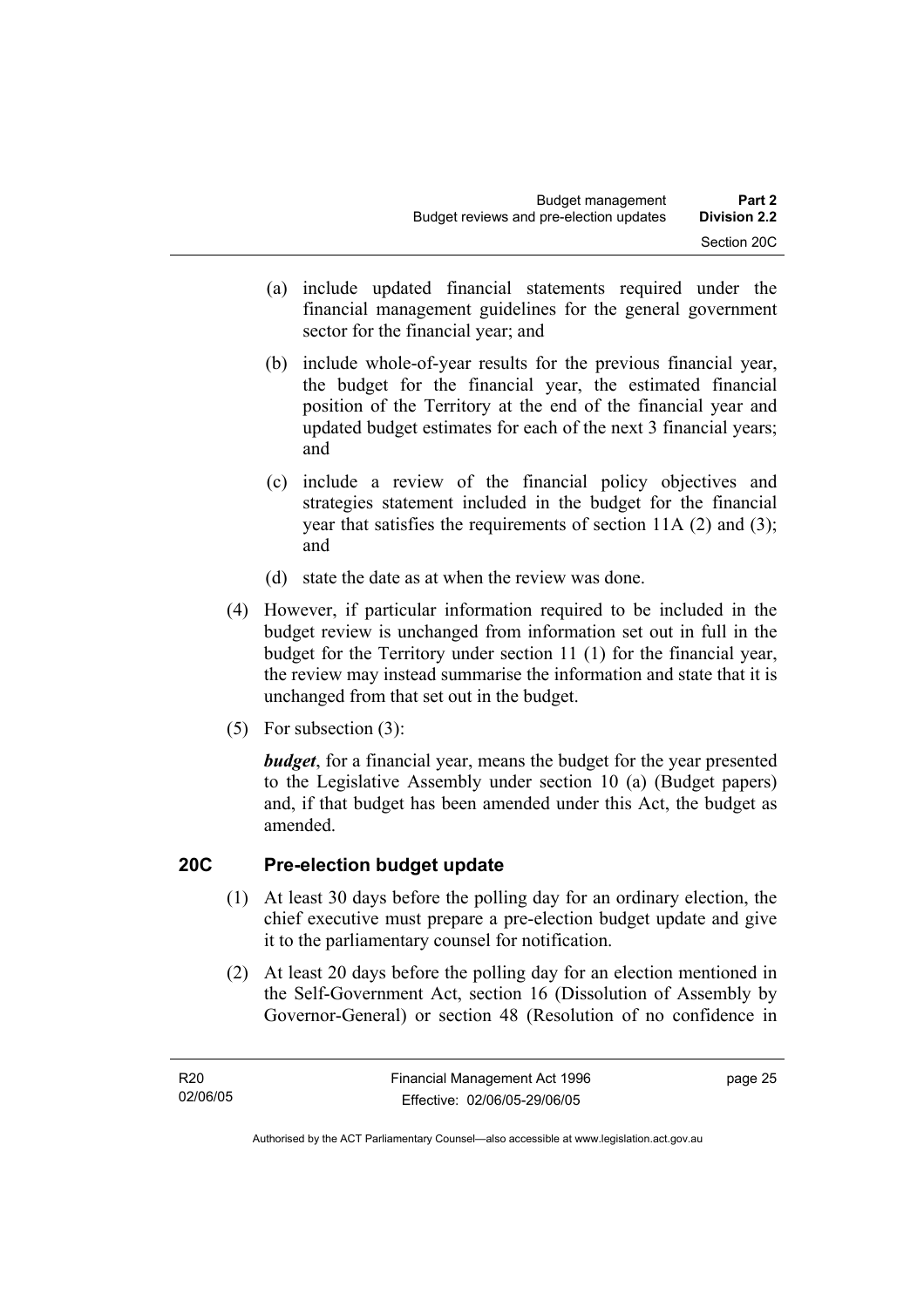Chief Minister), the chief executive must prepare a pre-election budget update and give it to the parliamentary counsel for notification.

(3) A pre-election budget update is a notifiable instrument.

*Note* A notifiable instrument must be notified under the Legislation Act.

(4) In this section:

*ordinary election*—see the *Electoral Act 1992*, dictionary.

*polling day*—see the *Electoral Act 1992*, dictionary.

#### **20D Purpose and contents of pre-election budget update**

- (1) The purpose of a pre-election budget update for an election is—
	- (a) to allow the assessment of the government's financial performance against the financial policy objectives and strategies set out in the latest financial policy objectives and strategies statement; and
	- (b) to give the electorate an accurate picture of the Territory's financial position before the election.
- (2) A pre-election budget update must be based on the latest financial policy objectives and strategies statement.
- (3) A pre-election budget update for an election must include—
	- (a) updated financial statements required under the financial management guidelines for the financial year in which the election is to be held; and
	- (b) updated budget estimates for the general government sector, public trading enterprises and the Territory for that financial year and for each of the next 3 financial years; and
	- (c) a statement of the economic or other assumptions used in preparing the updated financial statements and budget estimates; and

R20 02/06/05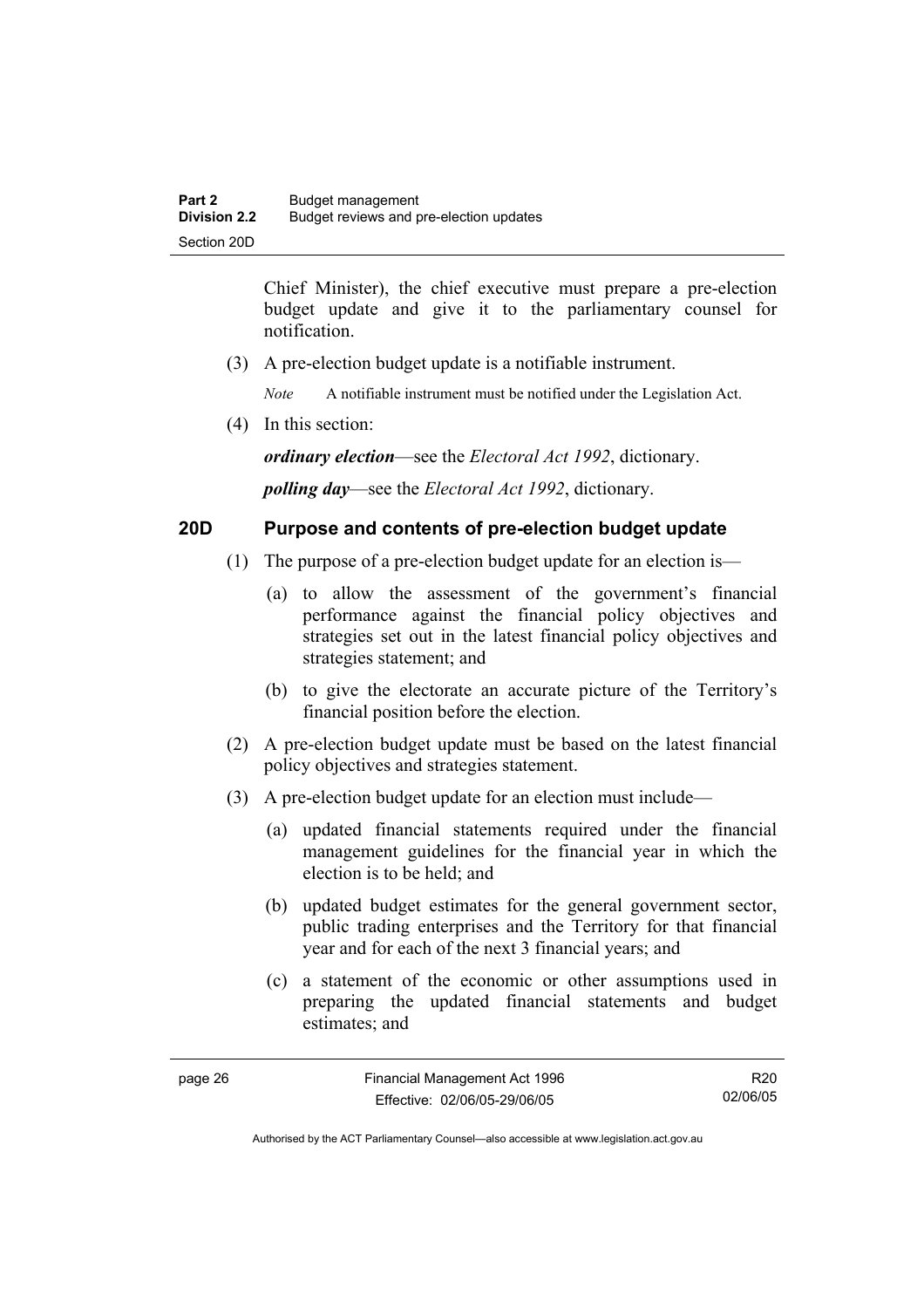- (d) a statement about the sensitivity of the updated financial statements and budget estimates to changes in the economic or other assumptions; and
- (e) a statement of the risks, quantified if possible, that may affect the economic or other assumptions, including—
	- (i) contingent liabilities; and
	- (ii) publicly announced government commitments that are not yet included in the updated financial statements and budget estimates.
- (4) Information in the pre-election budget update must—
	- (a) take into account government decisions and other circumstances that may have material effect on the financial statements and budget estimates; and
	- (b) state the date as at when the updating was done.
- (5) However, if particular information required to be included in the pre-election budget update is unchanged from information set out in full in the latest financial statements, the budget estimates mentioned in section 11 (Territory budgets) or budget review, the pre-election budget update may instead summarise the information and state that it is unchanged from that set out in the financial statements, budget estimates or budget review.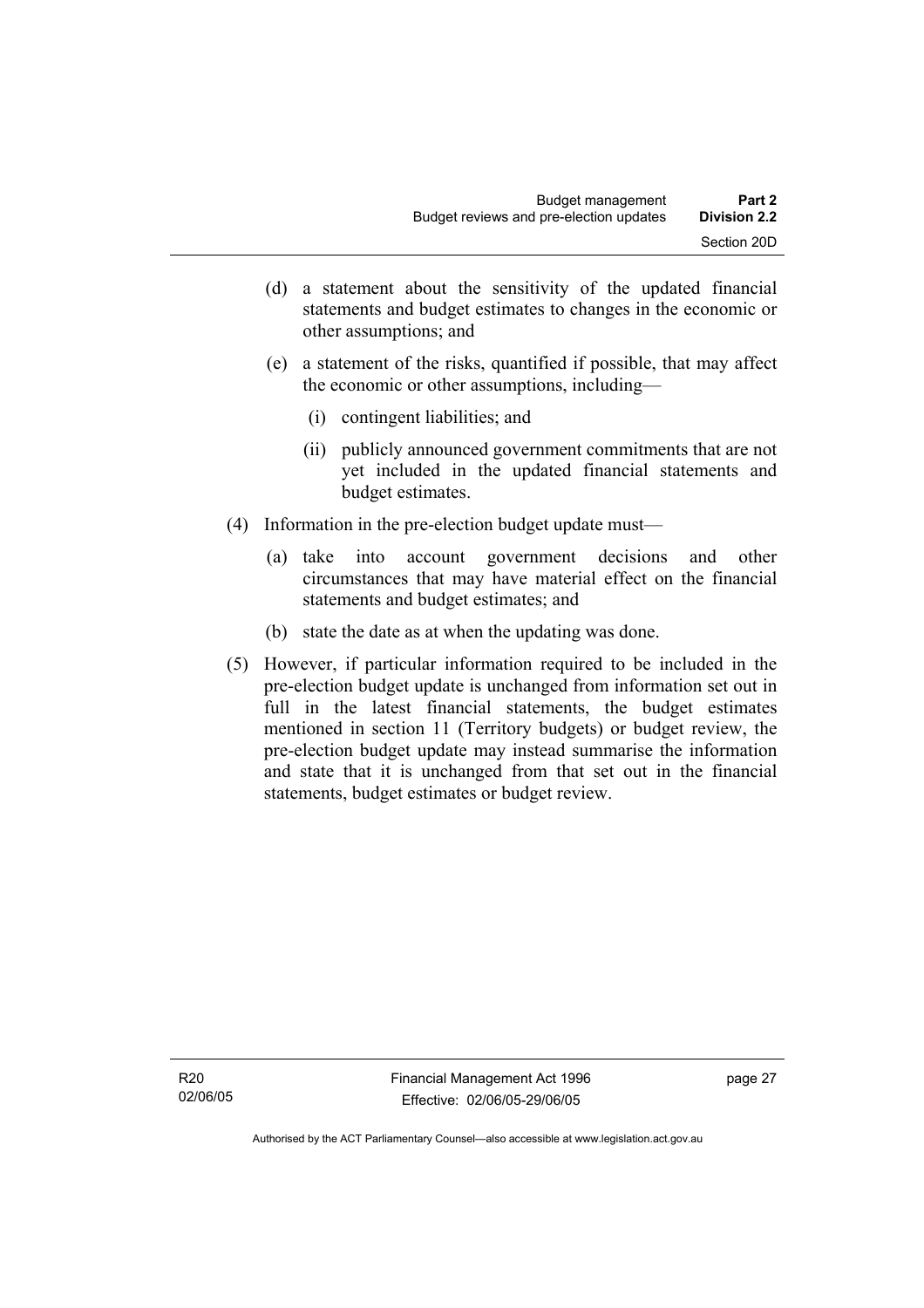# **Part 3 Financial reports**

### **Division 3.1 Financial reports of the Territory**

#### **21 Meaning of** *the Territory* **in div 3.1**

In this division, a reference to *the Territory* includes a reference to all territory authorities and all territory-owned corporations.

#### **22 Annual financial statements of the Territory**

- (1) The Treasurer must, as soon as practicable after the end of a financial year, prepare annual financial statements for the Territory for that year.
- (2) The statements must be prepared in accordance with generally accepted accounting practice and include—
	- (a) the financial statements required under the financial management guidelines; and
	- (b) a statement of the accounting policies adopted by the Territory; and
	- (c) the other statements that are necessary to fairly reflect the financial operations of the Territory during the year and its financial position at the end of the year.

#### **23 Responsibility for annual financial statements**

- (1) Annual financial statements of the Territory must have endorsed on them, or attached to them, a statement of responsibility signed by—
	- (a) the Treasurer; and
	- (b) the chief executive of the administrative unit to which responsibility for the administration of this Act has been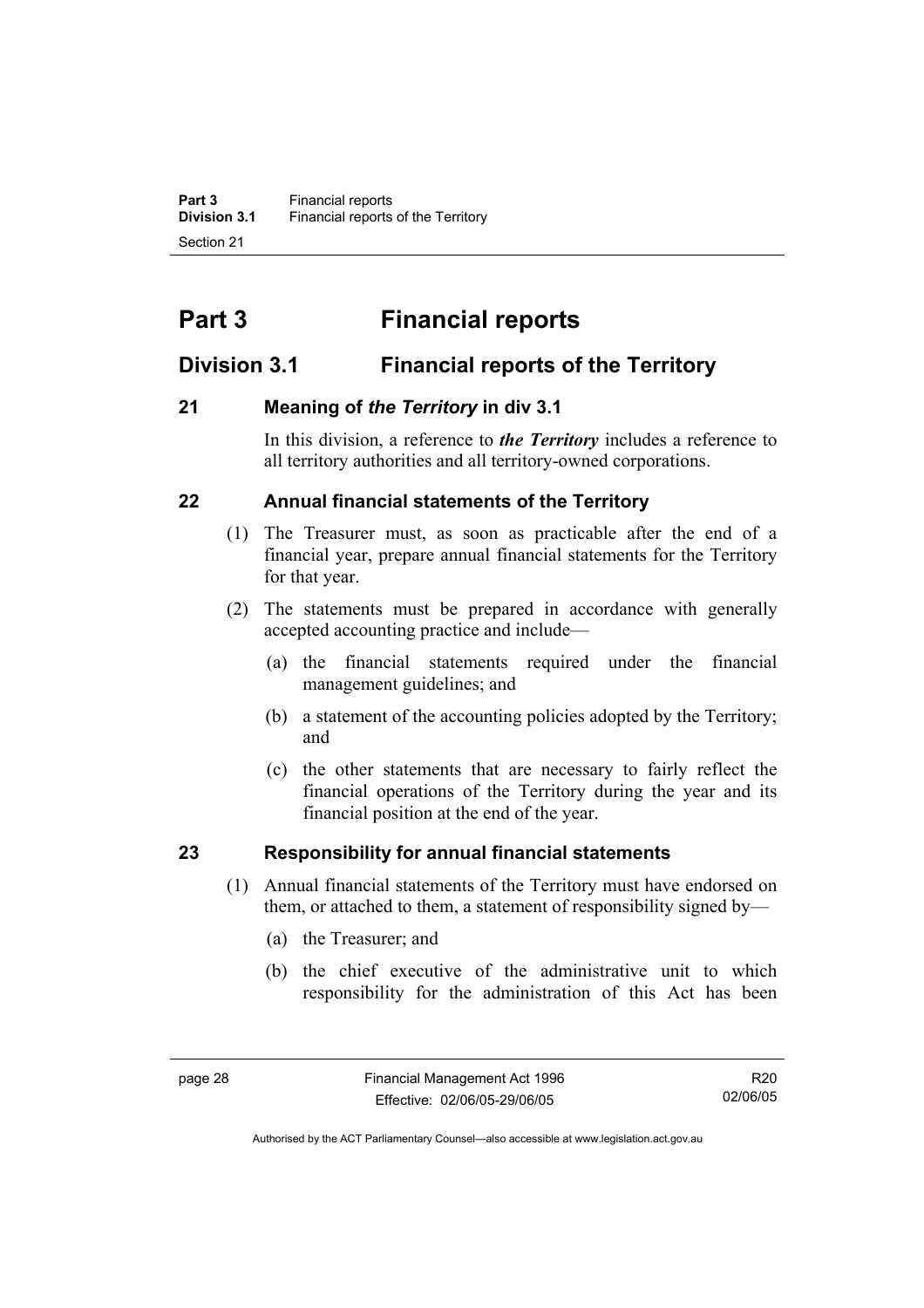allocated under the *Public Sector Management Act 1994*, section 14.

- (2) A statement of responsibility must comprise—
	- (a) a statement by the Treasurer that in his or her opinion the financial statements fairly reflect the financial operations of the Territory during the year to which they relate and the financial position of the Territory at the end of the year; and
	- (b) a statement by the chief executive that the financial statements have been prepared in accordance with generally accepted accounting practice.

## **24 Audit of annual financial statements**

- (1) The Treasurer must give the auditor-general a copy of the annual financial statements of the Territory for a financial year within 3 months after the end of the year.
- (2) The auditor-general must, within 30 days after the auditor-general receives a copy of annual financial statements under subsection (1), give the Treasurer an audit opinion about the statements.
- (3) Despite subsections (1) and (2), if an ordinary election is to be held in the year after the end of the financial year—
	- (a) the Treasurer must give the auditor-general a copy of the annual financial statements of the Territory for the financial year in sufficient time for the auditor-general to give an audit opinion about the statements within 3 months after the end of the financial year; and
	- (b) the auditor-general must give an audit opinion to the Treasurer within 3 months after the end of the financial year.
- (4) In this section:

*ordinary election*—see the *Electoral Act 1992*, dictionary.

R20 02/06/05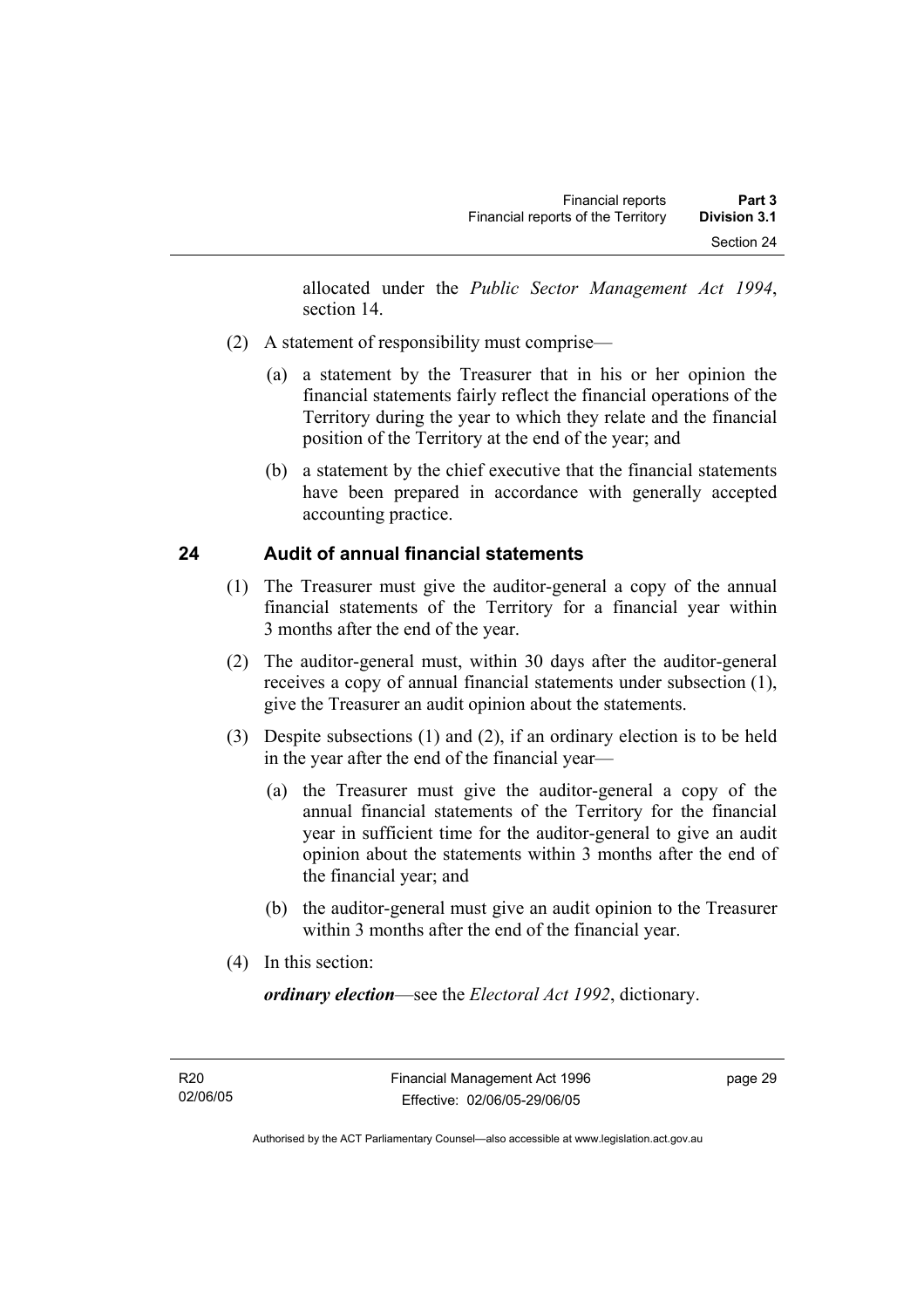## **25 Presentation of annual financial statements to Legislative Assembly**

- (1) If the Treasurer receives, under section 24 (2), an audit opinion about annual financial statements, the Treasurer must present to the Legislative Assembly, within 3 sitting days after receiving the opinion—
	- (a) a copy of the annual financial statements; and
	- (b) a copy of the audit opinion.
- (2) If the Treasurer receives, under section 24 (3) (b), an audit opinion about annual statements, the Treasurer must give to each member of the Legislative Assembly, within 7 days after receiving the opinion—
	- (a) a copy of the annual financial statements; and
	- (b) a copy of the audit opinion.

## **26 Periodic financial statements**

- (1) Within 45 days after the end of each quarter of a financial year, the Treasurer must prepare financial statements for—
	- (a) the quarter; and
	- (b) the period from the beginning of the financial year until the end of the quarter.
- (2) The statements must be prepared in accordance with the financial management guidelines.
- (3) The Treasurer must present copies of the statements prepared under subsection (1) to the Legislative Assembly on the first sitting day after they are prepared.
- (4) If the first sitting day mentioned in subsection (3) does not fall within 45 days after the end of the relevant quarter, the Treasurer

R20 02/06/05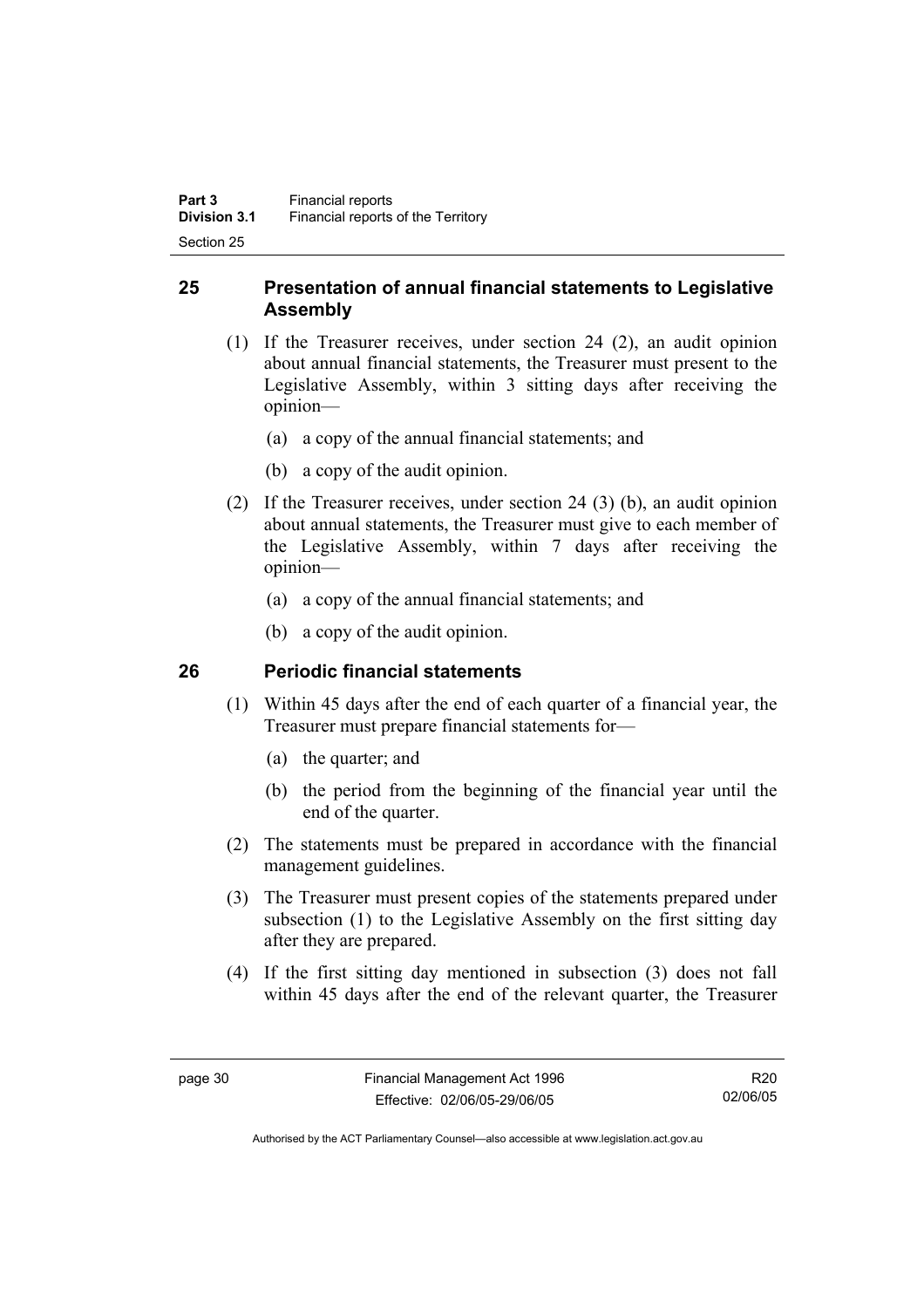must give copies of the statements prepared under subsection (1) to each member of the Legislative Assembly within the 45 days.

# **Division 3.2 Financial reports of departments**

## **27 Annual financial statements of departments**

- (1) A department must, as soon as practicable after the end of each financial year, prepare annual financial statements relating to its operations during the year.
- (2) The annual financial statements of a department must be prepared in accordance with generally accepted accounting practice and in a form that facilitates a comparison between the financial operations of the department during the year and the estimates of those operations contained in the budget for the department for the financial year.
- (3) The annual financial statements must include—
	- (a) the financial statements required under the financial management guidelines; and
	- (b) a statement of the performance of the department in providing each class of outputs provided by it during the year; and
	- (c) if a change was made during the year to the conditions of a capital injection set out under section 12 (1) (c) (ii) (Departmental budgets) in a statement included in a proposed budget for the department for a financial year—a statement of the change and the reasons for it; and
	- (d) a statement of the accounting policies adopted by the department; and
	- (e) any other statements necessary to fairly reflect the financial operations of the department during the year and its financial position at the end of the year.
- (4) A statement of a department under subsection (3) (b) must—

| R <sub>20</sub> | Financial Management Act 1996 | page 31 |
|-----------------|-------------------------------|---------|
| 02/06/05        | Effective: 02/06/05-29/06/05  |         |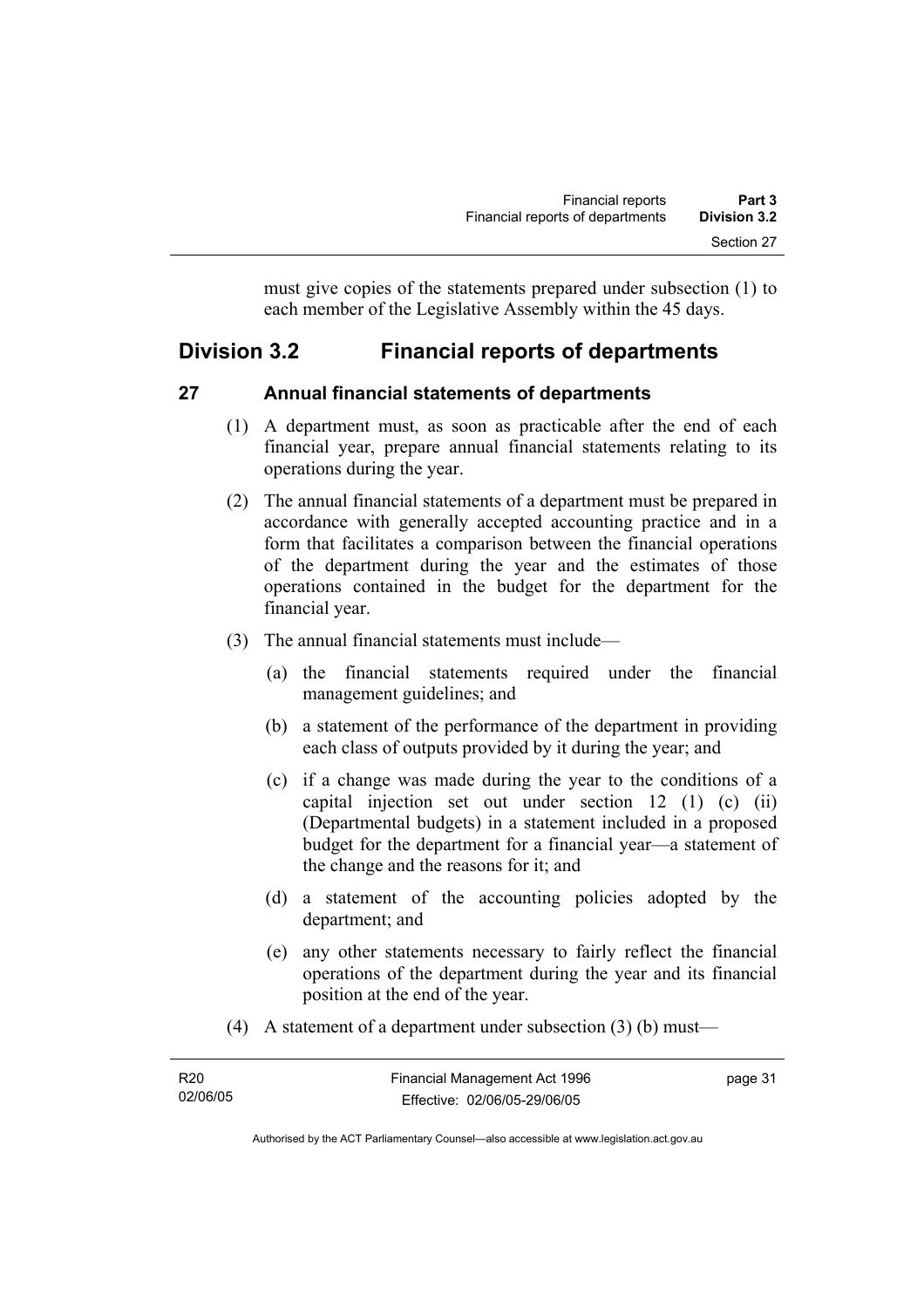- (a) compare the performance of the department in providing each class of outputs provided by it during the financial year with the forecast of the performance in the budget for the department for the year; and
- (b) give particulars of the extent to which the performance criteria included in the budget for the provision of the outputs were met.
- (5) In subsections  $(2)$  and  $(4)$ :

*budget*, for a department for a financial year, means the budget for the department for the year presented to the Legislative Assembly under section 10 (b) (Budget papers) and, if that budget has been amended under this Act, the budget as amended.

# **28 Responsibility for annual financial statements**

- (1) Annual financial statements of a department must have endorsed on them, or attached to them, a statement of responsibility made by the responsible chief executive.
- (2) A statement of responsibility must
	- (a) state that, in the opinion of the responsible chief executive, the financial statements fairly reflect the financial operations and service performance of the department during the year to which they relate and the financial position of the department at the end of the year; and
	- (b) be signed by the responsible chief executive.

# **29 Audit of financial statements of departments**

 (1) The responsible chief executive of a department must give the auditor-general a copy of the financial statements of the department for a financial year as soon as practicable after the statements are prepared.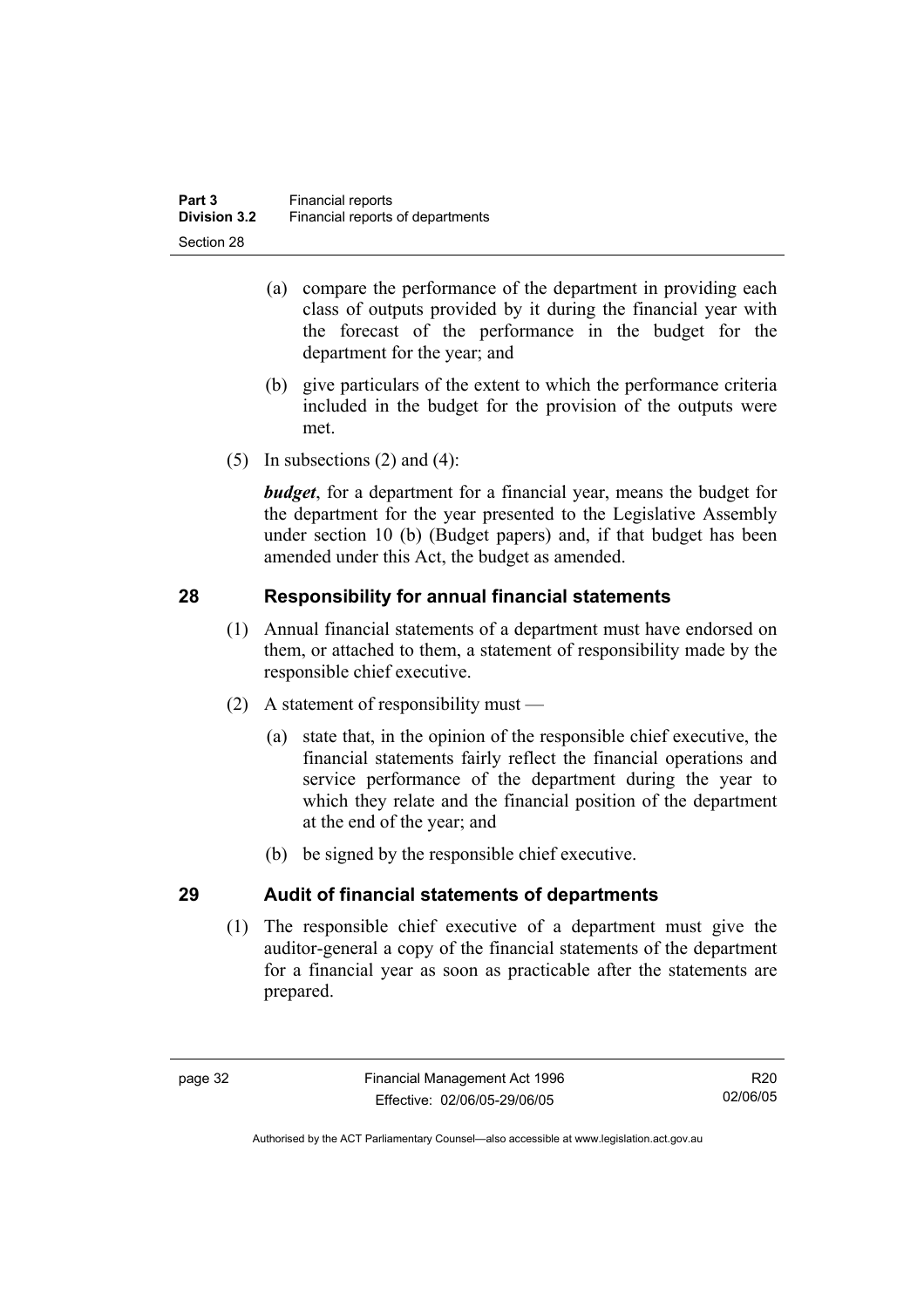- (2) The copy of the financial statements given to the auditor-general under subsection (1) must have endorsed on them, or attached to them, a signed copy of the statement of responsibility made for the financial statements under section 28.
- (3) The auditor-general must give the responsible chief executive an audit opinion about the financial statements as soon as practicable after the auditor-general receives them.

## **30 Presentation of annual financial statements**

If, under section 29 (2), the responsible chief executive of a department receives an audit opinion about annual financial statements of the department, the responsible Minister of the department must present to the Legislative Assembly, within 6 sitting days after the chief executive receives the audit opinion—

- (a) a copy of the annual financial statements; and
- (b) a copy of the audit opinion.

## **30A Quarterly departmental performance reports**

- (1) A Minister must, within 30 days after the end of each quarter of a financial year, prepare a quarterly performance report for each department for which the Minister is responsible.
- (2) A Minister must, on the first sitting day after a report mentioned in subsection (1) has been prepared, present the report to the Legislative Assembly.
- (3) If the first sitting day mentioned in subsection (2) does not fall within 30 days after the end of the relevant quarter, a Minister must make a copy of a report prepared under subsection (1) available to members of the Legislative Assembly within those 30 days.
- (4) A report mentioned in subsection (1) must include—
	- (a) a progress report on delivery of outputs; and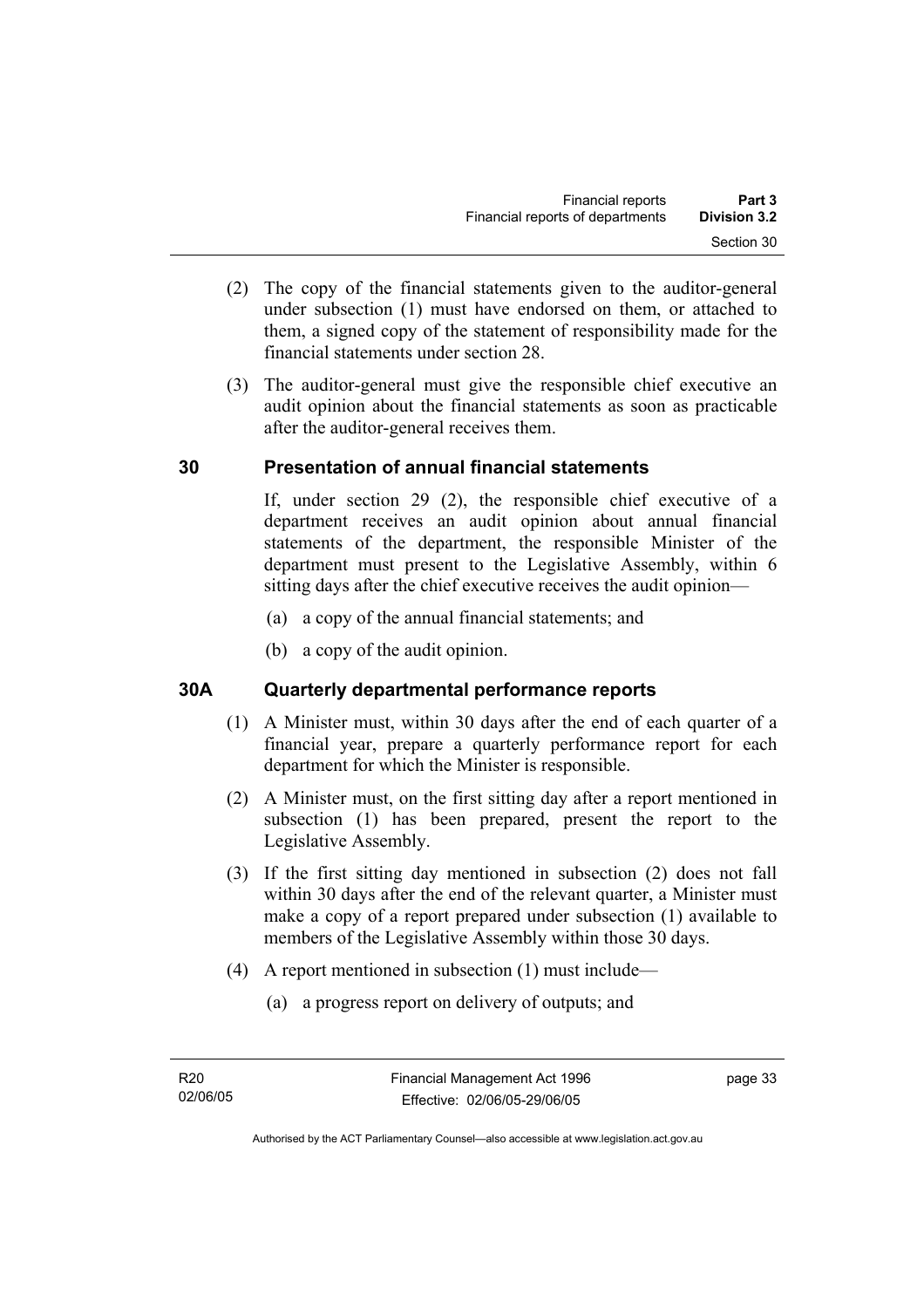- (b) an explanation of any significant variations from performance criteria.
- (5) This section does not apply in relation to the Legislative Assembly secretariat.

page 34 Financial Management Act 1996 Effective: 02/06/05-29/06/05

R20 02/06/05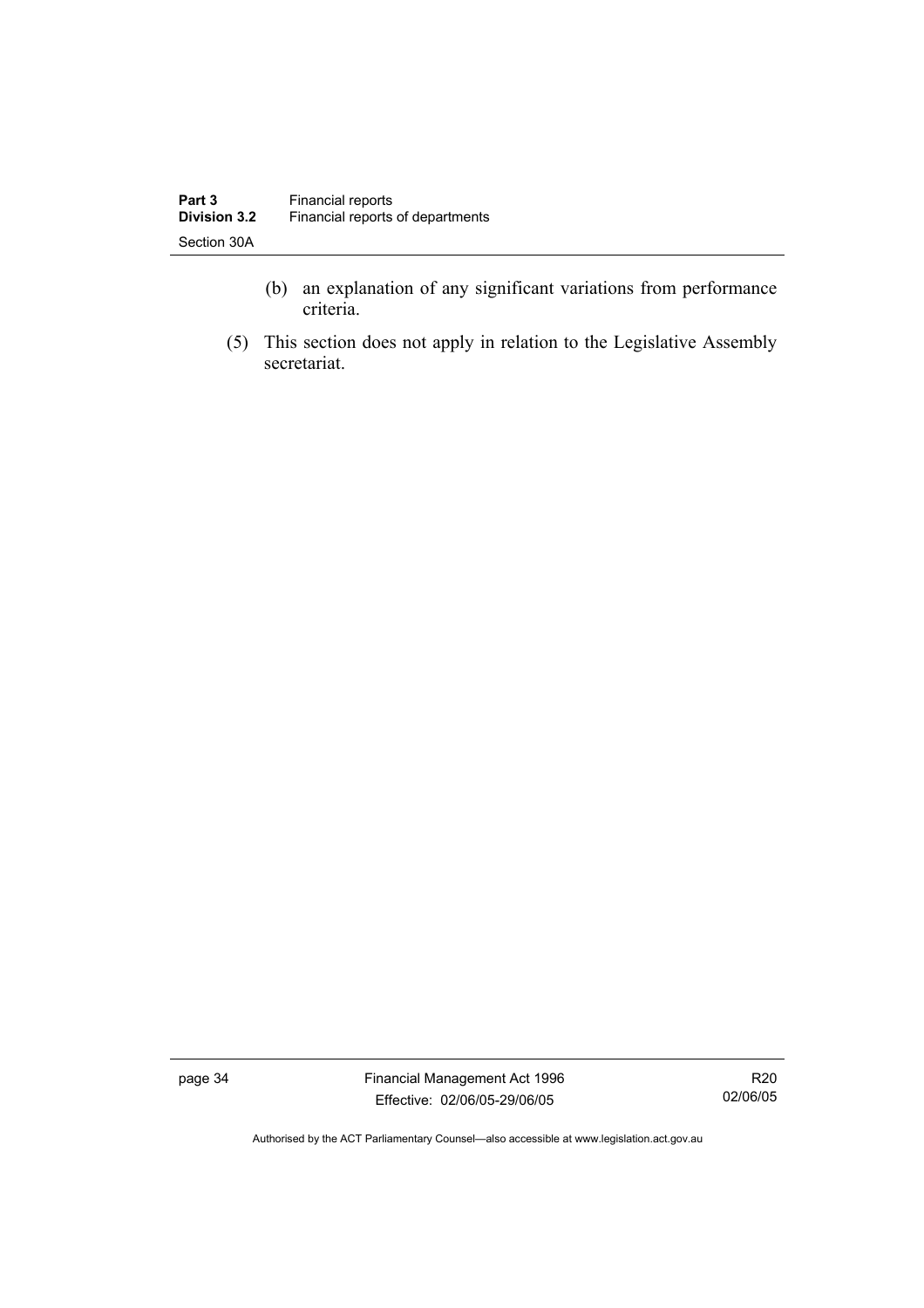# **Part 4 Financial management responsibilities of chief executives of departments**

## **31 Responsibilities of chief executives of departments**

- (1) The responsible chief executive of a department is accountable to the responsible Minister of the department for the efficient and effective financial management of the department.
- (2) The responsible chief executive of a department is responsible under the responsible Minister, for ensuring—
	- (a) that money spent by the department is spent in accordance with appropriations made for the department (including appropriations available under section 34B); and
	- (b) that the operations of the department in a financial year give the financial targets at the end of the year set out in the statement of financial targets in the proposed budget for the department for the year (or, if the statement has been amended by the Treasurer, in the amended statement) to be targets for which the chief executive is responsible; and
	- (c) that the officers and employees of the department comply with this Act (including the financial management guidelines); and
		- *Note* A reference to an Act includes a reference to the statutory instruments made or in force under the Act, including any guideline (see Legislation Act, s 104).
	- (d) that proper accounts and records are kept of the transactions and affairs of the department in accordance with generally accepted accounting practice; and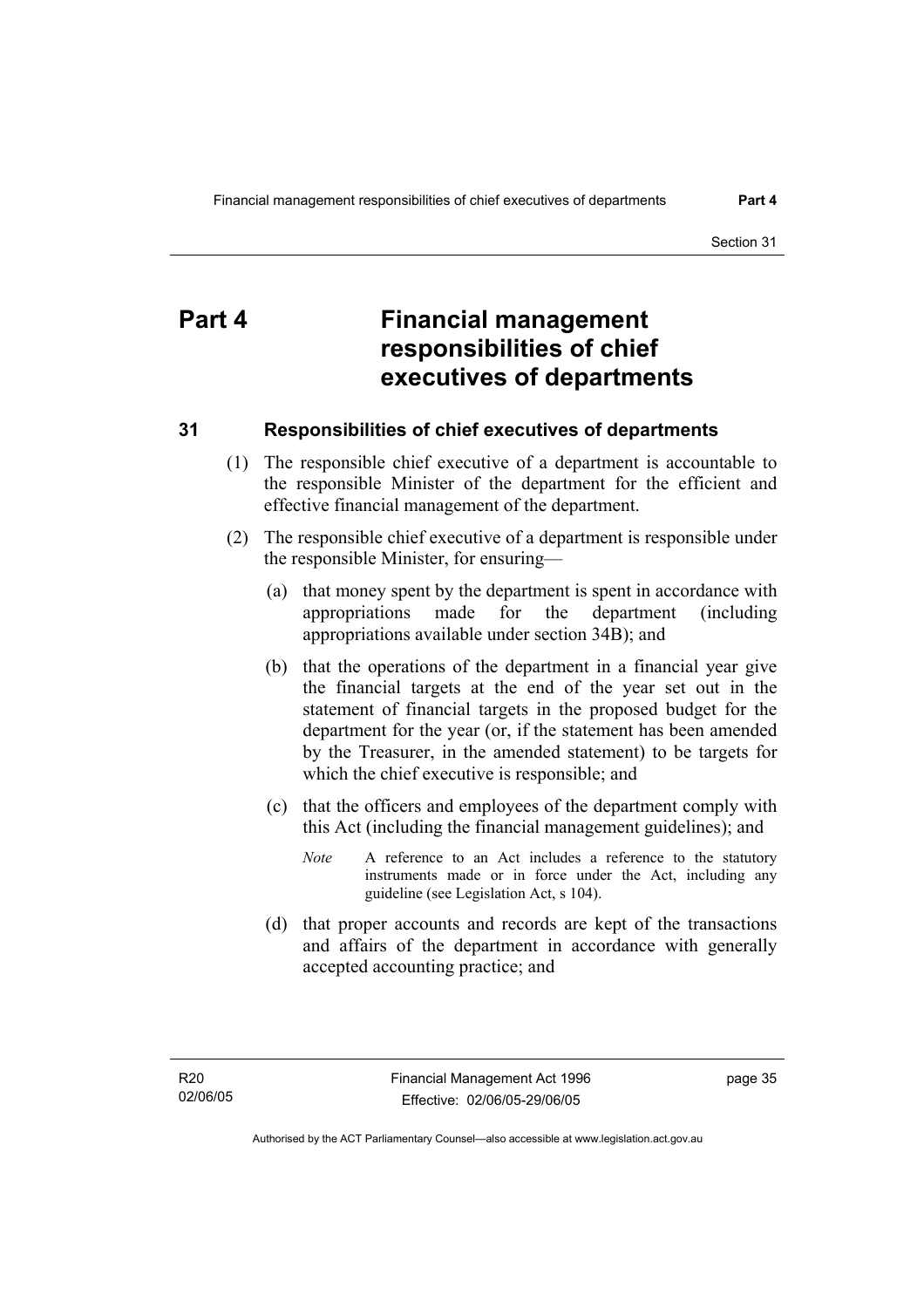- (e) that adequate control is maintained over the assets of the department and assets in the control of the department; and
- (f) that adequate control is maintained over the incurring of liabilities by the department.

page 36 Financial Management Act 1996 Effective: 02/06/05-29/06/05

R20 02/06/05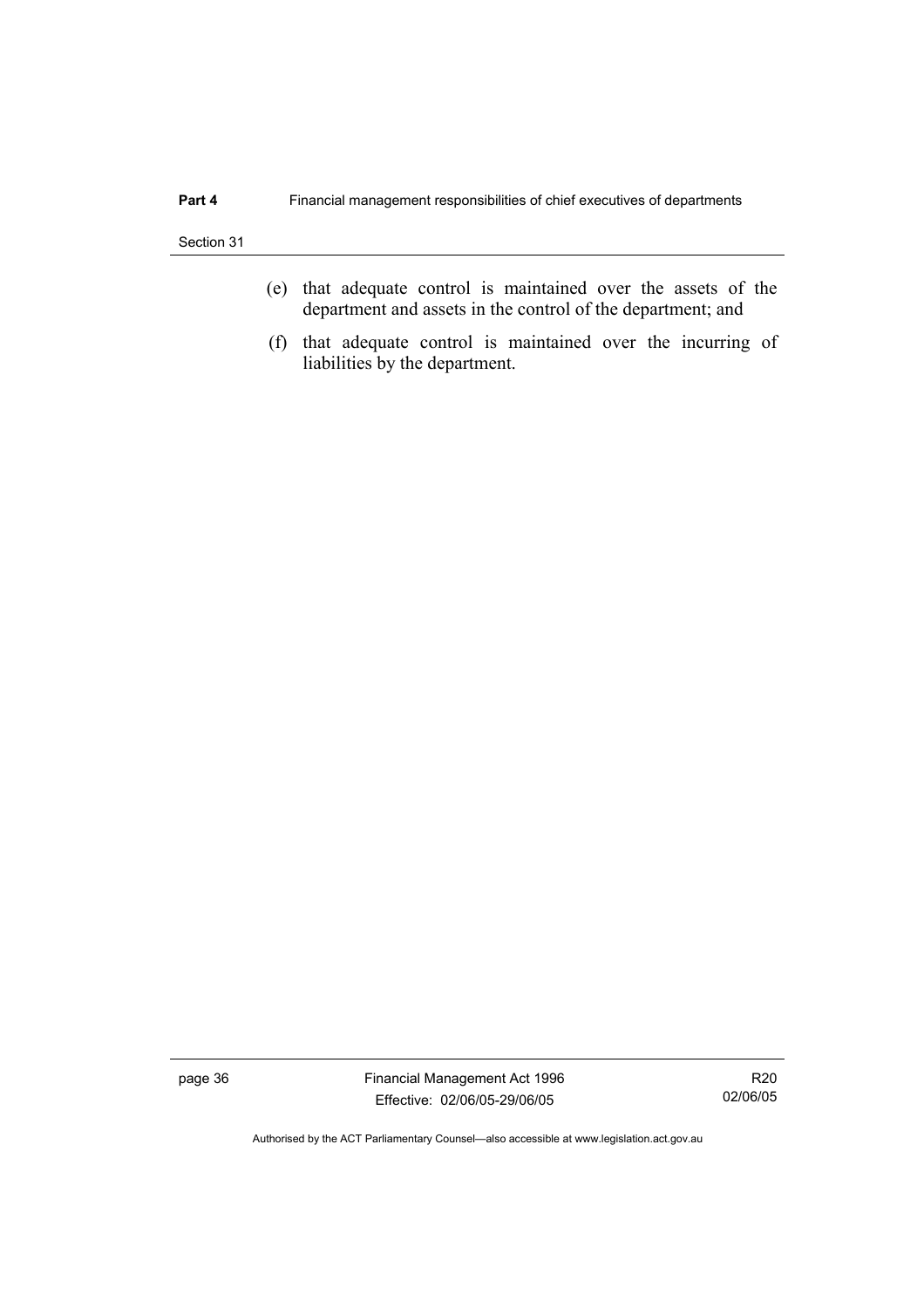# **Part 5 Banking and investment**

## **32 Agreement for the conduct of banking for Territory**

- (1) The Treasurer may enter into an agreement with an authorised deposit-taking institution relating to the conduct of banking for the Territory.
- (2) An agreement must not be entered into unless it contains a provision to the effect that it may be terminated by the Territory at any time subject to the giving of written notice that specifies the date the termination is to take effect.

## **33 Territory banking account**

The Treasurer must open and maintain a banking account for the purposes of the Territory.

## **34 Departmental banking accounts**

- (1) The responsible Minister or the responsible chief executive may open 1 or more banking accounts for the purposes of the relevant department.
- (2) A departmental banking account must be maintained by the chief executive.
- (3) A departmental banking account must not, without the Treasurer's written approval, be opened or maintained otherwise than with an authorised deposit-taking institution with which an agreement is in force under section 32.
- (4) The responsible Minister or the responsible chief executive of a department may close a departmental banking account of the department.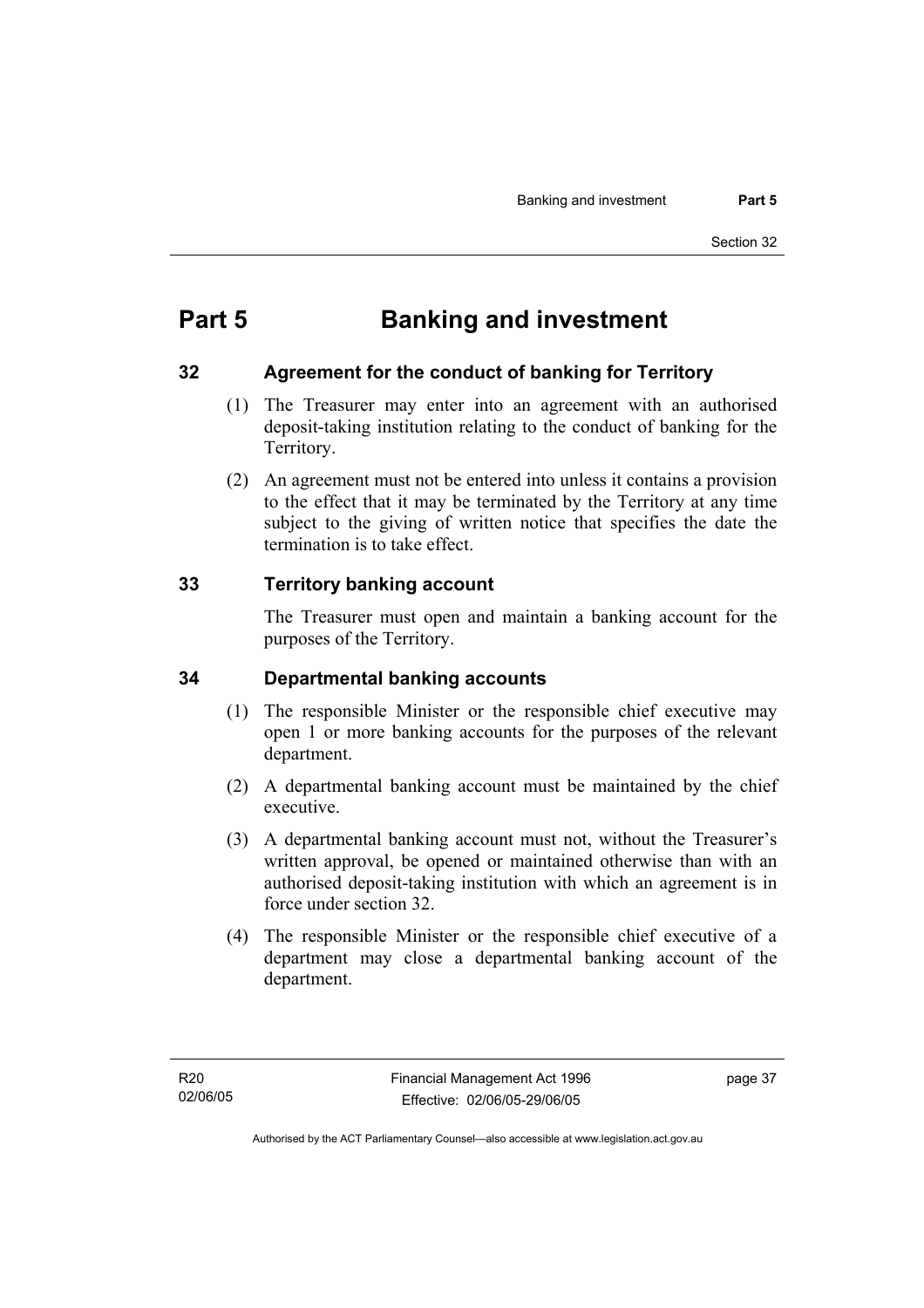#### **Part 5 Banking and investment**

Section 34A

- (5) If the responsible Minister or the responsible chief executive of a department closes a departmental banking account under subsection (4), he or she must transfer any money standing to the credit of the account to another departmental banking account of the department or to the territory banking account.
- (6) The Treasurer may, at any time, after consultation with the responsible Minister, close or suspend the operation of a departmental banking account.
- (7) A Minister or a chief executive must not open or operate a departmental banking account otherwise than in accordance with this Act.

#### **34A Transfer of departmental banking account**

- (1) If, in the Treasurer's opinion, it is desirable, because of changes in departmental responsibilities, to transfer a departmental banking account from a department to another department, the Treasurer may, in writing, direct the responsible chief executive of the department that holds the account to arrange for it to be transferred to another department nominated in the direction.
- (2) A chief executive who receives a direction under subsection (1) must comply with the direction.
- (3) A departmental banking account transferred in accordance with a direction under subsection (1) becomes a departmental banking account of the department to which it is transferred.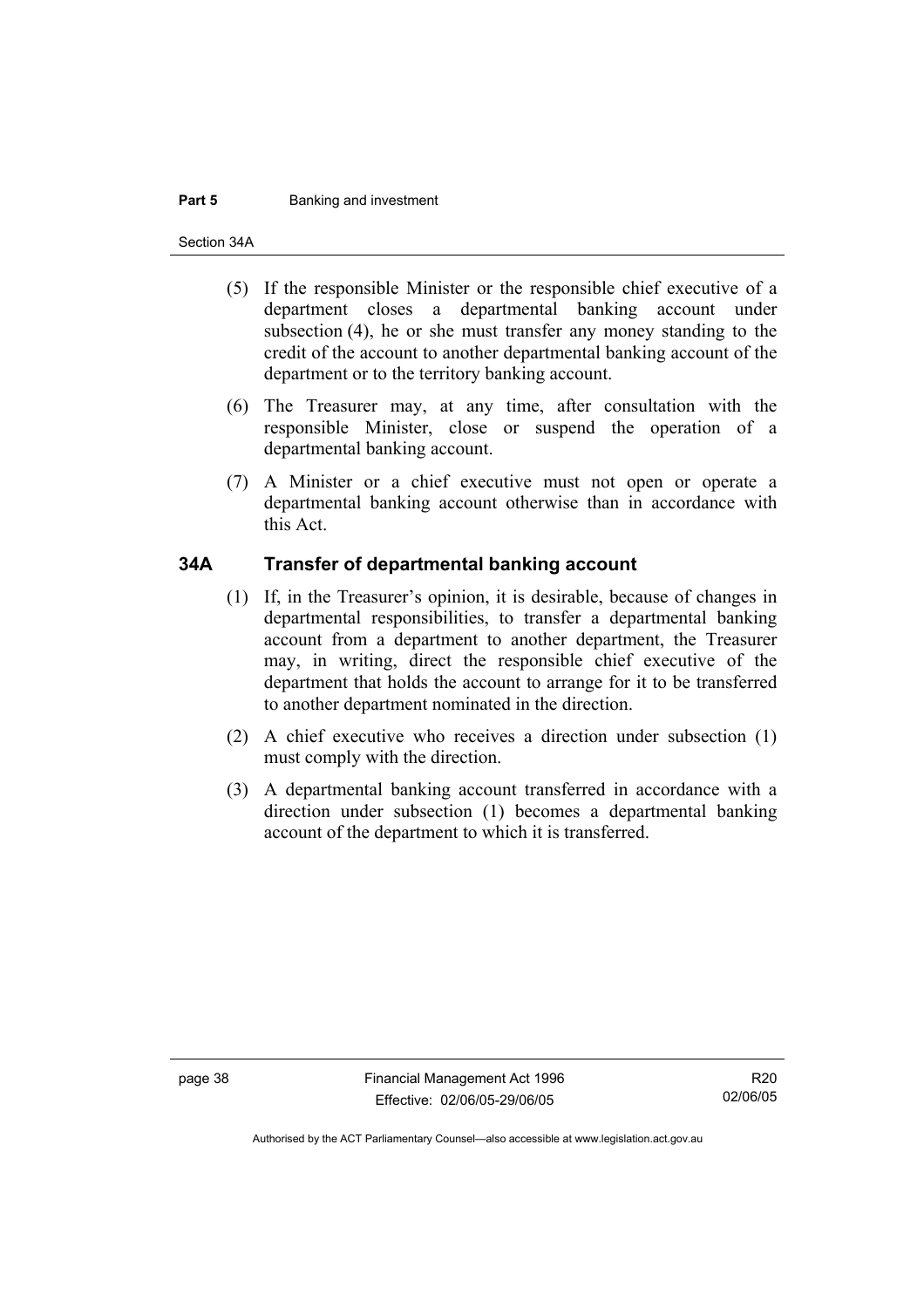#### **34B End of year balances of departmental banking accounts**

- (1) If at the end of a financial year amounts appropriated for a department for that financial year are held in a departmental banking account, the amounts may be applied after the end of that financial year for the purposes for which they were appropriated.
- (2) If at the end of a financial year a departmental banking account has a debit balance, the chief executive of the department must devise and implement a scheme to recoup the amount of the deficit.

#### **35 Payments into banking accounts**

- (1) All public money is the property of the Territory.
- (2) If public money is received by a person other than for the purpose of making a payment in the course of his or her duties, the person must take reasonable steps to safeguard the money until it is paid into a banking account in accordance with this section.
- (3) Money must be paid into a departmental banking account of a department if the money is—
	- (a) money that may be disbursed to the department as a consequence of an appropriation; or
	- (b) a receipt relating to the operations of the department; or
	- (c) a receipt relating to the sale or disposal of assets of the Territory held by the department.
- (4) All public money, except money payable into a departmental banking account, must be paid into the territory banking account.
- (5) The Treasurer may issue financial management guidelines regarding the banking of public money.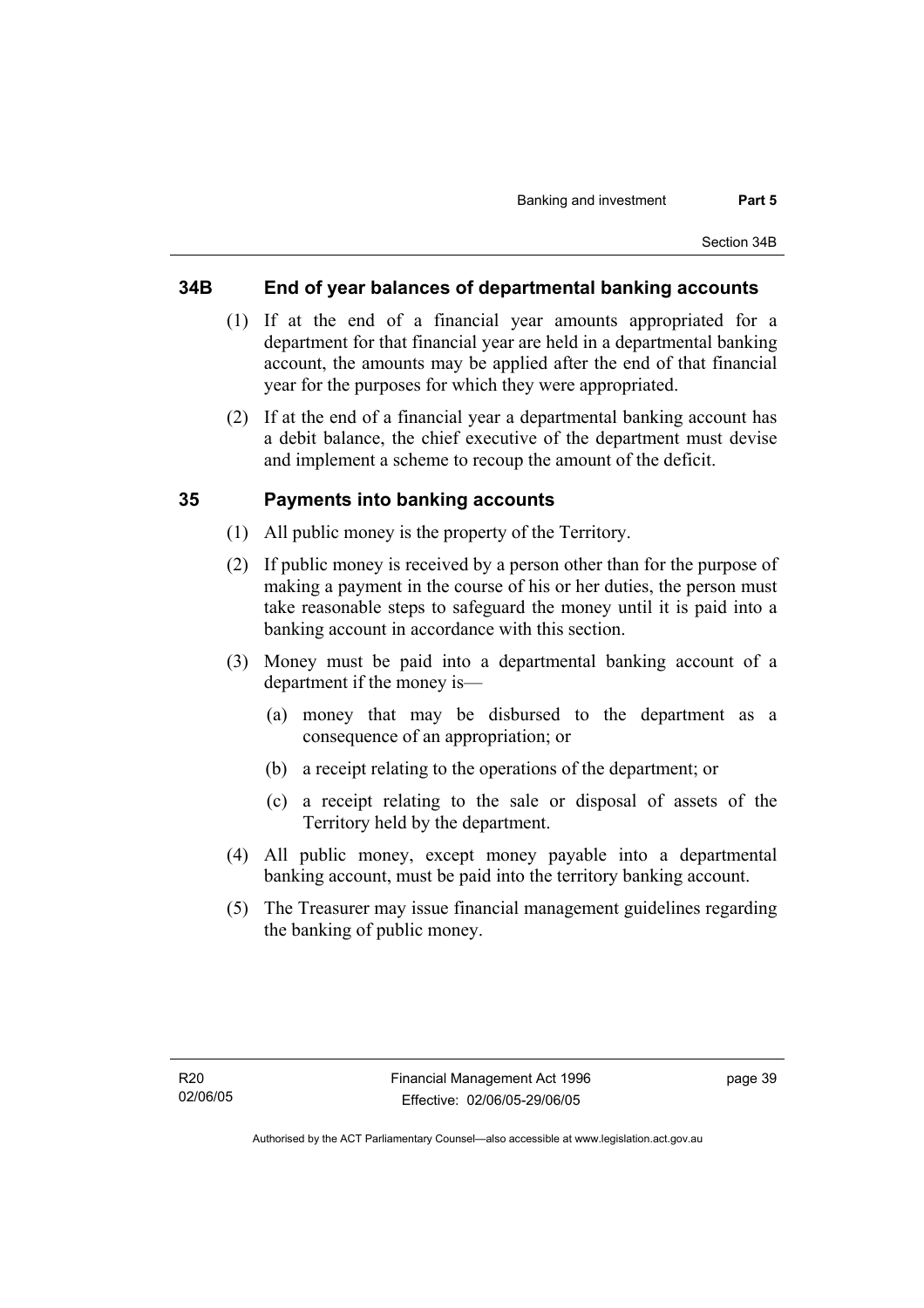#### **Part 5 Banking and investment**

Section 36

#### **36 Transfer following change in departmental responsibilities**

- (1) If, in the opinion of the Treasurer, it is necessary as a consequence of changes in departmental responsibilities, to transfer to another account money held in the territory banking account or a departmental banking account, the Treasurer must decide the amount to be transferred and direct that the transfer be made.
- (2) The Treasurer must not exercise his or her powers under subsection (1) in relation to a departmental banking account except after consultation with the responsible Minister.

#### **36A Transfers from departmental banking accounts to territory banking account**

If, in the Executive's opinion, it is desirable for the management of the public money of the Territory to transfer an amount held in a departmental banking account to the territory banking account, the Executive may direct that the transfer be made.

#### **37 Payments from territory banking account**

- (1) An amount must not be paid out of the territory banking account except to a departmental banking account under an appropriation.
- (2) This section is subject to—
	- (a) the *Territory Superannuation Provision Protection Act 2000*, section 11 (2) (which is about transfers between the territory banking account and departmental banking accounts to facilitate investment of superannuation funds); and
	- (b) this Act, section 38 (3) (which is about transfers of public money to facilitate investment); and
	- (c) this Act, section 38 (7) (which is about the payment of interest on certain investments of public money); and

Authorised by the ACT Parliamentary Counsel—also accessible at www.legislation.act.gov.au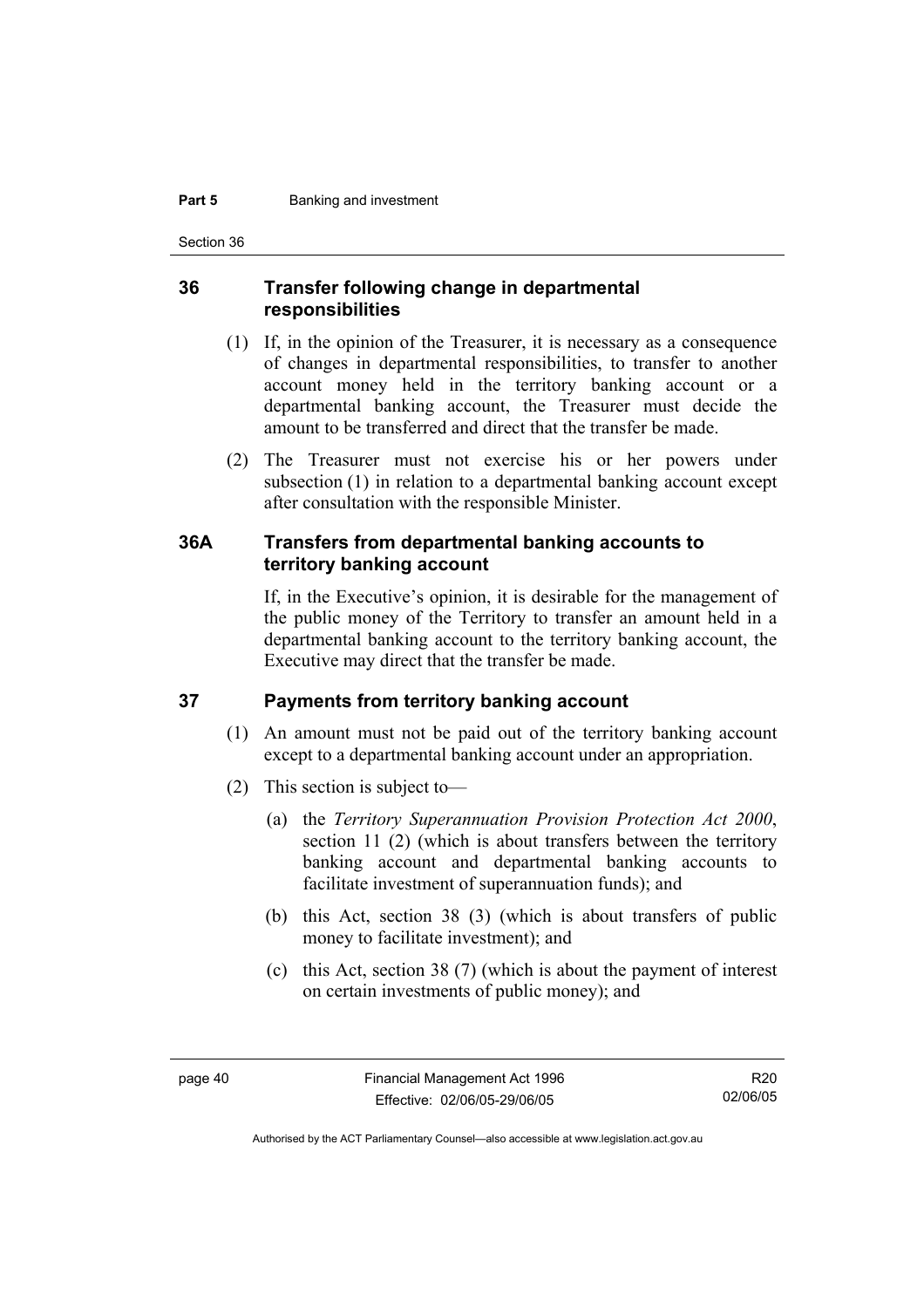(d) this Act, section 56 (7) (which is about transfers between the territory banking account and territory authorities of interest earned on certain investments for territory authorities).

#### **38 Investment of certain public money**

- (1) The Treasurer may invest any money held in the territory banking account or departmental banking accounts for the period and on the terms and conditions the Treasurer considers appropriate—
	- (a) on deposit with an authorised deposit-taking institution; or
	- (b) in the purchase of a bill of exchange that is drawn or accepted by an authorised deposit-taking institution; or
	- (c) in a loan to a person who is a dealer in the short-term money market; or
	- (d) in Territory, State or Commonwealth securities; or
	- (e) in any investment prescribed under the financial management guidelines for this paragraph.
- (2) However, an investment may be made under this section only to increase or protect the financial wealth of the Territory.
- (3) Transfers of money for investment, including transfers between the territory banking account and departmental banking accounts to facilitate investment, may be made without appropriation.
- (4) Interest received from the investment of public money under this section shall be paid to the territory banking account.
- (5) However, if an investment of public money is made or managed for the Territory by an entity other than a department, the entity may deduct from the interest received by the entity for the investment—
	- (a) a fee charged by the entity for making or managing the investment; and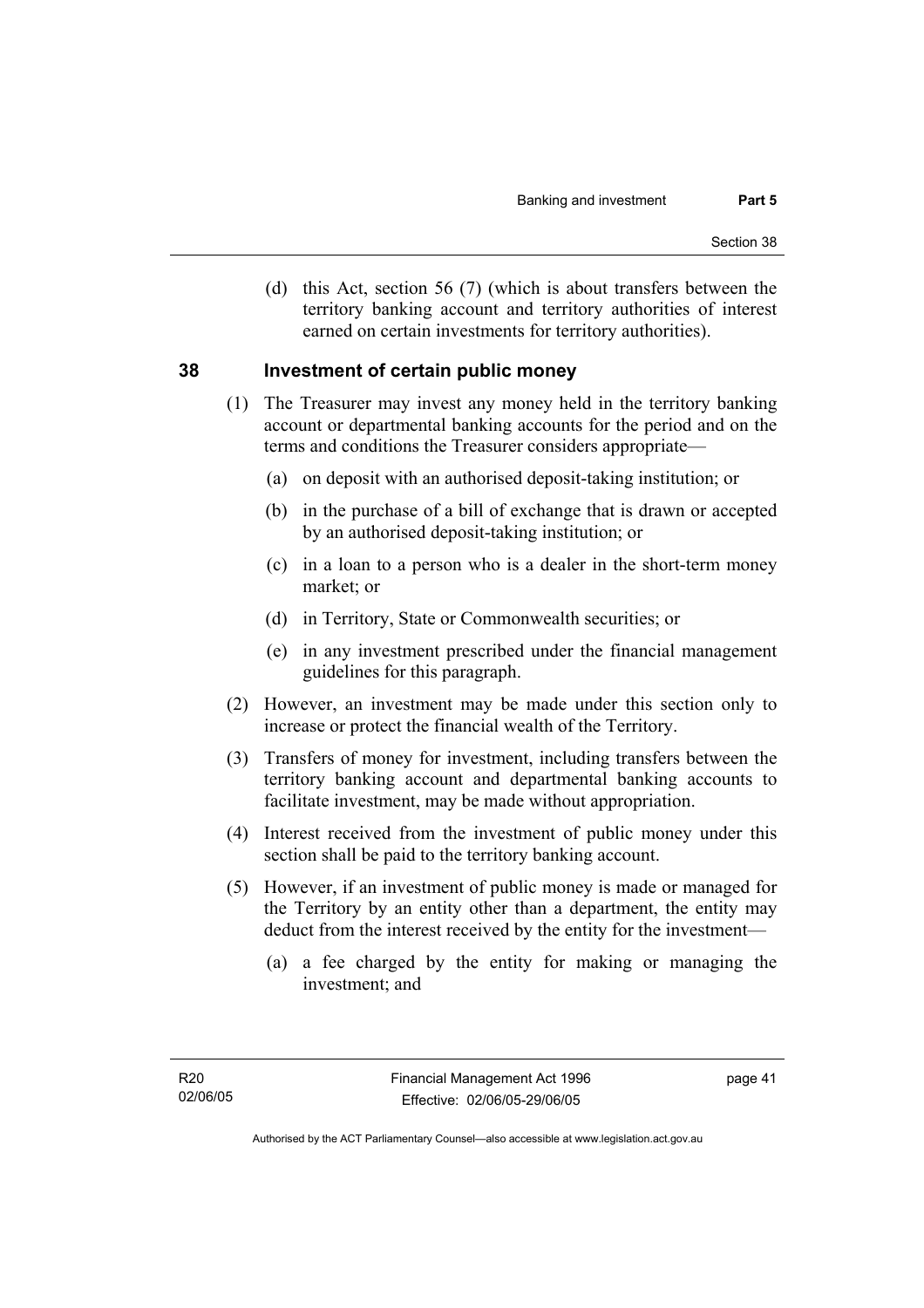#### **Part 5 Banking and investment**

Section 38

- (b) expenses reasonably incurred by the entity in making or managing the investment.
- (6) The Treasurer may decide the amounts of interest from investments under this section that are to be credited to departmental banking accounts.
- (7) The amounts decided by the Treasurer may be paid from the territory banking account without further appropriation.
- (8) However, the total of the amounts paid under subsection (7) must not exceed the total of the interest received from investments under this section.
- (9) This section does not apply to money held in a superannuation banking account.

page 42 Financial Management Act 1996 Effective: 02/06/05-29/06/05

R20 02/06/05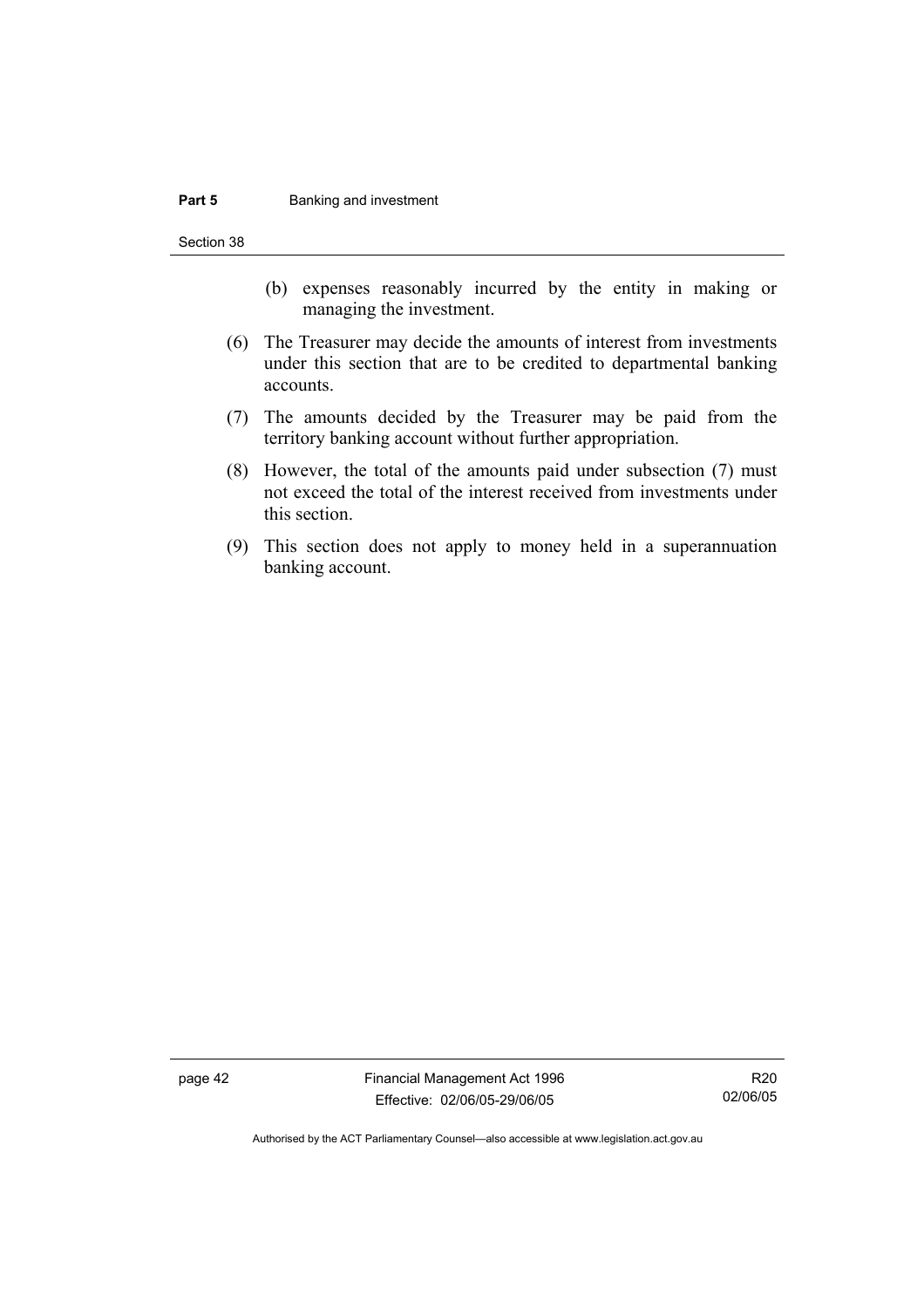# **Part 6 Borrowing and guarantees**

#### **39 Power of Territory to borrow**

The Territory may only borrow in accordance with this Act or another law of the Territory.

## **40 Treasurer may borrow on behalf of Territory**

The Treasurer may, on behalf of the Territory, if necessary or expedient in the public interest to do so—

- (a) borrow money; or
- (b) give security for the repayment of an amount borrowed or the payment of interest on an amount borrowed; or
- (c) enter into a financing lease.

#### **41 Power of territory authorities to borrow**

Despite any other Act, a territory authority may only borrow (other than from the Territory) in accordance with this Act.

## **42 Borrowings by territory authorities to be approved**

- (1) A territory authority must not borrow unless—
	- (a) the borrowing is approved in writing by the Treasurer; and
	- (b) the terms and conditions of the borrowing include the terms and conditions (if any) specified in the approval and are otherwise consistent with the approval; and
	- (c) the borrowing is within the borrowing limits (if any) of the authority for the financial year in which the borrowing is entered into, that are approved in writing by the Treasurer.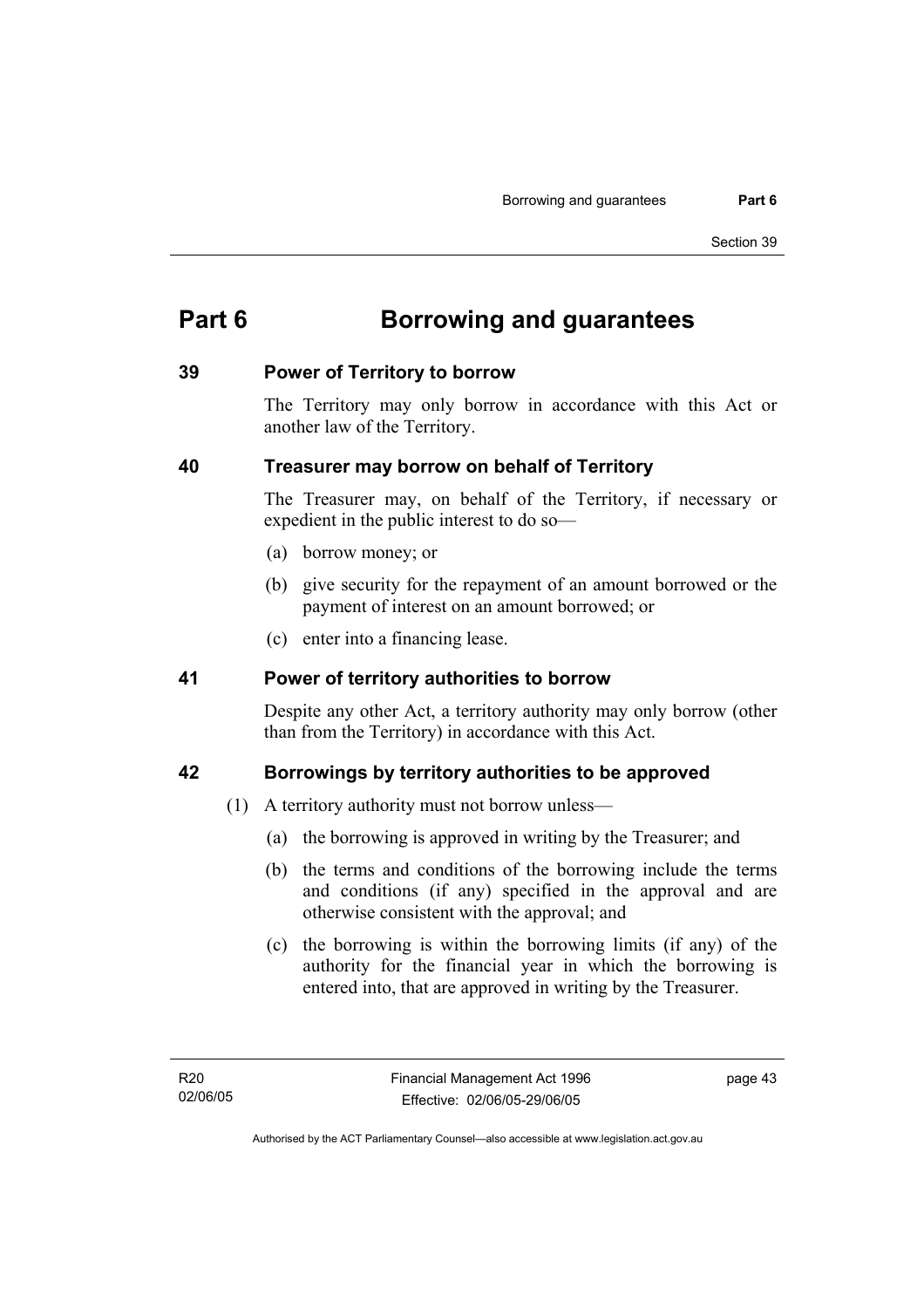Section 43

 (2) However, subsection (1) (a) and (b) does not apply to a loan made to a territory authority under section 57 (1) (b).

#### **43 Territory authorities may give security**

Subject to the Treasurer's approval of the borrowing under section 42 (a), a territory authority may give security for the repayment of an amount borrowed, or for the payment of interest on that amount, by issuing securities.

#### **44 Power to approve borrowings not delegable**

The Treasurer must not delegate to any person his or her power under section 42 (a) to approve borrowings by territory authorities.

#### **45 Loans to be paid into territory banking account**

Subject to this Act and any other Act, the proceeds of a loan raised on behalf of the Territory must be paid into the Territory banking account.

#### **46 Payments by Treasurer**

The Treasurer may, without further appropriation, make payments needed for—

- (a) payment of interest on borrowings made for the Territory; or
- (b) repayment of borrowings made for the Territory; or
- (c) payment of the expenses of making or repaying borrowings for the Territory.

## **47 Guarantees by Territory**

- (1) The Territory may only give a guarantee for the payment of money or the performance of an obligation in accordance with this Act.
- (2) The Treasurer may approve in writing a guarantee by the Territory for the payment of money or the performance by any person of an

R20 02/06/05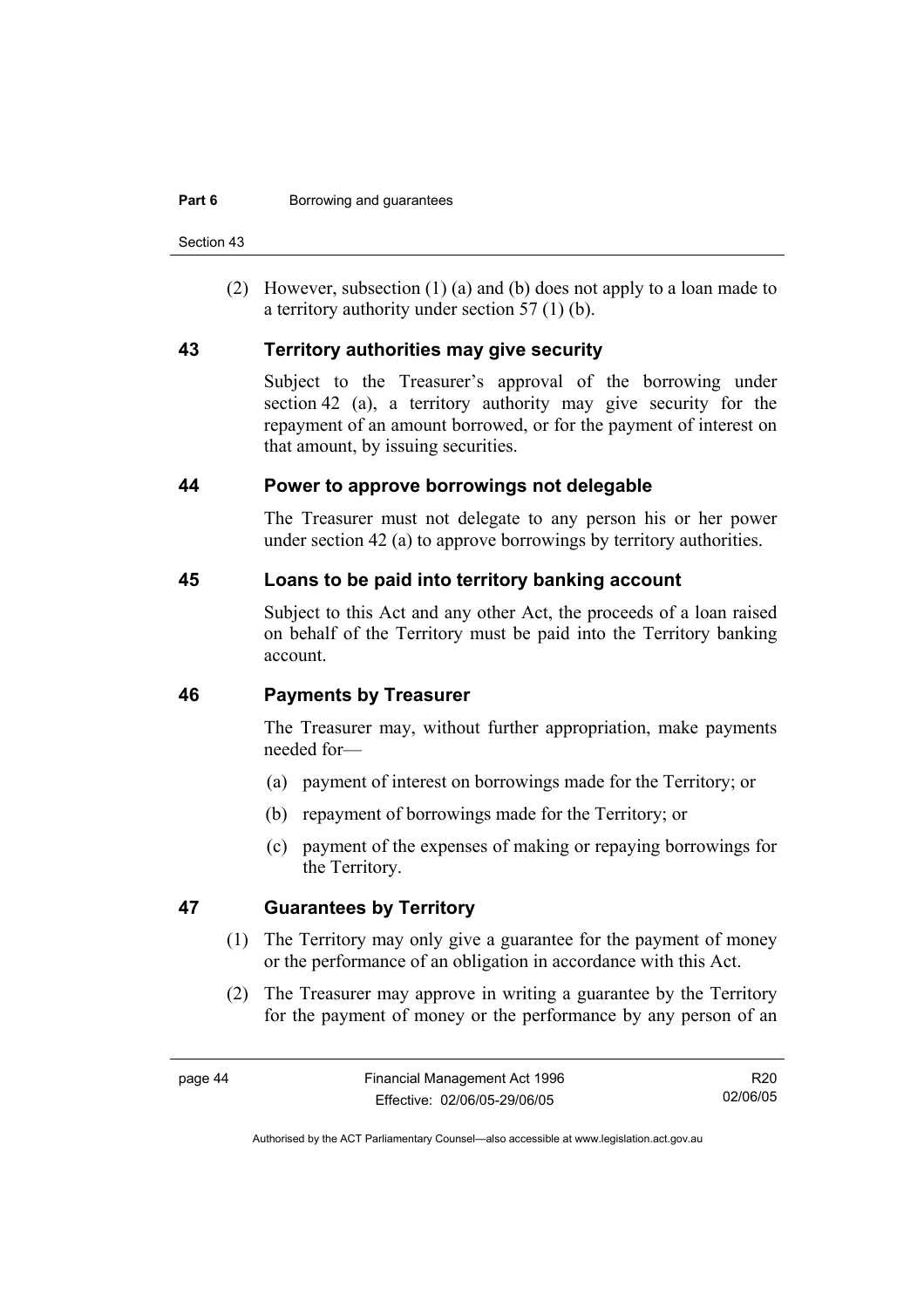obligation under a contract, subject to any conditions the Treasurer may specify in the approval.

 (3) If the Treasurer approves a guarantee under subsection (2), the Treasurer must present a copy of the approval to the Legislative Assembly within 3 sitting days after the approval is given.

R20 02/06/05 Financial Management Act 1996 Effective: 02/06/05-29/06/05

page 45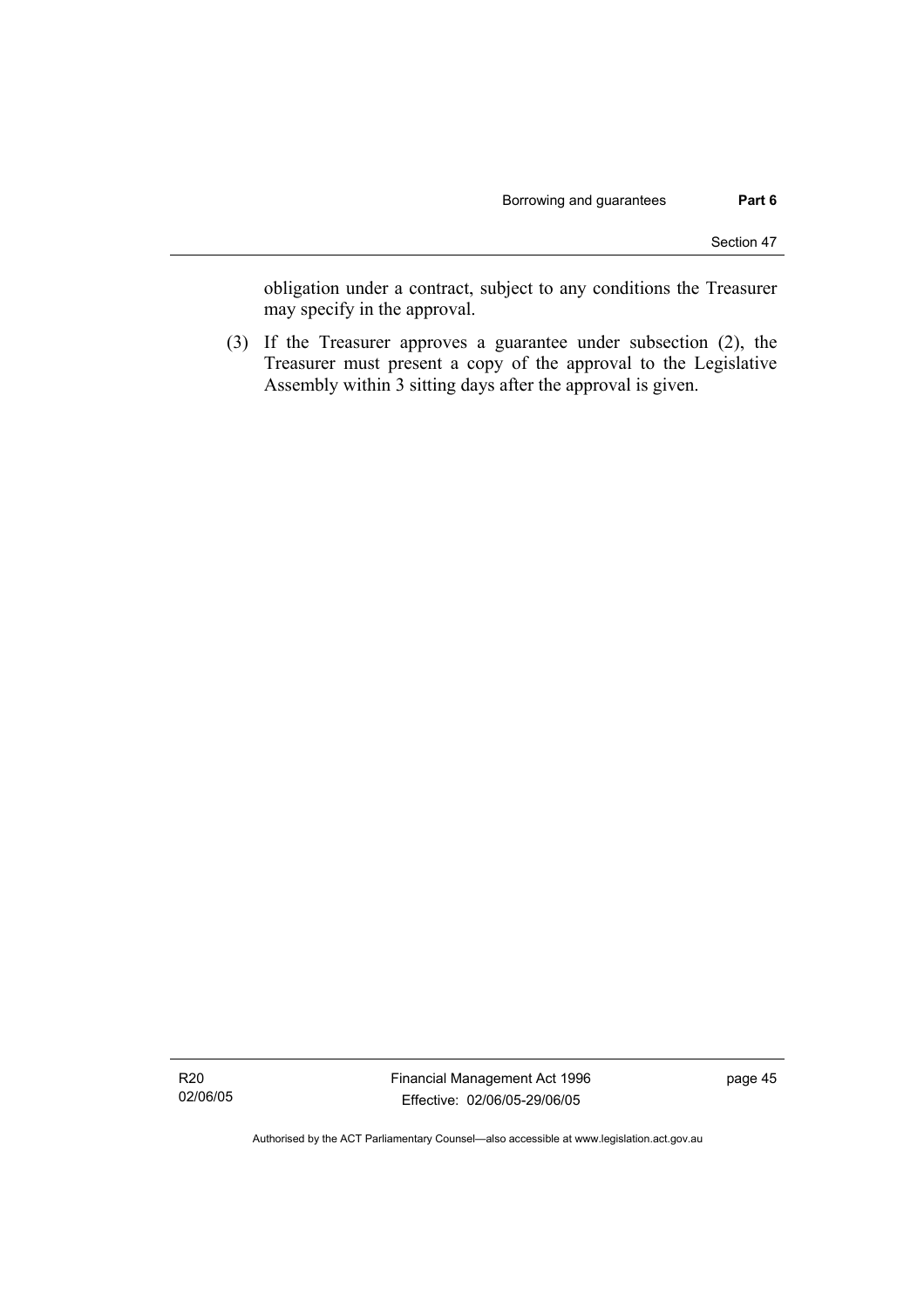#### **Part 7 Trust money**

Section 49

# **Part 7 Trust money**

#### **49 Identity of trust money**

All trust money held by the Territory must be accounted for separately from public money.

#### **50 Administration of trust money**

- (1) Trust money must be administered by the appropriate department on behalf of the Territory.
- (2) The Treasurer may, in writing, specify a department as the appropriate department in relation to an amount of trust money.
- (3) In this section:

*appropriate department*, in relation to an amount of trust money, means—

- (a) except if paragraph (b) applies—the department responsible for matters or enactments that relate most closely to the purpose of the payment; or
- (b) the department specified under subsection (2).

## **51 Departmental trust banking accounts**

- (1) The responsible Minister or the responsible chief executive may open a trust banking account for the purposes of the relevant department.
- (2) A trust banking account must be maintained by the chief executive.
- (3) A trust banking account must not, without the Treasurer's written approval, be opened or maintained otherwise than with an authorised deposit-taking institution with which an agreement is in force under section 32 (Agreement for the conduct of banking for Territory).

| page 46 | Financial Management Act 1996 | R20      |
|---------|-------------------------------|----------|
|         | Effective: 02/06/05-29/06/05  | 02/06/05 |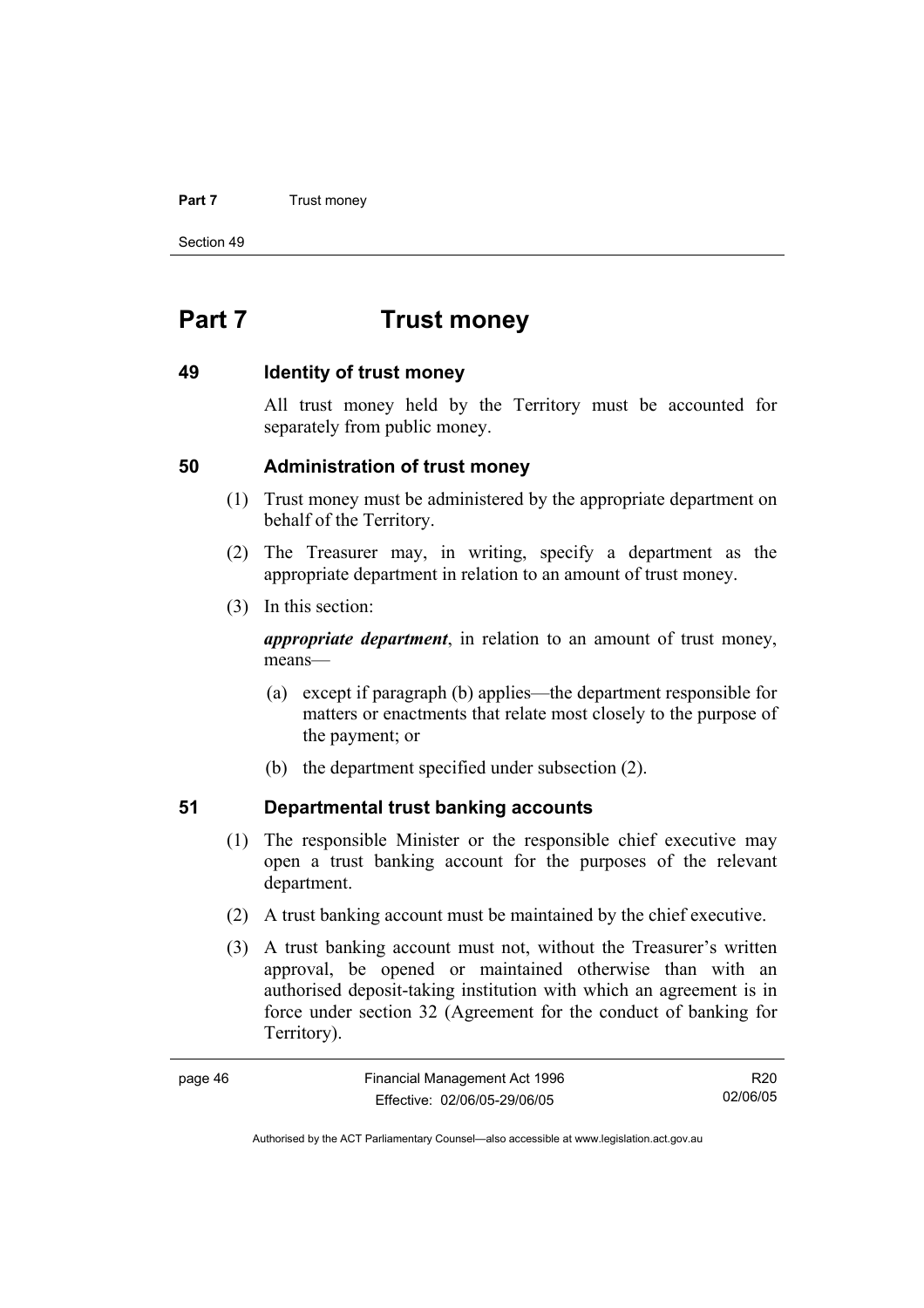- (4) No money may be held in a trust banking account other than trust money.
- (5) A Minister or a chief executive must not open or operate a trust banking account otherwise than in accordance with this Act.

## **52 Transfers between banking accounts**

- (1) Money may only be transferred between a trust banking account and the territory banking account—
	- (a) to facilitate investment of the trust money; or
	- (b) to make a payment required by section 53A (6).
- (2) Money may be transferred between trust banking accounts to facilitate investment of trust money.

#### **53 Investment of trust money**

The Treasurer may invest trust money as if the Treasurer were a trustee under the *Trustee Act 1925.*

#### **53A Unclaimed trust money**

- (1) For this section, money held in a trust banking account is unclaimed trust money if—
	- (a) not less than 6 years has elapsed since the date the money became payable; and
	- (b) during that period, no-one entitled to the money has requested that the money be paid to him or her or according to his or her direction.
- (2) If on 1 January in any year a trust banking account contains unclaimed trust money, the chief executive responsible for maintaining the account must, on or before 31 January in the year, give to the Treasurer a statement of all unclaimed trust money held in the account.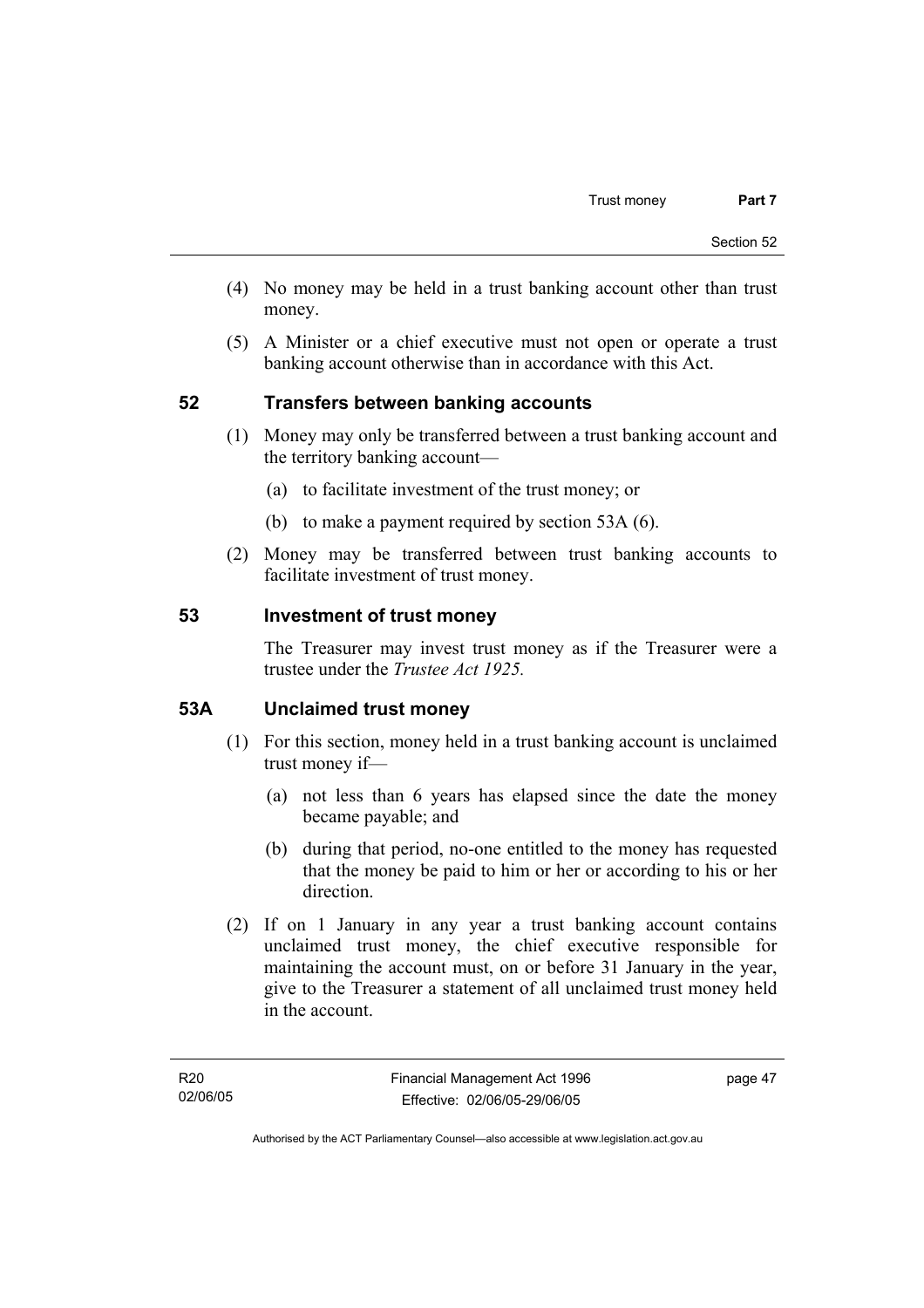#### **Part 7** Trust money

Section 53A

- (3) The statement must set out—
	- (a) the name, and last-known address, of each person entitled to unclaimed trust money held in the account; and
	- (b) the amount of the trust money to which each of those people is entitled; and
	- (c) the authorised deposit-taking institution, and the branch of the institution, with which the trust money is held.
- (4) The statement is a notifiable instrument.

*Note* A notifiable instrument must be notified under the Legislation Act.

- (5) The chief executive must also publish the statement in a newspaper published in the ACT.
- (6) The total amount shown in the statement must be paid into the territory banking account when the statement is given to the Treasurer and, on being paid into that account, becomes public money of the Territory.
- (7) A person who claims to be entitled to any money paid into the territory banking account in accordance with subsection (6) may apply to the Treasurer for a payment of an amount equal to the money to which the person is entitled.
- (8) The Treasurer must consider each application and either refuse it or approve it completely or partly.
- (9) The Treasurer must give the applicant written notice of his or her decision.
- (10) A payment approved by the Treasurer under subsection (8) may be made whether or not an appropriation is available for the purpose.

R20 02/06/05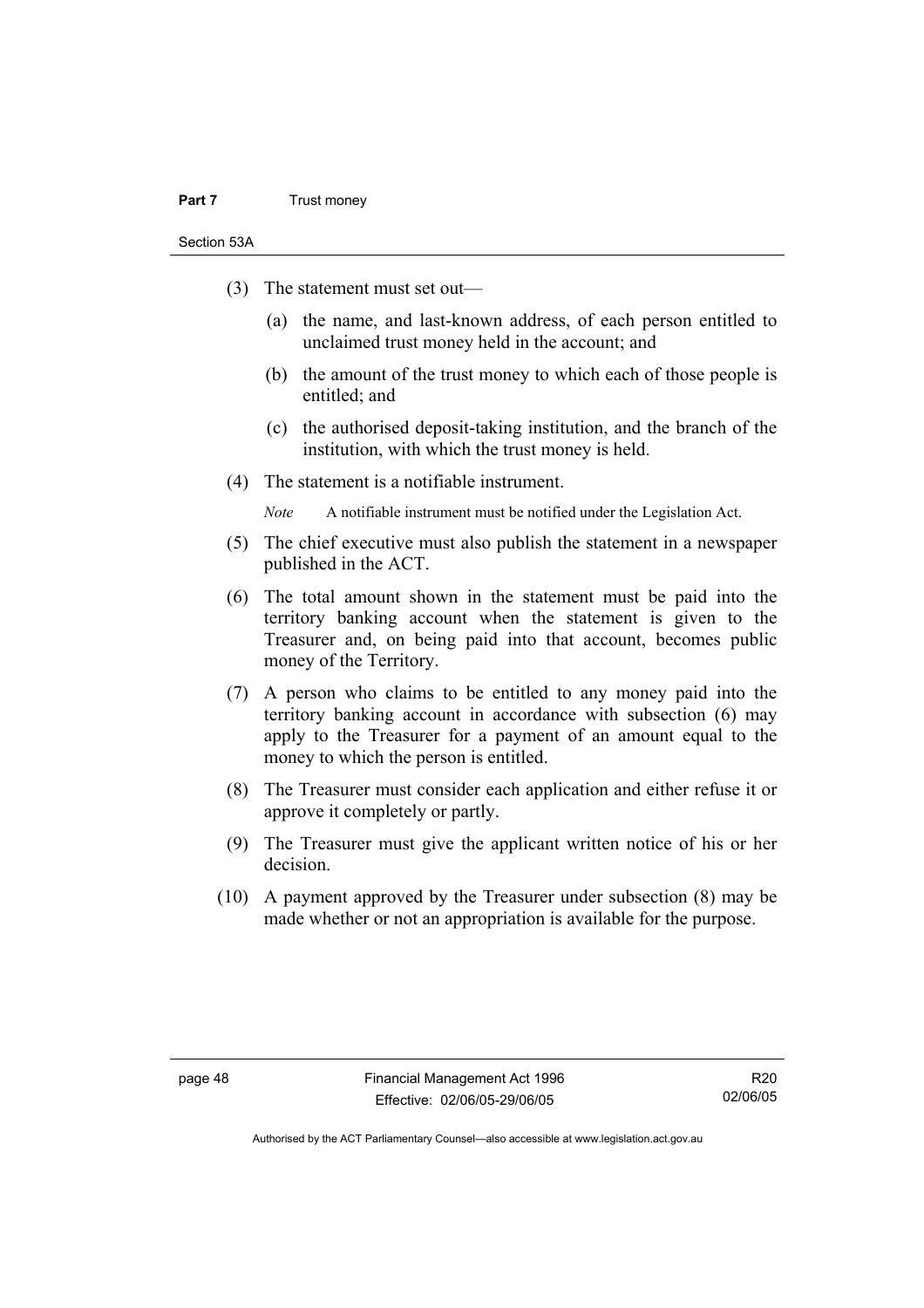#### **53B Review of decisions**

Application may be made to the administrative appeals tribunal for a review of a decision of the Treasurer under section 53A (8) refusing an application completely or partly.

#### **53C Notification of decisions**

A notice given under section 53A (9) must be in accordance with the requirements of the code of practice in force under the *Administrative Appeals Tribunal Act 1989*, section 25B (1).

R20 02/06/05 Financial Management Act 1996 Effective: 02/06/05-29/06/05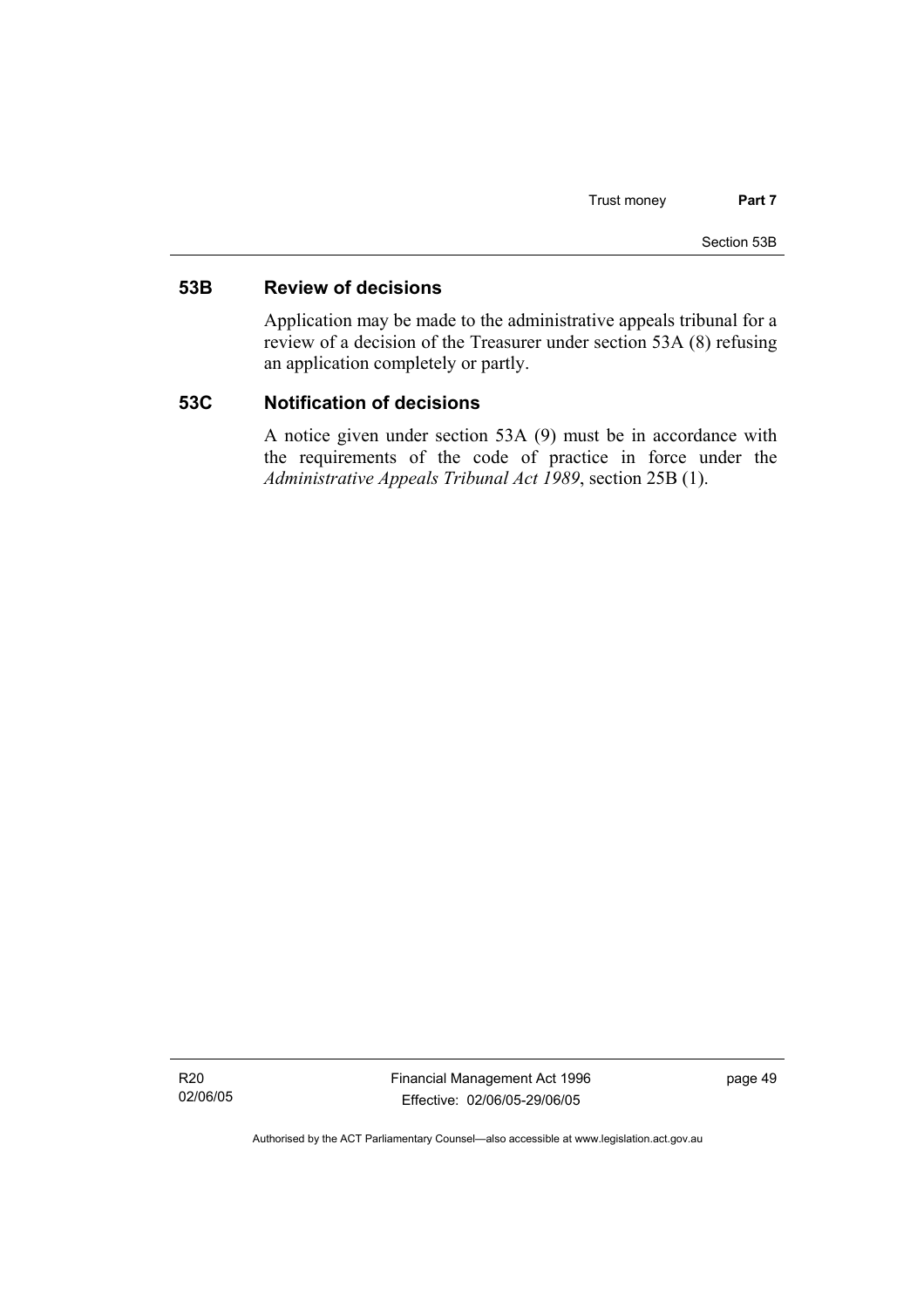Section 54

# **Part 8 Financial provisions relating to territory authorities**

#### **54 Responsibilities of chief executive officers**

- (1) The chief executive officer of a territory authority is responsible, under the responsible Minister, for the efficient and effective financial management of the authority.
- (2) Subsection (1) has effect in relation to the chief executive officer of a territory authority subject to the Act by which the authority was established.
- (3) The chief executive officer of a territory authority is responsible, under the responsible Minister, for ensuring—
	- (a) that the expenses incurred by the authority are properly authorised; and
	- (b) that the operations of the authority during a financial year give a financial result at the end of the year that is in accordance with the estimates contained in the statement of intent of the authority for that year; and
	- (c) that the payments made by the authority are properly authorised and correctly made; and
	- (d) that the officers and staff of the authority comply with this Act (including the financial management guidelines); and
		- *Note* A reference to an Act includes a reference to the statutory instruments made or in force under the Act, including any guideline (see Legislation Act, s 104).
	- (e) that proper accounts and records are kept of the transactions and affairs of the authority in accordance with generally accepted accounting practice; and

R20 02/06/05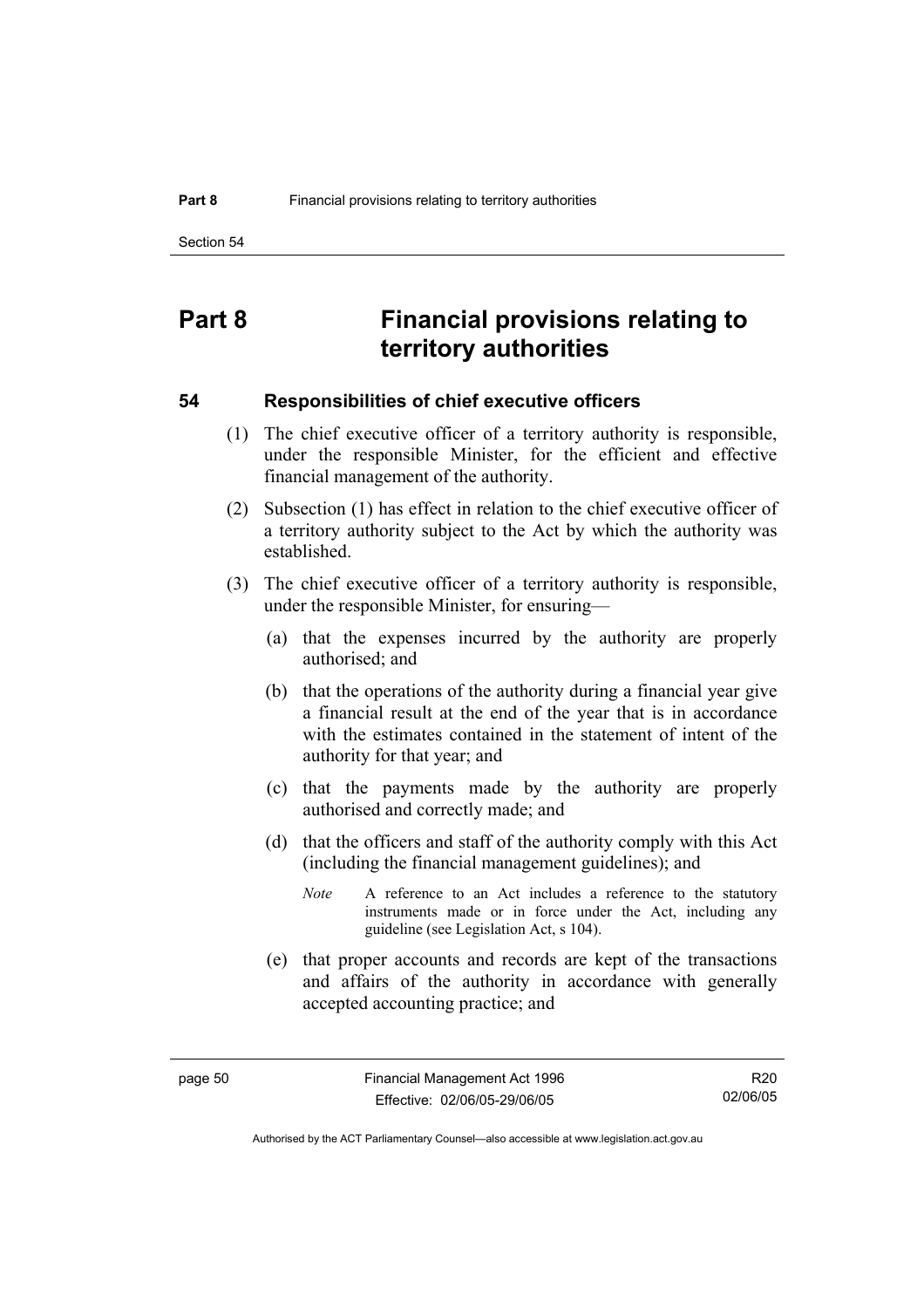- (f) that adequate control is maintained over the assets of the authority and assets in the control of the authority; and
- (g) that adequate control is maintained over the incurring of liabilities by the authority.

#### **55 Banking accounts**

- (1) A territory authority may open 1 or more banking accounts for the purposes of the authority.
- (2) A territory authority must at all times maintain at least 1 banking account.
- (3) A banking account of a territory authority must not, without the Treasurer's written approval, be opened or maintained otherwise than with an authorised deposit-taking institution with which an agreement is in force under section 32 (Agreement for the conduct of banking for Territory).

#### **56 Investment**

- (1) Funds not immediately required for the purposes of a territory authority may be invested—
	- (a) on deposit with an authorised deposit-taking institution; or
	- (b) in Territory, State or Commonwealth securities; or
	- (c) by the Treasurer, for the territory authority, in an investment mentioned in section 38 (1) (a) to (e); or
	- (d) in any investment prescribed under the financial management guidelines for this paragraph.
- (2) However, the funds of a territory authority may only be invested under this section to increase or protect the financial wealth of the authority.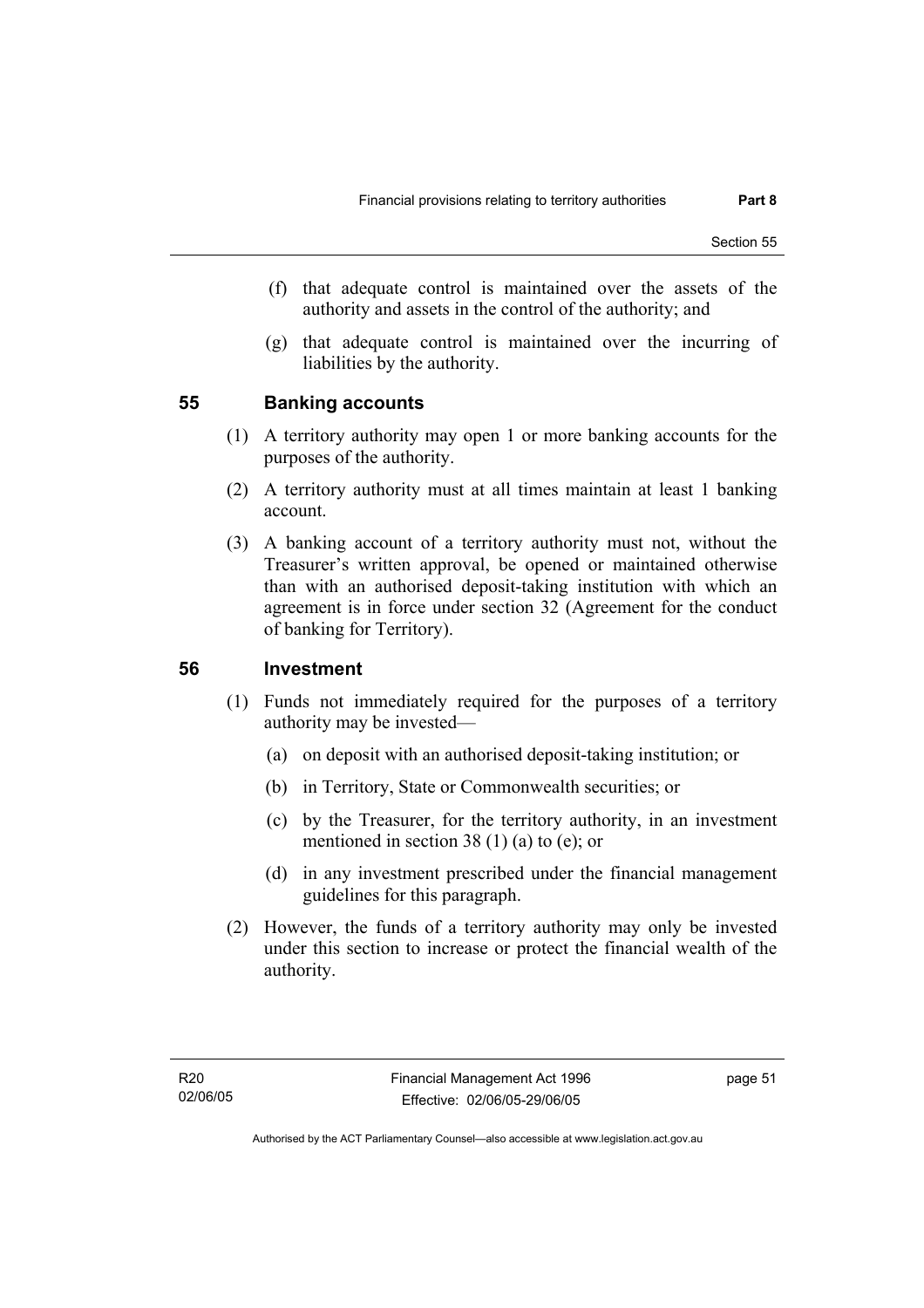- (3) Transfers between the territory banking account and the banking account of a territory authority to facilitate investments may be made without appropriation.
- (4) Interest received by the Treasurer for the investment of funds of a territory authority must be paid to the territory authority.
- (5) However, if an investment of funds of a territory authority is made or managed by a department, the department may deduct from the interest received by the department for the investment—
	- (a) a fee charged by the department for making or managing the investment; and
	- (b) expenses reasonably incurred by the department in making or managing the investment.
- (6) Interest that is to be paid to a territory authority under subsection (4) may be paid direct to the territory authority or through the territory banking account.
- (7) If interest to be paid to a territory authority is paid into the territory banking account under subsection (6), the interest may be paid to the authority from that account without further appropriation.
- (8) This section does not apply to money held on trust by a territory authority.

#### **57 Borrowing**

- (1) The Treasurer may—
	- (a) borrow money on behalf of a territory authority; or
	- (b) lend public money to a territory authority;

on the terms and conditions the Treasurer considers appropriate.

 (2) Borrowing may be secured by the authority's assets approved by the Treasurer for this section.

R20 02/06/05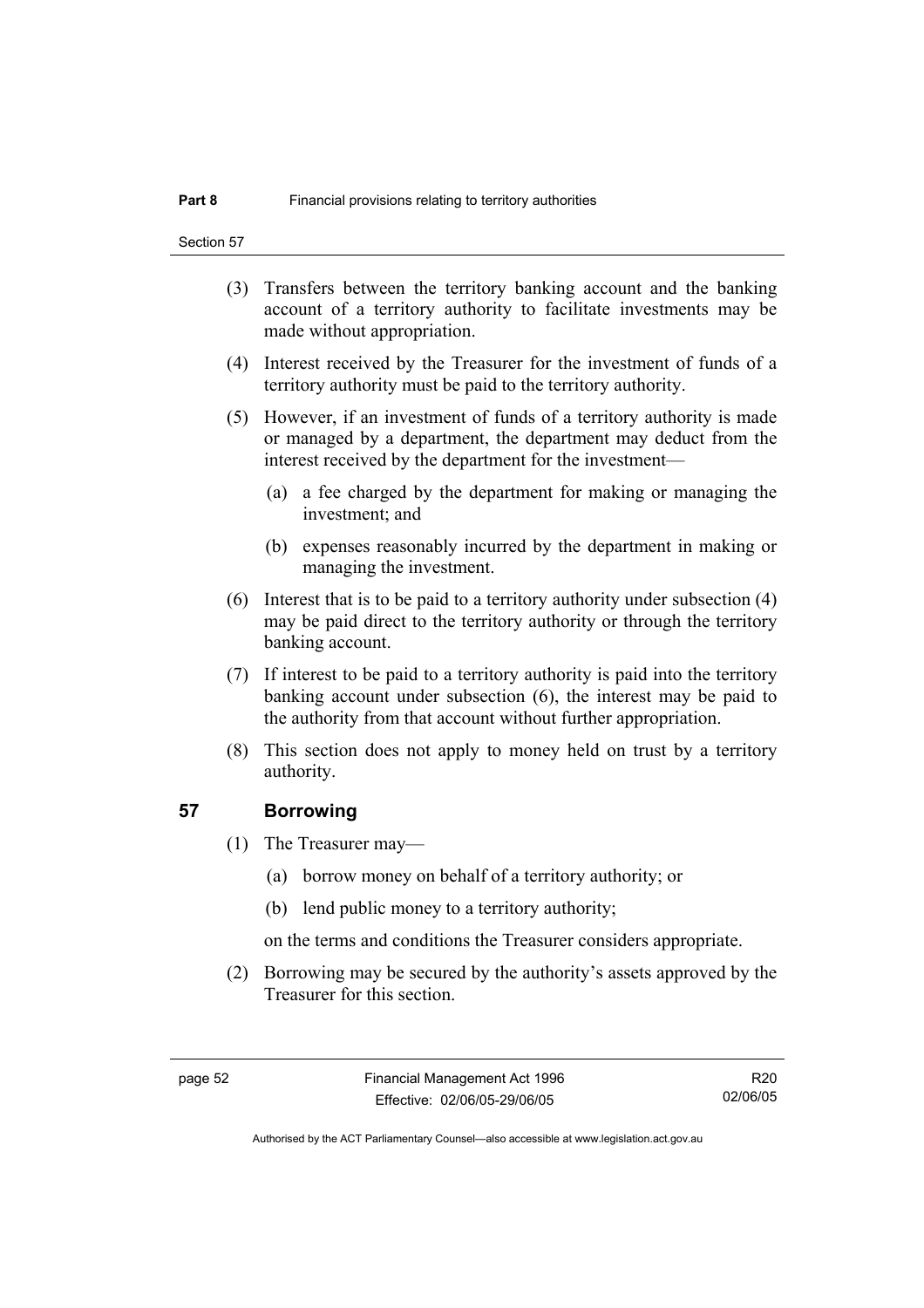- (3) A territory authority may only arrange an overdraft or credit facility with the written approval of the Treasurer.
- (4) A loan under subsection (1) (b) may be made only from—
	- (a) money appropriated for the purpose of making the loan; or
	- (b) money appropriated for purposes that include the making of the loan.

#### **58 Statements of intent**

- (1) A territory authority must, in relation to each financial year, provide to the Treasurer a statement of intent.
- (2) A statement of intent must be in the form the Treasurer requires and be provided to the Treasurer within the period the Treasurer specifies.
- (3) A statement of intent must include—
	- (a) the financial statements required under the financial management guidelines; and
	- (b) a statement of the objectives of the authority for the year; and
	- (c) a statement of the nature and scope of the activities to be carried out by the authority during the year; and
	- (d) the performance criteria and other measures by which the performance of the authority may be assessed against its objectives for the year; and
	- (e) any other information the Treasurer directs.

## **59 Annual financial statements**

 (1) A territory authority must, as soon as practicable after the end of each financial year, prepare annual financial statements relating to its operations during the year.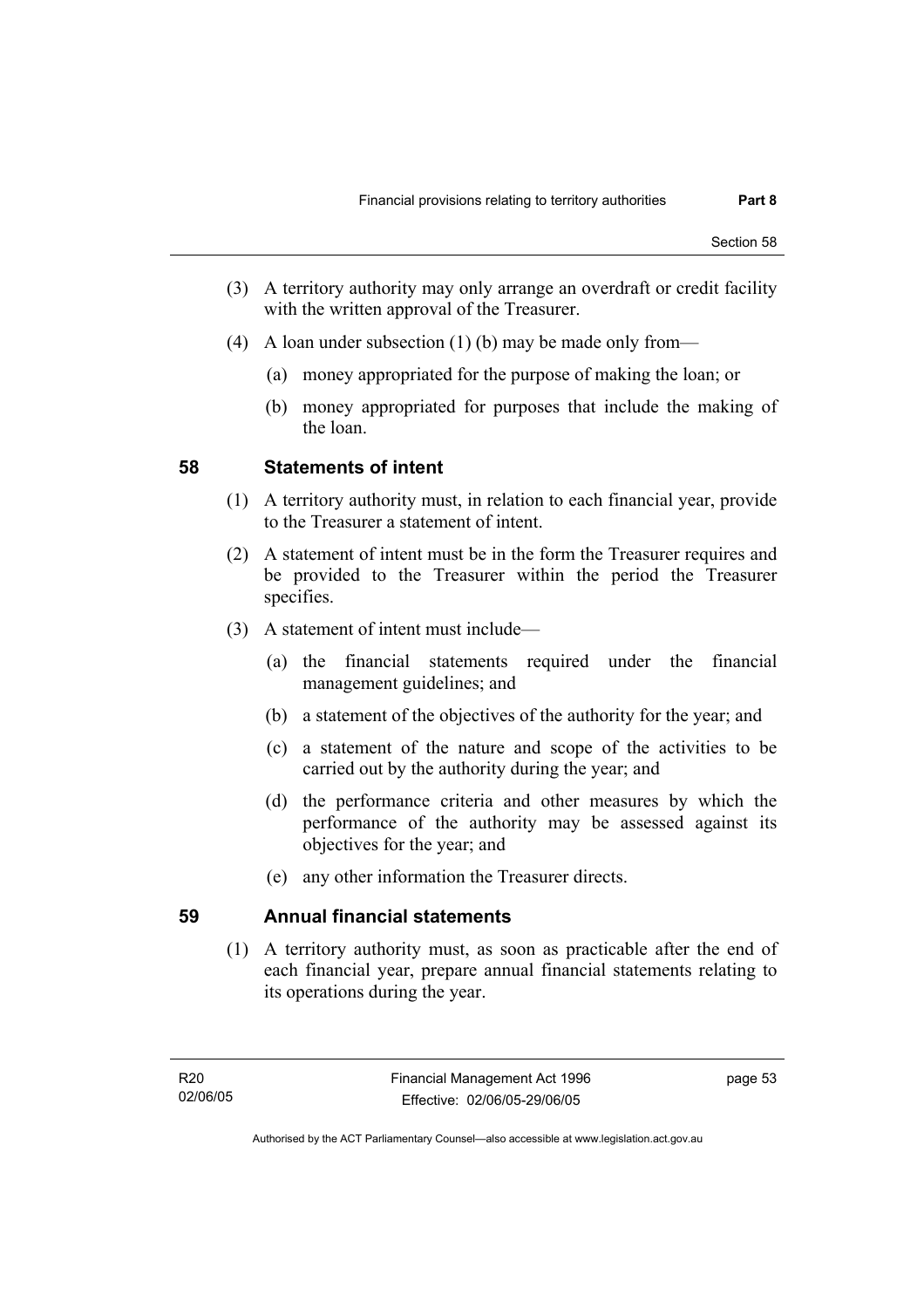Section 60

- (2) The annual financial statements must be prepared in accordance with generally accepted accounting practice and in a form that facilitates a comparison between the financial operations of the authority during the year and the estimates of those operations contained in the statement of intent for the year that was provided by the authority under section 58.
- (3) The annual financial statements must include—
	- (a) the financial statements required under the financial management guidelines; and
	- (b) a statement of the performance of the authority in meeting the objectives set out in the statement of intent for the year provided by the authority under section 58; and
	- (c) any other statements necessary to fairly reflect the financial operations of the authority during the year and its financial position at the end of the year.
- (4) The statement of performance under subsection (3) (b) must assess the performance of the authority in meeting the objectives included in the statement of intent by reference to the performance criteria and other measures included in that statement in accordance with section 58 (3) (d).

#### **60 Responsibility for annual financial statements**

- (1) Annual financial statements of a territory authority must have endorsed on them, or attached to them, a statement of responsibility signed by the chief executive officer of the authority.
- (2) A statement of responsibility must comprise—
	- (a) a statement of the chief executive officer's responsibility for the preparation of the financial statements and the judgments exercised in preparing them; and
	- (b) a statement that, in the opinion of the chief executive officer, the financial statements fairly reflect the financial operations

R20 02/06/05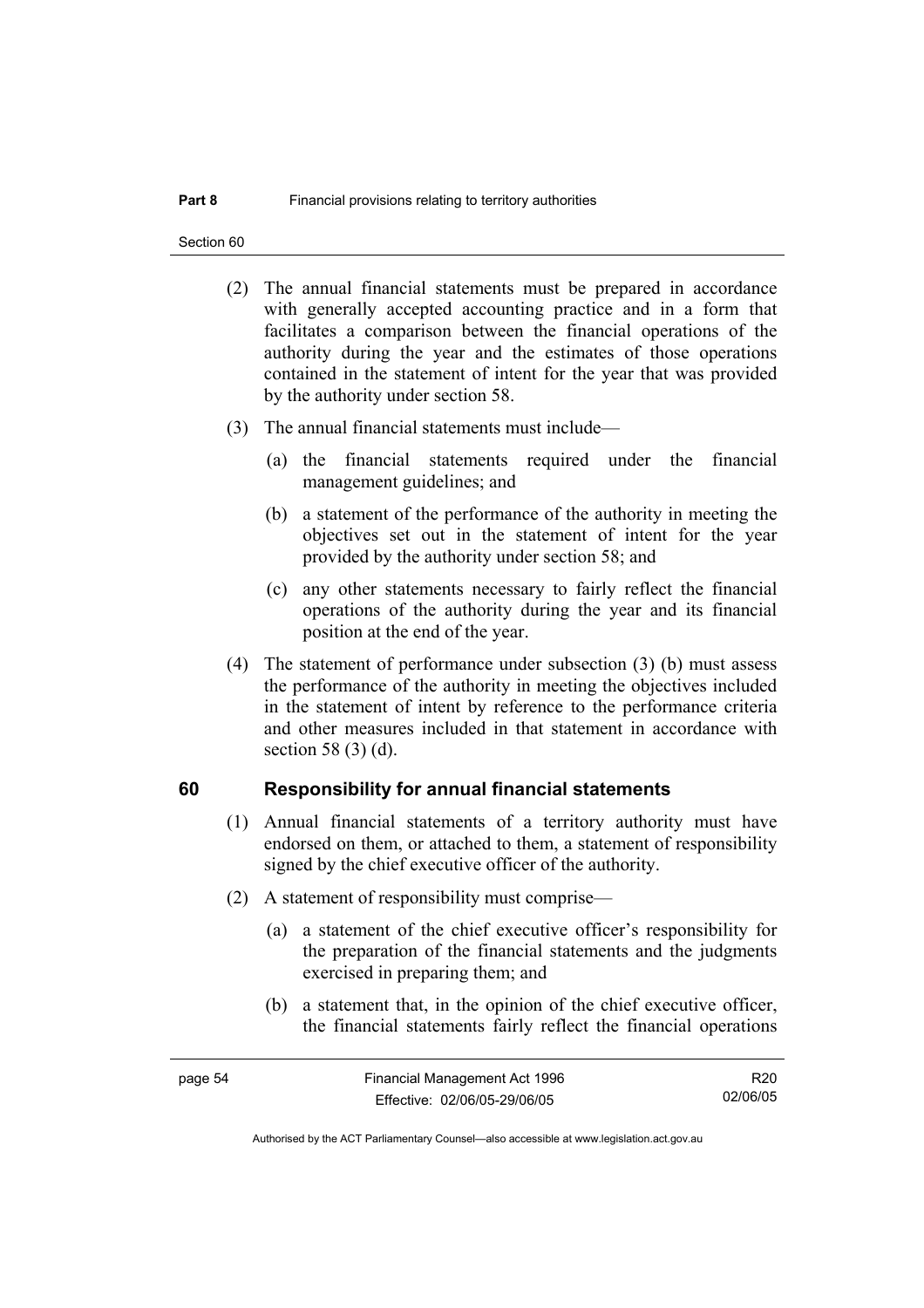and service performance of the authority during the year to which they relate and the financial position of the authority at the end of the year.

## **61 Audit of annual financial statements**

- (1) The chief executive of a territory authority must, within the prescribed period after the end of a financial year, give the auditor-general a copy of the financial statements of the authority for the year.
- (2) The copy of the financial statements given to the auditor-general under subsection (1) must have endorsed on them, or attached to them, a signed copy of the statement of responsibility made for the financial statements under section 60.
- (3) The auditor-general must give the chief executive officer an audit opinion about the financial statements as soon as practicable after the auditor-general receives them.

## **62 Presentation of annual financial statements**

- (1) If, under section 61 (2), the chief executive officer of a territory authority receives an audit opinion about annual financial statements of the authority, the officer must, within 7 days after receiving the opinion, give the responsible Minister of the authority—
	- (a) a copy of the annual financial statements; and
	- (b) a copy of the audit opinion.
- (2) The responsible Minister must present each document mentioned in subsection (1) (a) and (b) to the Legislative Assembly within 6 sitting days after the day the Minister receives the documents.

## **63 Interim financial statements**

 (1) The Treasurer may, in writing, direct the chief executive officer of a territory authority to provide the responsible Minister of the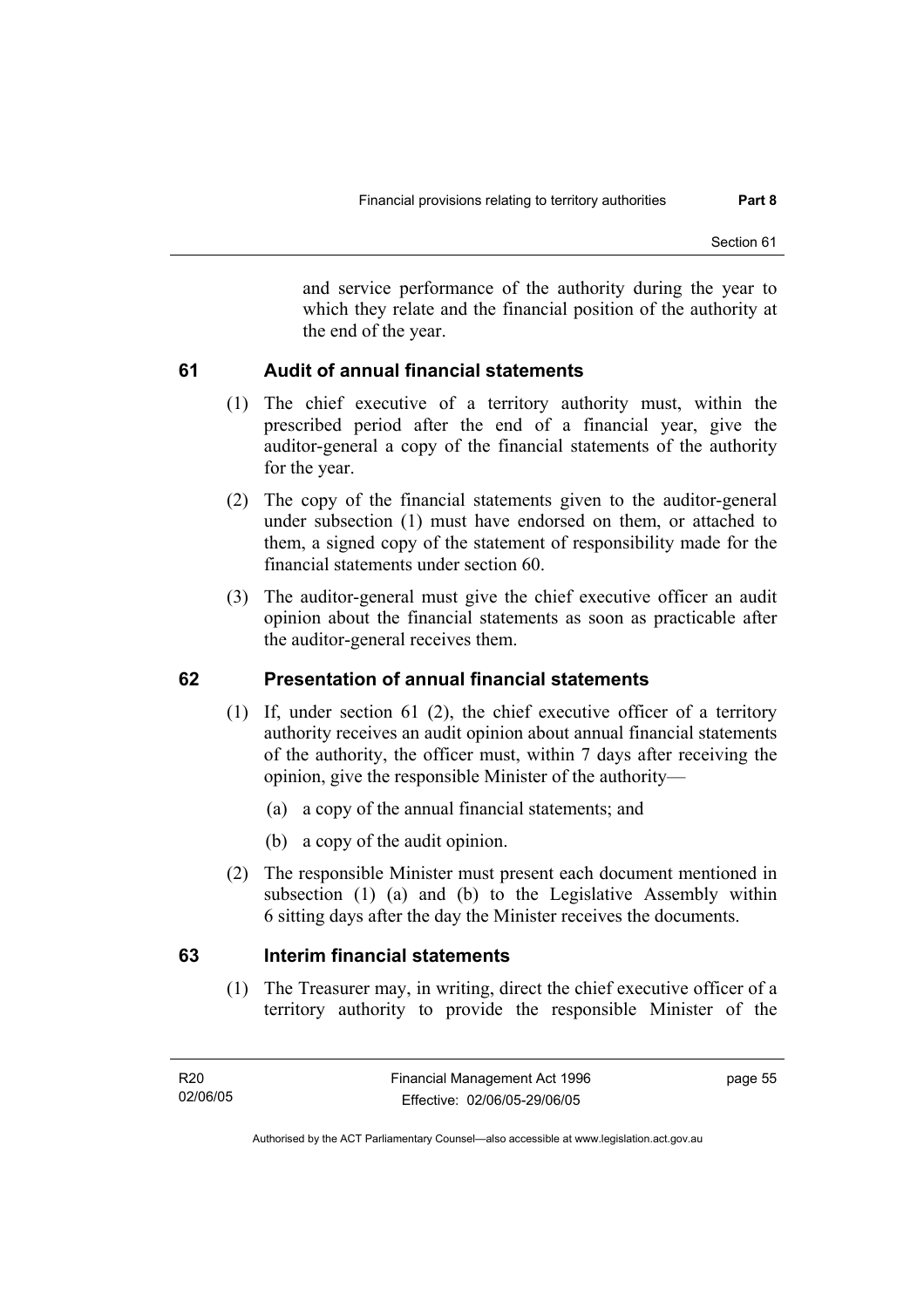Section 63

authority with financial or other statements relating to the authority—

- (a) for each month of the year; or
- (b) for each period of 3 months ending on 30 September, 31 December, 31 March or 30 June.
- (2) A chief executive officer of a territory authority who receives a direction under subsection (1) must prepare the statements specified in the direction and give them to the responsible Minister within the period specified in the direction.

page 56 Financial Management Act 1996 Effective: 02/06/05-29/06/05

R20 02/06/05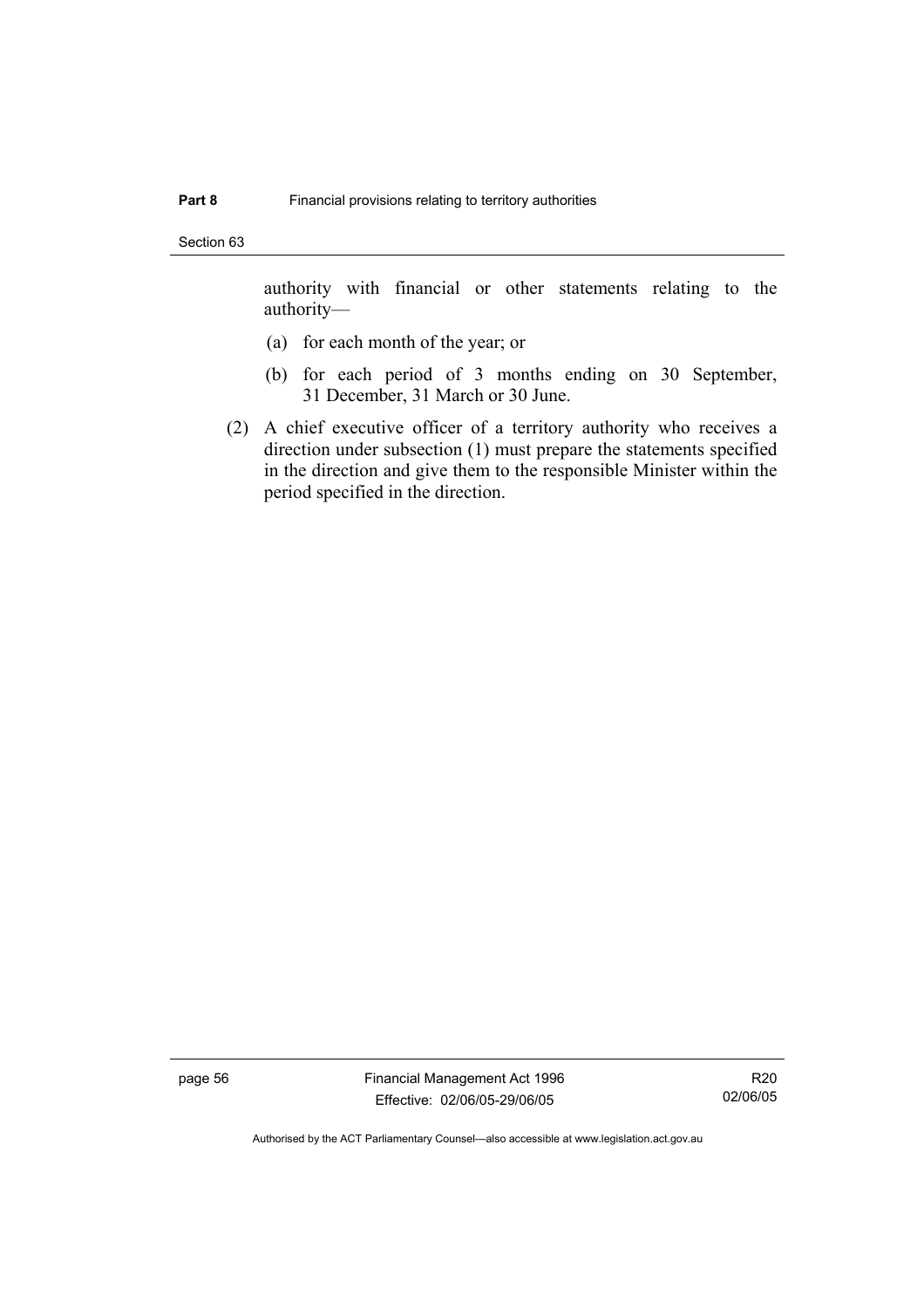# **Part 9 Miscellaneous**

#### **64 Act of grace payments**

- (1) If the Treasurer considers it appropriate to do so because of special circumstances, the Treasurer may authorise the payment by a department of an amount to a person (the *payee*) although the payment of that amount (the *relevant amount*) would not otherwise be authorised by law or required to meet a legal liability.
- (2) The authorisation may provide for the relevant amount to be paid  $by-$ 
	- (a) more than 1 instalment and on the dates specified in the authorisation; or
	- (b) periodical payments of an amount, and for the period, specified in the authorisation.
- (3) An authorisation may be expressed to be subject to conditions to be complied with by the payee.
- (4) If a condition is contravened, the Treasurer may by written notice addressed to the last-known address of the payee require the payee, within 30 days of receipt of the notice, to pay an amount equal to all or part of the relevant amount.
- (5) If the payee does not pay the amount specified in the notice under subsection (4), the amount may be recovered by the Territory as a debt.
- (6) If the payment of an amount by a department is authorised under this section, the Treasurer must —
	- (a) direct that the amount be paid from an appropriate appropriation for the department specified by the Treasurer; or
	- (b) authorise payment of the amount under section 18; or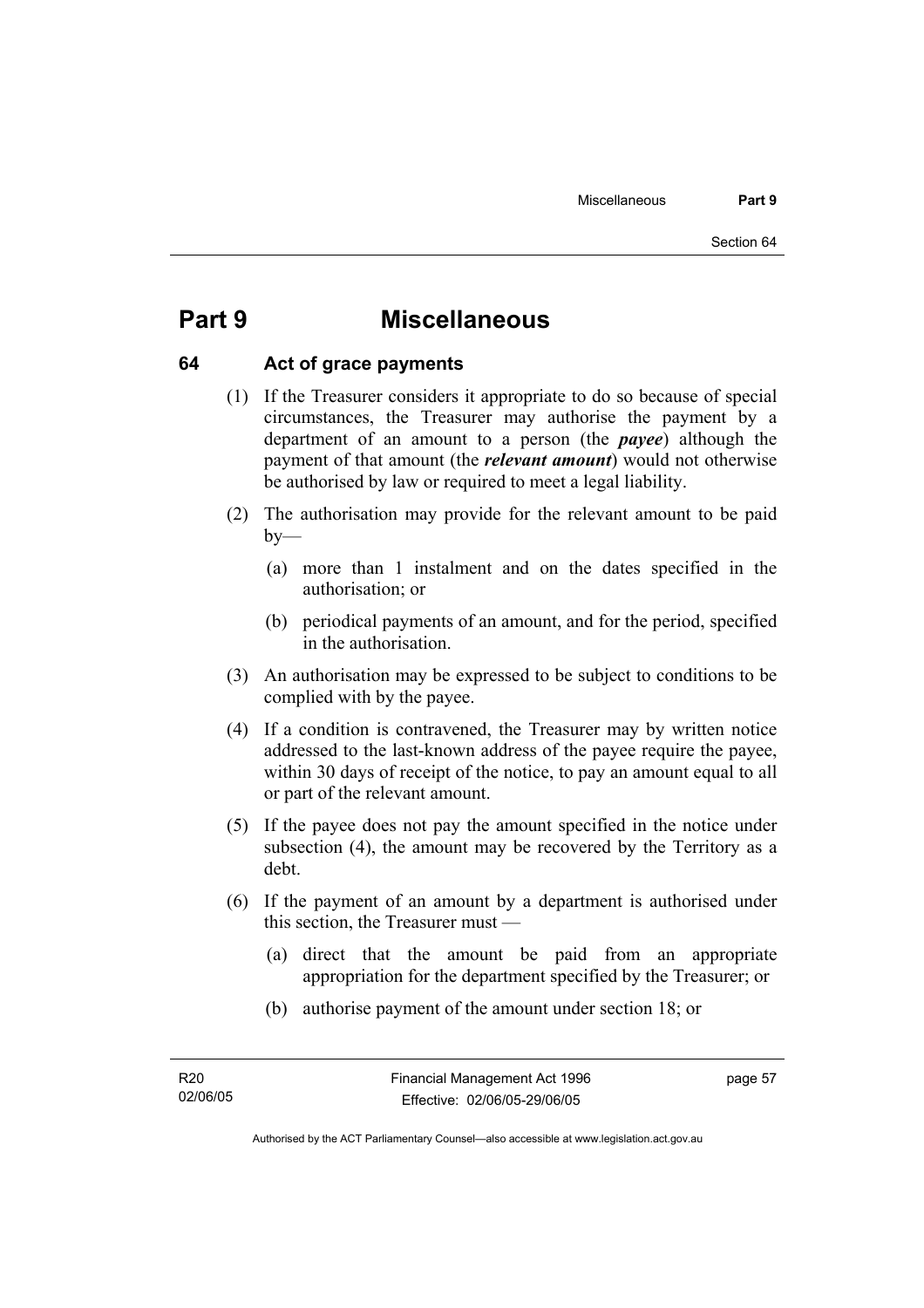#### **Part 9** Miscellaneous

#### Section 65

- (c) authorise payment of the amount out of the public money of the Territory.
- (7) The public money of the Territory is appropriated for subsection  $(6)$   $(c)$ .
- (8) A payment made by a department under this section must be reported in notes to the financial statements of the department that relate to the financial year when the payment was made.
- (9) The notes must indicate in relation to each payment under this section the amount and grounds for the payment.
- (10) The notes relating to a payment under this section must not disclose the identity of the payee unless disclosure was agreed to by the payee as a condition of authorising the payment.

#### **65 Waiver of debts etc**

- (1) The Treasurer may, in writing, on behalf of the Territory—
	- (a) waive the Territory's right to payment of an amount payable to the Territory; or
	- (b) postpone any right of the Territory to be paid a debt in priority to another debt; or
	- (c) allow the payment by instalments of an amount payable to the Territory; or
	- (d) defer the time for payment of an amount payable to the Territory.
- (2) A waiver relating to an amount payable to the Territory by a person may be expressed to be subject to a condition that the person agrees to pay an amount to the Territory in circumstances specified in the waiver.

R20 02/06/05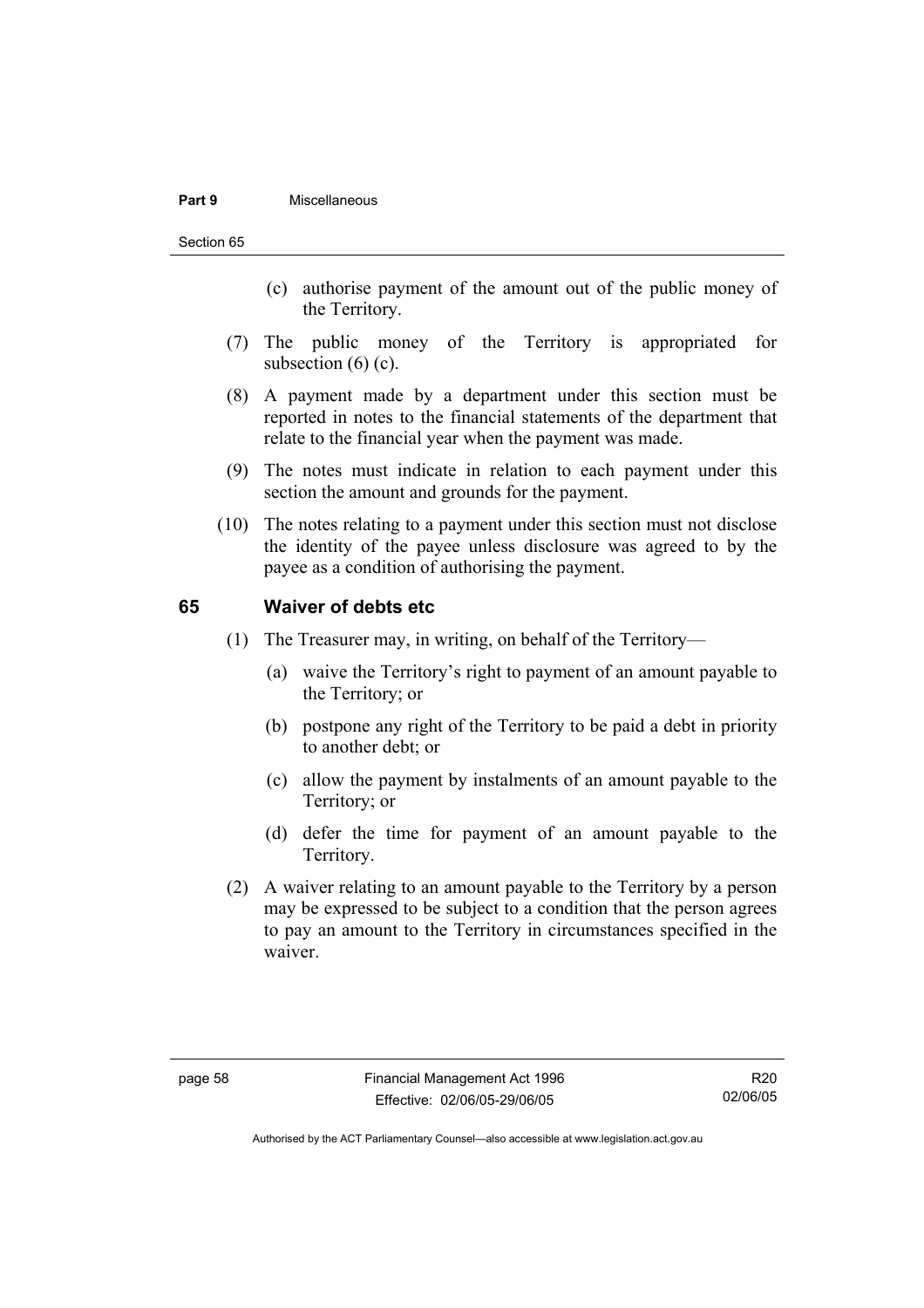(3) A waiver relating to an amount payable to the Territory must be reported in the notes to the financial statements of the relevant department that relate to the year in which the right to payment was waived.

#### **66 Payments in relation to deceased estates**

- (1) If, at the time of a person's death (whether before or after the commencement of this section), the Territory owed an amount to the person, the Treasurer may pay that amount to the person who the Treasurer considers should receive the payment.
- (2) In deciding who should be paid, the Treasurer must have regard  $to$ —
	- (a) the provisions of any will of the deceased person that identify the persons entitled to property under the will; and
	- (b) the law relating to the disposition of the property of deceased people.
- (3) Before making a payment to a person, the Treasurer may require the person to produce any documents and other evidence relating to—
	- (a) the disposition of the deceased person's estate; or
	- (b) the family of the deceased person and any other people apparently entitled to share in the estate of the deceased person.
- (4) Subject to subsection (3), the Treasurer may make the payment without requiring production of probate of the will, or letters of administration of the estate, of the deceased person.
- (5) If a payment is made in relation to an amount owing to a deceased person, the Territory is discharged from any further liability in relation to that amount.
- (6) This section does not relieve the recipient of a payment from liability to deal with the money in accordance with law.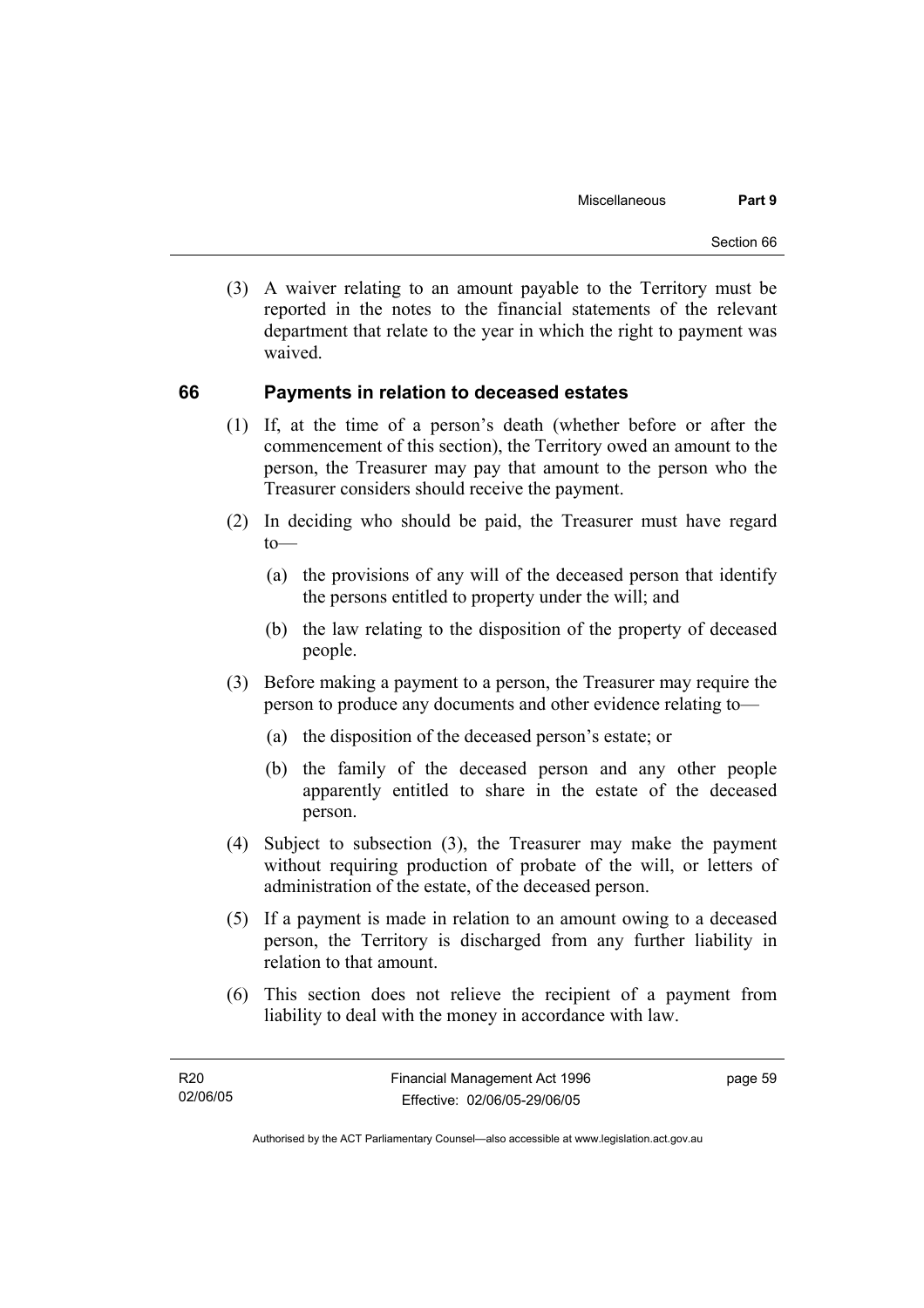#### **Part 9** Miscellaneous

Section 67

#### **67 Guideline-making power**

- (1) The Treasurer may, in writing, make financial management guidelines for this Act.
- (2) A financial management guideline is a disallowable instrument.
	- *Note* A disallowable instrument must be notified, and presented to the Legislative Assembly, under the Legislation Act.

#### **68 Regulation-making power**

The Executive may make regulations for this Act.

*Note* A regulation must be notified, and presented to the Legislative Assembly, under the Legislation Act.

page 60 Financial Management Act 1996 Effective: 02/06/05-29/06/05

R20 02/06/05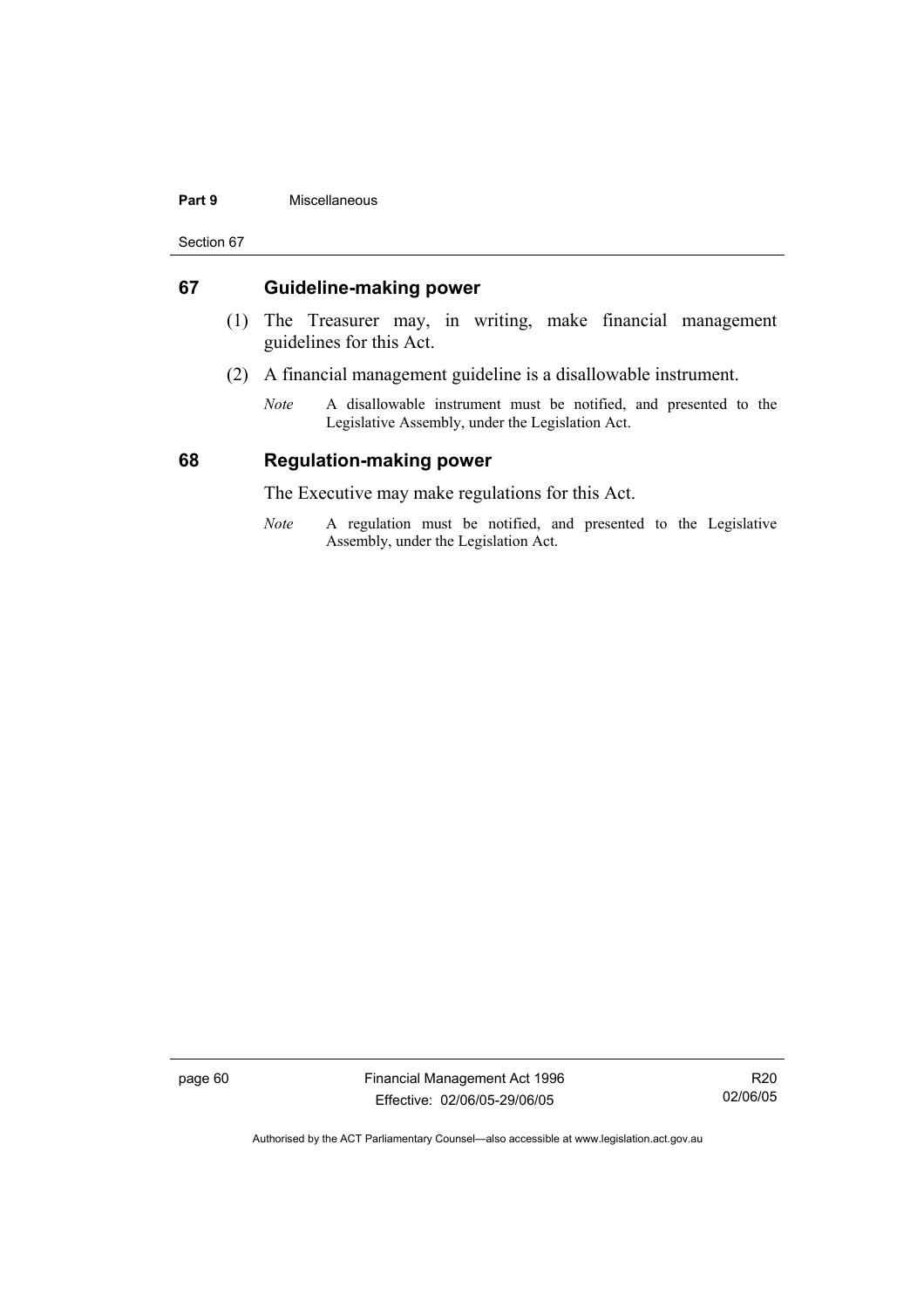# **Dictionary**

(see s 3)

*Note 1* The Legislation Act contains definitions and other provisions relevant to this Act.

*Note 2* For example, the Legislation Act, dict, pt 1, defines the following terms:

- administrative unit
- auditor-general
- authorised deposit-taking institution
- chief executive (see s 163)
- may (see s  $146$ )
- Minister (see s 162)
- must (see s  $146$ )
- Self-Government Act
- territory-owned corporation

*appropriation* means an appropriation of public money by any Act including this Act.

*Appropriation Act* means an Act that makes appropriations in relation to a financial year for purposes mentioned in section 8.

*appropriation unit* means a class of outputs, or a group of output classes, for which an appropriation is made by an Appropriation Act.

*banking account* means an account with an authorised deposit-taking institution that is, or is substantially the same as, a bank account.

*borrowing* includes—

- (a) raising money or obtaining credit, whether by dealing in securities or otherwise; and
- (b) entering into a financing lease;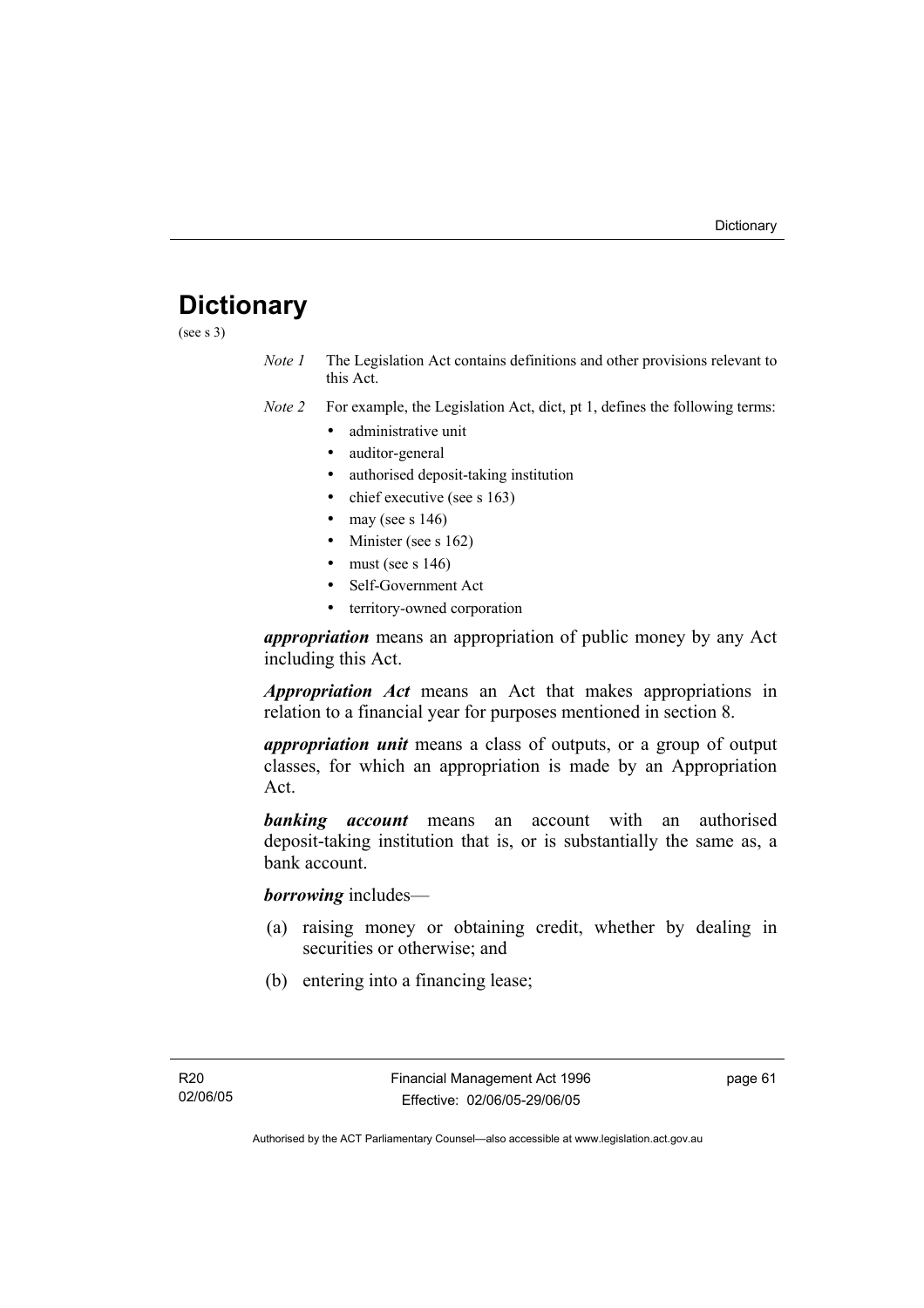but does not include using a credit card or overdraft facility, or otherwise obtaining credit, in a transaction forming part of the day-to-day operations of the Territory or a territory authority.

*budget papers* means documents presented to the Legislative Assembly under section 10 or section 13 (1).

*capital injection* means money provided, or to be provided, to a department for—

- (a) the purchase of assets to be held by the department or to be owned by a territory authority or territory-owned corporation; or
- (b) the development of assets held by the department or owned by a territory authority or territory-owned corporation; or
- (c) augmenting the assets held by the department or owned by a territory authority or territory-owned corporation; or
- (d) reducing the liabilities of the department, a territory authority or a territory-owned corporation;

but does not include money provided from an appropriation for a purpose mentioned in section 8 (a) or (c).

*chief executive officer*, in relation to a territory authority, means the person who has responsibility for managing the affairs of the authority.

*class of outputs* means a group of outputs identified as a class by an Appropriation Act.

#### *department* means—

- (a) an administrative unit (excluding any part of an administrative unit prescribed for paragraph (b) and any administrative unit forming part of a group of administrative units prescribed for paragraph (c)); or
- (b) a part of an administrative unit prescribed for this paragraph; or

R20 02/06/05

Authorised by the ACT Parliamentary Counsel—also accessible at www.legislation.act.gov.au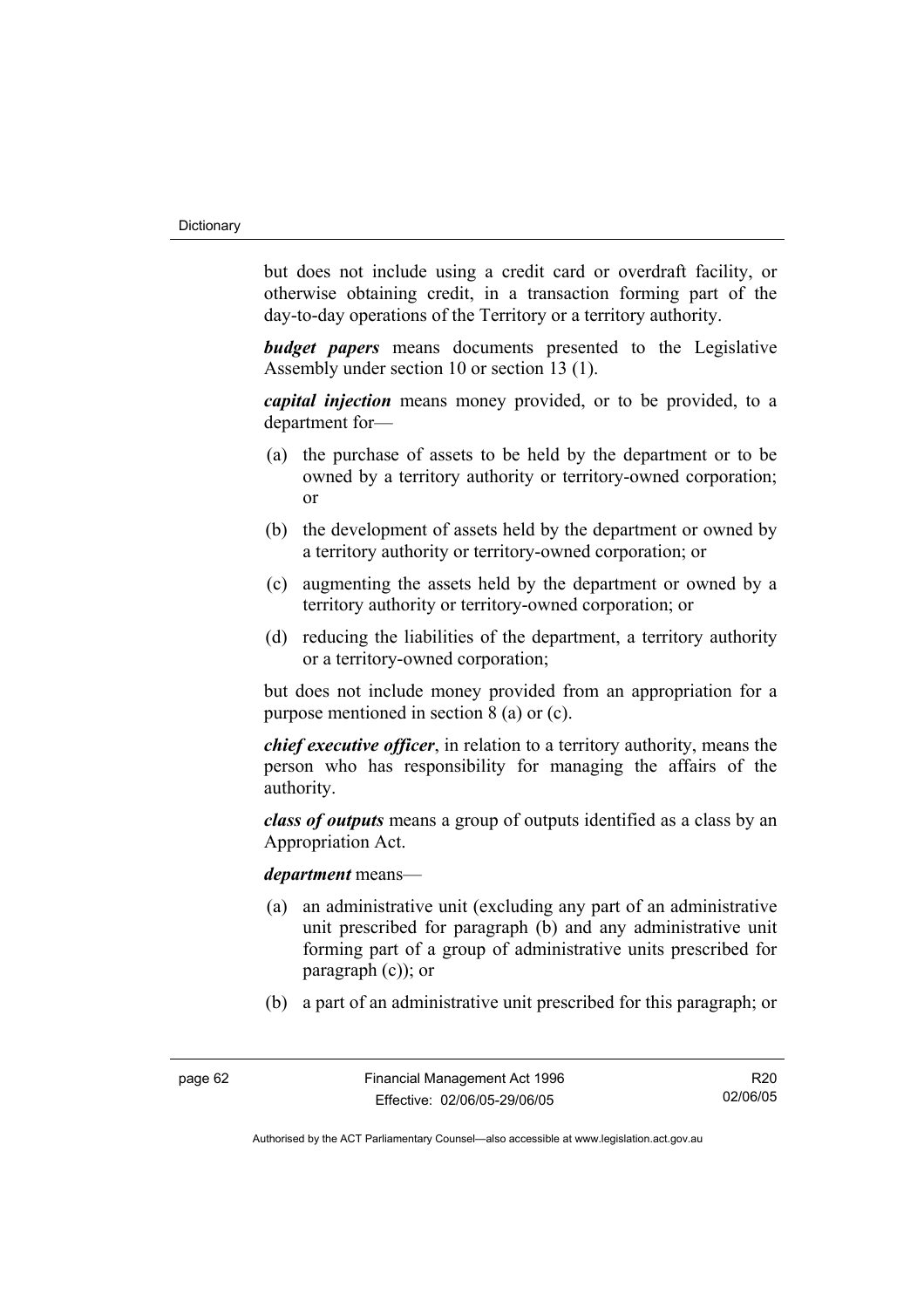(c) a group of 2 or more administrative units prescribed for this paragraph.

*departmental banking account* means a banking account mentioned in section 34 (1).

*expenses*, in relation to an output, means the expenses incurred in providing the output quantified on an accrual accounting basis and includes the overhead expenses properly attributable to the output.

*financial management guidelines* means the financial management guidelines under this Act.

#### *general government sector* means—

- (a) those organisations whose primary function is to provide services that are mainly not market orientated, are mainly for the consumption of the community generally, involve the transfer or redistribution of income, and are financed mainly through appropriation; and
- (b) those organisations that are controlled by the Territory and provide investment or other financial services.

*generally accepted accounting practice* means accounting practices and procedures that are—

- (a) recognised by the accounting profession as appropriate for reporting financial information relating to government, a department or a territory authority; and
- (b) consistent with this Act and any relevant Appropriation Act.

*GST*—see the *A New Tax System (Goods and Services Tax) Act 1999* (Cwlth), dictionary.

*input tax credit*—see the *A New Tax System (Goods and Services Tax) Act 1999* (Cwlth), dictionary.

*interest* includes a dividend and any other financial return on a deposit, loan or other investment.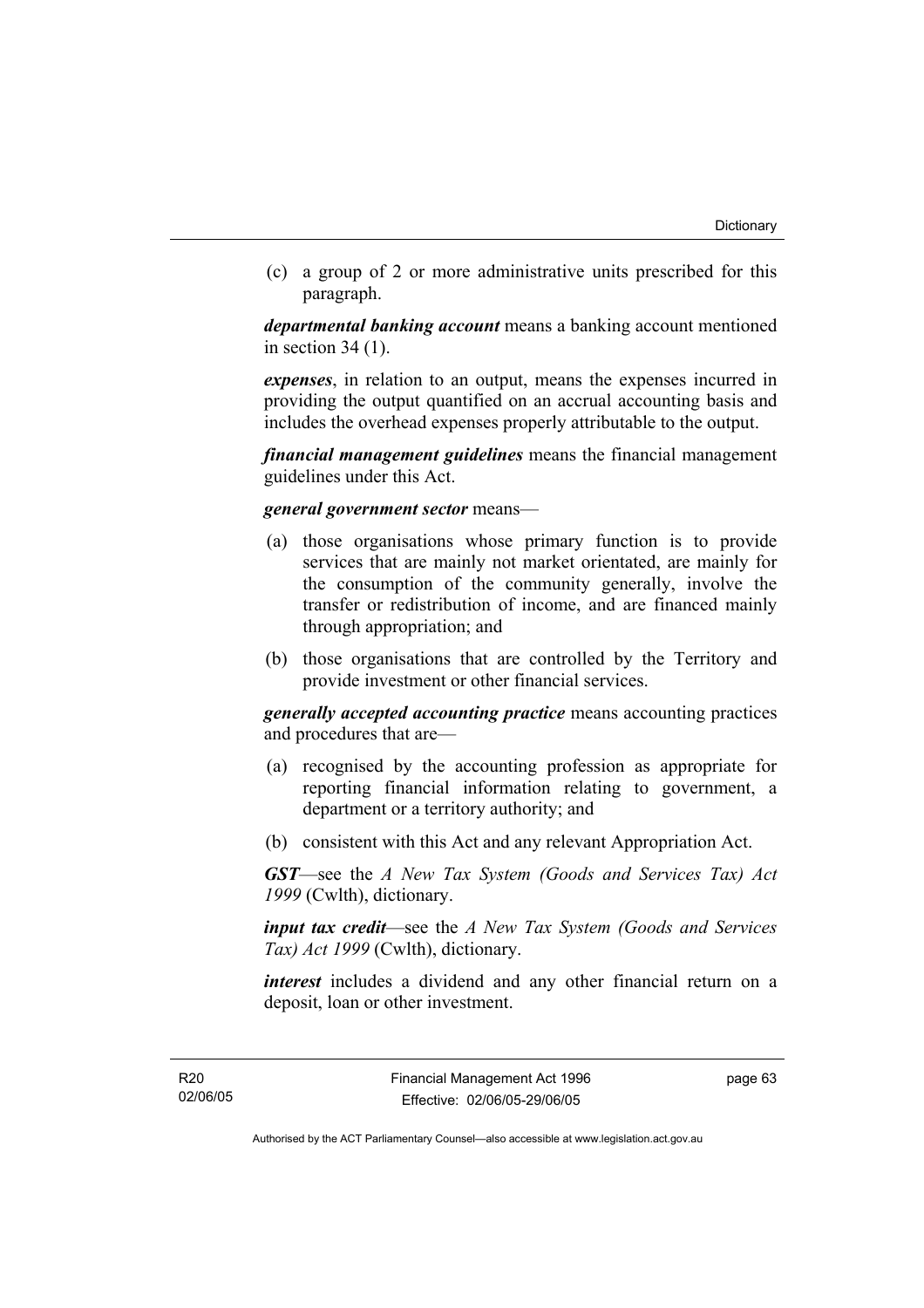*invest* includes enter into a transaction or arrangement for the protection or enhancement of investments.

*Legislative Assembly secretariat* means the clerk of the Legislative Assembly and the officers and employees of the public service who assist the clerk in the exercise of the clerk's functions.

*outcomes* means the consequences for the community of outputs.

*outputs* means goods produced or services provided by a department or territory authority or a person producing goods or providing services on behalf of a department or territory authority.

*prescribed* means prescribed by the financial management guidelines.

*public money* means all money received by the Territory, including the proceeds of all loans raised on behalf of the Territory, but does not include—

- (a) money held by the Territory as trust money; or
- (b) money received by a territory-owned corporation or subsidiary of a territory-owned corporation; or
- (c) money received by the Territory from a territory-owned corporation or subsidiary of a territory-owned corporation for investment for the corporation or subsidiary; or
- (d) money received by a territory authority; or
- (e) money received by the Territory from a territory authority for investment for the authority; or
- (f) money received by the Territory—
	- (i) in repayment of an investment made by the Territory for a territory authority; or
	- (ii) as interest on such an investment.

*public trading enterprise* means an organisation whose primary function is to provide goods and services that are mainly market

| page 64 | Financial Management Act 1996 | R20      |
|---------|-------------------------------|----------|
|         | Effective: 02/06/05-29/06/05  | 02/06/05 |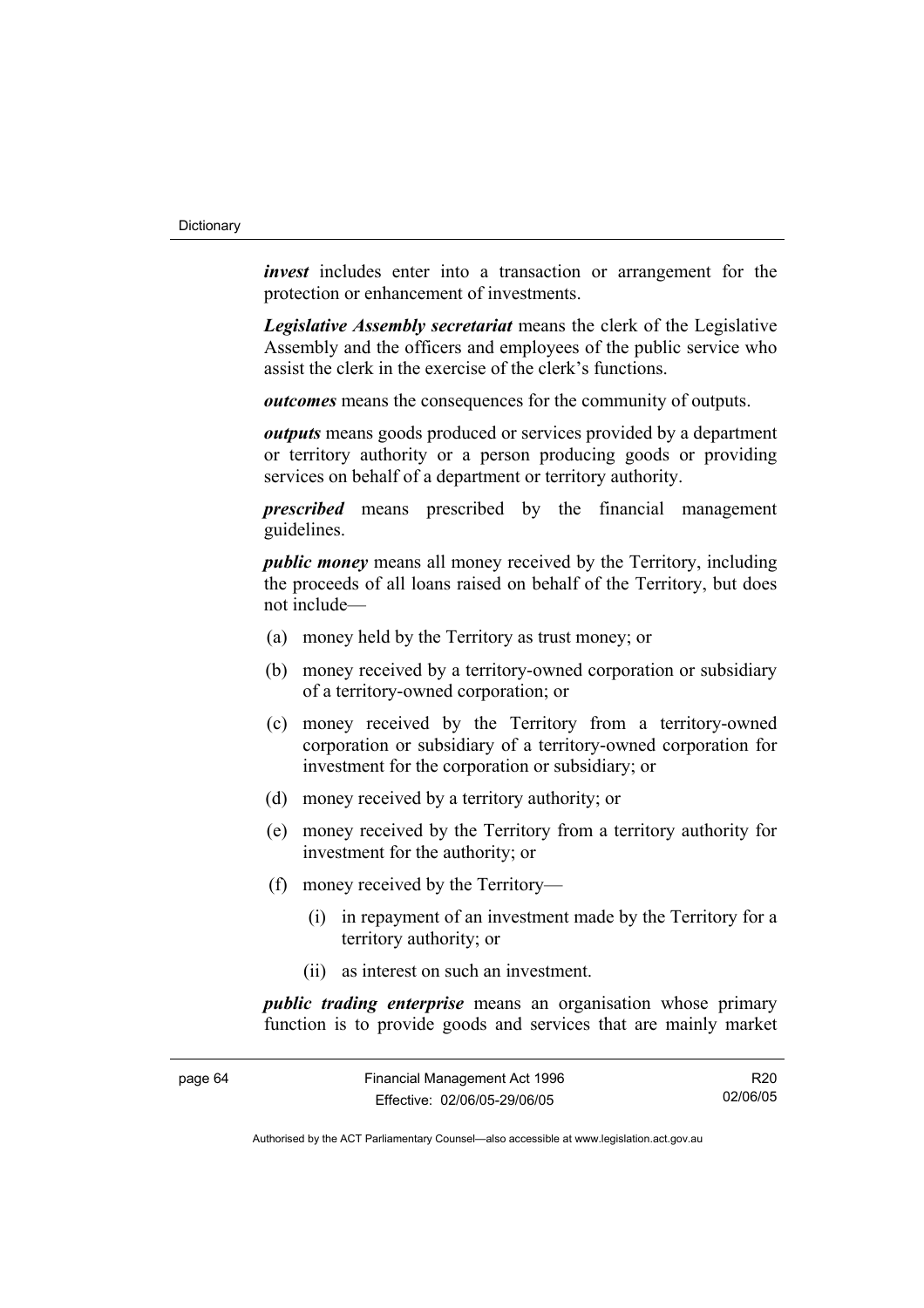orientated, non-regulatory and non-financial in nature and who may recover a significant part of their costs from individual consumers.

*public trading enterprise sector* means those organisations whose primary function is to provide goods and services that are mainly market orientated and non-regulatory in nature and who may recover a significant part of their costs from individual consumers.

*responsible chief executive*, in relation to a department, means—

- (a) if the department is constituted by an administrative unit or a part of an administrative unit—the chief executive of that administrative unit; or
- (b) if the department is constituted by a group of 2 or more administrative units—the person prescribed as the responsible chief executive in relation to the department.

### *responsible Minister* means—

- (a) in relation to a department that is constituted by an administrative unit or a part of an administrative unit—the Minister to whom responsibility for that administrative unit has been allocated under the *Public Sector Management Act 1994*, section 14; and
- (b) in relation to a department that is constituted by a group of 2 or more administrative units—the Minister prescribed as the responsible Minister in relation to the department; and
- (c) in relation to a territory authority—the Minister administering the Act by which the authority was established.

*securities* includes stocks, debentures, notes, bonds, promissory notes, bills of exchange, and any other securities approved in writing by the Treasurer.

*statement of intent* means a statement of a territory authority under section 58.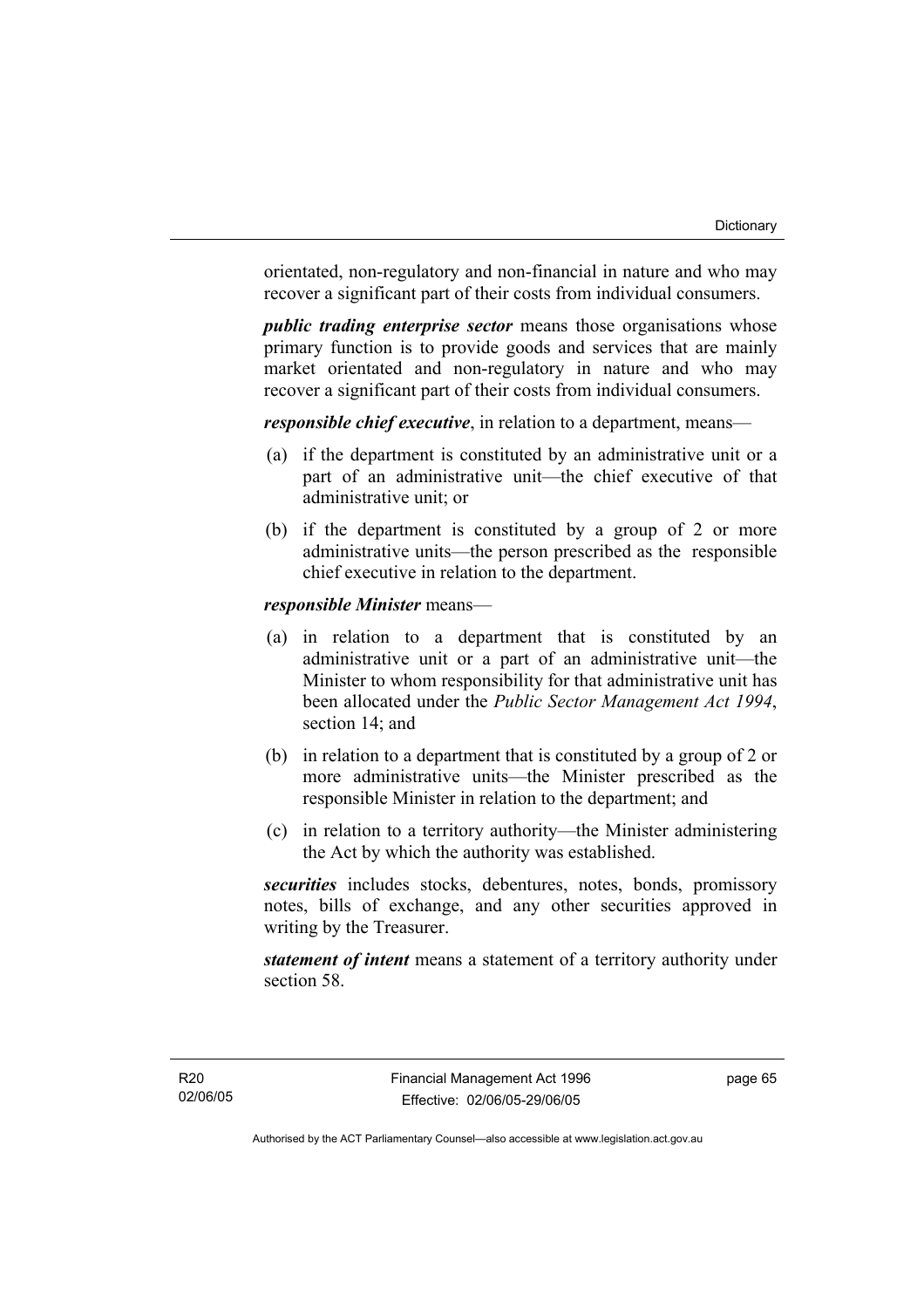*subsidiary*—see the *Territory Owned Corporations Act 1990*, dictionary.

*superannuation appropriation*—see the *Territory Superannuation Provision Protection Act 2000*, dictionary.

*superannuation banking account*—see the *Territory Superannuation Provision Protection Act 2000*, section 7.

*taxable supply*—see the *A New Tax System (Goods and Services Tax) Act 1999* (Cwlth), dictionary.

*territory authority* means a body corporate established by an Act, but does not include a body declared under section 3B not to be a territory authority.

*territory banking account* means the banking account mentioned in section 33.

*trust money* means—

- (a) money deposited with the Territory pending the completion of a transaction or the determination of a dispute and that may become repayable to the depositor or payable to the Territory or any other person; or
- (b) all money that is paid into a territory court for possible repayment to the payee or a third party because of any Act, order, instruction or authority; or
- (c) money that belongs to or is due to any person and is collected by the Territory as a result of an agreement between the Territory and that person; or
- (d) unclaimed money that is due to or belongs to any person and is deposited with the Territory; or
- (e) money that is paid to the Territory in trust for any other lawful purpose including interest on trust money.

R20 02/06/05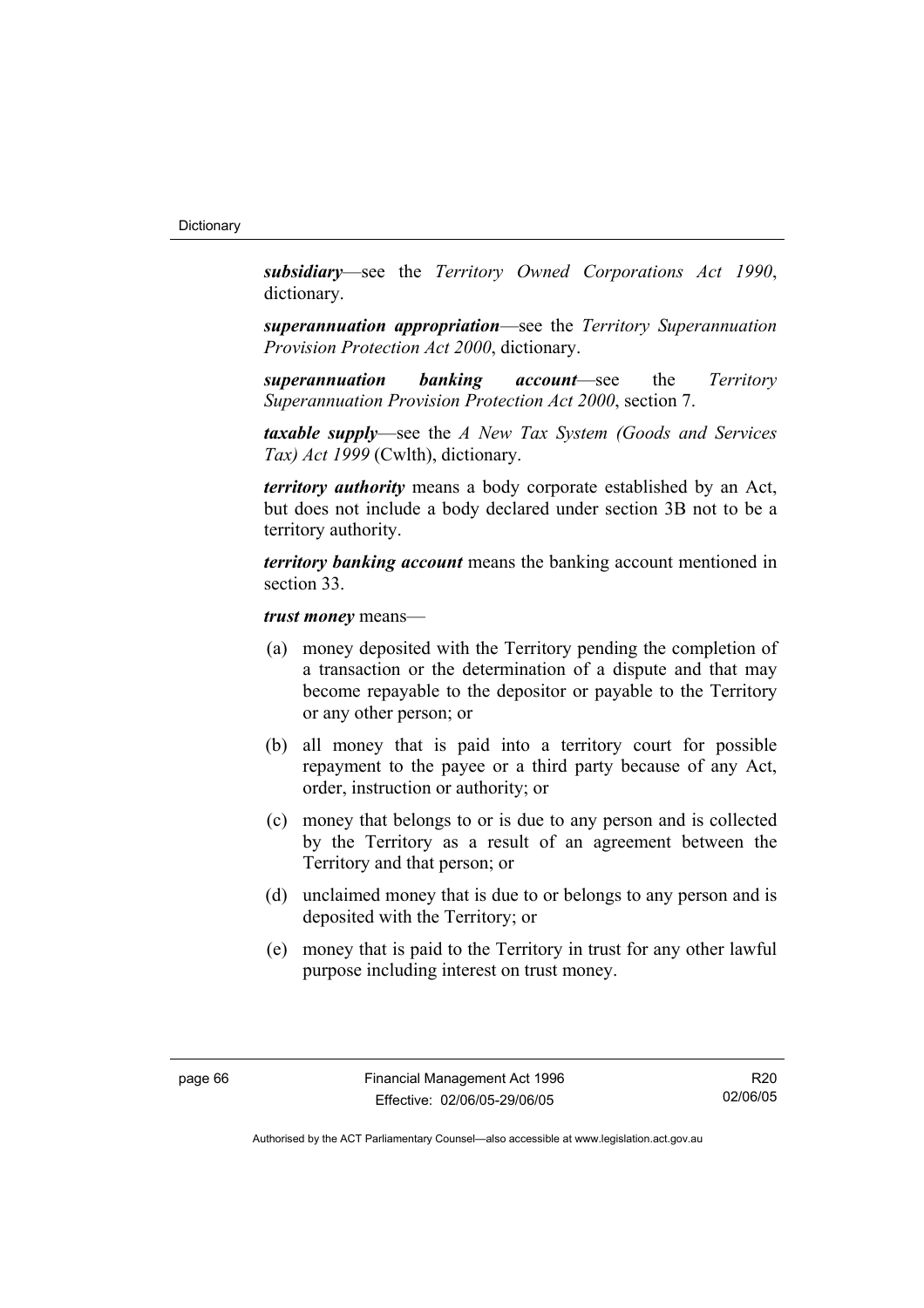# **Endnotes**

# **1 About the endnotes**

Amending and modifying laws are annotated in the legislation history and the amendment history. Current modifications are not included in the republished law but are set out in the endnotes.

Not all editorial amendments made under the *Legislation Act 2001*, part 11.3 are annotated in the amendment history. Full details of any amendments can be obtained from the Parliamentary Counsel's Office.

Uncommenced amending laws and expiries are listed in the legislation history and the amendment history. These details are underlined. Uncommenced provisions and amendments are not included in the republished law but are set out in the last endnote.

If all the provisions of the law have been renumbered, a table of renumbered provisions gives details of previous and current numbering.

The endnotes also include a table of earlier republications.

| $am = amended$                             | $ord = ordinance$                         |
|--------------------------------------------|-------------------------------------------|
| $amdt = amendment$                         | orig = original                           |
| $ch = chapter$                             | par = paragraph/subparagraph              |
| $def = definition$                         | $pres = present$                          |
| $dict = dictionary$                        | prev = previous                           |
| disallowed = disallowed by the Legislative | $(\text{prev}) = \text{previously}$       |
| Assembly                                   | $pt = part$                               |
| $div = division$                           | $r = rule/subrule$                        |
| $exp = expires/expired$                    | $renum = renumbered$                      |
| $Gaz = gazette$                            | $reloc = relocated$                       |
| $h dq =$ heading                           | $R[X]$ = Republication No                 |
| $IA = Interpretation Act 1967$             | $RI =$ reissue                            |
| ins = inserted/added                       | s = section/subsection                    |
| $LA =$ Legislation Act 2001                | $sch = schedule$                          |
| $LR =$ legislation register                | $sdiv = subdivision$                      |
| LRA = Legislation (Republication) Act 1996 | $sub =$ substituted                       |
|                                            |                                           |
| $mod = modified/modification$              | SL = Subordinate Law                      |
| $o = order$                                | underlining = whole or part not commenced |
| om = omitted/repealed                      | or to be expired                          |

# **2 Abbreviation key**

R20 02/06/05 Financial Management Act 1996 Effective: 02/06/05-29/06/05

page 67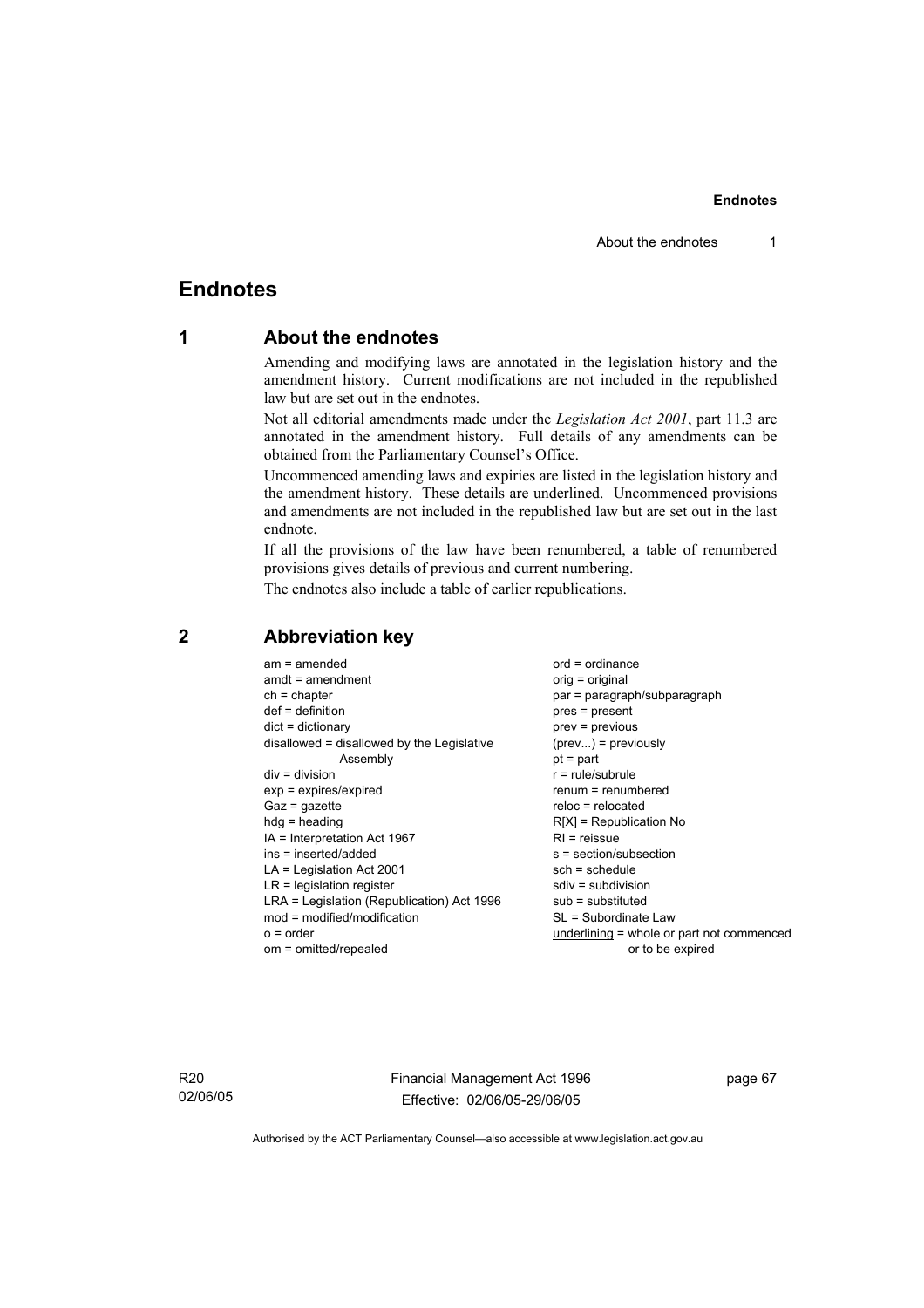| 3 | Legislation history |  |
|---|---------------------|--|
|---|---------------------|--|

# **3 Legislation history**

**Financial Management Act 1996 No 22**  notified 4 June 1996 (Gaz 1996 No 101) commenced 1 July 1996 (s 2)

as amended by

### **Financial Management (Amendment) Act 1997 No 39**  notified 1 September 1997 (Gaz 1997 No S257) commenced 1 September 1997 (s 2)

**Financial Management (Amendment) Act (No 2) 1997 No 102**  notified 24 December 1997 (Gaz 1997 No S420) ss 1-3 commenced 24 December 1997 (s 2 (1)) remainder commenced 14 January 1998 (s 2 (2) and Gaz 1998 No S24)

**Financial Management (Amendment) Act (No 3) 1997 No 124**  notified 24 December 1997 (Gaz 1997 No S420) commenced 24 December 1997 (s 2)

**Trustee (Amendment) Act 1999 No 28 sch**  notified 21 May 1999 (Gaz 1999 No S24) sch commenced 21 May 1999 (s 2)

### **Financial Sector Reform (ACT) Act 1999 No 33 sch**  notified 25 June 1999 (Gaz 1999 No S34) s 1, s 2 and dict commenced 25 June 1999 (s 2 (1)) sch commenced 1 July 1999 (s 2 (2) and Cwlth Gaz 1999 No S289)

**Appropriation Act 1999-2000 No 36 s 9**  notified 12 July 1999 (Gaz 1999 No S44)

s 9 commenced 12 July 1999 (s 2)

## **Financial Management Amendment Act 1999 No 58**  notified 10 November 1999 (Gaz 1999 No 45) commenced 10 November 1999 (s 2)

page 68 Financial Management Act 1996 Effective: 02/06/05-29/06/05

R20 02/06/05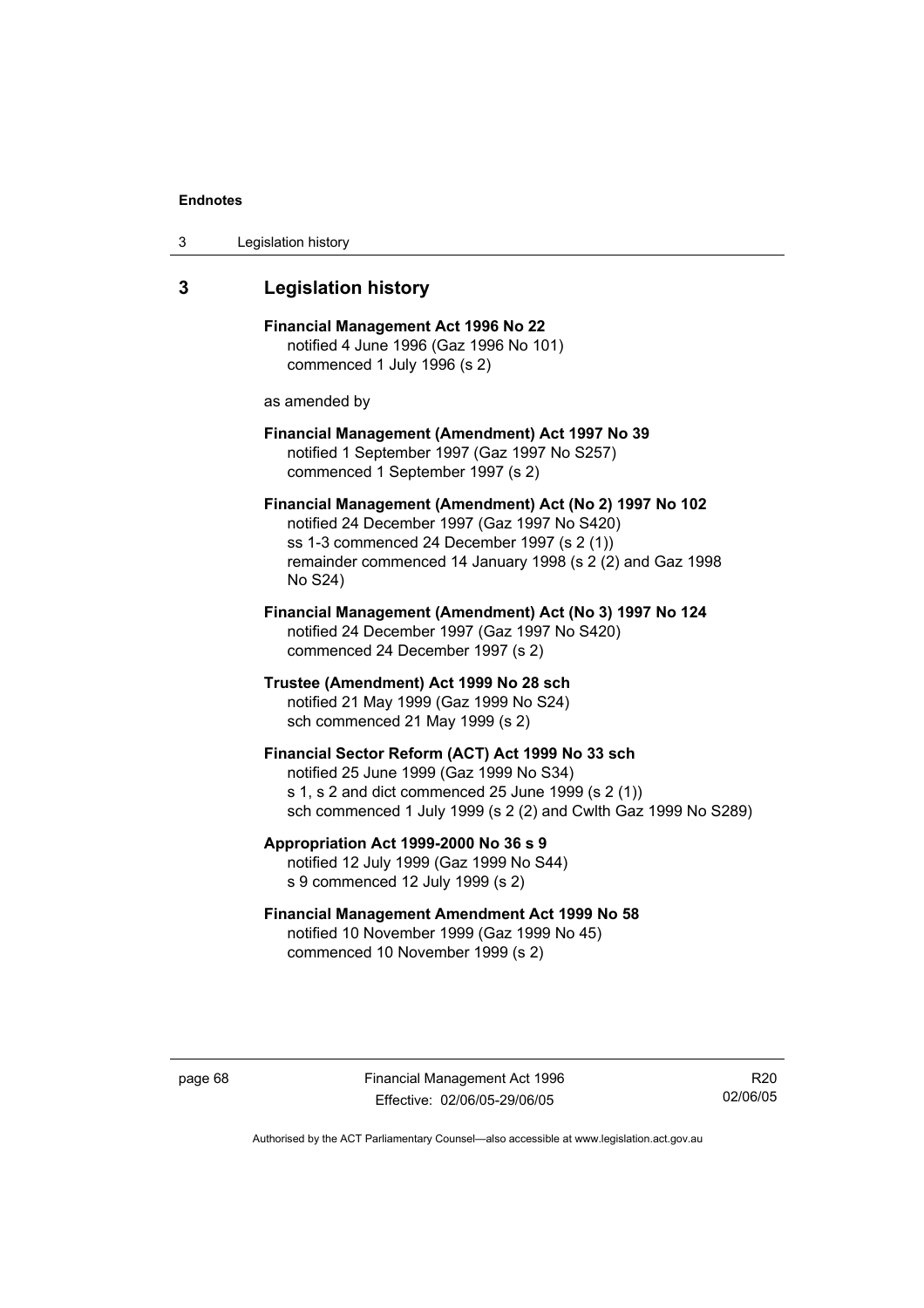### **Territory Superannuation Provision Protection Act 2000 No 21 sch**

notified 15 June 2000 (Gaz 2000 No 24) s 1, s 2 commenced 15 June 2000 (IA s 10B) sch commenced 1 July 2000 (s 2)

### **Financial Management Amendment Act 2000 No 27**

notified 30 June 2000 (Gaz 2000 No S30) s 1, s 2 commenced 30 June 2000 (IA s 10B) remainder commenced 30 June 2000 (s 2)

### **Financial Management Amendment Act 2001 No 4**

notified 8 March 2001 (Gaz 2001 No 10) s 1, s 2 commenced 8 March 2001 (IA s 10B) s 3 commenced 8 March 2001 (s 2) remainder commenced 8 September 2001 (IA s 10E)

### **Statute Law Amendment Act 2001 No 11 sch 3**

notified 29 March 2001 (Gaz 2001 No 13) commenced 29 March 2001 (s 2)

### **Financial Management Amendment Act 2001 (No 2) 2001 No 42**

notified 29 June 2001 (Gaz 2001 No S36)

- s 1, s 2 commenced 29 June 2001 (IA s 10B)
- s 3, s 4, s 6, s 7 commenced 29 June 2001 (s 2 (1))
- s 5 commenced 1 July 2001 (s 2 (2))

# **Appropriation Act 2001-2002 2001 No 43 s 12**

notified 29 June 2001 (Gaz 2001 No S36)

- s 1, s 2 commenced 29 June 2001 (IA s 10B)
- s 12 commenced 1 July 2001 (s 2)

### **Legislation (Consequential Amendments) Act 2001 No 44 pt 146**

notified 26 July 2001 (Gaz 2001 No 30) s 1, s 2 commenced 26 July 2001 (IA s 10B) pt 146 commenced 12 September 2001 (s 2 and see Gaz 2001 No S65)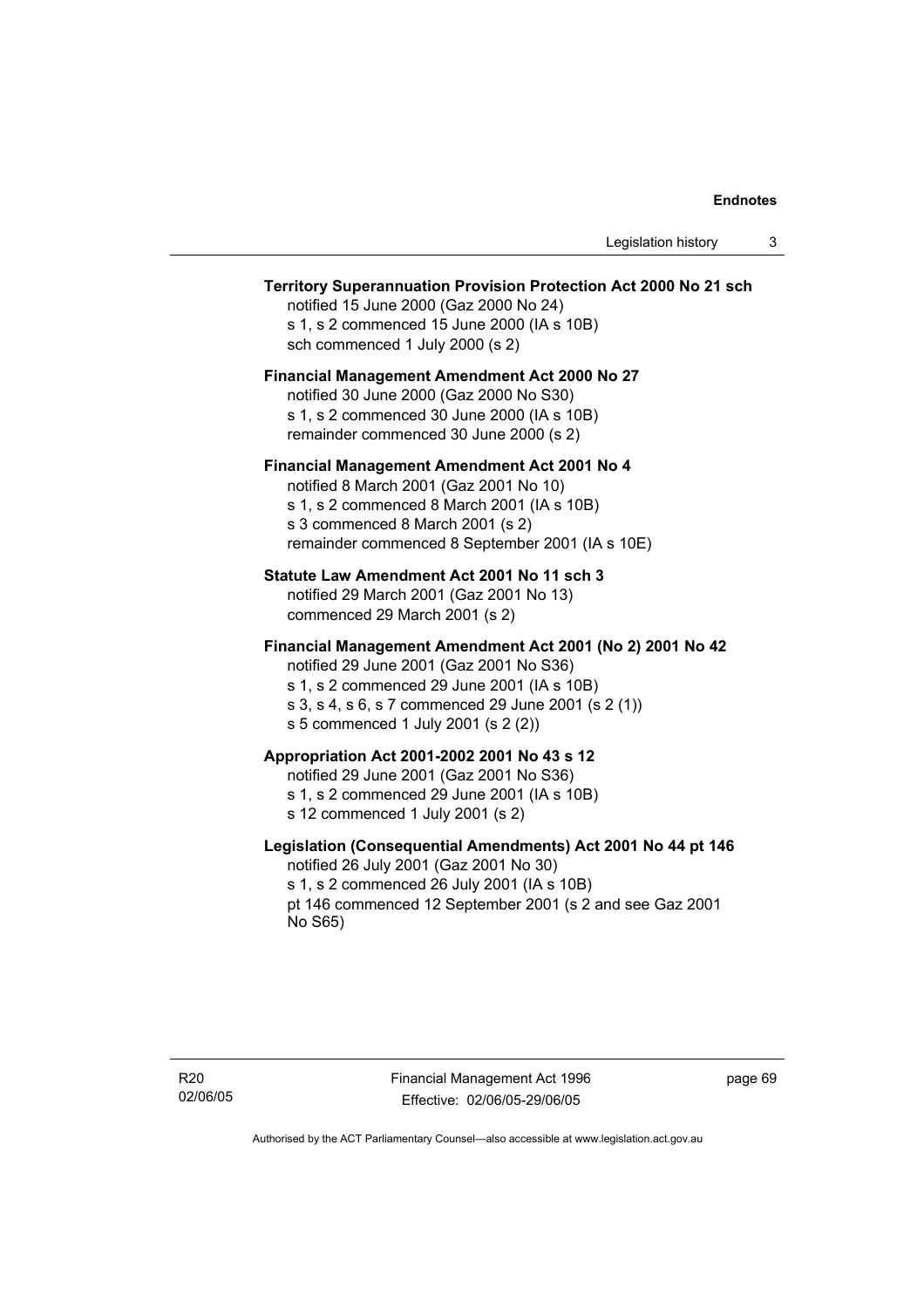| Legislation history<br>-3 |  |
|---------------------------|--|
|---------------------------|--|

### **Financial Management Legislation Amendment Act 2001 No 45 pt 2 (as am by 2002 No 30 pt 3.26)**

notified 12 July 2001 (Gaz 2001 No 28) s 1, s 2 commenced 12 July 2001 (IA s 10B) s 4 commenced 12 January 2002 (s 2 (3) and see Act 2002 No 30 amdt 3.370) pt 2 remainder commenced 12 January 2002 (LA s 79)

### **Statute Law Amendment Act 2001 No 56 pt 3.20**

notified 5 September 2001 (Gaz 2001 No S65) commenced 5 September 2001 (s 2)

# **Financial Management Amendment Act 2001 (No 3) 2001 No 95**

notified 10 September 2001 (Gaz 2001 No S66) s 1, s 2 commenced 10 September 2001 (LA s 75) remainder commenced 1 January 2002 (CN 2001 No 6)

### **Financial Management Amendment Act 2001 (No 4) No 97**

notified LR 20 December 2001 commenced 20 December 2001 (s 2)

### **Appropriation Act 2002-2003 No 29 s 12**

notified LR 9 September 2002 taken to have commenced 30 June 2002 (s 2)

### **Statute Law Amendment Act 2002 No 30 pt 3.25**

notified LR 16 September 2002 s 1, s 2 taken to have commenced 19 May 1997 (LA s 75 (2)) amdt 3.369 taken to have commenced 31 December 2001 (s 2 (2)) pt 3.25 remainder commenced 17 September 2002 (s 2 (1))

# **Financial Management Amendment Act 2002 No 38**

notified LR 8 October 2002 s 1, s 2 commenced 8 October 2002 (LA s 75 (1)) remainder commenced 1 November 2002 (s 2 and CN2002-12)

### **Appropriation Act 2002-2003 (No 2) A2003-9 s 9**

notified LR 7 March 2003

s 1, s 2 commenced 7 March 2003 (LA s 75 (1))

s 9 commenced 8 March 2003 (s 2)

R20 02/06/05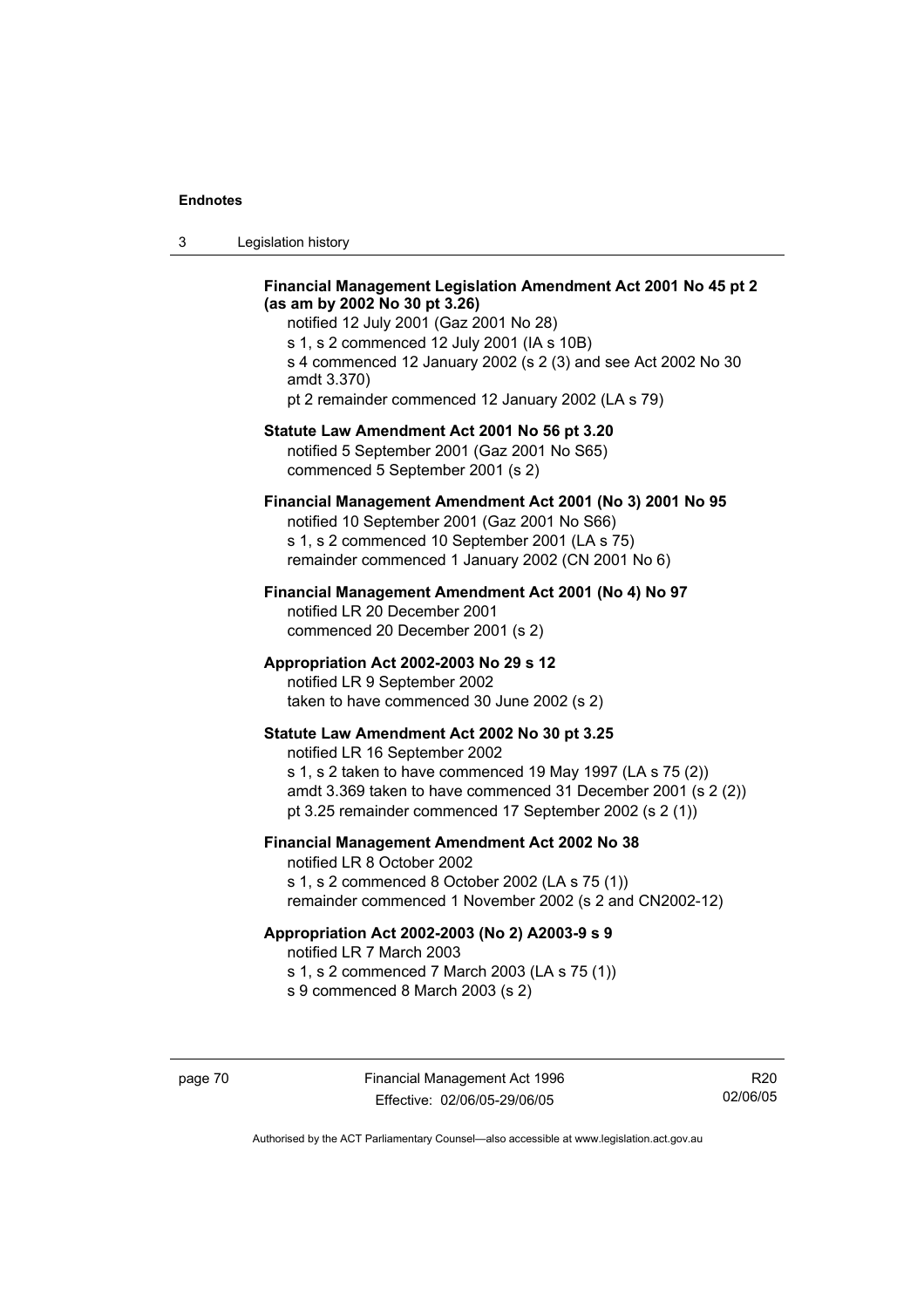### **Financial Management Amendment Act 2003 A2003-21**

notified LR 19 May 2003 s 1, s 2 commenced 19 May 2003 (LA s 75 (1)) remainder commenced 20 May 2003 (s 2)

### **Appropriation Act 2003-2004 A2003-27**  notified LR 30 June 2003 commenced 30 June 2003 (s 2)

### **Financial Management Amendment Act 2003 (No 2) A2003-46**

notified LR 31 October 2003 s 1, s 2 commenced 31 October 2003 (LA s 75 (1)) remainder commenced 1 November 2003 (s 2)

### **Statute Law Amendment Act 2003 (No 2) A2003-56 sch 3 pt 3.9**

notified LR 5 December 2003 s 1, s 2 commenced 5 December 2003 (LA s 75 (1)) sch 3 pt 3.9 commenced 19 December 2003 (s 2)

# **Financial Management Amendment Act 2004 A2004-19**  notified LR 6 April 2004

s 1, s 2 commenced 6 April 2004 (LA s 75 (1)) remainder commenced 7 April 2004 (s 2)

### **Financial Management Amendment Act 2004 (No 2) A2004-33**

notified LR 30 June 2004 s 1, s 2 commenced 30 June 2004 (LA s 75 (1)) remainder commenced 1 July 2004 (s 2)

### **Appropriation Act 2004-2005 A2004-35 s 12**

notified LR 30 June 2004 commenced 30 June 2004 (s 2)

### **Territory Owned Corporations Amendment Act 2004 A2004-53 sch 1**  notified LR 16 August 2004

s 1, s 2 commenced 16 August 2004 (LA s 75 (1)) sch 1 commenced 17 August 2004 (s 2)

# **Statute Law Amendment Act 2005 A2005-20 sch 3 pt 3.22**

notified LR 12 May 2005

- s 1, s 2 taken to have commenced 8 March 2005 (LA s 75 (2))
- sch 3 pt 3.22 commenced 2 June 2005 (s 2 (1))

R20 02/06/05 Financial Management Act 1996 Effective: 02/06/05-29/06/05

page 71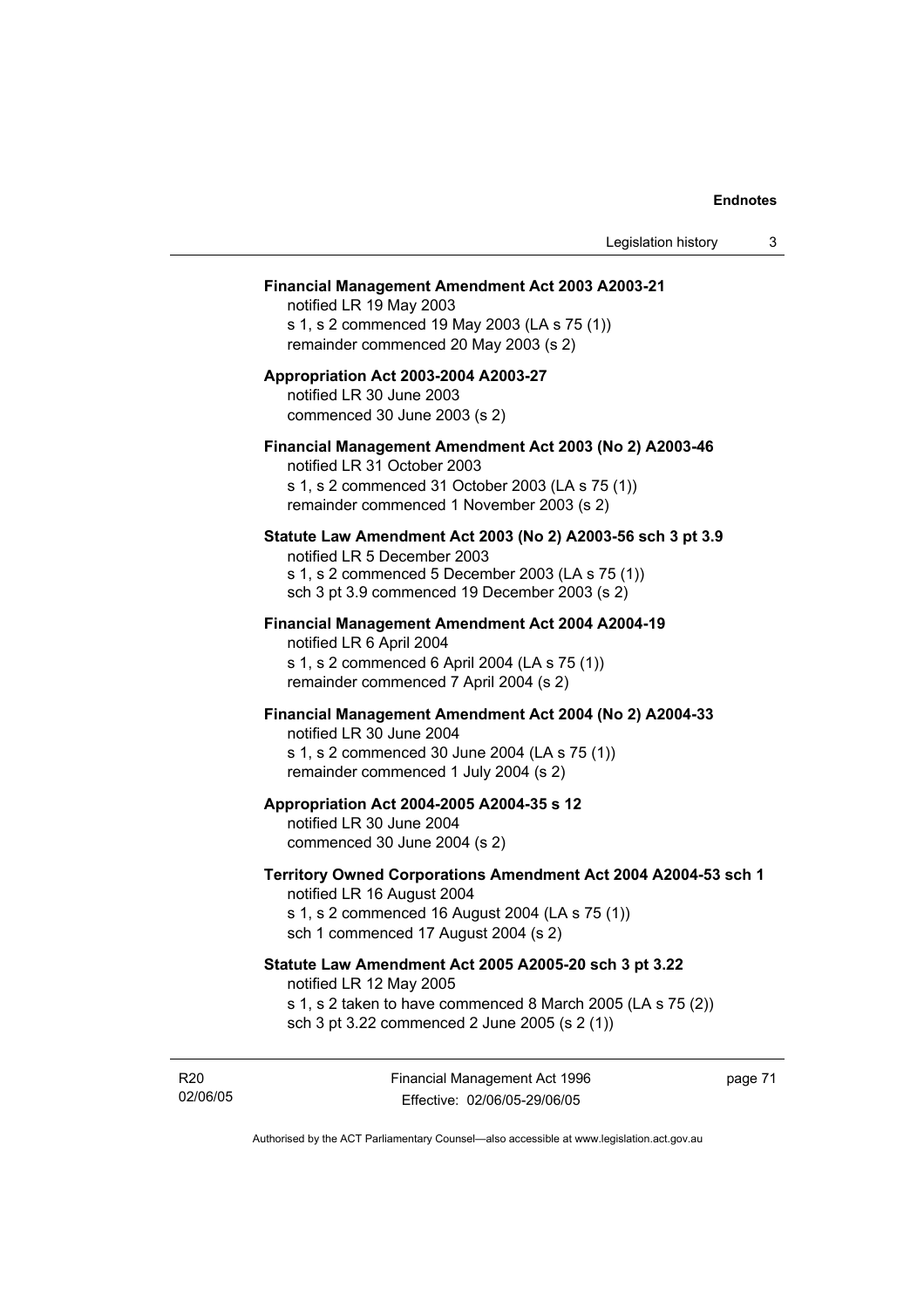| 4 | Amendment history |
|---|-------------------|
|---|-------------------|

# **4 Amendment history**

| s 1            | <b>Name of Act</b>                               | sub 2001 No 56 amdt 3.255                                                                                                                                                                                                                                                                                                                  |                 |
|----------------|--------------------------------------------------|--------------------------------------------------------------------------------------------------------------------------------------------------------------------------------------------------------------------------------------------------------------------------------------------------------------------------------------------|-----------------|
| s <sub>2</sub> |                                                  | Act subject to Territory Superannuation Provision Protection Act<br>sub 2000 No 21 sch                                                                                                                                                                                                                                                     |                 |
| s <sub>3</sub> | <b>Dictionary</b><br>s 3 hdg                     | sub 2000 No 21 sch<br>am 2000 No 21 sch<br>def bank om 1999 No 33 sch<br>def banking institution ins 1997 No 102 s 4<br>om 1999 No 33 sch<br>def Territory activities ins 1997 No 124 s 4<br>om 2001 No 95 amdt 1.3<br>def Treasurer om 2001 No 95 amdt 1.2<br>remaining defs reloc to dict 2001 No 95 amdt 1.4<br>sub 2001 No 95 amdt 1.5 |                 |
|                | <b>Notes</b><br>s 3A                             | orig s 3A renum as s 3B 2001 No 95 amdt 1.6<br>ins 2001 No 95 amdt 1.5                                                                                                                                                                                                                                                                     |                 |
|                | s 3B                                             | Declaration that certain authorities are not territory authorities for this Act<br>(prev s 3A) ins 2000 No 21 sch<br>am 2001 No 44 amdt 1.1631, amdt 1.1632<br>renum as s 3B 2001 No 95 amdt 1.6                                                                                                                                           |                 |
|                | <b>Budget management</b><br>pt 2 hdg             | sub A2003-46 s 4                                                                                                                                                                                                                                                                                                                           |                 |
|                | <b>Appropriations and budgets</b><br>div 2.1 hdg | ins A2003-46 s 4                                                                                                                                                                                                                                                                                                                           |                 |
| s 9            | Net appropriations for outputs                   | am 2000 No 27 s 5                                                                                                                                                                                                                                                                                                                          |                 |
|                | s 9A                                             | Net appropriations for capital injections<br>ins 2000 No 27 s 6                                                                                                                                                                                                                                                                            |                 |
|                | s 9B                                             | Appropriations for payments on behalf of Territory to be net appropriations<br>ins 2001 No 95 s 5                                                                                                                                                                                                                                          |                 |
|                | <b>Budget papers</b><br>s 10                     | am 1997 No 124 s 5; 2001 No 56 amdt 3.257                                                                                                                                                                                                                                                                                                  |                 |
|                | <b>Territory budgets</b><br>s 11                 | am 1997 No 124 s 6; 2001 No 4 s 4; 2001 No 56 amdt 3.258;<br>2001 No 95 s 6<br>sub A2003-46 s 5                                                                                                                                                                                                                                            |                 |
| page 72        |                                                  | Financial Management Act 1996                                                                                                                                                                                                                                                                                                              | R <sub>20</sub> |

Effective: 02/06/05-29/06/05

R20 02/06/05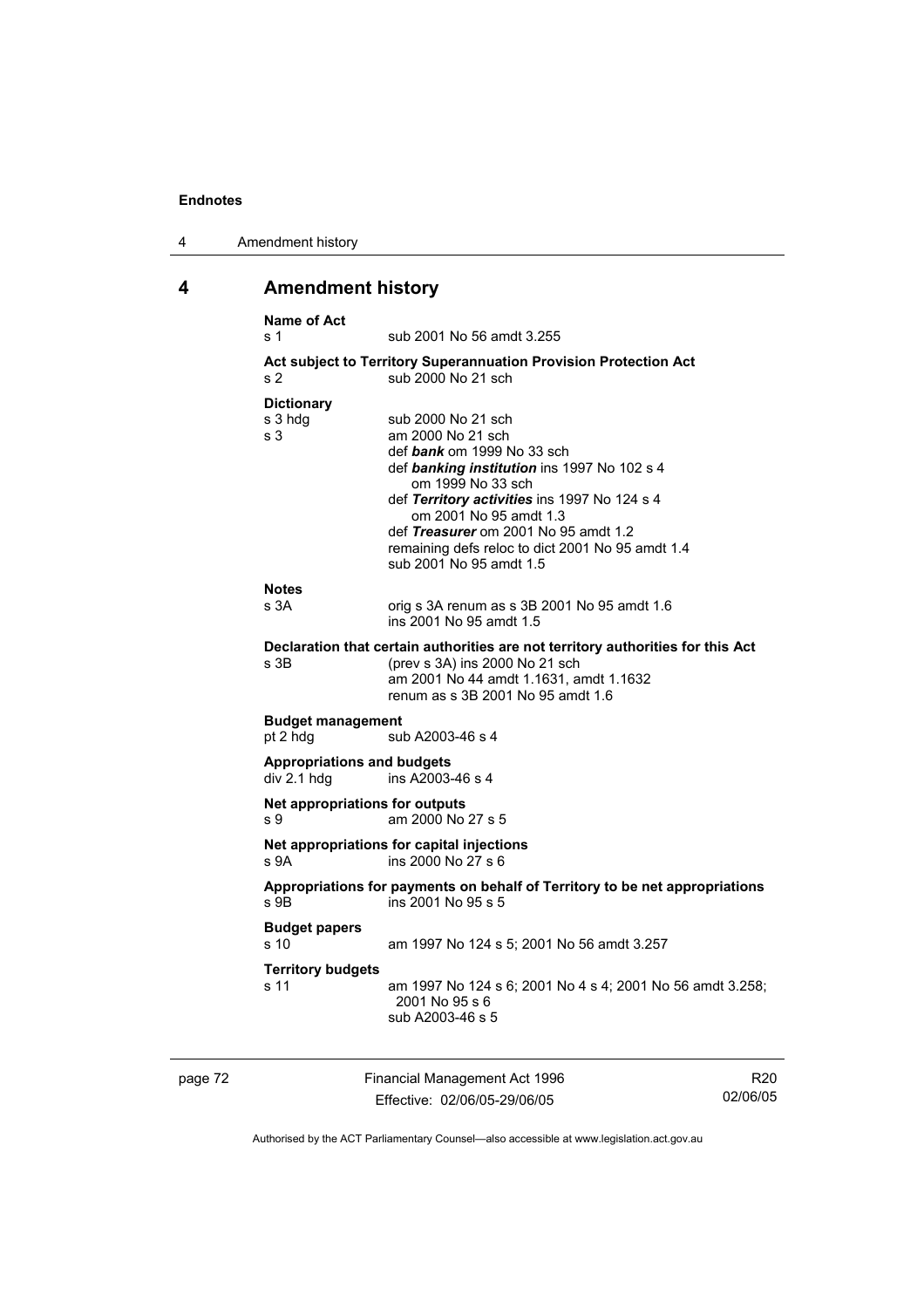Amendment history 4 **Financial policy objectives and strategies statement**  s 11A ins A2003-46 s 5 **Departmental budgets** s 12 am 1997 No 102 s 5; 1997 No 124 s 7; 1999 No 58 s 3; 2001 No 56 amdt 3.258; 2001 No 95 s 7; ss renum R6 LA (see 2001 No 95 amdt 1.7); 2002 No 38 s 4, s 5 **Public trading enterprise budgets** s 12A ins 1997 No 124 s 8 am 2001 No 56 amdt 3.258; 2001 No 95 s 8 **Supplementary budget papers**  s 13 am 2001 No 56 amdt 3.259, amdt 3.260 sub 2001 No 97 s 4 **Amendment of departmental budget for supplementary appropriation**  s 13A ins A2003-9 s 9 **Transfer of funds between appropriations** s 14 am 1997 No 102 s 6; 2000 No 21 sch; 2001 No 56 amdt 3.261 **Transfer of funds within appropriations** s 15 am 1997 No 102 s 7; 2001 No 56 amdt 3.262 **Reclassification of certain appropriations**<br>s 15A ins 1997 No 102 s 8: 200 ins 1997 No 102 s 8; 2001 No 56 amdt 3.263 **Transfer of functions between departments** s 16 am 2000 No 21 sch; 2001 No 56 amdt 3.263 **Amendment of budgets on transfer of functions between departments**  s 16A ins A2003-21 s 4 om A2004-19 s 4 **Variation of appropriations for Commonwealth grants** s 17 am 1997 No 102 s 9; 2001 No 56 amdt 3.264, amdt 3.265; 2002 No 38 s 6 **Variations of appropriations for certain payments to Commonwealth** s 17A ins 1999 No 36 s 9 am 2000 No 27 s 7; 2001 No 43 s 12; 2001 No 56 amdt 3.266, amdt 3.267; A2003-27 s 12; A2004-35 s 12 exp 30 June 2005 (s 17A (4)) **Treasurer's advance**  am 2001 No 56 amdt 3.268; 2001 No 97 s 5, s 6; ss renum R4 LA sub A2004-33 s 4 am A2005-20 amdt 3.153

R20 02/06/05 Financial Management Act 1996 Effective: 02/06/05-29/06/05

page 73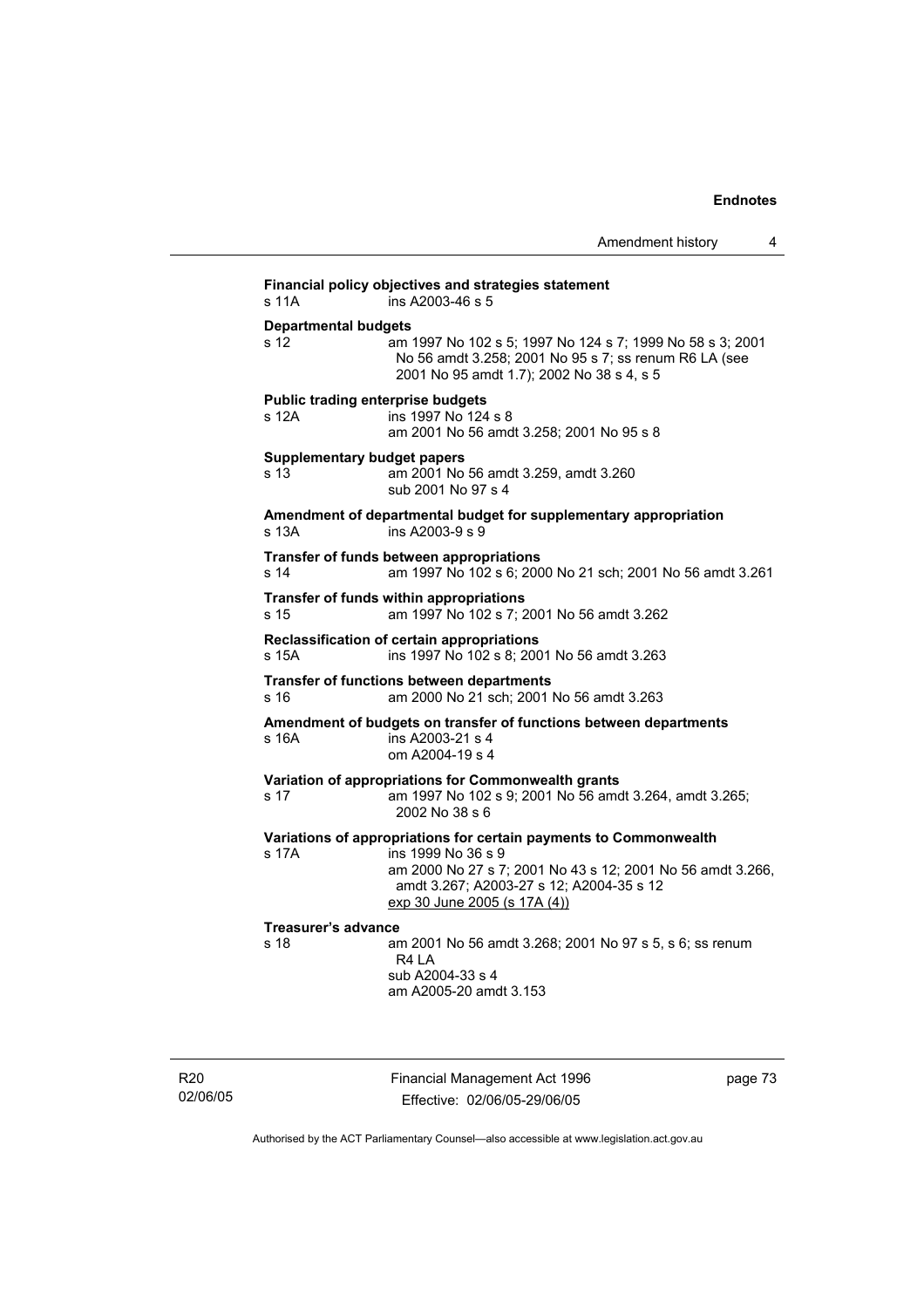4 Amendment history

| s 18A                                                      | Assembly to be told about treasurer's advance<br>ins 1997 No 102 s 10<br>am 2001 No 56 amdt 3.269<br>om 2002 No 38 s 7<br>ins A2004-33 s 4 |
|------------------------------------------------------------|--------------------------------------------------------------------------------------------------------------------------------------------|
| s 19A                                                      | <b>Payments for Territory GST liabilities</b><br>ins 1997 No 39 s 4<br>sub 2000 No 27 s 8                                                  |
| s 19B                                                      | Authorisation of expenditure of certain Commonwealth grants<br>ins 1997 No 102 s 11<br>am 2001 No 56 amdt 3.269                            |
| s 19C                                                      | Amendment of conditions of capital injection<br>ins 2002 No 38 s 8                                                                         |
| s 19D                                                      | Amendment of performance criteria<br>ins 2002 No 38 s 8                                                                                    |
| <b>Amendment of financial targets</b><br>s 19E             | ins 2002 No 38 s 8                                                                                                                         |
| <b>Amendment of budgets</b><br>s 19F                       | ins A2004-19 s 5<br>am A2004-33 s 5                                                                                                        |
| s <sub>20</sub>                                            | <b>Budgets for Legislative Assembly secretariat</b><br>am A2003-21 s 5                                                                     |
| div 2.2 hdg                                                | <b>Budget reviews and pre-election updates</b><br>ins A2003-46 s 6                                                                         |
| <b>Budget review</b><br>s 20A                              | ins A2003-46 s 6                                                                                                                           |
| s 20B                                                      | Purpose and contents of budget review<br>ins A2003-46 s 6                                                                                  |
| Pre-election budget update<br>s 20C                        | ins A2003-46 s 6                                                                                                                           |
| s 20D                                                      | Purpose and contents of pre-election budget update<br>ins A2003-46 s 6                                                                     |
| <b>Financial reports of the Territory</b><br>$div$ 3.1 hdg | (prev pt 3 div 1 hdg) renum R3 LA (see 2001 No 95 amdt 1.11)                                                                               |
| Meaning of the Territory in div 3.1<br>s 21 hdg            | am R3 LA                                                                                                                                   |
| s 22                                                       | Annual financial statements of the Territory<br>am 2001 No 95 s 9                                                                          |
|                                                            |                                                                                                                                            |

page 74 Financial Management Act 1996 Effective: 02/06/05-29/06/05

R20 02/06/05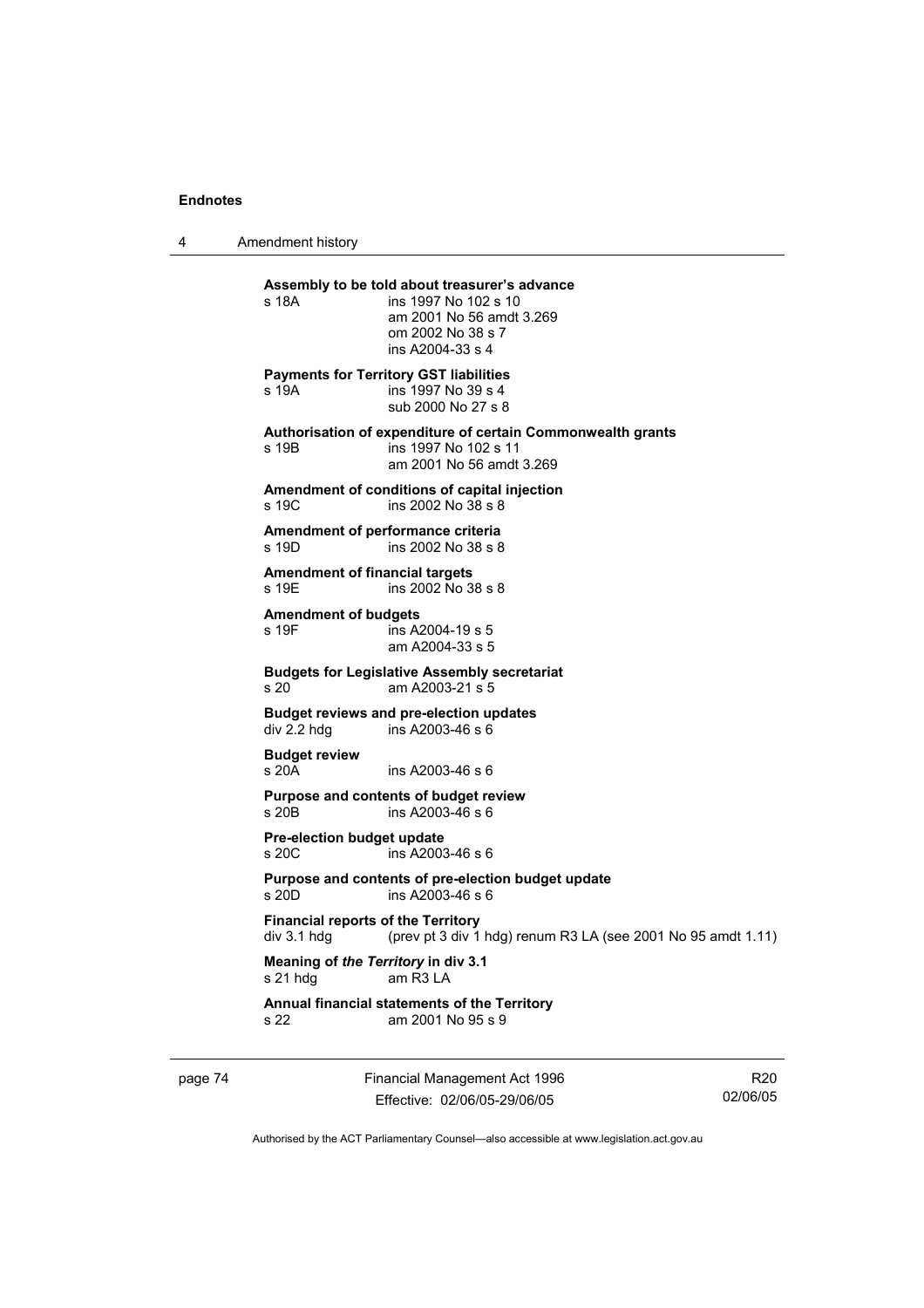| <b>Audit of annual financial statements</b><br>s 24                    | am 2002 No 38 s 9, amdt 1.1; A2003-46 s 7                                                                                                       |
|------------------------------------------------------------------------|-------------------------------------------------------------------------------------------------------------------------------------------------|
| s 25 hda<br>s 25                                                       | Presentation of annual financial statements to Legislative Assembly<br>sub 2002 No 38 amdt 1.2<br>am 2001 No 56 amdt 3.270; A2003-46 s 8, s 9   |
| Quarterly departmental performance reports<br>s 25A                    | reloc to s 30A                                                                                                                                  |
| <b>Periodic financial statements</b><br>s 26                           | am 1997 No 124 s 10; 2001 No 42 s 4<br>(6), (7) exp 30 June 2001 (s 26 (7))<br>sub 2001 No 42 s 5; 2001 No 95 s 11                              |
| <b>Financial reports of departments</b><br>div 3.2 hdg                 | (prev pt 3 div 2 hdg) renum R3 LA (see 2001 No 95 amdt 1.11)                                                                                    |
| Annual financial statements of departments<br>s 27                     | am 2001 No 56 amdt 3.272; 2001 No 95 s 12; 2002 No 38<br>ss 10-13; pars renum R10 LA (see 2002 No 38 amdt 1.5)                                  |
| <b>Responsibility for annual financial statements</b><br>s 28 hdg      | sub 2002 No 38 amdt 1.6                                                                                                                         |
| Audit of financial statements of departments<br>s 29                   | sub 2002 No 38 s 14                                                                                                                             |
| s 29A                                                                  | Audit of financial statements for departments for 2000-2001<br>ins 2001 No 42 s 6<br>exp 31 December 2001 (s 29A (2))                           |
| <b>Presentation of annual financial statements</b><br>s 30 hdq<br>s 30 | sub 2002 No 38 amdt 1.7<br>am 2001 No 56 amdt 3.273                                                                                             |
| Quarterly departmental performance reports<br>s 30A                    | (prev s 25A) ins 1997 No 124 s 9<br>am 2001 No 56 amdt 3.271; 2001 No 95 s 10; 2002 No 38<br>amdt $1.3$<br>reloc from s 25A 2002 No 38 amdt 1.4 |
| s 31                                                                   | Responsibilities of chief executives of departments<br>am 2002 No 38 s 15; A2005-20 amdt 3.154                                                  |
| s 32                                                                   | Agreement for the conduct of banking for Territory<br>am 1997 No 102 sch: 1999 No 33 sch                                                        |
| <b>Territory banking account</b><br>s 33                               | am 1997 No 102 sch                                                                                                                              |

R20 02/06/05 Financial Management Act 1996 Effective: 02/06/05-29/06/05

page 75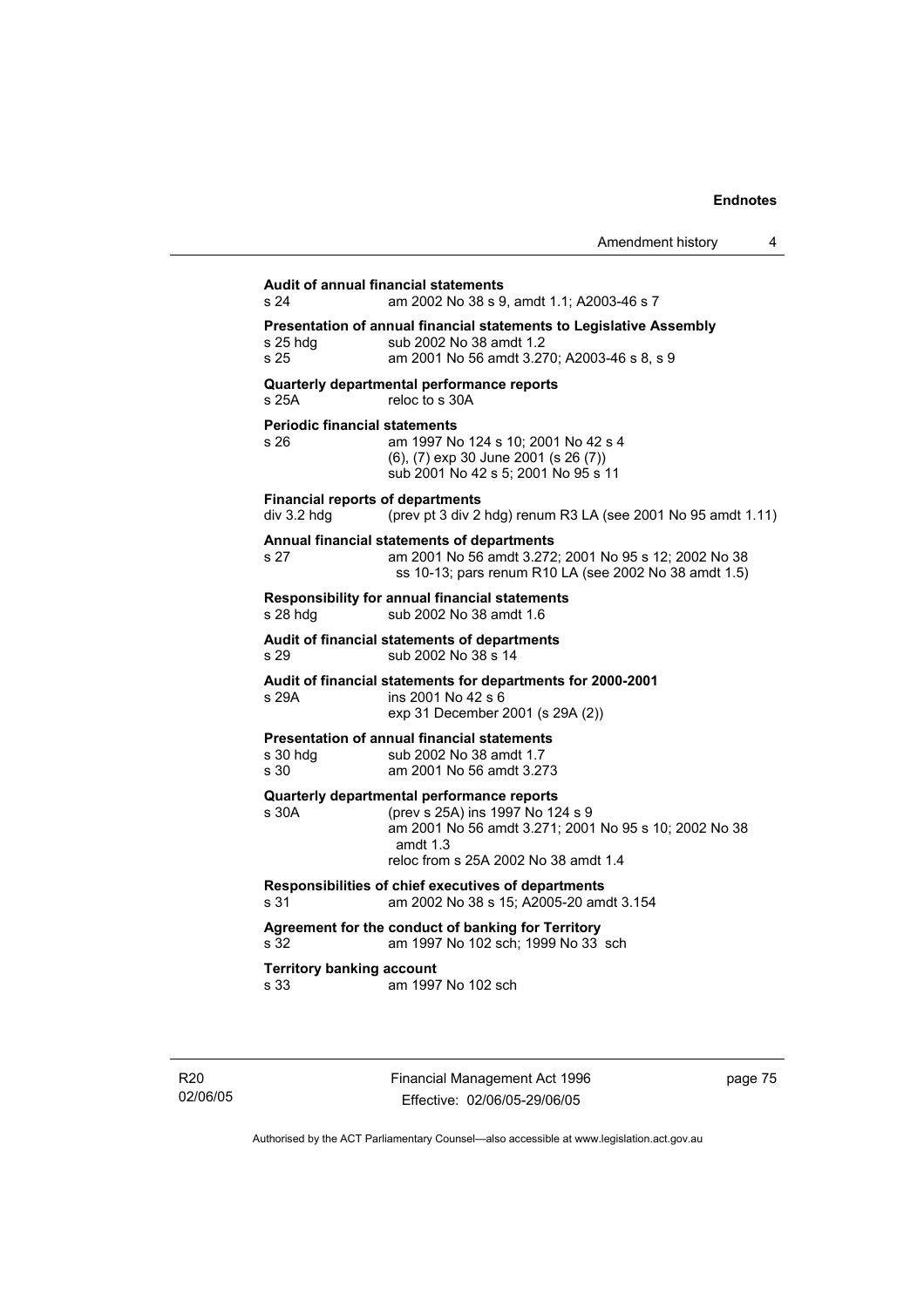4 Amendment history

| Departmental banking accounts<br>s 34                  | am 1997 No 102 sch; 1999 No 33 sch; 2001 No 95 s 13; 2001<br>No 95 s 7; ss renum R6 LA (see 2001 No 95 amdt 1.8); 2002<br>No 38 s 16                                                 |
|--------------------------------------------------------|--------------------------------------------------------------------------------------------------------------------------------------------------------------------------------------|
| s 34A                                                  | Transfer of departmental banking account<br>prev s 34A renum as s 34B<br>ins 2001 No 95 s 14                                                                                         |
| s 34B                                                  | End of year balances of departmental banking accounts<br>(prev s 34A) ins 1997 No 102 s 12<br>renum 2001 No 95 s 15                                                                  |
| Payments into banking accounts<br>s 35                 | am 1997 No 102 sch; 1999 No 33 sch                                                                                                                                                   |
| s.36                                                   | Transfer following change in departmental responsibilities<br>am 1997 No 102 sch                                                                                                     |
| s 36A                                                  | Transfers from departmental banking accounts to territory banking account<br>ins 2002 No 38 s 17                                                                                     |
| s 37 hdg<br>s 37                                       | Payments from territory banking account<br>sub 2002 No 38 s 18<br>am 1997 No 102 sch; 2000 No 21 sch; 2001 No 95 s 16; 2002<br>No 38 s 19; ss renum R10 LA (see 2002 No 38 amdt 1.8) |
| Investment of certain public money<br>s 38 hda<br>s 38 | sub 2000 No 21 sch<br>am 1997 No 102 sch; 1999 No 33 sch; 2000 No 21 sch; 2001<br>No 45 s 5; 2001 No 95 s 17; A2003-21 s 6, s 7; ss renum<br>R12 LA (see A2003-21 s 8)               |
| <b>Borrowing and guarantees</b><br>pt 6 hdg            | sub 2001 No 45 s 6                                                                                                                                                                   |
| s 42                                                   | Borrowings by territory authorities to be approved<br>am 2001 No 95 s 18, amdt 1.9                                                                                                   |
| s 45                                                   | Loans to be paid into territory banking account<br>am 1997 No 102 sch; 2001 No 95 s 19                                                                                               |
| <b>Payments by Treasurer</b><br>s 46                   | sub 2002 No 38 s 20                                                                                                                                                                  |
| <b>Guarantees by Territory</b><br>s 47                 | am 2001 No 56 amdt 3.274                                                                                                                                                             |
| <b>Financial derivatives</b><br>s 48                   | om 2001 No 45 s 7                                                                                                                                                                    |
| s 51                                                   | Departmental trust banking accounts<br>am 1997 No 102 sch; 1999 No 33 sch; 2002 No 38 s 21                                                                                           |
|                                                        |                                                                                                                                                                                      |

page 76 Financial Management Act 1996 Effective: 02/06/05-29/06/05

R20 02/06/05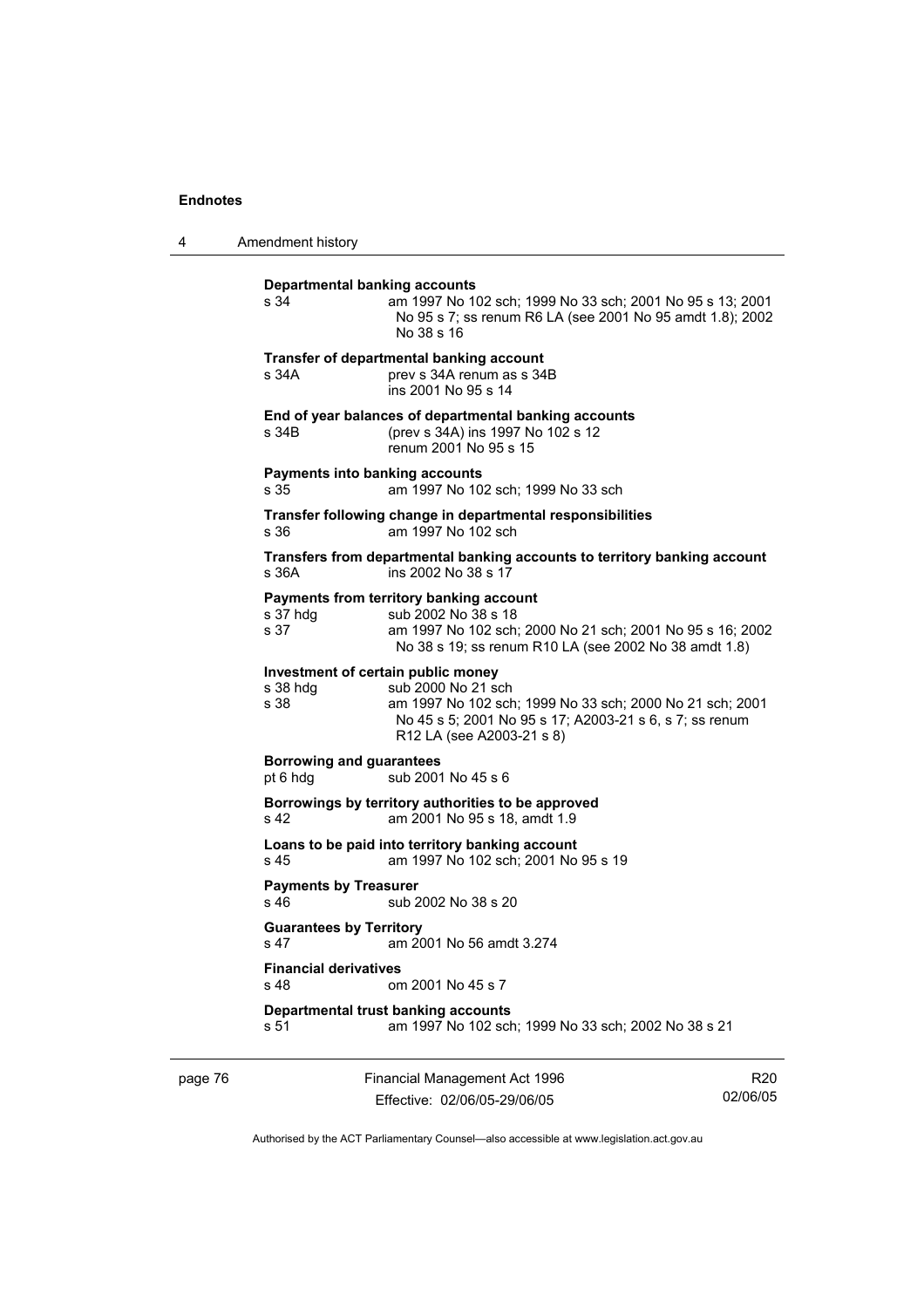02/06/05 Financial Management Act 1996 Effective: 02/06/05-29/06/05 page 77 **Transfers between banking accounts** s 52 am 1997 No 102 sch sub 2001 No 95 s 20 **Investment of trust money**  s 53 am 1999 No 28 sch **Unclaimed trust money**  s 53A ins 1997 No 102 s 13 am 1999 No 33 sch; 2001 No 44 amdts 1.1633-1.1635; ss renum R3 LA (see 2001 No 44 amdt 1.1636); 2001 No 95 s 21; ss renum R6 LA; 2002 No 30 amdt 3.367 **Review of decisions**  ins 1997 No 102 s 13 am 2002 No 30 amdt 3.368 **Notification of decisions**  ins 1997 No 102 s 13 **Responsibilities of chief executive officers**  am A2005-20 amdt 3.155 **Banking accounts**  s 55 am 1997 No 102 sch; 1999 No 33 sch; 2002 No 38 s 22 **Investment**  am 1997 No 102 sch; 1999 No 33 sch; 2001 No 45 s 8; 2001 No 95 s 22; 2002 No 38 s 23, s 24; A2003-21 ss 9-12; ss renum R12 LA (see A2003-21 s 13) **Borrowing**  s 57 am 2001 No 95 s 23 **Statements of intent**  s 58 am 2001 No 95 s 24 **Annual financial statements**  s 59 am 2001 No 95 s 25 **Audit of annual financial statements**  s 61 sub 2002 No 38 s 25 **Audit of annual financial statements for 2000-2001**  ins 2001 No 42 s 7 exp 31 December 2001 (s 61A (2)) **Presentation of annual financial statements**  s 62 am 2001 No 56 amdt 3.275; R8 LA (see also 2002 No 38 amdt 1.9) **Act of grace payments**  s 64 am 2001 No 95 amdt 1.10

Authorised by the ACT Parliamentary Counsel—also accessible at www.legislation.act.gov.au

R20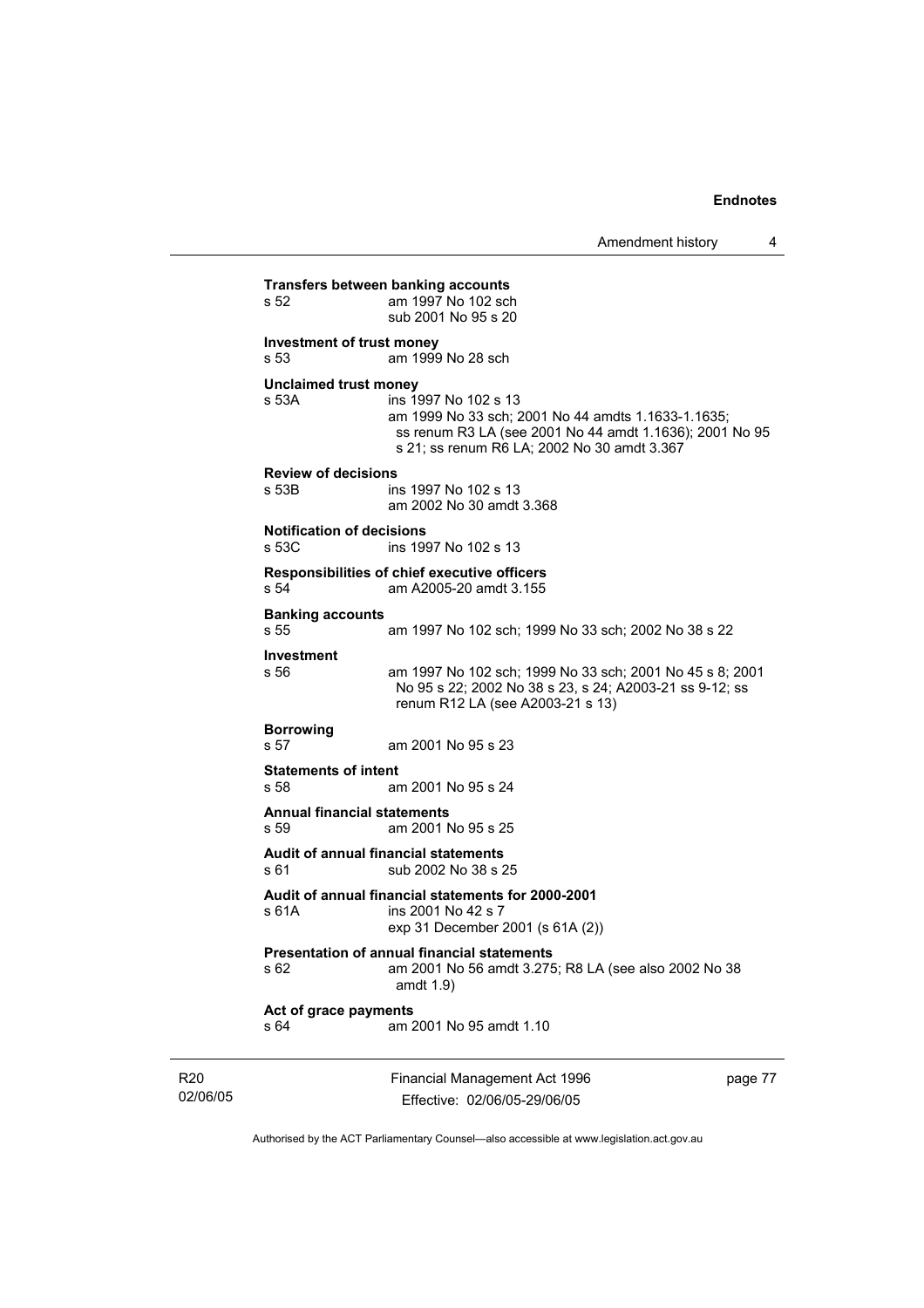4 Amendment history

| Guideline-making power<br>s 66A                   | ins 2000 No 27 s 9<br>om 2001 No 44 amdt 1.1637                                                                                                                                                                                                                                                                                                                                                                                                                                                                                                                                                                                                                                                                                                                                                                                                                                                                                                                                                                                                                                                                                                                                                                                                                                                                                                                                                                                                                                                                                                                             |
|---------------------------------------------------|-----------------------------------------------------------------------------------------------------------------------------------------------------------------------------------------------------------------------------------------------------------------------------------------------------------------------------------------------------------------------------------------------------------------------------------------------------------------------------------------------------------------------------------------------------------------------------------------------------------------------------------------------------------------------------------------------------------------------------------------------------------------------------------------------------------------------------------------------------------------------------------------------------------------------------------------------------------------------------------------------------------------------------------------------------------------------------------------------------------------------------------------------------------------------------------------------------------------------------------------------------------------------------------------------------------------------------------------------------------------------------------------------------------------------------------------------------------------------------------------------------------------------------------------------------------------------------|
| <b>Guideline-making power</b><br>s 67 hdg<br>s 67 | sub 2000 No 27 s 10<br>am 2000 No 27 s 10<br>sub 2001 No 44 amdt 1.1637<br>am A2003-56 amdt 3.139                                                                                                                                                                                                                                                                                                                                                                                                                                                                                                                                                                                                                                                                                                                                                                                                                                                                                                                                                                                                                                                                                                                                                                                                                                                                                                                                                                                                                                                                           |
| <b>Regulation-making power</b><br>s 68            | ins 2001 No 44 amdt 1.1637                                                                                                                                                                                                                                                                                                                                                                                                                                                                                                                                                                                                                                                                                                                                                                                                                                                                                                                                                                                                                                                                                                                                                                                                                                                                                                                                                                                                                                                                                                                                                  |
| <b>Dictionary</b><br>dict                         | def <i>appropriation</i> reloc from s 3 2001 No 95 amdt 1.4<br>def <b>Appropriation Act</b> reloc from s 3 2001 No 95 amdt 1.4<br>def appropriation unit reloc from s 3 2001 No 95 amdt 1.4<br>def banking account ins 1997 No 102 s 4<br>am 1999 No 33 sch<br>reloc from s 3 2001 No 95 amdt 1.4<br>def <b>borrowing</b> reloc from s 3 2001 No 95 amdt 1.4<br>def <b>budget papers</b> am 2001 No 56 amdt 3.256<br>reloc from s 3 2001 No 95 amdt 1.4<br>def capital injection reloc from s 3 2001 No 95 amdt 1.4<br>def <i>chief executive officer</i> reloc from s 3 2001 No 95<br>amdt $1.4$<br>def class of outputs reloc from s 3 2001 No 95 amdt 1.4<br>def department reloc from s 3 2001 No 95 amdt 1.4<br>def departmental banking account am 1997 No 102 sch<br>reloc from s 3 2001 No 95 amdt 1.4<br>def expenses reloc from s 3 2001 No 95 amdt 1.4<br>def financial management guidelines sub 2001 No 11<br>amdt 3.125<br>reloc from s 3 2001 No 95 amdt 1.4<br>def general government sector ins 1997 No 124 s 4<br>reloc from s 3 2001 No 95 amdt 1.4<br>def generally accepted accounting practice reloc from s 3<br>2001 No 95 amdt 1.4<br>def GST ins 2000 No 27 s 4<br>reloc from s 3 2001 No 95 amdt 1.4<br>def input tax credit ins 2000 No 27 s 4<br>reloc from s 3 2001 No 95 amdt 1.4<br>def <i>interest</i> ins 2001 No 45 s 4 (as am 2002 No 30<br>amdt 3.370)<br>def <i>invest</i> ins 2001 No 45 s 4 (as am 2002 No 30 amdt 3.370)<br>def Legislative Assembly secretariat sub 2001 No 95<br>amdt $1.1$<br>reloc from s 3 2001 No 95 amdt 1.4 |

page 78 Financial Management Act 1996 Effective: 02/06/05-29/06/05

R20 02/06/05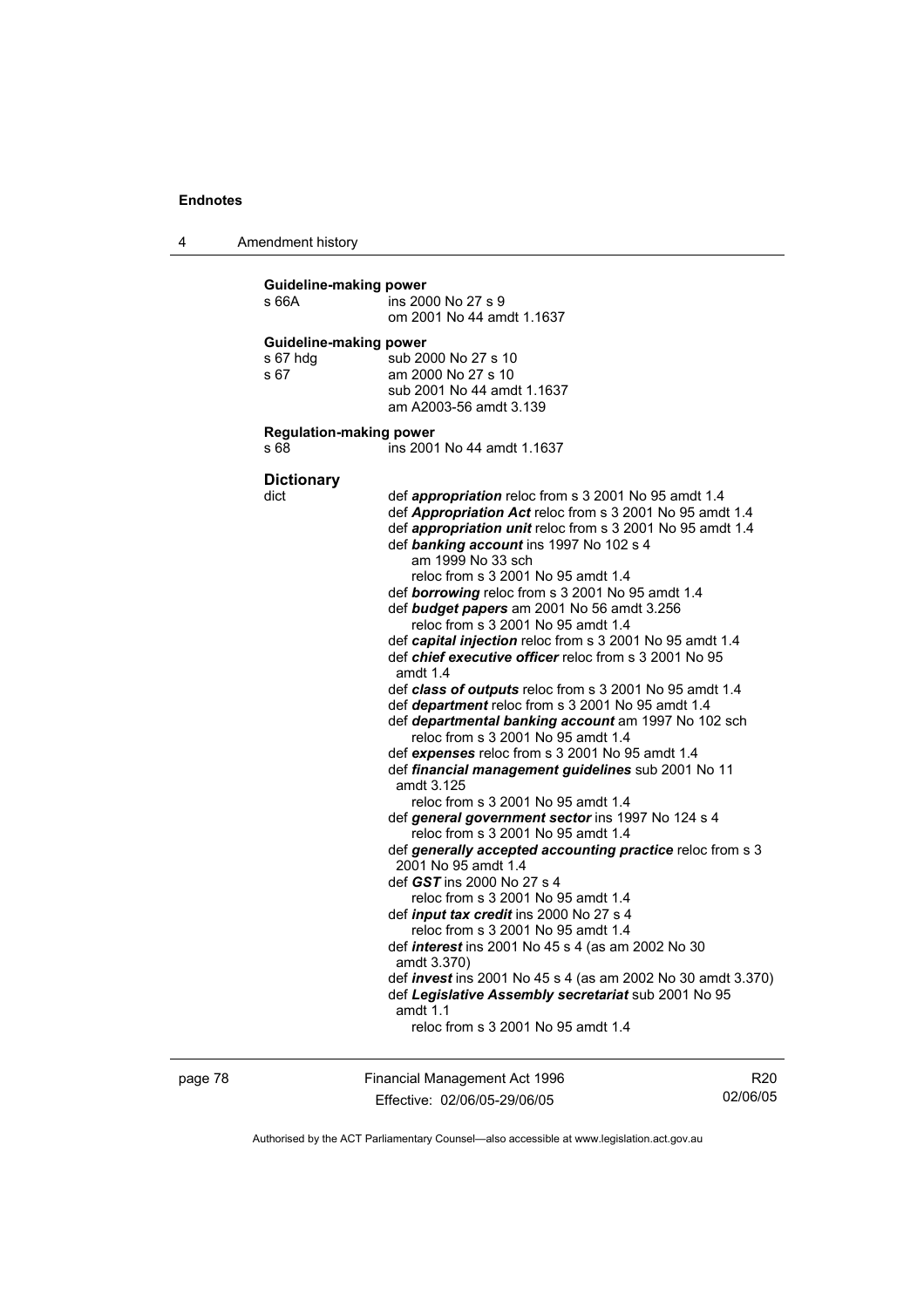def *outcomes* reloc from s 3 2001 No 95 amdt 1.4 def *outputs* reloc from s 3 2001 No 95 amdt 1.4 def *prescribed* reloc from s 3 2001 No 95 amdt 1.4 def *public money* am 2001 No 95 s 4 reloc from  $s$  3 2001 No 95 amdt 1.4 am A2004-53 amdt 1.1; pars renum R19 LA (see A2004-53 amdt 1.2) def *public trading enterprise* ins 1997 No 124 s 4 reloc from s 3 2001 No 95 amdt 1.4 am A2003-21 s 14 def *public trading enterprise sector* ins 1997 No 124 s 4 reloc from s 3 2001 No 95 amdt 1.4 def *responsible chief executive* reloc from s 3 2001 No 95 amdt 1.4 def *responsible Minister* reloc from s 3 2001 No 95 amdt 1.4 def *securities* reloc from s 3 dict 2001 No 95 amdt 1.4 def *statement of intent* reloc from s 3 2001 No 95 amdt 1.4 def *subsidiary* ins A2004-53 amdt 1.3 def *superannuation appropriation* ins 2000 No 21 sch reloc from s 3 2001 No 95 amdt 1.4 def *superannuation banking account* ins 2000 No 21 sch reloc from s 3 2001 No 95 amdt 1.4 def *taxable supply* ins 2000 No 27 s 4 reloc from s 3 2001 No 95 amdt 1.4 def *territory authority* am 2000 No 21 sch; 2001 No 95 amdt 1.3 reloc from s 3 2001 No 95 amdt 1.4 def *territory banking account* am 1997 No 102 sch reloc from s 3 2001 No 95 amdt 1.4 def *trust money* reloc from s 3 2001 No 95 amdt 1.4 def *warrant* am 1997 No 102 sch

 reloc from s 3 2001 No 95 amdt 1.4 om 2002 No 38 amdt 1.10

R20 02/06/05 Financial Management Act 1996 Effective: 02/06/05-29/06/05

page 79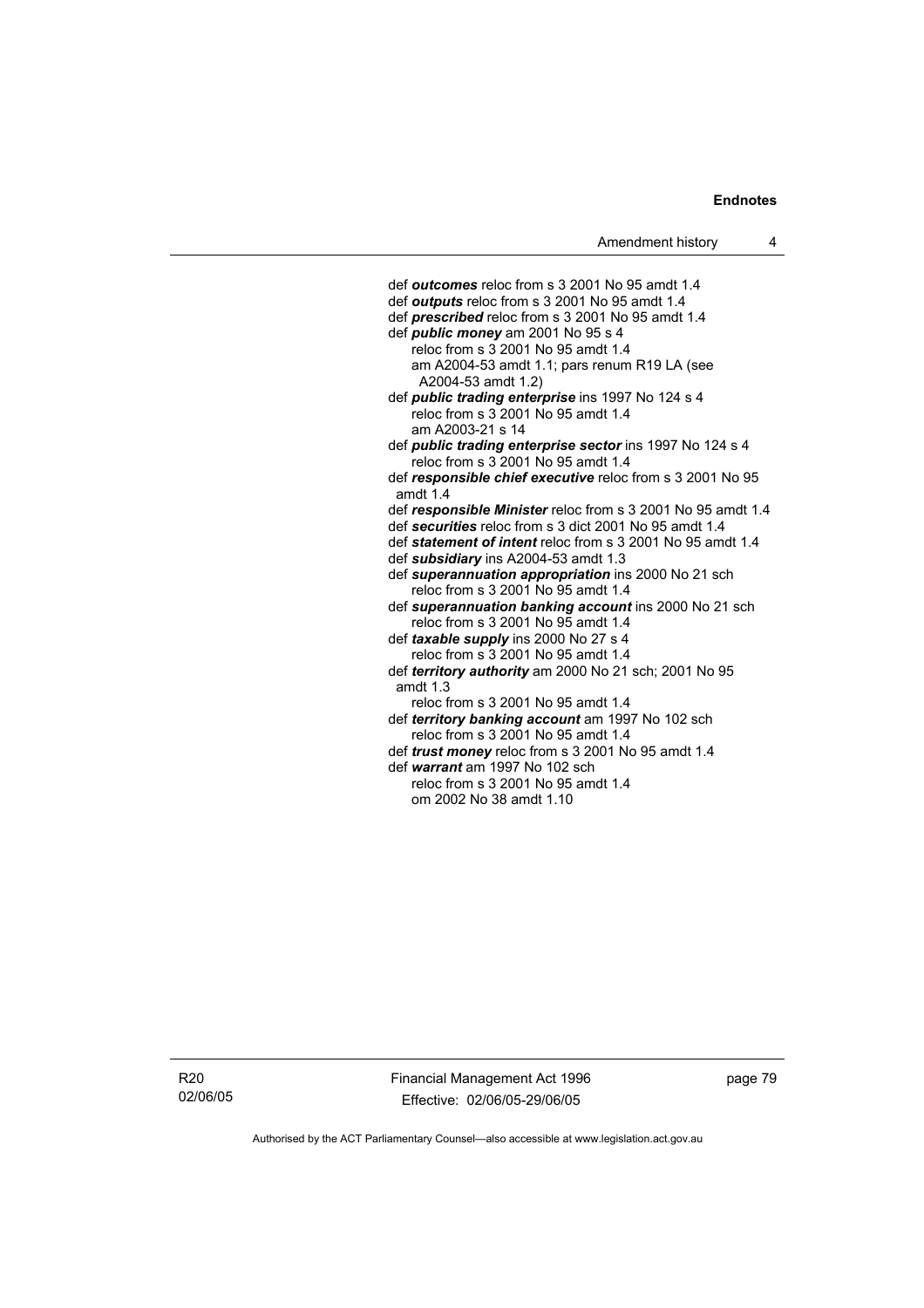5 Earlier republications

# **5 Earlier republications**

Some earlier republications were not numbered. The number in column 1 refers to the publication order.

Since 12 September 2001 every authorised republication has been published in electronic pdf format on the ACT legislation register. A selection of authorised republications have also been published in printed format. These republications are marked with an asterisk (\*) in column 1. Electronic and printed versions of an authorised republication are identical.

| <b>Republication No</b> | <b>Amendments to</b> | <b>Republication date</b> |
|-------------------------|----------------------|---------------------------|
| 1                       | Act 1997 No 124      | 31 January 1998           |
| 2                       | Act 1999 No 58       | 10 November 1999          |
| 3                       | Act 2001 No 56       | 12 September 2001         |
| 4                       | Act 2001 No 97       | 20 December 2001          |
| 5                       | Act 2001 No 97       | 31 December 2001          |
| 5(RI)                   | Act 2001 No 97 ±     | 19 September 2002         |
| 6                       | Act 2001 No 97       | 4 January 2002            |
| 6(RI)                   | Act 2001 No 97 ±     | 19 September 2002         |
| $7^*$                   | Act 2001 No 97       | 14 January 2002           |
| 7 (RI)                  | Act 2001 No 97 ±     | 19 September 2002         |
| 7A                      | Act 2001 No 97 ‡     | 19 September 2002         |
| 8                       | Act 2001 No 97       | 1 July 2002               |
| 8 (RI)                  | Act 2001 No 97 ‡     | 19 September 2002         |
| 9*                      | Act 2002 No 30       | 19 September 2002         |
| 10                      | Act 2002 No 38       | 1 November 2002           |
| 11                      | A2003-9              | 8 March 2003              |
| 12                      | A2003-21             | 20 May 2003               |
| 13                      | A2003-27             | 30 June 2003              |
| 14                      | A2003-46             | 1 November 2003           |

page 80 Financial Management Act 1996 Effective: 02/06/05-29/06/05

R20 02/06/05